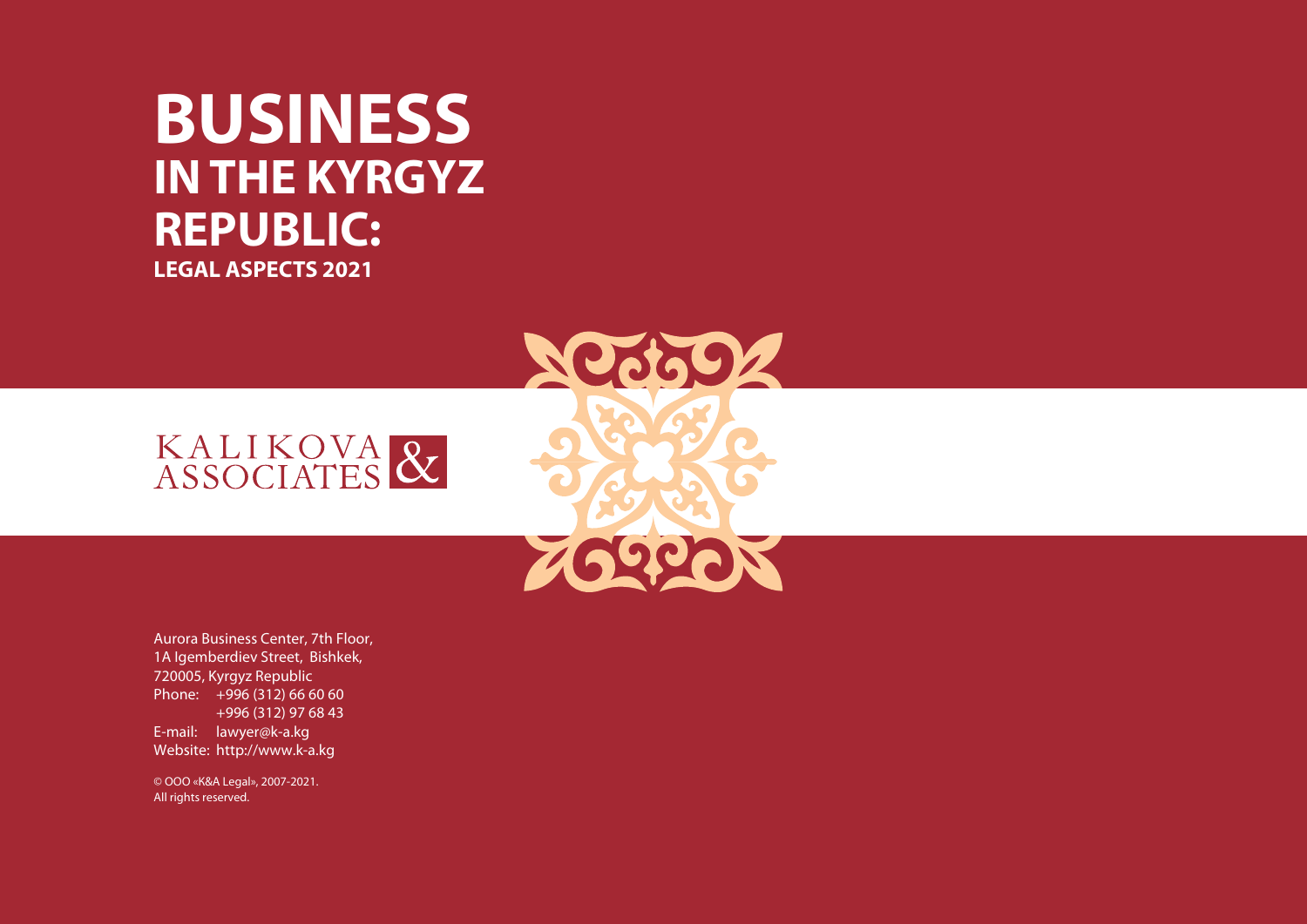# **TABLE OF CONTENTS**

**FOREWORD:**

#### **1. KYRGYZSTAN an OVERVIEW:**

- 1.1 Geography:
- 1.2 History:
- 1.3 Population and Language:
- 1.4 National Transport System:
- 1.5 Links to Other Countries:
- 1.6 Political System:
- 1.7 Judicial System:
- 1.8 Economy:
- 1.9 Foreign Affairs:

# **2. INVESTMENT CLIMATE:**

- 2.1 Legal Framework for Investment Activities:
- 2.2 State Guarantees to Foreign Investors:
- 2.3 Investment agreement executed with Government of Kyrgyz Republic:
- 2.4 Settlement of Investment Disputes:

# **3. LEGAL STATUS OF FOREIGN NATIONALS:**

- 3.1 Visa and Registration Requirements:
- 3.2 Basic Rights, Freedoms, and Obligations of Foreign Nationals:



#### **4. FORMS OF BUSINESS:**

- 4.1 Branches and Representative Offices of Legal Entities:
- 4.2 Legal Entities:
- 4.3 Registration of Legal Entities:
- 4.4 Business Re-Organization and Restructuring:
- 4.5 Closure of a Business:
- 4.6 Online registration of legal entities
- 4.7 Business Activities without Establishment of a Legal Entity:
- 4.8 Free Economic Zones:

# **5. LICENSES AND PERMITS:**

# **6. TAXES AND DUTIES:**

- 6.1 Profit Tax:
- 6.2 Income Tax:
- 6.3 Value Added Tax:
- 6.4 Excise Tax:
- 6.5 Sales Tax:
- 6.6 Subsoil Use Taxes:
- 6.7 Land Tax:
- 6.8 Property Tax:
- 6.9 Deductions to the Social Fund of the Kyrgyz Republic:
- 6.10 Waste Removal Charge:
- 6.11 Special Tax Treatments:
- 6.12 Double Taxation Treaties: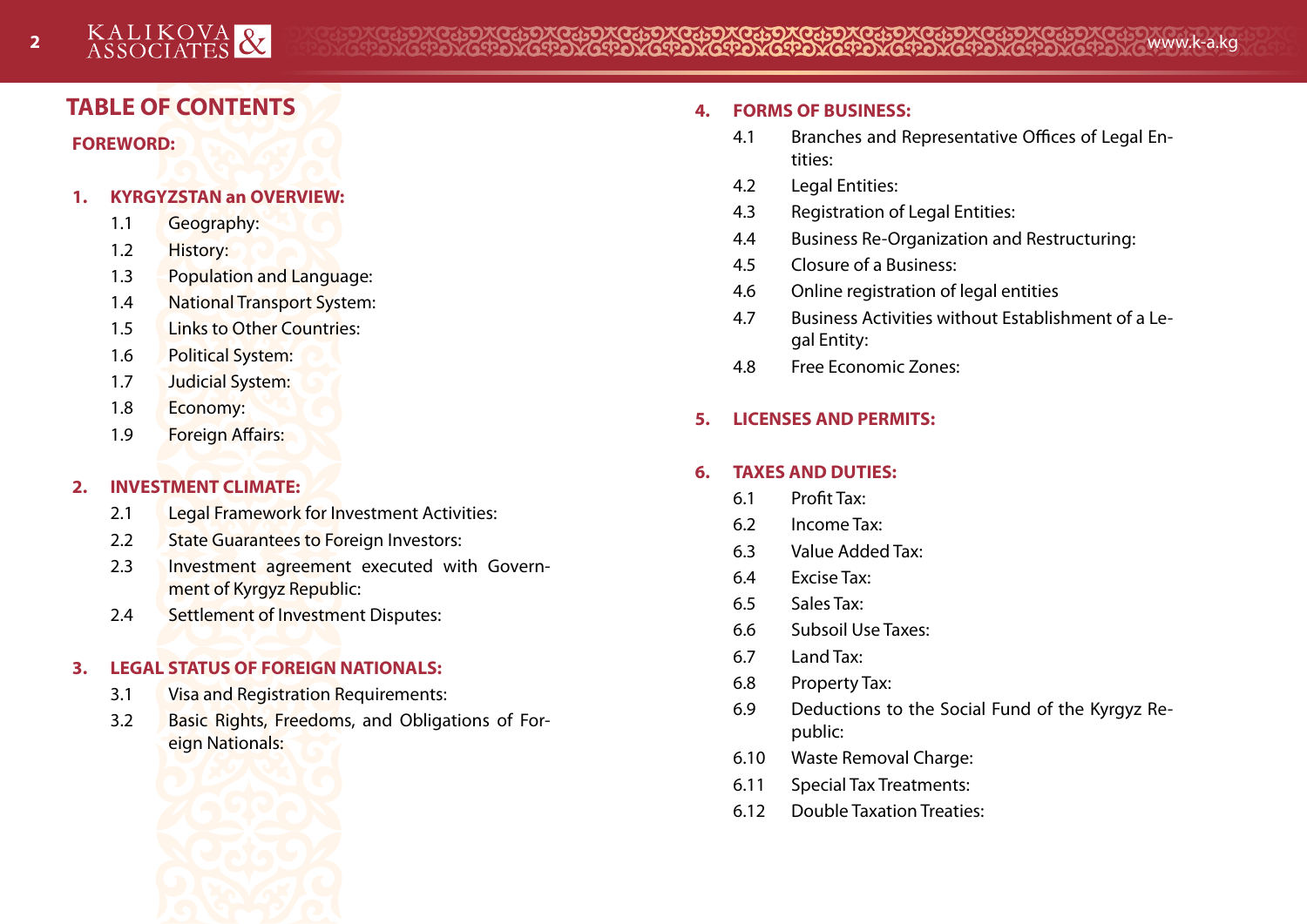- **7. ACCOUNTING AND AUDIT:**
- **8. CURRENCY EXCHANGE CONTROL:**
- **9. BANKING SYSTEM:**
- **10. LABOR AND EMPLOYMENT:**
- **11. REAL ESTATE:**
- **12. INTELLECTUAL PROPERTY:**
- **13. ANTI-MONOPOLY REGULATION:**
- **14. ENVIRONMENTAL PROTECTION:**
- **15. CUSTOMS REGULATION:**
- **16. INSURANCE:**
- **17. SECURITIES MARKET:**
- **18. PUBLIC-PRIVATE PARTNERSHIP:**
- **CONCLUSION:**
- **ABOUT KALIKOVA & ASSOCIATES:**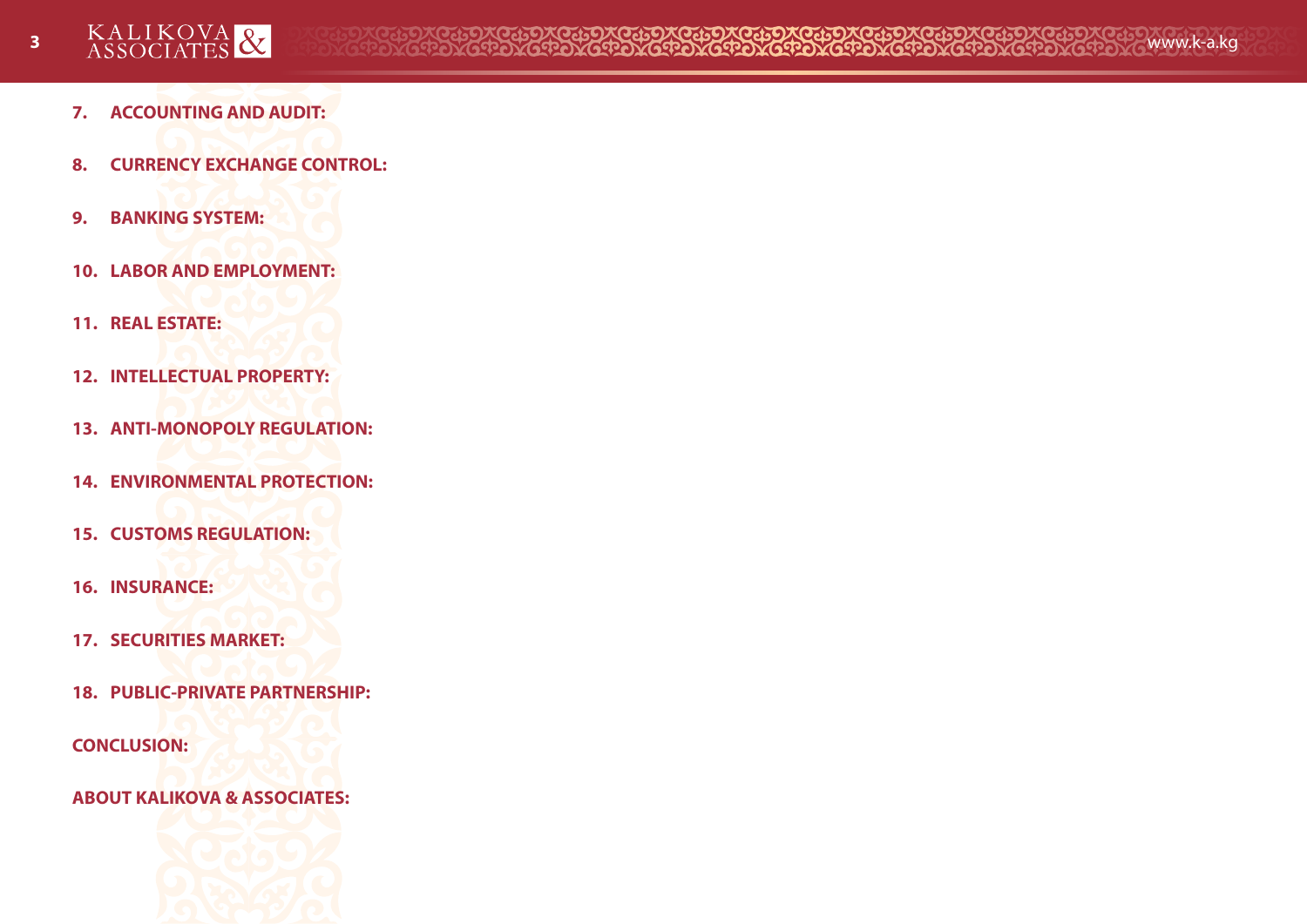# **FOREWORD**

#### Dear Reader,

This information and reference guide is another regular issue which covers the legal aspects of doing business in Kyrgyzstan. This publication was requested by our customers, whom, having entered the market of this country, frequently faced issues related to starting and running their business in Kyrgyzstan, for instance, investor protection, tax and licensing requirements, and many other regulation areas. This document represents an attempt to answer many of these questions, but, more importantly, it is an attempt to create a useful guide for those who are interested in doing business in Kyrgyzstan.

We have been releasing this quide since 2009 and are proud to remark that over more than 12 years of publications, it has been used not only by our customers b<mark>ut also by the public a</mark>uthorities of the Kyrgyz Republic. All editions are published in the Russian and English languages.<sup>1</sup> This issue was prepared by our entire team of lawyers practicing in various areas of commercial law. We constantly strive to improve our professional skills and explore new ideas for growth and this publication is one example of our endeavours.

We thank our readers and want to emphasize that our joint efforts have originated not only from our eagerness for professional growth, but also from our desire to make this country more open to businesses. We sincerely wish Kyrgyzstan to prosper, and this publication is a modest contribution of our company's professional team towards a better future for Kyrgyzstan.

This publication is also accessible for the worldwide audience on our website: www.k-a.kg.

Yours respectfully, Kalikova & Associates Team

1 The English version of the guide is available on our website: http://www.k-a.kg/eng/business-guide.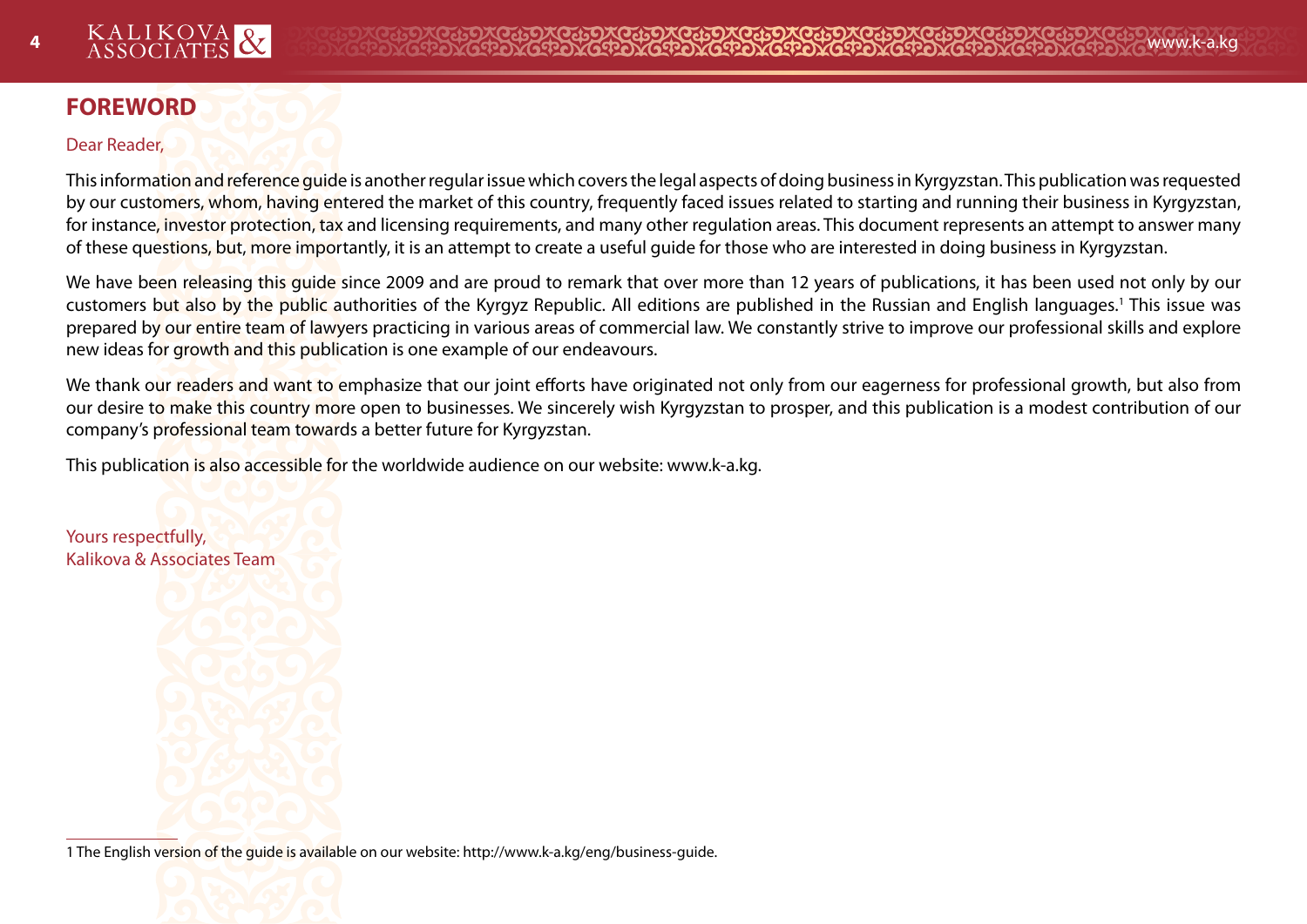# **1. KYRGYZSTAN: OVERVIEW**

# **1.1 Geography**

The Kyrgyz Republic is located in Central Asia and has an area of 199 thousand square kilometres, or 77,540 square miles.

The Kyrgyz Republic borders Kazakhstan to the north, Uzbekistan to the west and north-west, Tajikistan to the south-west, and China to the south and south-east.2

The landscape includes all natural zones common for the northern hemisphere, except the tropics.

By its administrative and territorial system the Kyrgyz Republic belongs to unitary states and consists of 7 oblasts (regions), (Chui, Issyk-Kul, Talas, Naryn, Jalalabat, Osh and Batken) and 2 cities of national status (Bishkek and Osh). The capital of the Kyrgyz Republic is Bishkek.

# **1.2 History**

The first states appeared within the territory of the present-day Kyrgyz Republic in the 2nd century B.C. The most ancient historical documents on Kyrgyz statehood were written by a well-known Chinese historian and chronicler Sim Xian that dates back to 201 B.C.3

By the late 7th to early 8th century A.D. the Kyrgyz people had become a significant force respected by the powerful nations of Central Asia, and by the fourth decade of the 9th century they founded a vast nomadic empire known as the Kyrgyz Kaganate. The traditional and cultural background of the Kyrgyz people and the ethnonym "Kyrgyz", which is interpreted by the Kyrgyz people themselves as "forty maidens", each a traditional ancestress of a family line, support the assumption that the Kyrgyz Kaganate consisted of 40 tribes.

Between 1870 and 1880 the territory of Kyrgyzstan became part of the Russian Empire. In 1918, Kyrgyzstan became part of the Turkestan Autonomous Soviet Socialist Republic of the Russian Soviet Federative Socialist Republic. As a result of the State Division of Soviet Central Asian Republics, in 1924, the Kara Kyrgyz (since 1925 – Kyrgyz) Autonomous Region was established within the Russian Soviet Federative Socialist Republic; in 1926, the territory was transformed into the Kyrgyz Autonomous Soviet Socialist Republic within the Russian Soviet Federative Socialist Republic, and in 1936 – into the Kyrgyz Soviet Socialist Republic within the Union of Soviet Socialist Republics.4

In 1991, Kyrgyzstan proclaimed itself an independent and sovereign state known as the Republic of Kyrgyzstan, and since the 5th of May, 1993, it has been officially named as the Kyrgyz Republic.

# **1.3 Population and Language**

At the beginning of 2020 the number of permanent population of the Kyrgyz Republic was 6,523,500 people (men – 49.6%, women – 50.4%)<sup>5</sup>.

There are more than 20 different nationalities in the Kyrgyz Republic.

Statistics show that children and adolescents represent 34.56%, working age population represents 57.37% and above working age population represents 8,06% of the total population<sup>6</sup>.

The national language of the Kyrgyz Republic is Kyrgyz, while the official language is Russian. In the Kyrgyz Republic, official documents of state authorities and local self-government must be adopted in the national language and in cases provided by law, must be translated into the official language and published in two languages.

# **1.4 National transport system**

The relatively small size of the country makes travel within it easy. A



<sup>2</sup> http://www.konsul.kg/index.php/ru/about-kyrgyzstan

<sup>3</sup> https://www.open.kg/about-kyrgyzstan/population/158-naselenie-kyrgyzstana-s-dr evneyshih-vremen-do-vi-veka.html

<sup>4</sup> Kyrgyz Statehood. Century Statistics. Bishkek, 2003.

<sup>5</sup> The six-millionth resident was born on November 25, 2015. 6 http://www.stat.kg/ru/statistics/naselenie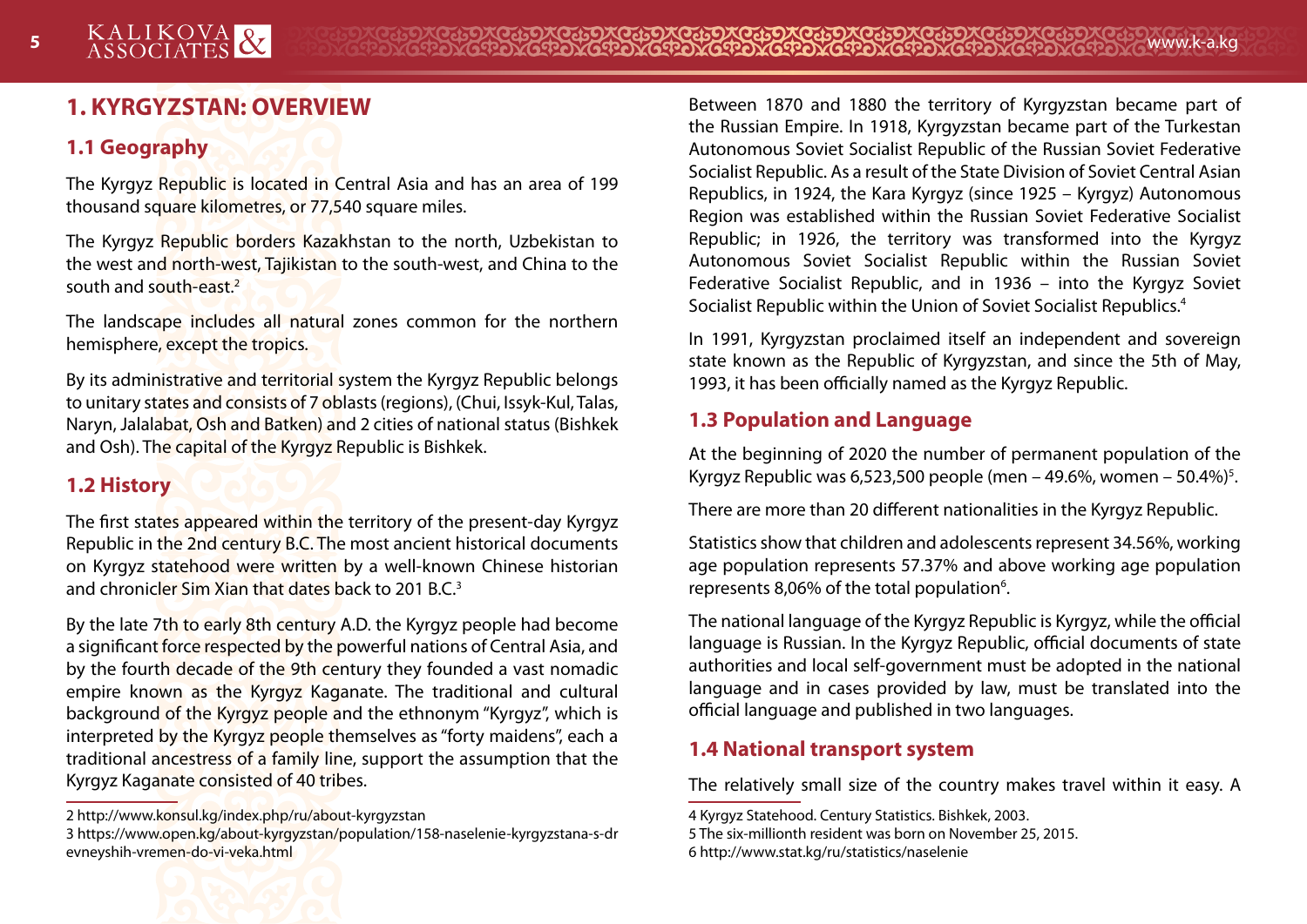flight from the north to the south of the country lasts about one hour. Currently, there are 11 airports in the Kyrgyz Republic, including 5 internationa<mark>l.<sup>7</sup></mark>

The total length of roads in the Kyrgyz Republic is 34,000 km, including 18,585 km of general use roads maintained by the structural units of the Kyrgyz Ministry of Transport and Roads and 15,190 km roads of cities, villages, agricultural, industrial and other enterprises.<sup>8</sup>

The Kyrgyz railway network consists of two lines: the northern line (323.4 km) and the southern line (101.2 km) that link Kyrgyzstan with Kazakhstan and Uzbekistan. The construction of the North-South transit railway linking the northern and southern parts of the country is a first priority national project in the Kyrgyz Republic.<sup>9</sup>

#### **Transit choices**

Kyrgyzstan has signed air service agreements with 31 countries of the world<sup>10</sup>

Roads link Kyrgyzstan with all neighbouring countries (Uzbekistan, Tajikistan, Kazakhstan, and China). The Kyrgyz Republic has signed bilateral agreements on international road transport with 19 states, including all CIS countries, Germany, Georgia, Iran, China, Latvia, Mongolia, Pakistan, Poland, Turkmenistan, Turkey and Ukraine.11

The railway network links Kyrgyzstan with Uzbekistan and Kazakhstan.

At present, negotiations are underway on the project for construction of the China - Kyrgyzstan - Uzbekistan railway line.12

#### **Mail and Cargo Delivery**

Both state-owned and private providers of mail and cargo delivery services are active in the market of the Kyrgyz Republic. Thus, Kyrgyz Pochtasy (Kyrgyz Post) state enterprise provides services of regular and express mail, including delivery of parcels and packages by land and by air, international express mail services, and services of postal money orders within the country and around the world. Representation offices and licensees of international companies DHL, FedEx, UPS, TNT Express, UPS, and local companies.

# **1.5 Network**

#### **The Internet**

There are a broad variety of options for Internet access; they range from dial-up to wired broadband and Wi-Fi access and satellite-based Internet. Leading service providers include ElCat, AsiaInfo, Kyrgyztelecom, Aknet, Saima Telecom, Alfa Telecom, IPNET, Mega-Line, Sky Mobile, and a number of others.

#### **Mobile Telecom Services**

At the moment, mobile services in the local market are provided by:

- GSM, WCDMA/UMTS, LTE standards mobile services network operated under Beeline brands;
- GSM, WCDMA/UMTS, LTE standard mobile services network operated under MegaCom brand;
- GSM, WCDMA/UMTS, LTE standard mobile services network operated under O! brand.

Since August 15, 2019, the mobile virtual network operator KT Mobile

<sup>7</sup> The Government Program on Civil Aviation Development of the Kyrgyz Republic for 2016-2020, approved by the Government Resolution No. 131 of March 17, 2016; http:// www.airport.kg/about/airports

<sup>8</sup> The Government Resolution No. 372, July 1, 2016, approving the Main Guidelines for Development of Road Industry 2016-2025.

<sup>9</sup> The Government Resolution No. 558 of September 30, 2014, approving the Main Guidelines for Development of Railway Transport of Kyrgyz Republic 2014-2020. 10 http://caa.kg/ru/deyatelnost/mejdunarodnaya-deyatelnost/

<sup>11</sup> http://mtd.gov.kg/v-sootvetstvii-s-mezhpravitelstvennymi-soglasheniyami-podpi sannymi-pravitelstvom-kr-ministerstvo-osushhestvlyaet-obmen-blankami-razres henij-na-osushhestvlenie-mezhdunarodnyh-perevozok-avtomobilnym-tra/

<sup>12</sup> http://www.kjd.kg/ru/investment-projects/marshrut-kitai-kyrgyzstan-uz/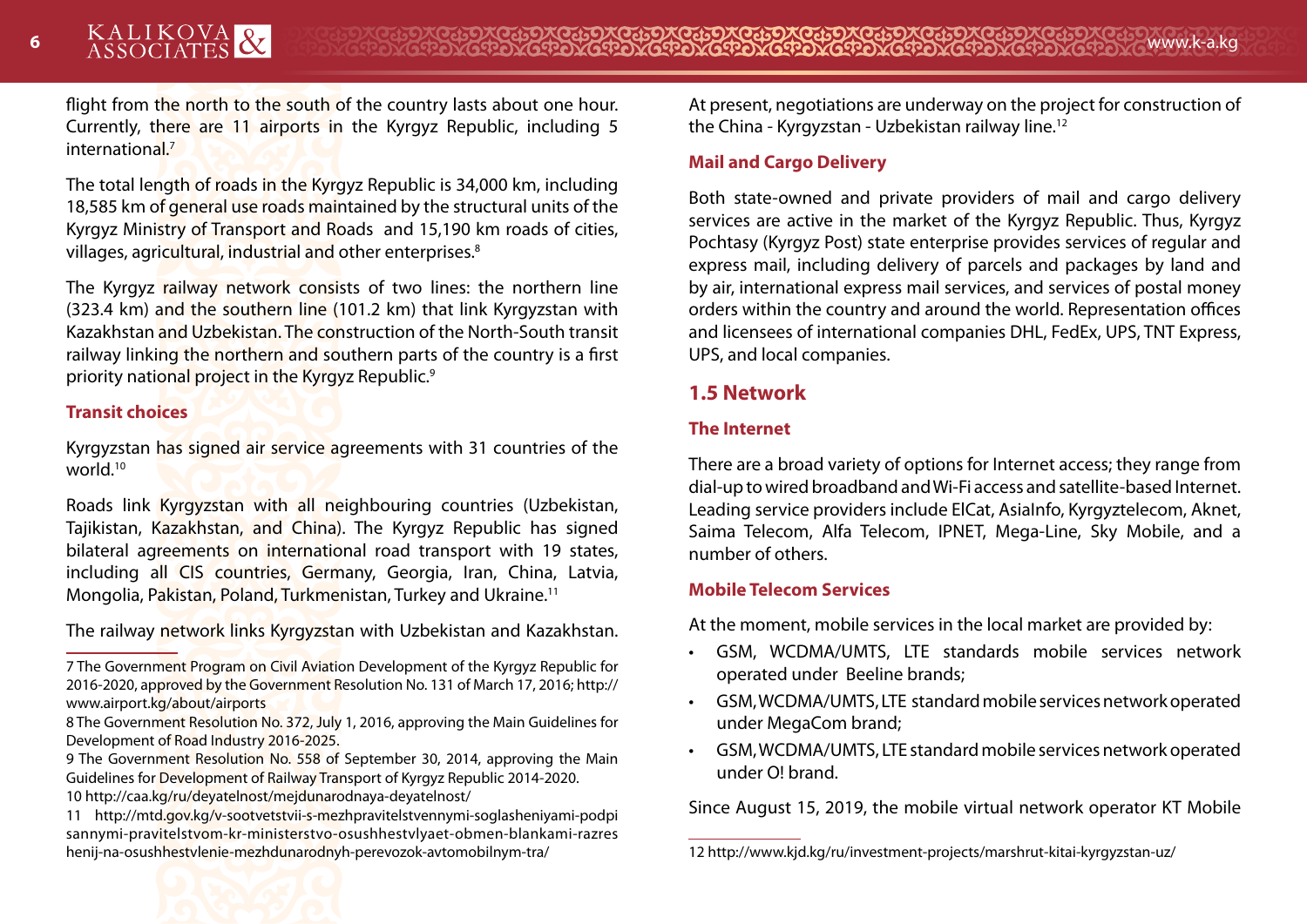has started operating under Salam brand.13 This is the project of state network operators Kyrgyztelecom and Alfa Telecom (MegaCom brand).

# **1.6 Political System**

The political system of the Kyrgyz Republic is defined in the Constitution<sup>14</sup>. According to separation of powers principle set forth in the Constitution, the state power of the Kyrgyz Republic is represented by legislative, executive, and judicial branches cooperating under the rule of the President of the Kyrgyz Republic.

- The President is the head of state and the top official of the Kyrgyz Republic elected for a period of 6 years.
- The Jogorku Kenesh Parliament of the Kyrgyz Republic is a representative body in charge of legislature. The Jogorku Kenesh of the Kyrgyz Republic consists of 120 Parliamentarians elected for the term of 5 years on a proportional basis.
- The executive power of the Kyrgyz Republic is represented by the Government of the Kyrgyz Republic, line ministries, state committees, other executive authorities and bodies of local state administration subordinate to the Government.
- In the Kyrgyz Republic judicial power may only be administered by the courts. In the cases and pursuant to the procedure provided by law, all citizens of the Kyrgyz Republic have the right to participate in the implementation of justice.

# **1.7 Judicial System**

The judicial system of the Kyrgyz Republic is represented by the Supreme Court of the Kyrgyz Republic, and local courts. The Constitutional Chamber operates within the Supreme Court of the Kyrgyz Republic. Judicial power is executed through constitutional, civil, criminal, administrative, and other forms of proceeding.

14 Constitution of the Kyrgyz Republic adopted on June 27, 2010 as amended by the Law of the KR of December 28, 2016 No. 218.



#### **General jurisdiction courts** have the following system:

- Courts of primary jurisdiction are district level courts, , district courts of Bishkek city, and administrative courts. All of them consider and resolve the disputes falling within their jurisdiction on their merits.
- Courts of appellate jurisdiction are region (Oblast) level courts, Bishkek City court and the Court Martial of the Kyrgyz Republic. Each of these courts consists of three judicial divisions: division for criminal cases and misdemeanour cases , division for civil and commercial cases, and division for administrative cases. Judicial divisions of appellate jurisdiction courts revise judicial acts that have not come into legal force.
- The cassational level the Supreme Court of the Kyrgyz Republic, consisting of the Plenary Assembly and 3 respective divisions within which, benches of 3 judges are formed to consider cases at law. The Supreme Court review decisions of courts that have come into legal force by virtue of having cassational jurisdiction. It should be noted that decisions of courts of primary jurisdiction that have come into legal force but have not been appealed to the court of appellate jurisdiction may not be revised by virtue of having cassational jurisdiction.

Constitutional surveillance is carried out by the Constitutional Chamber of the Supreme Court of the Kyrgyz Republic.

#### **Litigation in Kyrgyz Republic: Some Specific Features**

Civil and administrative litigation in the Kyrgyz Republic has some specific features that should be taken into account. In particular:



<sup>13</sup> http://salam.online/index.html.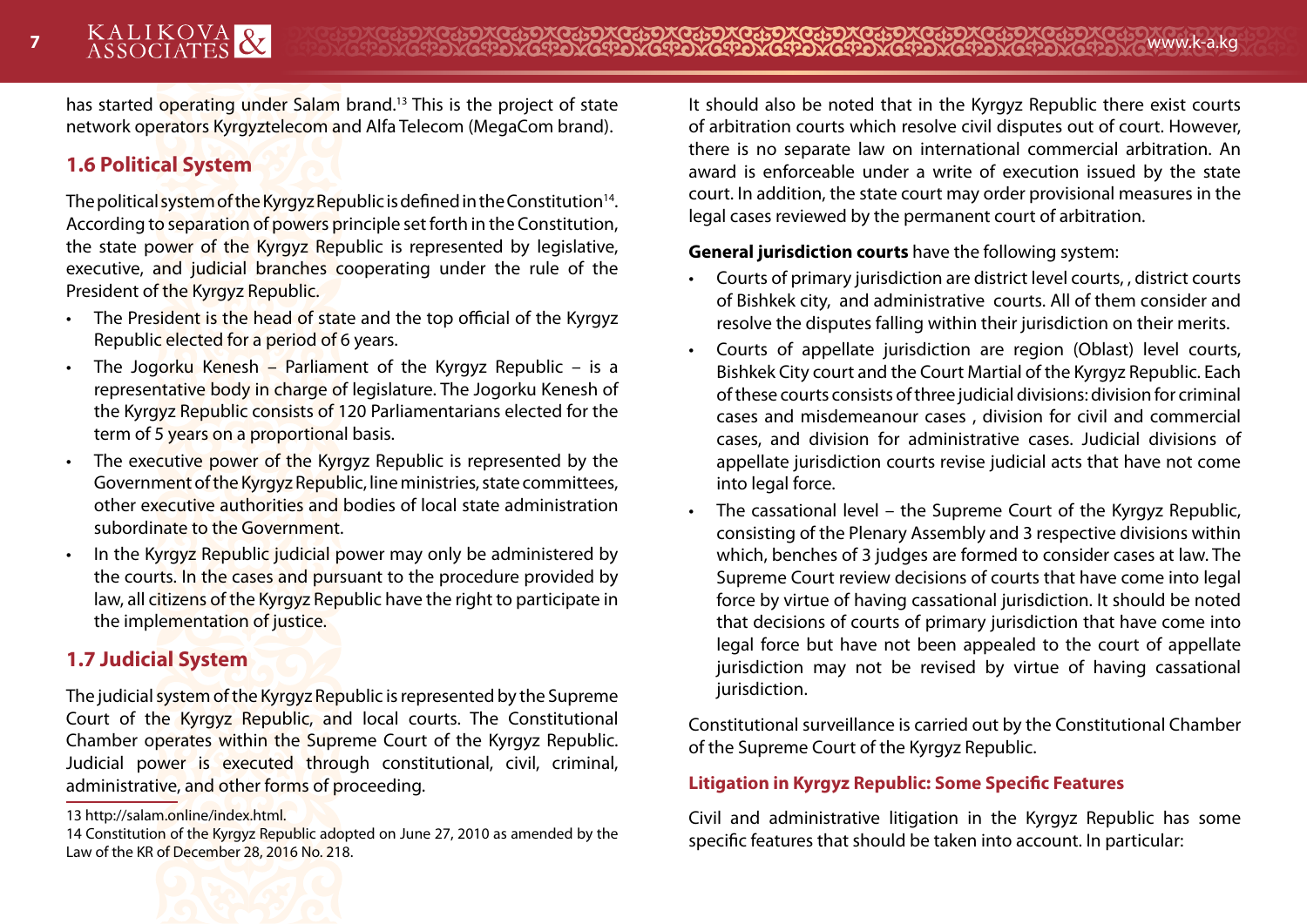- the filing fee is payable in advance at the time of filing the claim;
- claims for damages must be expressed in local currency, even if a dispute arises from an international economic transaction and the transaction currency is specified in the contract;
- in civil litigation, an interim relief order can be issued by a court only after acceptance of the claim which may be appealed to a court of higher jurisdiction;
- an attorney cannot independently obtain information concerning the defendant's assets (cash in bank, real estate, shares). Such information can be obtained on the basis of subpoena issued by the court at the attorney's request;
- lawsuits can be dragged out by using bad-faith litigation tactics such as appealing certain decisions of the court on procedural grounds.

#### **Arbitration: Some Specific Features**

The national arbitration legislation is based on the UNCITRAL Model Law on International Commercial Arbitration. International commercial arbitration is not separately regulated in the Kyrgyz Republic but is governed by the Arbitral Tribunals Act of the Kyrgyz Republic.

The International Court of Arbitration of the Kyrgyz Chamber of Commerce and Industry is one of the permanent arbitral tribunals in the country.15

Arbitration proceedings in the Kyrgyz Republic also have some specific features, for example:

- the state court may not reverse an arbitral award, but may refuse to enforce it. This means that the respondent and/or the debtor is deprived of the active right to defend its interests at the place of arbitration, as it has to wait until the claimant and/or creditor applies to the state court for enforcement of the award where it may present its arguments;
- the state court may communicate with the arbitral tribunal to enforce 15 http://www.arbitr.kg/web/index.php

awards and interim relief orders, but not to enforce subpoenas;

• there is a growing tendency among the courts to apply a broad interpretation of non-arbitrability of disputes. However, there is no track record of the Supreme Court decisions on this matter.

Since 2018, after the introduction of the Mediation Law of the Kyrgyz Republic<sup>16</sup>, mediation has become one more available alternative dispute resolution method. Mediation can be used to resolve disputes arising in the area of civil, family and employment law, and also criminal law, where it is specifically provided by the law. As a result of mediation, the parties can sign a mediation agreement setting out the terms and conditions of the mediation process, as well as the consequences of a default on performance or improper performance of the agreement by the parties.

#### **Enforcement of Judgment**

Under the legislation of the Kyrgyz Republic<sup>17</sup>, executory deeds must be transferred to enforcement officers for execution. Writs of execution include the following:

- Writs of execution to enforce judgments, including property seizure orders;
- Court orders;
- Interim orders, interim relief, injunction;
- Notarized alimony agreements;
- Notarial executory deeds;
- Orders issued by public authorities, local self-governments or officials authorized to review violations;
- Certificates issued by employment dispute commissions and trade unions;



<sup>16</sup> The Law of the Kyrgyz Republic "On Mediation" dated July 28, 2017 No. 161 17 The Law of the Kyrgyz Republic "On enforcement proceedings and the status of enforcement officers in the Kyrgyz Republic" dated January 28, 2017 No. 15 (with the latest amendments as of August 17, 2020).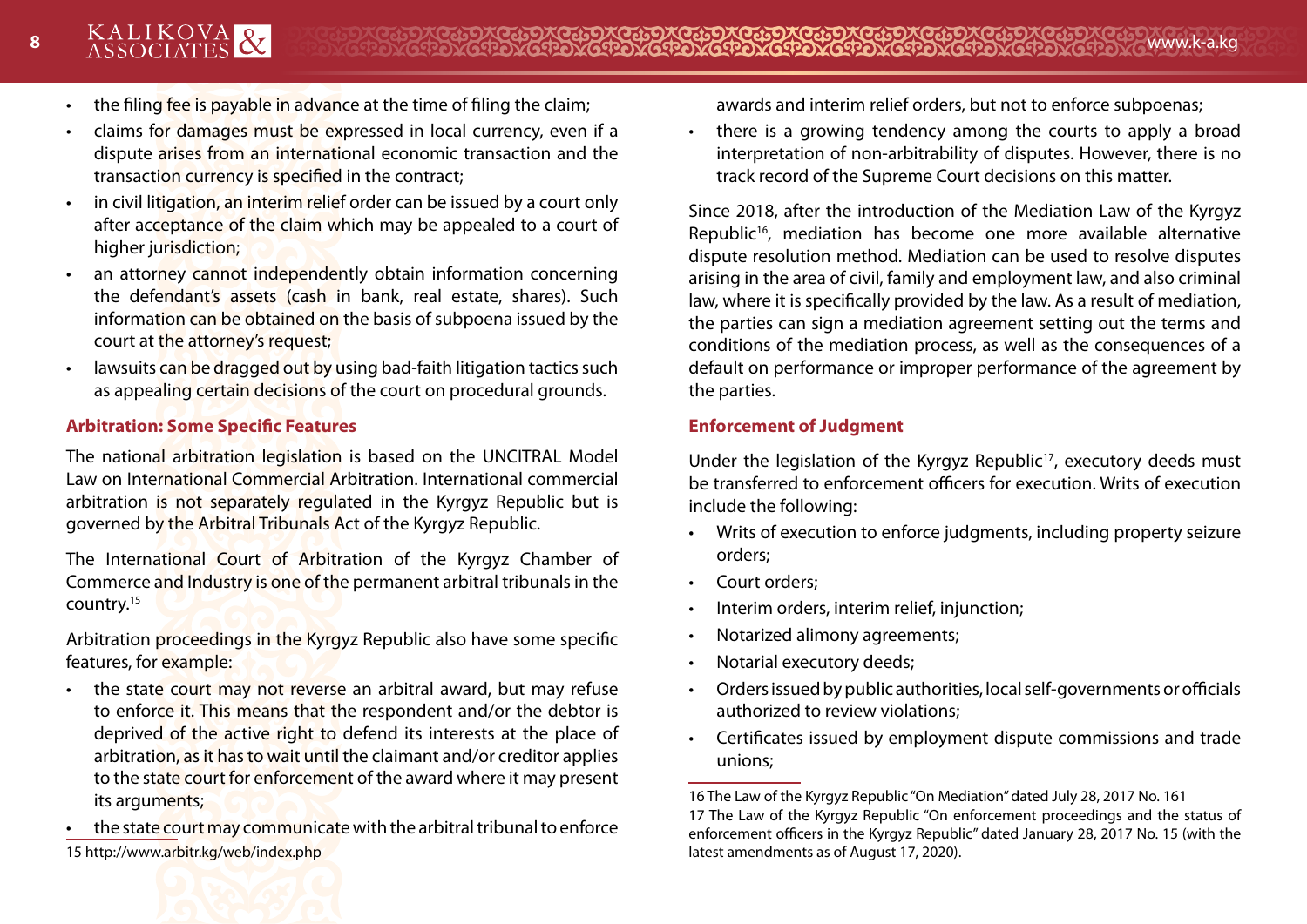- 
- Requests for execution, for payment of the settlement amount, the fee for the enforcement officer's services and related expenses;
- Order issued by other public authorities, local self-governments and officials in cases provided by law.

In the Kyrgyz Republic, the judicial system includes the Judicial Department of the Kyrgyz Republic, which is the agency tasked to provide material, technical and methodological support to local courts. It also ensures the enforcement of judgments that have come into force and other acts provided by law and to carry out other activities aimed to create favourable conditions for the full and independent administration of justice.

The Kyrgyz Republic is a party to a number of international treaties under which an interested party may address a claim to a court of the Kyrgyz Republic on recognition and enforcement of a decision issued by a court or arbitration court of another country. The principal treaties are:

- UN Convention on Recognition and Enforcement of Foreign Arbitral Awards of 10th June 1958, joined by the Kyrgyz Republic in 1995;
- Convention on Legal Support and Legal Relations between the CIS Countries on Civil, Matrimonial, and Criminal cases of 22nd January 1993, ratified by the Kyrgyz Republic in 1995. In 2004, the Kyrgyz Republic also ratified the Convention on Legal Support and Legal Relations on Civil, Matrimonial and Criminal Cases of 7th October 200218;
- A number of bilateral agreements on mutual legal support with Azerbaijan, Iran, India, China, Latvia, Mongolia, Russia, Turkey, Kazakhstan, Uzbekistan, and other nations.

#### **1.8 Economy**

The Kyrgyz Republic is rich in natural resources, has a high level of public education, enjoys a geographically favourable location, and is characterized by a mild climate. The country has a vast potential for the development of industrial production, hydro power sector, agriculture, and tourism.

The Kyrgyz Republic promotes a convergent system of economy based upon such key principles as free entrepreneurship, a free pricing system, free competition, and state regulation.

Development of the industrial sector is represented primarily by electricity production, the non-ferrous metal industry, and food processing. Achievements of the agricultural sector have become possible primarily due to the efforts of peasant farms.

The Kyrgyz Republic ranks 81st out of 180 countries in the 2020 Index of Economic Freedom released by the Heritage Foundation in conjunction with the Wall Street Journal. The Kyrgyz Republic is ranked 16th among 42 countries in the Asia-Pacific region, and its overall score is above the regional and world averages.19

The Kyrgyz Republic ranks 80th in the World Bank's annual Ease of Doing Business Index 2020 rankings.20

#### **Key Macroeconomic Indicators**<sup>21</sup>

According to preliminary estimates as of January 2021, in 2020 , nominal GDP reached KGS 598.3 billion, and the drop in GDP was 8.6%or 0.7% compared to 2019.

The main reason for such drop is general decline in economic activity of business entities due to the continuing spread of the coronavirus

- 20 http://www.doingbusiness.org/data/exploreeconomies/kyrgyz-republic
- 21 http://www.minfin.kg/index.php?option=com\_content&view=article&id=1697:----
- ------2012-&catid=56:2010-10-05-10-28-02&Itemid=126

<sup>18</sup> The 2002 Convention has superseded the 1993 Convention. However, the 1993 Convention continues to apply to the relations between the Kyrgyz Republic and a member state to this Convention, if the 2002 Convention has not entered into force with respect to the latter.

<sup>19</sup> https://www.heritage.org/index/country/kyrgyzrepublic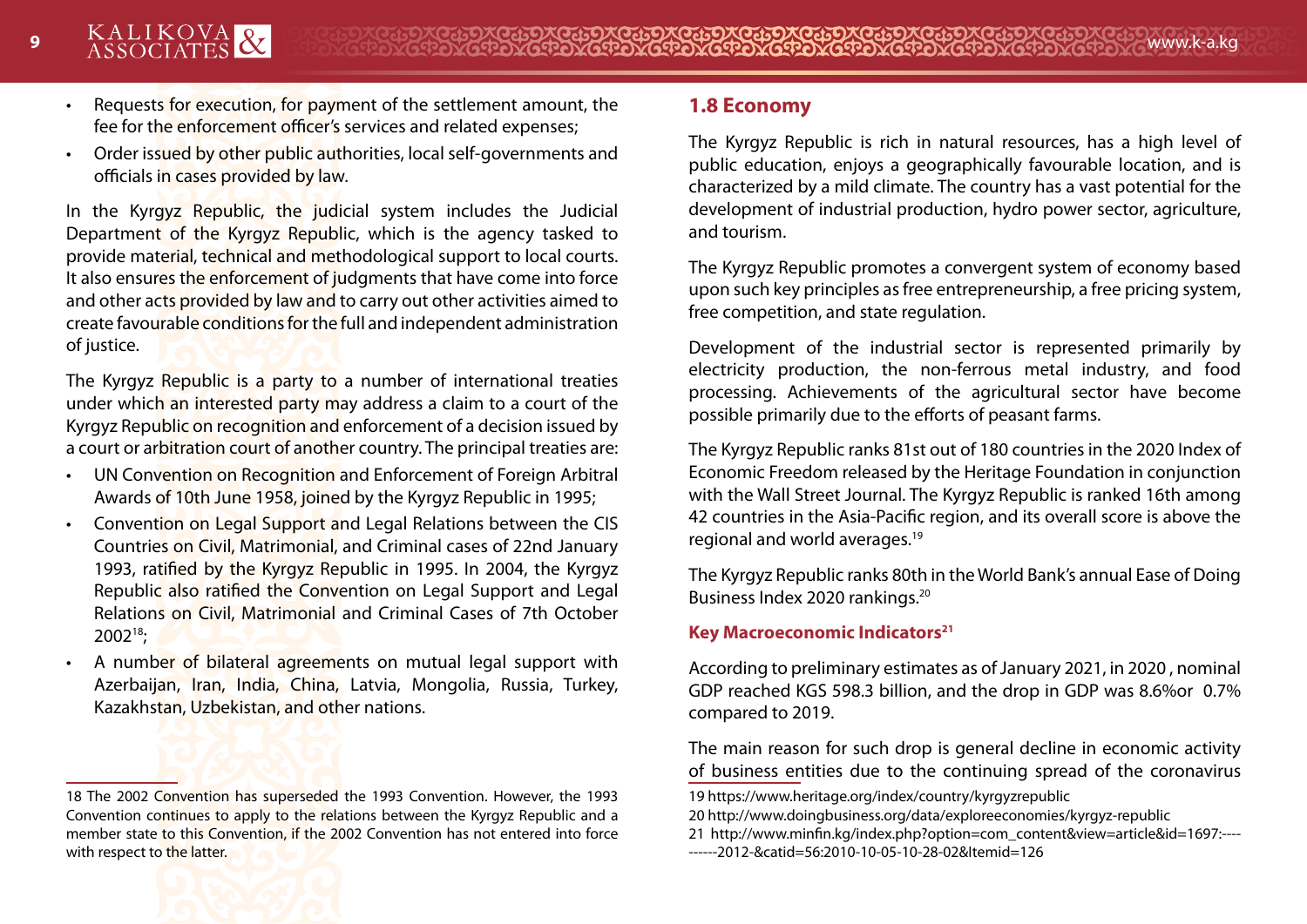infection and the effects of the socio-political events in early October 2020. Production growth rates across economic sectors are distributed as follows: agricultural production increased by 1.1%; industrial production decreased by 7.5%, construction output decreased by 15.9% and service sector productivity decreased by 10.0%.

At year-end 2020, gross agriculture output amounted to KGS 247.3 billion, industrial production amounted to KGS 319.4 billion.

The construction industry saw a decrease in capital investment, both domestic (by 18.9%) and foreign (by 38.8%). At year-end 2020, most of investment (more than 81%) was made in the mining, electricity, gas, steam and conditioned air supply, transportation, wholesale/retail trade, and residential construction.

The external trade turnover of the Kyrgyz Republic for January-November 2020 amounted to USD 5,100.9 million dropping by 19.2% compared to the same period in 2019.<sup>22</sup>

# **1.9 Foreign Affairs**

#### **Diplomatic Relations with Foreign Nations**

Since gaining independence in 1991, the Kyrgyz Republic has established diplomatic relations with 163 countries.

The list of the countries with which the Kyrgyz Republic has diplomatic relations includes: Afghanistan, Albania, Algeria, Andorra, Argentina, Armenia, Australia, Austria, Azerbaijan, Bangladesh, Bahrain, Belarus, Belgium, Benin, Bosnia and Herzegovina, Brazil, Brunei, Bulgaria, Burundi, Cambodia, Canada, the Central African Republic, Chad, Chile, China, Columbia, Congo, Costa Rica, Cote d'Ivoire, Croatia, Cuba, Cyprus, the Czech Republic, the Commonwealth of Dominica, Denmark, Djibouti, the Dominican Republic, Ecuador, Egypt, El Salvador, Eritrea, Estonia, Ethiopia, Finland, Fiji, France, Gambia, Germany, Georgia, Ghana, Greece,

22 http://www.minfin.kg/ru/novosti/novosti/itogi-sotsialno-ekonomicheskogo-razviti ya-kyrgyzsk6225

Guatemala, Guinea, Guyana, Hungary, India, Indonesia, Iraq, Iran, Ireland, Island, Israel, Italy, Jamaica, Japan, Jordan, Kazakhstan, Kenya, the Korean People's Democratic Republic, the Republic of Korea, Kuwait, Laos, Latvia, Lebanon, Lesotho, Liberia, Libya, Lichtenstein, Lithuania, Luxemburg, Macedonia, Madagascar, Malaysia, Maldives, Mali, Malta, Marshall Islands, Mauritania, Mauritius, Mexico, Moldova, Monaco, Mongolia, Montenegro, Morocco, Myanmar, Namibia, Nepal, the Netherlands, New Zealand, Nicaragua, Norway, Oman, Palestine, Paraguay, Pakistan, Peru, Philippines, Poland, Portugal, Qatar, Romania, Russia, Samoa, San Marino, Saudi Arabia, Senegal, Seychelles, Sierra Leone, Singapore, Slovakia, Slovenia, the Solomon Islands, the South African Republic, Spain, Sri Lanka, Sudan, Surinam, Sweden, Switzerland, Syria, Tajikistan, Thailand, the Togolese Republic, Tunisia, Turkey, Turkmenistan, Tuvalu, Uganda, Ukraine, the United Kingdom of Great Britain and Northern Ireland, the United States of America, the United Arab Emirates, Uruguay, Uzbekistan, Vatican, Vietnam, Yemen, Yugoslavia, Zambia.23

The Kyrgyz Republic has set up embassies in the following countries:

- Russian Federation (also covering Georgia, the Republic of Armenia, the Republic of Finland);
- Ukraine (also covering the Republic of Moldova, Romania);
- Republic of Belarus (also covering the Republic of Poland, the Republic of Latvia, the Republic of Lithuania);
- Turkmenistan;
- Republic of Tajikistan;
- Republic of Uzbekistan;
- Republic of Kazakhstan;
- Islamic Republic of Iran;
- People's Republic of China (also covering the People's Republic of Mongolia);



<sup>23</sup> https://mfa.gov.kg/ru/osnovnoe-menyu/vneshnyaya-politika/mezhdunarodnyedogovory/spisok-stran-s-kotorymi-ustanovleny-dipotnosheniya/spisok-stran-skotorymi-kr-ustanovil-diplomaticheskie-otnosheniya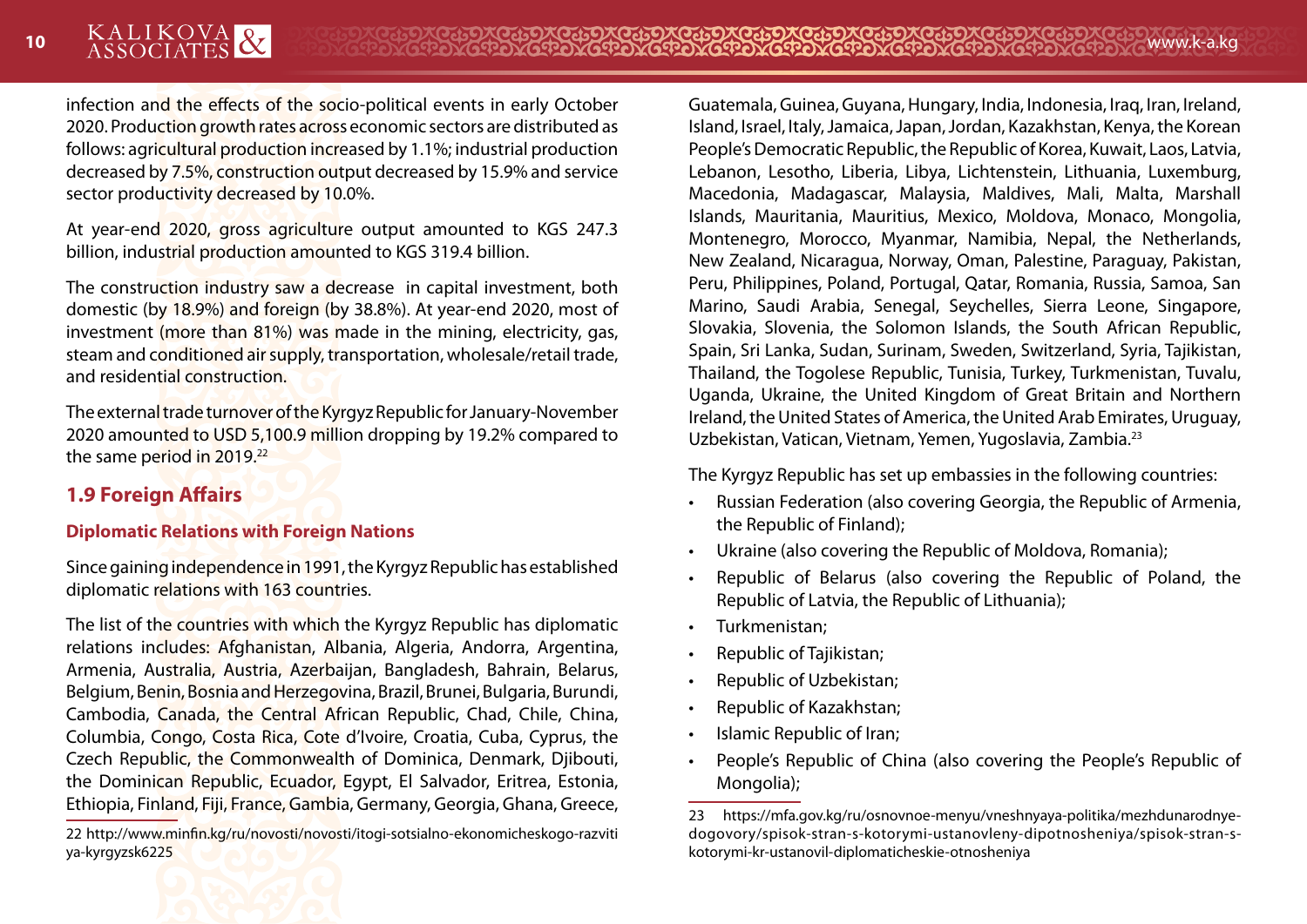- Kingdom of Saudi Arabia (also covering the Arab Republic of Egypt);
- Republic of India (also covering the Democratic Socialist Republic of Sri Lanka, the Kingdom of Nepal, and the People's Republic of Bangladesh);
- United Kingdom of Great Britain and Northern Ireland;
- Malaysia (also covering Singapore, the Republic of Indonesia, the Kingdom of Thailand, the Republic of Philippines);
- Japan;
- United States of America (also covering Canada);
- Swiss Confederation (also covering the Principality of Liechtenstein, the Republic of Italy);
- Kingdom of Belgium (also covering the Kingdom of Netherlands, the Grand Duchy of Luxembourg, the Republic of France);
- Austrian Republic (also covering the Republic of Hungary, the Republic of Slovakia, the Czech Republic, the State of Israel);
- Federal Republic of Germany (also covering the Holy See (Vatican), the Kingdom of Sweden, the Kingdom of Denmark, the Kingdom of Norway);
- Turkish Republic (also covering the Republic of Macedonia);
- **Islamic Republic of Pakistan;**
- Republic of Korea;
- Republic of Azerbaijan;
- Islamic Republic of Afghanistan;
- State of Kuwait;
- State of **Qatar**;
- United Arab Emirates.

The Kyrgyz Republic maintains honorary consulates in various foreign states and consulates in the following cities:

- A general consulate in Yekaterinburg, the Russian Federation;
- A vice consular office in Novosibirsk, the Russian Federation;
- A general consulate in Almaty, the Republic of Kazakhstan;
- A general consulate in Istanbul, the Republic of Turkey;
- A general consulate in Dubai, the United Arab Emirates;
- A general consulate in Guangzhou, the People's Republic of China;
- A consular agency in Frankfurt am Main, the Federal Republic of Germany;
- A visa office in Urumqi, the People's Republic of China.

In addition, the Kyrgyz Republic maintains the following permanent missions to international organizations:

- The permanent mission to the United Nations and other international organizations in New York City, USA;
- The permanent mission to the United Nations and other international organizations in Geneva, Switzerland;
- The permanent mission to the Organization for Security and Cooperation in Europe and other international organizations in Vienna, Austria.

# **Participation of the Kyrgyz Republic in International and Regional Organizations**

Currently, the Kyrgyz Republic is a member of 80 international and regional organizations, including:24

- cooperation organizations: the United Nations Organization (UN), the Organization for Security and Cooperation in Europe (OSCE) , the Economic Cooperation Organization (ECO), the Organization of Islamic Cooperation (OIC), the Collective Security Treaty Organization (CSTO), the Commonwealth of Independent States (CIS), the Eurasian Economic Cooperation (EAEC), the Shanghai Cooperation Organization (SCO);
- financial institutions: the International Monetary Fund (IMF), 24 Resolution of the Government of the Kyrgyz Republic "On improving the efficiency of cooperation between the Kyrgyz Republic and international organizations, integration associations and treaty bodies" dated December 2, 2015 No. 817.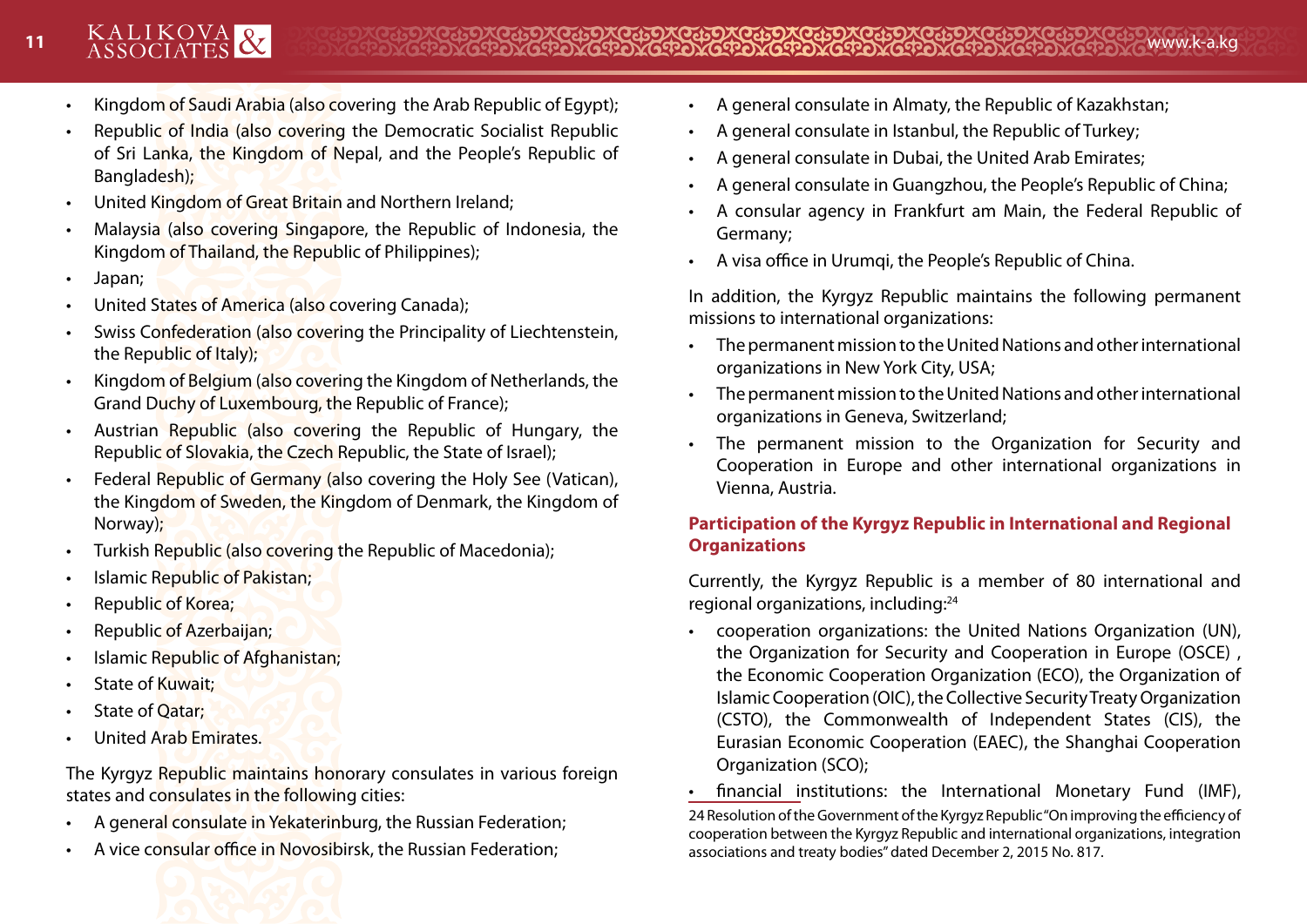the Asian Development Bank (ADB), the International Bank for Reconstruction and Development (IBRD, the World Bank Group), the International Development Association (IDA, the World Bank Group), the European Bank for Reconstruction and Development (EBRD), the Islamic Development Bank (IDB), the International Finance Corporation (IFC), the Multilateral Investment Guarantee Agency (MIGA);

- trade organizations: the World Trade Organization (WTO), International Islamic Trade Finance Corporation (ITFC), the Economic Cooperation Organization Trade and Development Bank, World Customs Organization;
- food and agriculture organizations: the UN Food and Agriculture Organization (FAO), the International Commission on Irrigation and Drainage (ICID), the International Commission for Water Coordination (ICWC), the Secretariat of the UN Convention to Combat Desertification (UNCCD), the World Organization for Animal Health the CIS Intergovernmental Council for Veterinary Cooperation, and the European and Mediterranean Quarantine and Plant Protection Organization (EPPO);
- transport and communications organizations: the International Telecommunication Union(ITU), the Universal Postal Union (UPU), the International Civil Aviation Organization (ICAO), Interstate Aviation Committee (IAC), the Transport Coordination Meeting, the Organization for Cooperation of Railways (OSJD), the Regional Commonwealth in the field of Communications (RCC);
- labour, social security and migration organizations: the International Labour Organization, the International Social Security Association, the International Association of Pension and Social Funds, and the International Organization for Migration;
- health care organizations: the International Health Organization, the International Committee of the Red Cross, and the National Red Crescent Society;
- patent organizations: the World Intellectual Property Organization

(WIPO), the Eurasian Patent Organization, the Interstate Council for Legal Protection of Intellectual Property;

- energy organizations: the Energy Charter Secretariat (ECS), the International Atomic Energy Agency (IAEA);
- environmental and biological safety organizations: the Secretariat of the United Nations Framework Convention on Climate Change and the Kyoto Protocol to the UN Framework Convention on Climate Change, the UN/ECE Convention on Environmental Impact Assessment in a Trans-boundary Context, the Secretariat of the Basel Convention on the Control of Trans-boundary Movements of Hazardous Wastes and their Disposal, the Secretariat of the Stockholm Convention on Persistent Organic Pollutants, the Secretariat of the UN EEC Convention on Long-range Trans-boundary Air Pollution, the Vienna Convention for the Protection of the Ozone Layer, the UN Convention on Biological Diversity, the UN Convention on International Trade in Endangered Species of Wild Fauna and Flora, the Green Climate Fund (GCF), the Climate Change Adaptation Fund (Adaptation Fund), the Global Environment Facility (GEF);
- natural disaster prevention organizations: the World Meteorological Organization (WMO), the Asian Disaster Reduction Centre (ADRC), the CIS International Council for Natural and Man-made Disasters , and the CIS International Council for Hydrometeorology;
- standards organizations: the CIS Interstate Council for Standardization, Metrology and Certification, the Interstate Scientific-and-Technical Commission for Standardization, Technical Regulation and Conformity Assessment of Construction Products, the International Organization for Standardization (ISO), the European Committee for Standardization.

#### **The Economic Cooperation Organization (ECO) – since November 1992**

The key goal of the ECO as an inter-governmental regional institution is to identify the common interests of its member countries in various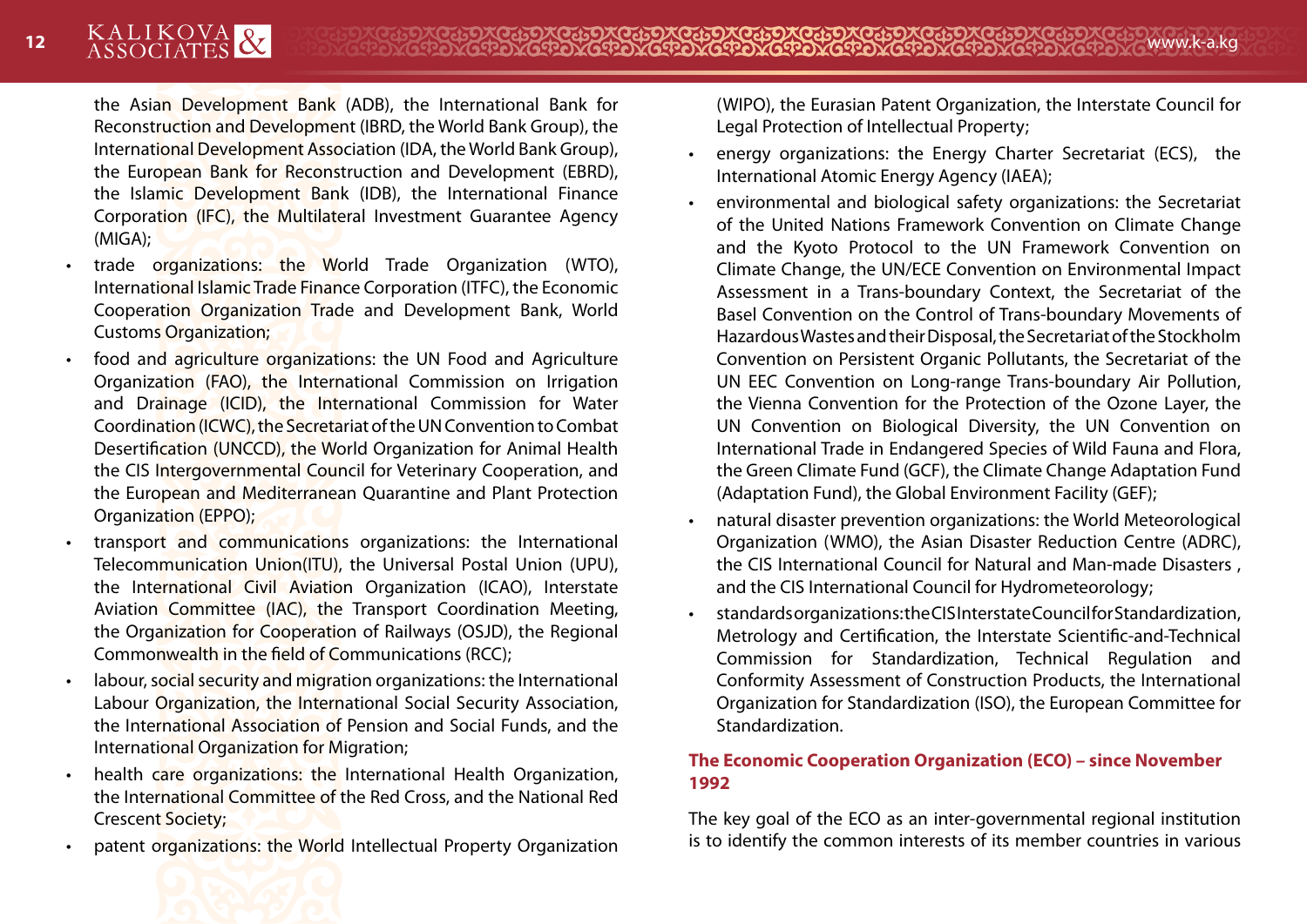areas of economic cooperation, to assure their integrated coordination, to make decisions and bring them to the stage of execution.

#### **The Commonwealth of Independent States (CIS) – since March 1992**

At present, the CIS, being one of the traditional forms of multilateral cooperation between post-Soviet nations, supports the maintenance of previously established relations in the post-Soviet period, and continues to play a stabilizing role resolving problems in various fields of cooperation among the CIS countries.

The Kyrgyz Republic is genuinely interested in international cooperation. Furthermore it actively participates in the structures of the CIS and within its framework, contributes to the further development of commercial and economic relations between the member countries.

#### **The Organization of Islamic Cooperation (formerly, the Islamic Conference) (OIC) – since December 1992**

One of the areas of the OIC's activities since the disintegration of the Soviet Union is the resolution of economic problems in Islamic countries through the program developed by the OIC to establish a common market of Islamic countries based on the example of the European Economic Union.

#### **The Eurasian Economic Union (EAEU) – August 2015**

The Eurasian Economic Union is a regional economic integration organization possessing international legal personality and established by the Eurasian Economic Union Treaty. The EAEU guarantees the free movement of goods, services, capitals and labour, and the pursuit of coordinated, concerted and common policies in the economic sectors. The EAEU member states are: the Republic of Armenia, the Republic of Belarus, the Republic of Kazakhstan, the Kyrgyz Republic and the Russian Federation. The EAEU was established with an aim to ensure overall modernization, cooperation and enhanced competitiveness of national economies and favourable conditions for stable development and raising of the living standards of the peoples of the member states.

#### **The Shanghai Cooperation Organization (SCO) – since June 2001**

The principal goals and objectives of the SCO are: to strengthen mutual trust, friendship and neighbourliness between the member countries; to develop multi-industry cooperation for the purpose of supporting and strengthening peace, security and stability in the region; to jointly combat any exhibitions of terrorism, separatism and extremism; to combat illegal drug and arms traffic, other types of transnational criminal practices, and illegal migration; to encourage effective regional cooperation in the areas of common interest; to support integrated and balanced economic growth, social and cultural development of the region by joint actions taken on the basis of equal partnership with the purpose of continuous increase in living standards and conditions for the population in the member countries; to coordinate approaches towards integration into the global economy; to help assure fundamental human rights and freedoms in accordance with international obligations of the member countries and their national legislation; to support and develop relations with other countries and international organizations; to take joint action in the prevention of international conflicts and their peaceful reconciliation; and to jointly search for solutions to problems that may arise in the 21st century.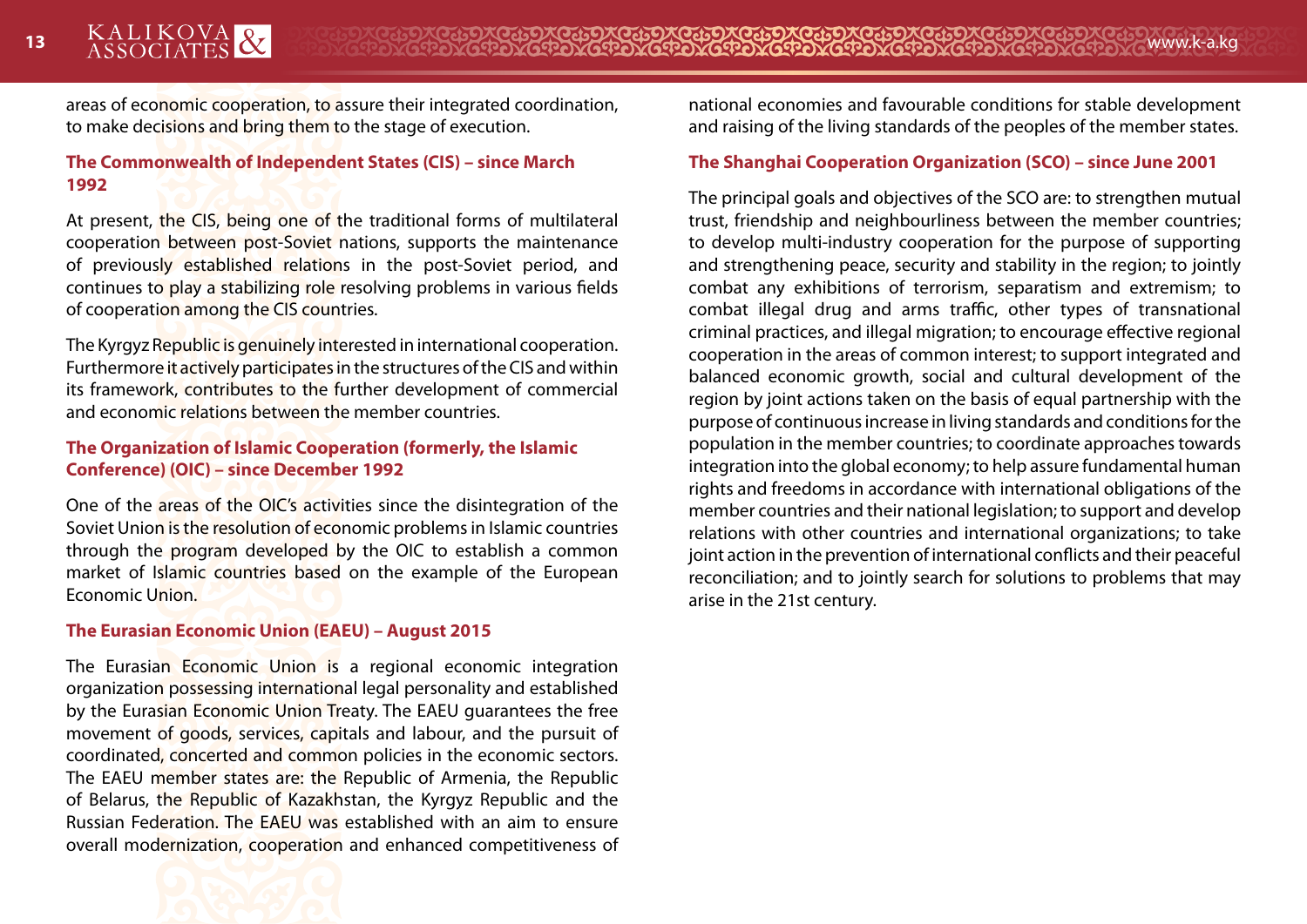# **2. INVESTMENT CLIMATE**

# **2.1 Legal Framework for Investment Activities**

Since investments are a major prerequisite for economic development in the Kyrgyz Republic, investment legislation of the country is quite liberal.

The basic law and paramount law of the Kyrgyz Republic is the Constitution which recognizes the principle of diversity and equal legal protection of ownership types and guarantees protection against arbitrary deprivation of property without the consent of the owner.

The Constitution is the basis for enacting other laws , including the laws directly or indirectly regulating investment in the Kyrgyz Republic such as the "Law on Licensing and Permitting System in the Kyrgyz Republic", the "Law on Joint-Stock Companies", the "Law on Mining", the "Law on Free Economic Zones in the Kyrgyz Republic ", the Law on Customs Regulation, the Tax Code, the Land Code, , the Civil Code, the "Law on Public-Private Partnership in the Kyrgyz Republic" and many others.

There is a special law enacted in the Kyrgyz Republic to regulate investment activities: the Investment Law of the Kyrgyz Republic.

Thus, under the legislation of the Kyrgyz Republic,<sup>25</sup> foreign investors enjoy the national treatment applied to individuals and legal entities of this country. Legislation provides for a broad scope of rights and guarantees to foreign investors, including guarantees of export and repatriation of investment, property, and information out of the Kyrgyz Republic, guarantees of protection against investment expropriation and coverage of losses incurred by investors, quarantees of income use and freedom of monetary transactions, and others.

The Kyrgyz Republic has entered into a number of bilateral treaties on mutual support, encouragement and protection of investment (capital 25 The Law of the Kyrgyz Republic "On Investments in the Kyrgyz Republic" dated March 27, 2003 No. 66 (with the latest amendments as of December 26,2020).

expenditure). Such treaties have been signed with a number of countries such  $as^{26}$ :

- The People's Republic of China (1995);
- The Republic of Turkey (1996)<sup>27</sup>;
- The Republic of Turkey (signed in 2018)<sup>28</sup>;
- The Republic of Ukraine (treaty signed in 1993);
- The United States of America (1994)<sup>29</sup>;
- The Republic of Armenia (1995);
- The United Kingdom of Great Britain and Northern Ireland (1998)<sup>30</sup>;
- The Republic of France (1997);
- The Islamic Republic of Iran (2005);
- The Republic of Azerbaijan (1997);
- The Federal Republic of Germany (2006);
- The Republic of Georgia (first BIT signed in 1997, second BIT signed in 2016) $31$ ;
- The Republic of India  $(2000)^{32}$ :
- The Republic of Kazakhstan (BIT signed in 1997)<sup>33</sup>;
- The Republic of Belarus (2001);
- The People's Republic of Mongolia (treaty signed in 1999)<sup>34</sup>;
- The Swiss Confederation (2003)<sup>35</sup>;

26 In parentheses are the years on which the respective treaties came into effect in the Kyrgyz Republic, unless stated otherwise.

27 Ratified by the Parliament Legislative Assembly Resolution, August 18, 1995 Z No. 178-1 and the Parliament People's Representative Assembly Resolution of September 28, 1995 P No. 167-1.

28 Not ratified yet.

29 Ratified by the Parliament Resolution, December 11, 1993 No. 1291-XII.

30 Ratified by the KR Law, January 6, 1997 No. 5

- 31 Ratified by the KR Law, July 20, 2017 No. 134.
- 32 Ratified by the KR Law, April 10, 1998 No. 42.
- 33 Ratified by the KR Law, August 17, 2004 No. 151.
- 34 Ratified by the KR Law, July 10, 2001 No. 66.
- 35 Ratified by the KR Law, January 15, 2003, No. 26.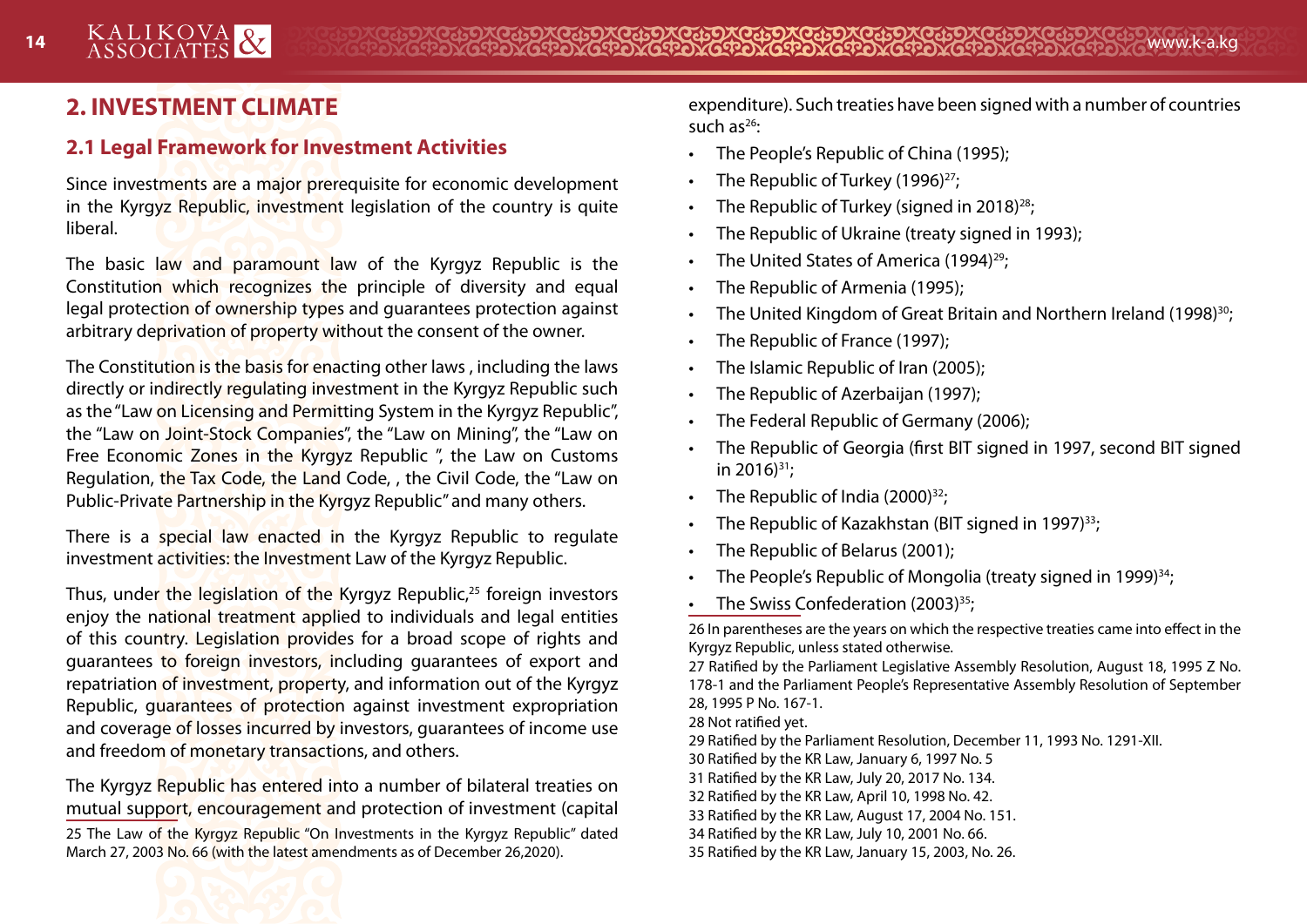- The Republic of Tajikistan (2001)<sup>36</sup>;
- The Kingdom of Sweden (2003);
- The Republic of Moldova (2004)<sup>37</sup>;
- The Republic of Finland (2004)<sup>38</sup>;
- The Republic of Korea (2008)<sup>39</sup>;
- The Republic of Latvia (signed in 2008)<sup>40</sup>;
- The Republic of Lithuania (2009)<sup>41</sup>;
- Denmark (signed in 2001);
- Malaysia (signed in 1995);
- The Islamic Republic of Pakistan (signed in 1996)<sup>42</sup>;
- The Republic of Indonesia (1997);
- The Republic of Uzbekistan (signed in 1997);
- The United Arab Emirates (signed in 2014)<sup>43</sup>;
- State of Qatar (signed in 2014)<sup>44</sup>;
- State of Kuwait (signed in 2015)<sup>45</sup>;
- The Republic of Austria (signed in 2016)<sup>46</sup>.

The Ministry of Economy of the Kyrgyz Republic is the central executive authority in charge of developing and pursuing the state investment policy.

The Investment Promotion and Protection Agency of the Kyrgyz Republic under the Prime Minister's Office is the public authority in charge of 36 Ratified by the KR Law, November 20, 2001 No. 95.

37 Ratified by the KR Law, December 30, 2003 No. 251.

- 38 Ratified by the KR Law, August 17, 2004 No. 154.
- 39 Ratified by the KR Law, June 23, 2008 No. 120.
- 40 Ratified by the KR Law, March 4, 2009 No. 74.
- 41 Ratified by the KR Law, February 6, 2009, No. 38. 42 Ratified by the KR Law, May 23, 2002, No. 83.
- 43 Ratified by the KR Law, May 28, 2015, No. 119.
- 44 Ratified by the KR Law, May 28, 2015, No. 117.
- 45 Ratified by the KR Law, July 21, 2016, No. 127.

46 Ratified by the KR Law, January 25, 2017, No. 11.

pursuing the state policy in the field of investment and export .47

# **2.2 State Guarantees to Foreign Investors**

Subject to its legislation.<sup>48</sup> the Kyrgyz Republic provides the following guarantees to foreign investors:

- National treatment of business activities, equal investment rights of domestic and foreign investors, no intervention into the business activities of investors, protection and restitution of infringed rights of investors in accordance with the legislation of the Kyrgyz Republic;
- Export or repatriation of profit gained on investment, proceeds of investment activities in the Kyrgyz Republic, property, and information, out of the Kyrgyz Republic;
- Protection against expropriation (nationalization, requisition, or other equivalent measures, including action or omission on the part of authorized government bodies of the Kyrgyz Republic that has resulted in seizure of investor's funds or investor's deprivation of the possibility to use the results of their investment). In exceptional cases involving public interest, investments may be expropriated with concurrent state guarantees of appropriate coverage of damage incurred by the investor;
- The investor's right to freely use the income derived from their activities in the Kyrgyz Republic;
- The freedom to invest in any form into objects and activities not prohibited by the legislation of the Kyrgyz Republic, including the activities subject to licensing;
- Freedom of monetary transactions (free conversion of currency, unbound and unrestricted money transfers; should provisions restricting money transfers in foreign currency be introduced into the legislation of the Kyrgyz Republic, these provisions will not apply

<sup>47</sup> Regulation on the Investment Promotion and Protection Agency of the Kyrgyz Republic, approved by the Government Resolution No. 736 of November 13, 2017. 48 Chapter 2 of the Law of the Kyrgyz Republic: "On Investments in the Kyrgyz Republic" dated March 27, 2003 No.66 (with the latest amendments as of December 26, 2010).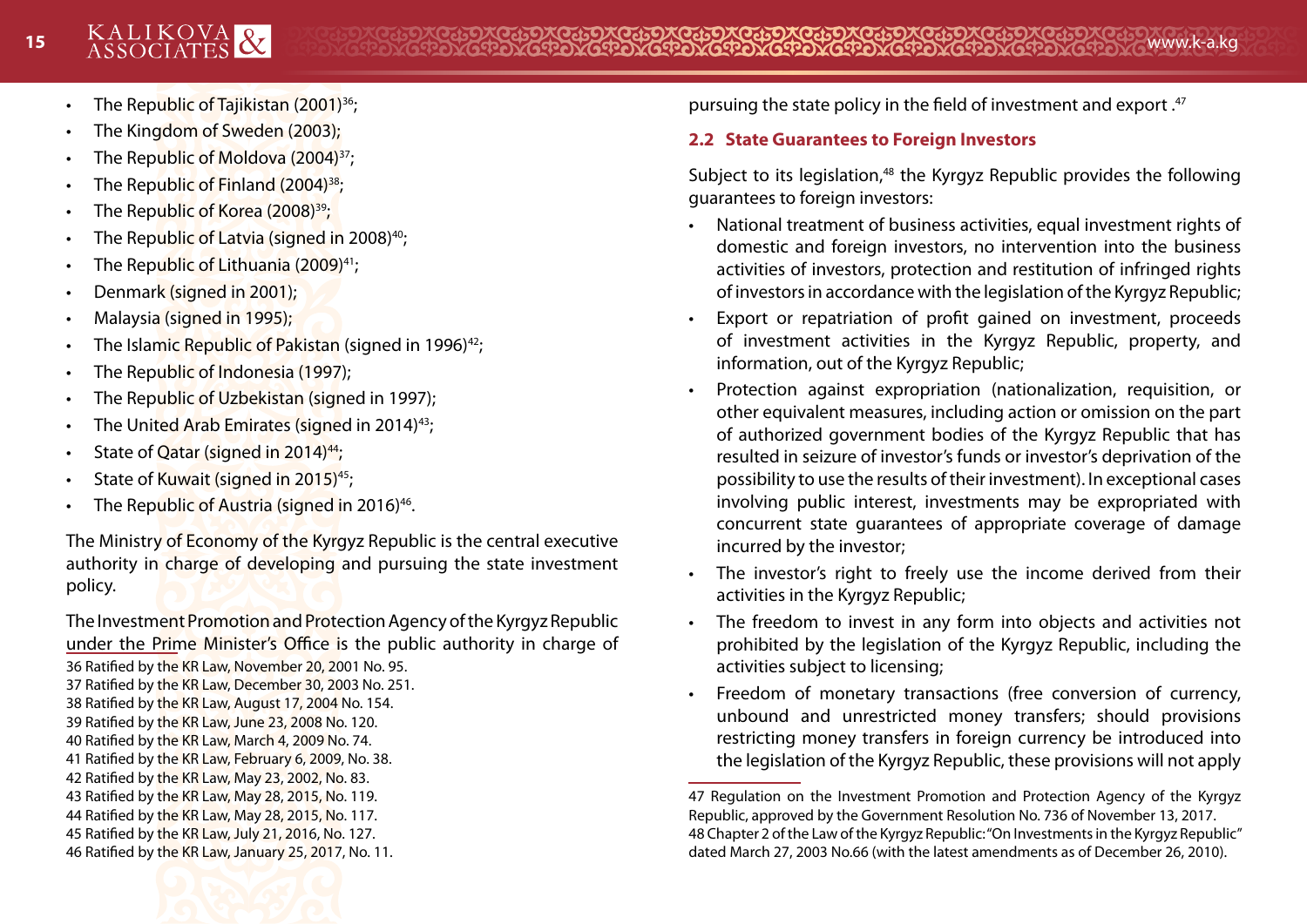to foreign investors, with the exception of cases where investors engage in illegitimate activities (such as money laundering);

- Free access to open-source information;
- The right to: establish legal entities of any organizational and legal form provided by the legislation of the Kyrgyz Republic; open branches and representative offices within the territory of the Kyrgyz Republic; select any organizational and managerial structure for the business entities, unless a different structure is explicitly required by law for the given organizational and legal form of a business entity; acquire property (with the exception of land plots), shares, other securities, including governmental securities; participate in privatization of state property, establish associations and other unions; hire local and foreign employees subject to legislation of the Kyrgyz Republic; and engage in other investment activities not prohibited by legislation in the Kyrgyz Republic
- Recognition by public authorities and officials of the Kyrgyz Republic of all intellectual property rights of foreign investors;
- In the event of amendments to the Law of the KR on Investments, or the tax legislation of the Kyrgyz Republic or the nontax payments legislation, the investor and the investee who meet the statutory requirements have the right, during 10 years from the date of signing the stabilization agreement, to choose such conditions as may be most favourable to them for paying taxes including value added tax but excluding other indirect taxes, and nontax payments (except fees and charges for public services) in the manner provided by the laws of the Kyrgyz Republic. The procedure and conditions for applying stabilization regime to tax and nontax legal relationships are established by the laws of the Kyrgyz Republic;
- Other guarantees specifically provided in bilateral and multilateral international treaties on the promotion and protection of investment, to which the Kyrgyz Republic is a party.

# **2.3 Investment Agreement with the Government of the Kyrgyz Republic**

The Government of the Kyrgyz Republic may execute investment agreements for implementing investment projects initiated by the investor in accordance with state development programs in high priority economic and social sectors. Such investment agreements may be executed through direct negotiations between the Government of the Kyrgyz Republic and the investor, provided that the amount of investment made by the investor in the investment project is not less than USD 10 million and the investor has internationally recognized business reputation, unique knowledge and experience in successfully implementing the projects in the similar area of practice<sup>49</sup>.

An investment agreement concluded between the Government of the Kyrgyz Republic and an investor cannot provide reliefs and preferences that are not prescribed by the laws of the Kyrgyz Republic.

# **2.4 Settlement of Investment Disputes**

Under the legislation of the Kyrgyz Republic,<sup>50</sup> investment dispute parties may agree on any applicable procedure for settlement of investment disputes.

Failing such an agreement, an investment dispute between the Kyrgyz authorities and an investor shall be settled wherever possible by consultations between the parties. If the parties do not settle amicably within 3 months from the day of the first written request for such consultation, any investment dispute between the investor and the Kyrgyz authorities shall be settled in the Kyrgyz courts, unless either party to the dispute between the foreign investor and the authority



<sup>49</sup> Article 11-1 of the Law of the Kyrgyz Republic "On Investments in the Kyrgyz Republic" dated March 27, 2003 No.66 (with the latest amendments as of August 6, 2018).

<sup>50</sup> Article 18 of the Law of the Kyrgyz Republic: "On Investments in the Kyrgyz Republic" dated March 27, 2003 No.66.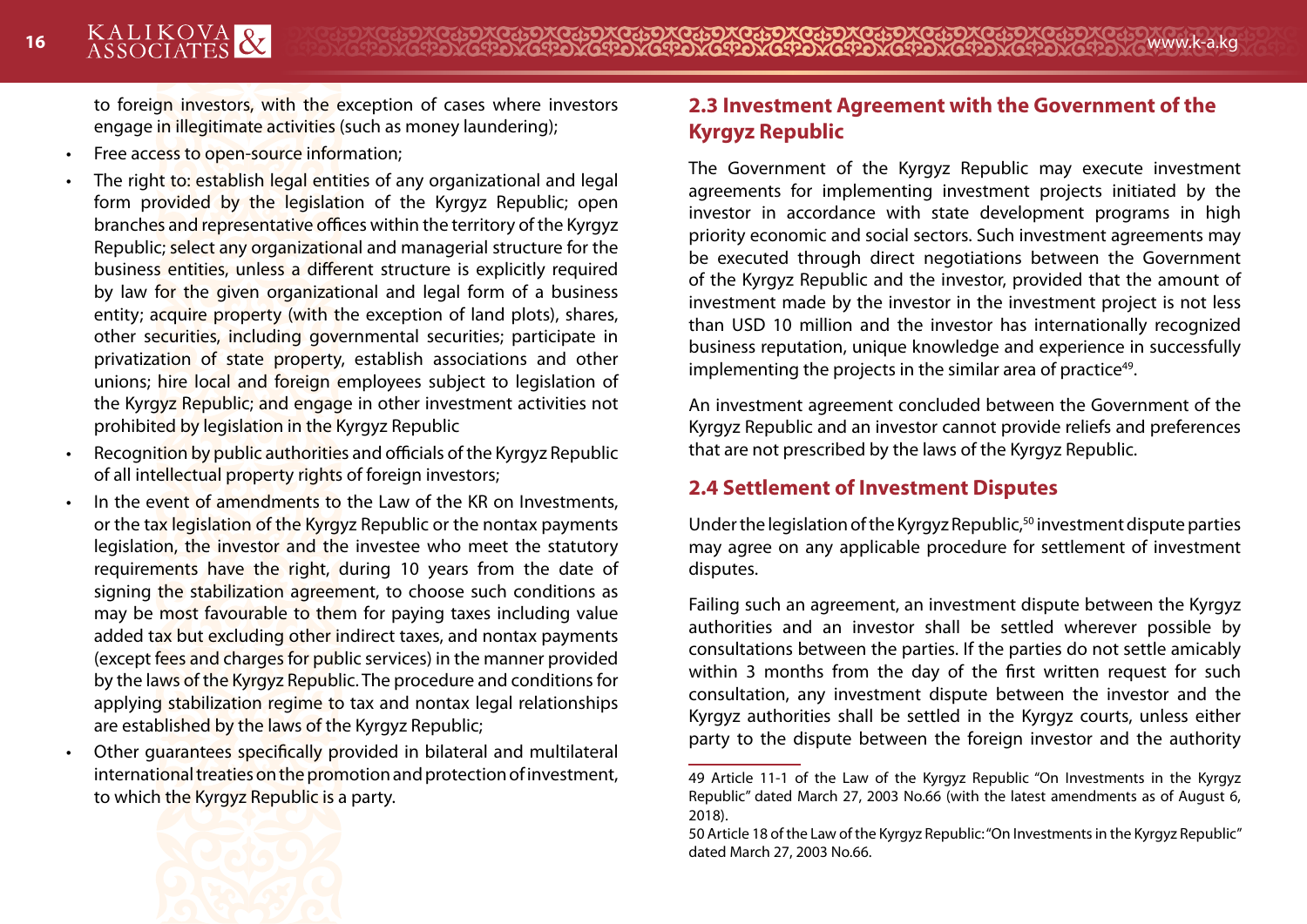requests to consider the dispute in accordance with one of the following procedures by submitting to:

- the International Center for Settlement of Investment Disputes (ICSID) under the Convention on the Settlement of Investment Disputes between States and Citizens of Other States or under the Rules Governing the Additional Facility for the Administration of Proceedings by the Secretariat of the ICSID; or
- arbitration or an international ad hoc arbitral tribunal (commercial court) formed in accordance with the arbitration rules of the United Nations Commission on International Trade Law.

Some treaties on mutual support, encouragement and protection of investment (capital expenditure), to which the Kyrgyz Republic is a party, contain provisions entitling foreign investors to submit their investment disputes to international arbitral tribunals.

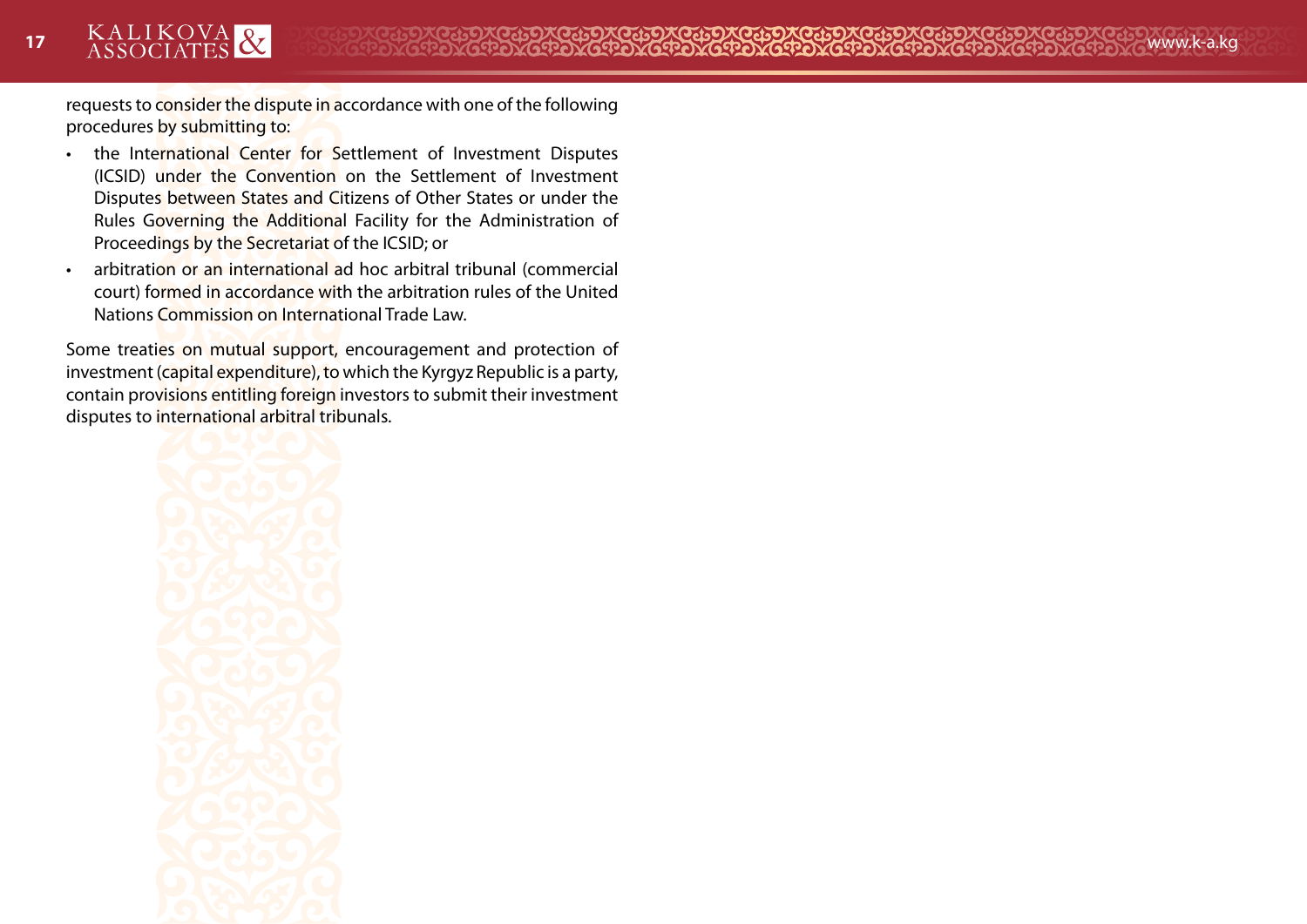# **3. LEGAL STATUS OF FOREIGN NATIONALS**

# **3.1 Visa and Registration Requirements**

Subject to the legislation of the Kyrgyz Republic.<sup>51</sup> foreign nationals and stateless persons may enter the Kyrgyz Republic for temporary or permanent residence on the basis of a visa, temporary or permanent residence permit.

#### **Visa Requirements and Visa-Free Travel**

Initial issuance of all categories of visas is performed by diplomatic missions and consular offices of the Kyrgyz Republic.

Below is a list<sup>52</sup> of the foreign countries whose nationals are subject to a simplified visa regime. The Instruction on the procedure for processing and issuing visas of the Kyrgyz Republic, approved by the Resolution of the Government of the Kyrgyz Republic of March 15, 2017 No. 155 with the latest amendments as of December 31, 2019 provides that nationals of foreign countries included in this list are eligible to obtain Kyrgyz entry and exit visas from diplomatic missions and consular offices of the Kyrgyz Republic abroad or at the visa office of the MoFA at the international checkpoint<sup>53</sup>, and from consular offices in the Kyrgyz Republic at their personal request for a term of up to 90 days:<sup>54</sup>

Australia, the Republic of Austria, the Kingdom of Belgium, the Republic of Bulgaria, Bosnia and Herzegovina, the United Kingdom of Great

51 The Law of the Kyrgyz Republic "On External Migration" dated July 17, 2000, No.61 (with the latest amendments as of December 26, 2020, No.12).

- 52 Resolution No. 87 of the Government of the Kyrgyz Republic on Approval of List of Foreign States whose Nationals are Subject to a Simplified Visa Regime dated February 7, 2009 (with the latest amendments as of August 1, 2019 No. 391).
- 53 Visa point at the international checkpoint is the structural subdivision of the Consular Service Department and provides visa services at international checkpoints of the Kyrgyz Republic.

54 Resolution No. 87 of the Government of the Kyrgyz Republic on Approval of List of Foreign States whose Nationals are Subject to a Simplified Visa Regime dated February 7, 2009 (with the latest amendments as of August 1, 2019 No. 391).

Britain and Northern Ireland, the Republic of Hungary, the Federal Republic of Germany, the Hellenic Republic, the Kingdom of Denmark, the State of Israel, the Republic of Ireland, the Republic of Iceland, the Kingdom of Spain, the Italian Republic, Canada, the Republic of Cyprus, the Republic of Korea, the Republic of Lithuania, the Republic of Latvia, the Principality of Liechtenstein, the Grand Duchy of Luxembourg, the Republic of Macedonia, the Republic of Malta, Monaco, the Netherlands, the Kingdom of Norway, New Zealand, the Republic of Poland, the Portuguese Republic, the Republic of Romania, the Republic of Serbia, the Republic of Slovenia, Singapore, Slovak Republic, the United States of America, the Republic of Turkey, the Republic of Finland, the French Republic, the Republic of Croatia, the Republic of Montenegro, the Czech Republic, the Swiss Confederation, the Kingdom of Sweden, the Republic of Estonia, Andorra, Argentina, Brazil, Vatican City, Vietnam, the Kingdom of Thailand, the Kingdom of Saudi Arabia, Mexico, the United Arab Emirates, San Marino, the Philippines, the Republic of Albania, Brunei Darussalam, the Republic of Indonesia, Republic of South Africa, the Republic of Chile, the Bolivarian the Republic of Venezuela, the State of Qatar, the State of Kuwait, the Sultanate of Oman, the Kingdom of Bahrain, Japan, the Islamic Republic of Iran (\*).

\* only business or tourist visas

**Visa-free travel** possibilities are granted on the basis of the legislation of the Kyrgyz Republic<sup>55</sup> and international treaties to which the Kyrgyz Republic is a party. Nationals of the following countries may enter the Kyrgyz Republic visa-free:

• Visa-free entry for up to 60 days for nationals of: the Commonwealth of Australia, the Republic of Austria, the Kingdom of Belgium, Bosnia and Herzegovina, the Vatican, the United Kingdom of Great Britain and Northern Ireland, Hungary, the Federal Republic of Germany, the Netherlands, the Hellenic Republic, the Kingdom of Denmark,



<sup>55</sup> The Law of the Kyrgyz Republic "On Introduction of Visa-free Regime for Citizens of Some States for up to 60 Days" dated July 21, 2012 No. 121 (with the latest amendments as of April 5, 2019).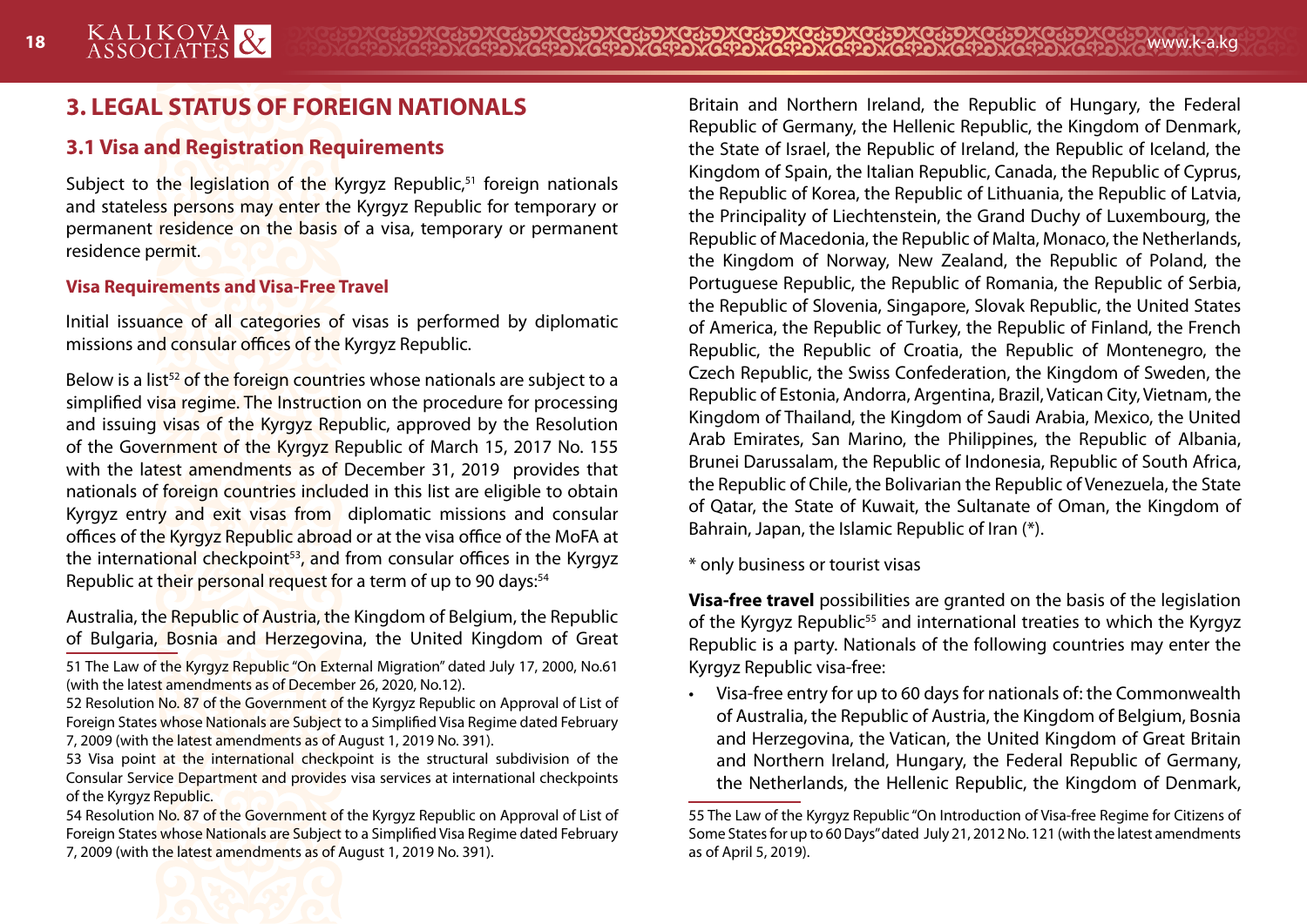Iceland, Ireland, the Kingdom of Spain, the Italian Republic, Canada, the Republic of Korea, Kuwait, the Republic of Latvia, the Republic of Lithuania, the Principality of Liechtenstein, the Grand Duchy of Luxembourg, the Republic of Malta, Monaco, New Zealand, Norway, the United Arab Emirates, the Republic of Poland, the Portuguese Republic, the Kingdom of Saudi Arabia, the Republic of Singapore, the Slovak Republic, the Republic of Slovenia, the United States of America, the Republic of Finland, the French Republic, the Republic of Croatia, the Czech Republic, the Swiss Confederation, the Kingdom of Sweden, the Republic of Estonia, the State of Qatar, the State of Brunei Darussalam, the Kingdom of Bahrain, Japan, Montenegro, the Principality of Andorra, the Republic of Argentina, the Federative Republic of Brazil, the Republic of San Marino, the Republic of Chile, the Sultanate of Oman;

• Visa-free entry for holders of all categories of passports of nationals of: the Republic of Armenia<sup>56</sup>, the Republic of Azerbaijan<sup>57</sup>, the Republic of Belarus<sup>58</sup>, the Republic of Cuba<sup>59</sup>, the Republic of Georgia<sup>60</sup>, the Republic of Kazakhstan<sup>61</sup>, the Democratic People's Republic of Korea<sup>62</sup>, Malaysia<sup>63</sup> (up to 30 days), the Republic of

56 Agreement on visa-free travel for citizens of CIS member countries within their borders, signed in Bishkek on October 9, 1992.

58 Agreement on mutual visa exemption among the Governments of the Republic of Belarus, the Republic of Kazakhstan, the Kyrgyz Republic, the Russian Federation and the Republic of Tajikistan signed in Minsk on November 30, 2000.

59 Agreement on mutual travels of citizens between the Governments of the USSR and the Republic of Cuba of January 10, 1985.

60 Agreement on visa-free travel for citizens of CIS member countries within their borders, signed in Bishkek on October 9, 1992.

61 Agreement on mutual visa exemption among the Governments of the Republic of Belarus, the Republic of Kazakhstan, the Kyrgyz Republic, the Russian Federation and the Republic of Tajikistan signed in Minsk on November 30, 2000.

62 Agreement on mutual travels of citizens between the Governments of the USSR and the Democratic People's Republic of Korea of January 22, 1986.

63 Agreement on partial visa abolition between the Governments of the Kyrgyz Republic and Malaysia, signed in Kuala Lumpur on July 20, 1995.

Moldova $64$ , Mongolia<sup>65</sup> (up to 90 days), the Russian Federation $66$ , the Republic of Tajikistan<sup>67</sup>, the Republic of Ukraine<sup>68</sup> (up to 90 days), the Republic of Uzbekistan<sup>69</sup> (up to 60 days), the Turkish Republic<sup>70</sup> (only for tourist, business and official purposes), Vietnam $<sup>71</sup>$ , Lao People's</sup> Democratic Republic<sup>72</sup>;

• Visa-free entry for nationals holding diplomatic and service passports of: the Republic of Hungary<sup>73</sup>, the Islamic Republic of Pakistan<sup>74</sup>, the Islamic Republic of Iran<sup>75</sup> (up to 30 days for holders of

68 Agreement on mutual travels of citizens between the Government of the Kyrgyz Republic and the Cabinet of Ministers of Ukraine signed in Kiev on February 25, 2004. 69 Agreement on mutual travels of citizens between the Governments of the Kyrgyz Republic and the Republic of Uzbekistan signed in Tashkent on September 3, 2004.

71 Agreement on mutual travels of citizens between the Governments of the Kyrgyz Republic and the Socialist Republic of Vietnam signed on July 15, 1981.

72 Agreement on visa-free regime for citizens traveling on business with diplomatic or service passports between the Governments of the USSR and the Lao People's Democratic Republic, signed on December 20, 1984.

73 Agreement on mutual visa exemption for diplomatic and service passport holders between the Governments of the Kyrgyz Republic and the Republic of Hungary signed in Bishkek on November 1, 1997.

74 Agreement on mutual visa exemption for diplomatic and service passport holders between the Governments of the Kyrgyz Republic and the Islamic Republic of Pakistan signed in Bishkek on March 8, 2005.

75 Memorandum of Understanding on mutual visa exemption for service passport holders between the Governments of the Kyrgyz Republic and the Islamic Republic of Iran signed in Teheran on December 21, 2003.

<sup>57</sup> Agreement on visa-free travel for citizens of CIS member countries within their borders, signed in Bishkek on October 9, 1992.

<sup>64</sup> Agreement on visa-free travel for citizens of CIS member countries within their borders, signed in Bishkek on October 9, 1992.

<sup>65</sup> Agreement on mutual travels of citizens between the Governments of the Kyrgyz Republic and Mongolia signed in Bishkek on December 4, 1999.

<sup>66</sup> Agreement on mutual visa exemption among the Governments of the Republic of Belarus, the Republic of Kazakhstan, the Kyrgyz Republic, the Russian Federation and the Republic of Tajikistan signed in Minsk on November 30, 2000.

<sup>67</sup> Agreement on mutual visa exemption among the Governments of the Republic of Belarus, the Republic of Kazakhstan, the Kyrgyz Republic, the Russian Federation and the Republic of Tajikistan signed in Minsk on November 30, 2000.

<sup>70</sup> Agreement on mutual travels of citizens between the Governments of the Kyrgyz Republic and the Turkish Republic signed in Ankara on April 26, 2011.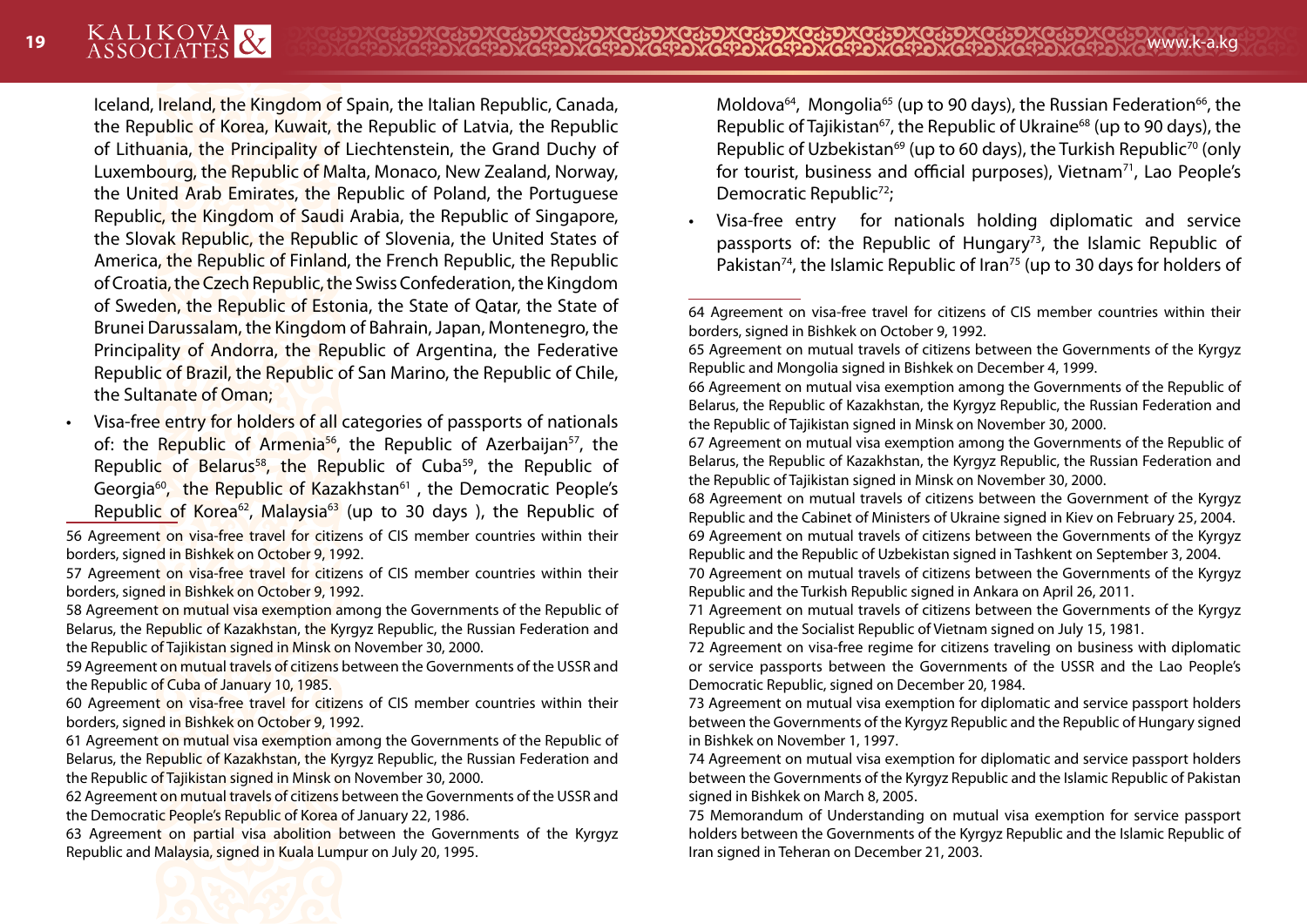service passports), the People's Republic of China<sup>76</sup>, Turkmenistan<sup>77</sup>, the Slovak Republic (up to 30 days)<sup>78</sup>, the Republic of Uzbekistan (up to 60 days), Singapore, the Republic of Korea (up to 30 days)<sup>79</sup>, the Republic of Indonesia<sup>80</sup>, the Republic of India (up to 90 days)<sup>81</sup>, the Republic of Poland (up to 90 days within a period of 180 days), the State of Kuwait (not exceeding 90 days per period of 60 months from the date of the first entry), the State of Oatar (up to 90 days) $82$ , the Kingdom of Morocco (up to 90 days within a period of 180 days) $83$ , the Italian Republic (up to 90 days within a period of 180 days) $84$ , the French Republic (up to 90 days within a period of 180 days)<sup>85</sup>, the Republic of Estonia (up to 90 days).

- 78 Agreement on mutual visa exemption for diplomatic passport holders between the Governments of the Kyrgyz Republic and the Slovak Republic signed in Bishkek on April 1, 2010.
- 79 Agreement on mutual visa exemption for diplomatic and service passport holders between the Governments of the Kyrgyz Republic and the Republic of Korea signed in Seoul on November 30, 2010.
- 80 Agreement on mutual visa exemption for diplomatic and service passport holders between the Governments of the Kyrgyz Republic and the Republic of Indonesia singed in New York on September 23, 2011.
- 81 Agreement on mutual visa exemption for diplomatic, official and service passport holders between the Governments of the Kyrgyz Republic and the Republic of India singed in Bishkek on July 19, 2013.
- 82 Agreement on mutual visa exemption for diplomatic and special passport holders between the Governments of the Kyrgyz Republic and the State of Qatar signed in Doha on December 8, 2014.
- 83 Agreement on mutual visa exemption for diplomatic and service passport holders between the Governments of the Kyrgyz Republic and the Kingdom of Morocco, signed in Rabat on March 30, 2017.
- 84 Agreement on mutual short-term visa exemption for diplomatic passport holders between the Governments of the Kyrgyz Republic and the Italian Republic signed in Paris on April 15, 2016.
- 85 Agreement on mutual visa exemption for diplomatic passport holders signed in Bishkek on March 30, 2016.

# **Visa Categories<sup>86</sup>:**

- **• Diplomatic visas** (issued to foreign nationals holding diplomatic passports and entering the Kyrgyz Republic for official purposes) – type D;
- **• Official visas** (issued to foreign nationals holding service passports and entering the Kyrgyz Republic for official purposes) – type O;
- **• Business visas** (issued to foreign nationals entering the Kyrgyz Republic for business purposes) – type B;
- **• Investment visas** (issued to investors or heads of foreign investment companies or their family members (spouses, underage children or dependent parents) intending to engage in investment activities in the Kyrgyz Republic and producing all necessary documents confirming the investment of cash or tangible assets equivalent to KGS 10 (ten) million in the industrial or agricultural production, banking, energy, education, healthcare, planning and construction, information and communication technologies)- type I;
- **• Tourist visas** (issued to foreign nationals entering the Kyrgyz Republic as tourists) – type TS;
- **• Work visas** (Type W1 visa issued to foreign nationals intending to engage in labor or individual entrepreneurial activity in the Kyrgyz Republic and applying for work permits. The work visa allows to stay in the Kyrgyz Republic for up to 60 days without the right to engage in labor or individual entrepreneurial activity. Type W1 visa, issued by the consular department of the Ministry of Foreign Affairs of the Kyrgyz Republic and the plenipotentiary representative office of the MFA in the Kyrgyz Republic to applicants holding work permits and valid for the term of the work permit, but not more than 1 year. Type W<sub>2</sub> visa, issued to applicants exempt from work permit requirements under the Kyrgyz external migration law and valid for up to 60 days.



<sup>76</sup> Agreement on mutual travels of citizens between the Governments of the Kyrgyz Republic and the People's Republic of China signed in Beijing on June 24, 2002.

<sup>77</sup> Agreement on mutual travels of citizens between the Governments of the Kyrgyz Republic and Turkmenistan signed in Ashgabat on March 6, 2000.

<sup>86</sup> Categories and types of visas defined by the Instruction on the procedure for processing and issuing visas of the Kyrgyz Republic, approved by the Resolution of the Government of the Kyrgyz Republic of March 15, 2017 No. 155 with the latest amendments as of September 21, 2018.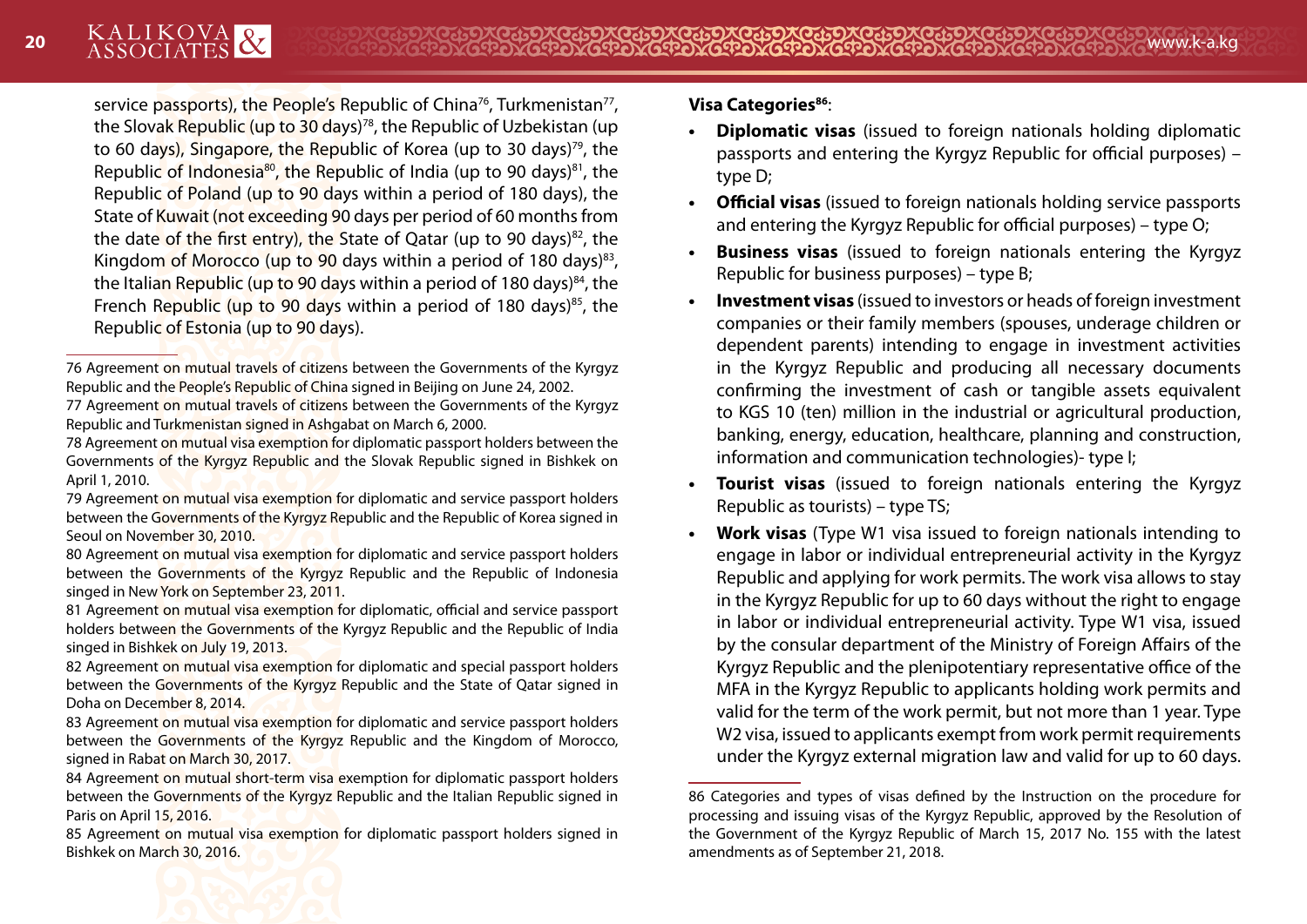Type W2 visa, issued by the consular department of the Ministry of Foreign Affairs of the Kyrgyz Republic and the plenipotentiary representative office of the MFA in the Kyrgyz Republic or foreign institutions of the Kyrgyz Republic on the basis of the migration or accreditation agency's certificate (for reporters and correspondents) and valid for not more than 1 year) - type W1 and W2);

- **• Study visas** (issued to foreign nationals entering the Kyrgyz Republic for study) – type S;
- **• Meiman** (guest) visas (issued to applicants not eligible to engage in labour, business or any other for-profit activity in the Kyrgyz Republic traveling for private purposes, such as visiting friends, receiving medical services, etc.) – type G;
- **Tuugandar** (relatives) visas (issued to applications for the term of up to 1 year for the purposes of visiting close relatives or reuniting with family members. Where necessary, the person recognized as a refugee confirmed by documentary evidence may be issued single entry relatives visa in consultation with the national security authorities) – type RL;
- **• Meken** (repatriate) visas (issued to ethnic Kyrgyz and persons born in the Kyrgyz Republic or Kyrgyz SSR for the purposes of visiting or repatriating to the Kyrgyz Republic and valid for the term of up to one year, with the possibility of obtaining Kairylman<sup>87</sup> (repatriate) status) – type M;
- **• Mountain tourism visas** (issued to applicants intending to visit the Kyrgyz Republic for mountain tourism (alpinism, snowboarding, trekking, rafting, mountain biking, heli-skiing, rock climbing, ice climbing, freeriding, skiing and other types of mountain tourism)) – type MT;
- **• Religious visas** (issued to foreign nationals entering the Kyrgyz Republic for cooperation with religious organizations with the

consent of the public authority of the Kyrgyz Republic for religious matters) – type R;

- **• Family visas** (issued to family members (spouses, underage children or dependent parents) of foreign nationals holding official (type O), investment (type I), work (types W1 and W2), study (type S) visas, and residence permits or repatriate status) – type F;
- **• Transit visas** (issued to foreign nationals transiting through the Kyrgyz Republic to any third countries) – type TR;
- **• Driver visas** (issued to foreign nationals entering the Kyrgyz Republic by truck for providing international cargo transportation services) – type T;
- **• Exit visas** (issued to applicants for exiting the Kyrgyz Republic for a period of up to 10 days, in cases specified in the Instruction on the procedure for processing and issuing visas of the Kyrgyz Republic) – type L.

Visas may be single-entry or multiple. A foreign national receiving a visa shall pay a consular fee in the amount set by the Government of the Kyrgyz Republic.<sup>88</sup>

Since March 15, 2017, it is possible to apply for electronic visa (E-visa)<sup>89</sup> through the online visa application portal on the official website of the Unified Recordkeeping System for External Migration (URSEM). The special readable code contains information about e-visa, its category, validity and multiplicity, and the applicant who receives an electronic visa, may, where necessary, print it on A-4 white paper sheet. Consular fees for e-visas are to be paid by bank cards.

Upon arrival at the international checkpoint, a holder of an electronic



<sup>87</sup> Kairylman means an ethnic Kyrgyz (person of Kyrgyz origin) who is a foreign citizen or stateless person, voluntarily moving to the Kyrgyz Republic and having the repatriate status.

<sup>88</sup> Resolution on consular fees and charges for actual expenses No. 839 of the Government of the Kyrgyz Republic dated December 18, 2012.

<sup>89</sup> An electronic visa is a documentary proof equivalent to visa, issued by the MFA to a foreign national or stateless person online, including through the Internet, having a special machine-readable code, and permitting to enter into, stay in, exit from and transit through the Kyrgyz Republic.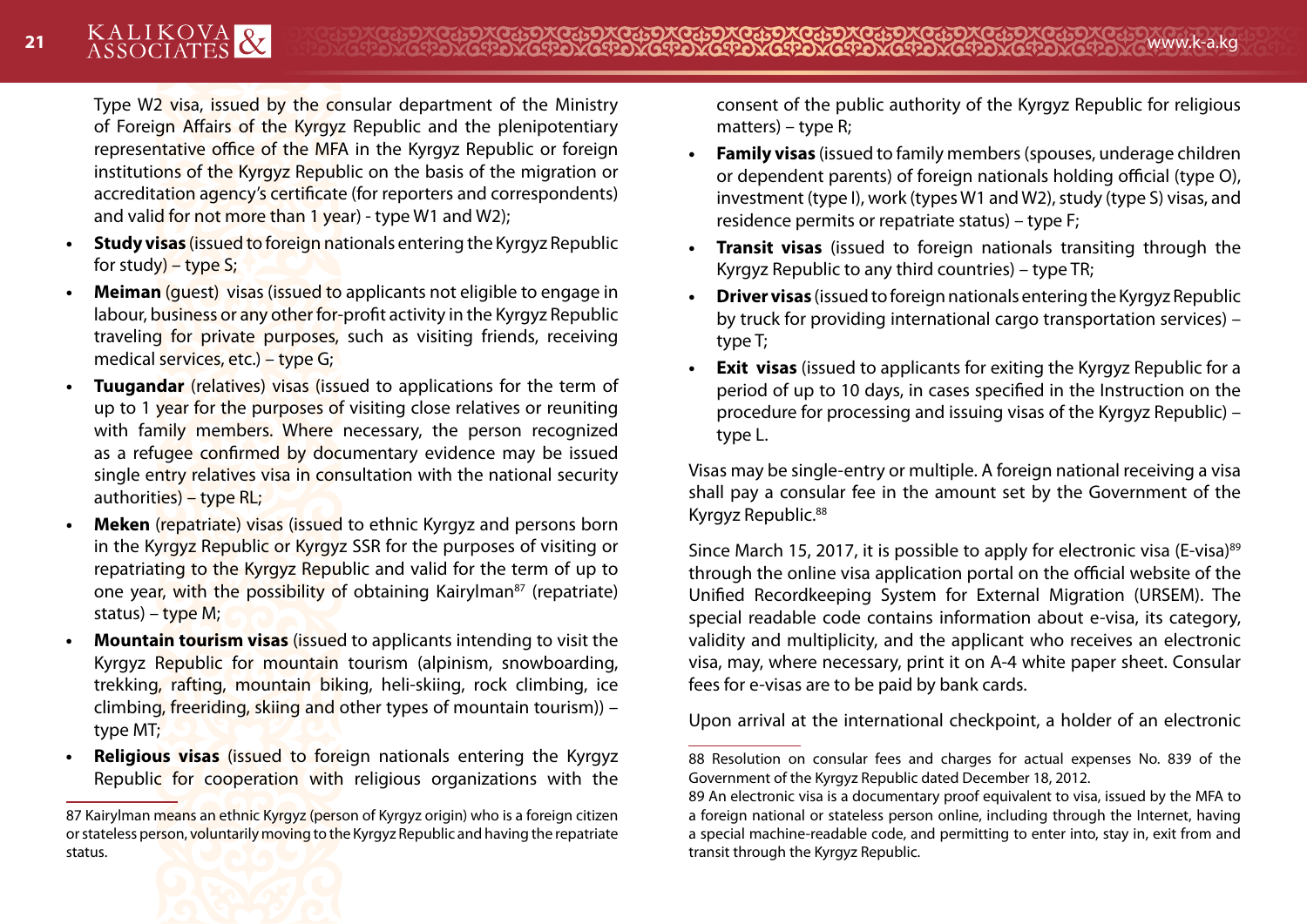visa must produce a travel document for which the electronic visa was issued to border personnel who check e-visa validity through the URSEM.

Visa processing, issuance and extension period is not more than 7 and not less than 5 working days from the date of receiving duly executed documents. The list of documents required for visas of the Kyrgyz Republic is determined by the Instruction on the procedure for processing and issuing visas of the Kyrgyz Republic.

#### **Residence Permit**

A Kyrgyz residence permit is a document allowing foreign nationals and stateless persons to, temporarily or permanently, reside, stay, enter or exit from the Kyrgyz Republic visa free.

Under Kyrgyz legislation<sup>90</sup>, foreign nationals or stateless persons residing in the Kyrgyz Republic for not less than 6 months may file with the local offices of the Department of Registration of Population under the State Registration Service under the Government of the Kyrgyz Republicclosest to the place of location an application for residence permit in prescribed form.

#### **A temporary residence permit is issued to foreign nationals or stateless persons in order to:**

- work in the Kyrgyz Republic;
- study in an educational institution at the request of this educational institution and the Kyrgyz Ministry of Education and Science;
- pursue investment activities in the Kyrgyz Republic.

A temporary residence permit is issued to foreign nationals and stateless persons for a term of 1 year with the possibility of subsequent extension for not more than 5 years.

The review period for temporary residence permits is generally not more than 1 month.

Temporary residence permits are issued in the local offices of the Department of Registration of Population and Affidavits of Civil Status under the State Registration Service under the Government of the Kyrgyz Republic.

#### **Permanent residence permits** are issued to:

- Those who have duly received a Kyrgyz permanent residence permit, including those who returned to the Kyrgyz Republic, whose Kyrgyz citizenship has been terminated in accordance with law;
- Those who permanently reside in the Kyrgyz Republic but have not received Kyrgyz citizenship or whose Kyrgyz citizenship has been terminated in accordance with law;
- Foreign nationals or stateless persons permanently residing in the Kyrgyz Republic upon the attainment of 18 years of age.

Foreign nationals are issued permanent residence permits for a term of 5 years, but not longer than the foreign passport validity period, and upon the attainment of 45 years of age for the entire validity period of the foreign passport. Stateless persons are issued permanent residence permits for a term of 5 years, and upon the attainment of 45 years of age, for an unlimited term.

The review period for permanent residence permits is 1 year from the date of filing the application.

The permanent residence permits are given out in the Department of Registration of Population and Affidavits of Civil Status under the State Registration Service under the Government of the Kyrgyz Republic.

Upon receipt of the residence permit, foreign nationals or stateless persons must within 5 business days file for registration with the territorial bodies of the Department of Registration of Population and Affidavits of Civil Status under the State Registration Service under

<sup>90</sup> Regulation on procedure for issuing temporary and permanent residence permits to foreign nationals and stateless persons in the Kyrgyz Republic approved by Resolution No. 626 of the Government of the Kyrgyz Republic dated November 13, 2008 (with the latest amendments as of July 15, 2015 ).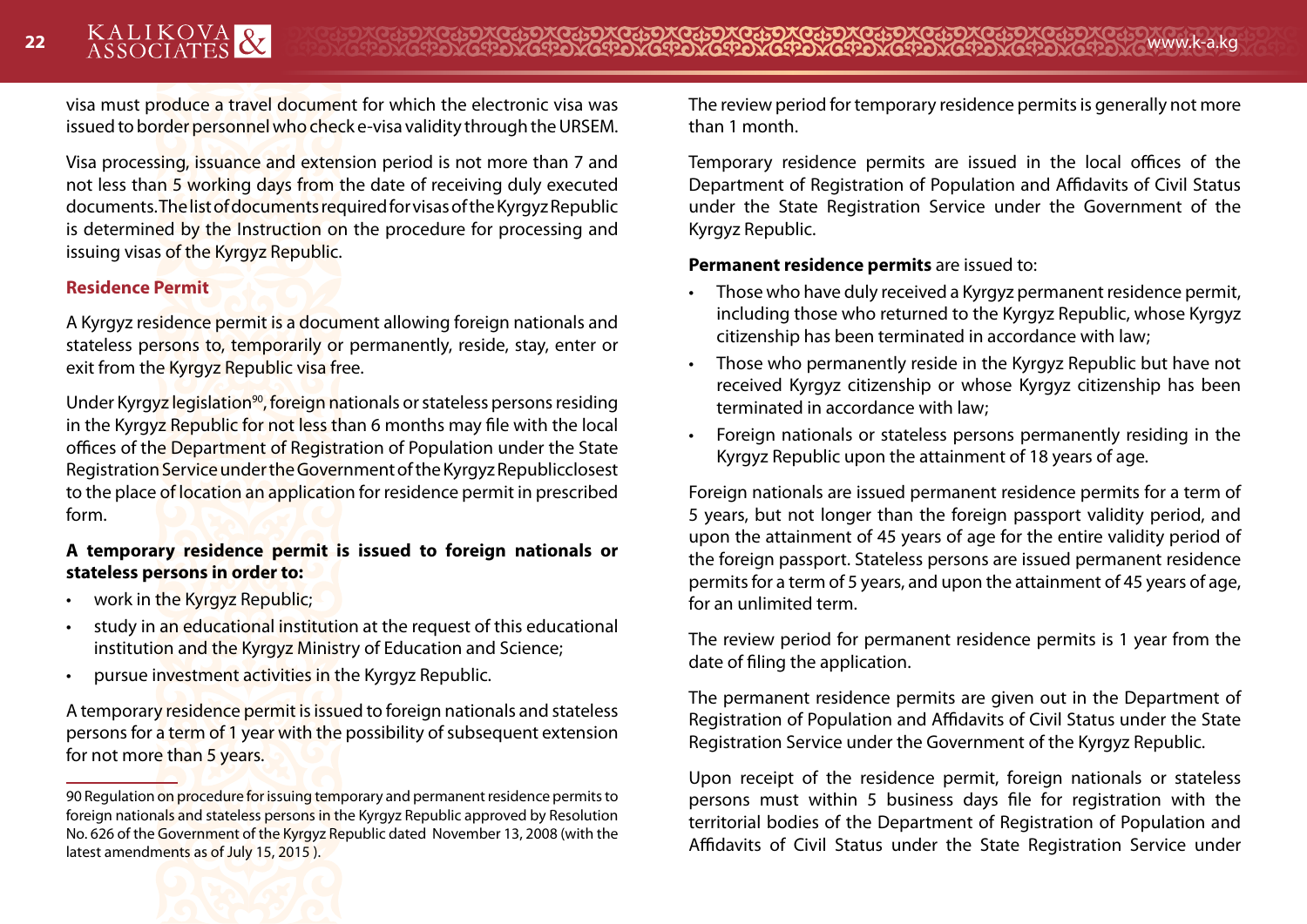the Government of the Kyrgyz Republic that are closest to the place of temporary or permanent residence.

#### **Registration Procedure**

The list of foreign nationals and stateless persons exempt from registration at the place of stay, foreign affairs authority, public registration authority, or hotels and the period of exemption are approved by the Government of the Kyrgyz Republic.<sup>91</sup> Non-exempt foreign nationals and stateless persons<sup>92</sup> must register within five working days from the moment of crossing the state border of the Kyrgyz Republic for the period and in the manner approved by the Government of the Kyrgyz Republic<sup>93</sup>. The renewal of registration of non-exempt foreign nationals must be made after the extension of visa. In such case, foreign nationals and stateless persons must apply, within one working day from the date of visa extension, to the competent authority for registration of foreign nationals.

When registering foreign nationals and stateless persons, employees of the competent authority for registration of population must accept documents for assigning a personal identification number to foreign citizens and stateless persons.

To work in the Kyrgyz Republic, foreign nationals or stateless persons must have a work permit. For more details on work permits for foreign nationals refer to Section 10.

# **3.2 Basic Rights, Freedoms, and Obligations of Foreign Nationals**

Foreign nationals within the territory of the Kyrgyz Republic generally enjoy the same rights and bear the same obligations as the nationals of the Kyrgyz Republic.<sup>94</sup> Foreign nationals are equal under the law, regardless of sex, race, language, disability, ethnic origin, creed, age, political or other beliefs, education, social origin, property or other status, and other circumstances.

Foreign nationals are entitled to work when it is compatible with the purpose and timeframe of their visit to the Kyrgyz Republic, or when a respective permit has been issued, except for the nationals of the Eurasian Economic Union member states.95

Foreign nationals permanently residing in the Kyrgyz Republic are entitled to social services and healthcare, and may join public associations of non-political purposes on the same grounds as nationals of the Kyrgyz Republic unless otherwise provided in charters (bylaws) of such associations.

Foreign nationals have the same right to leisure as citizens of the Kyrgyz Republic, enjoy cultural benefits and have property and personal nonproperty rights and all other rights equivalent to nationals of the Kyrgyz Republic.

A foreign national can freely move throughout the territory of the Kyrgyz Republic and choose a place of residence in the manner provided by Kyrgyz law. In which case, they are guaranteed inviolability of person and dwelling.

Foreign nationals are required to pay taxes and charges on the same

<sup>91</sup> Government Resolution approving the procedure for registration of foreign nationals and stateless persons in the Kyrgyz Republic No. 689, December 19, 2016. 92 List of exempt foreign nationals and stateless persons and exemption period attached as Annex 1 to the Resolution of the Government of the Kyrgyz Republic «On issues of registration of foreign nationals and stateless persons in the Kyrgyz Republic» dated December 19, 2016 No. 689.

<sup>93</sup> Procedure for registration of foreign nationals and stateless persons in the Kyrgyz Republic approved by Government Resolution No. 689, December 19, 2016.

<sup>94</sup> The Law of the Kyrgyz Republic "On Legal Status of Foreign Nationals in the Kyrgyz Republic" dated December 14, 1993 No. 1296-XII (with the latest amendments as of July 24, 2020, No.89).

<sup>95</sup> Treaty on Eurasian Economic Union dated May 29, 2014 (with the latest amendments as of October 1, 2019 ).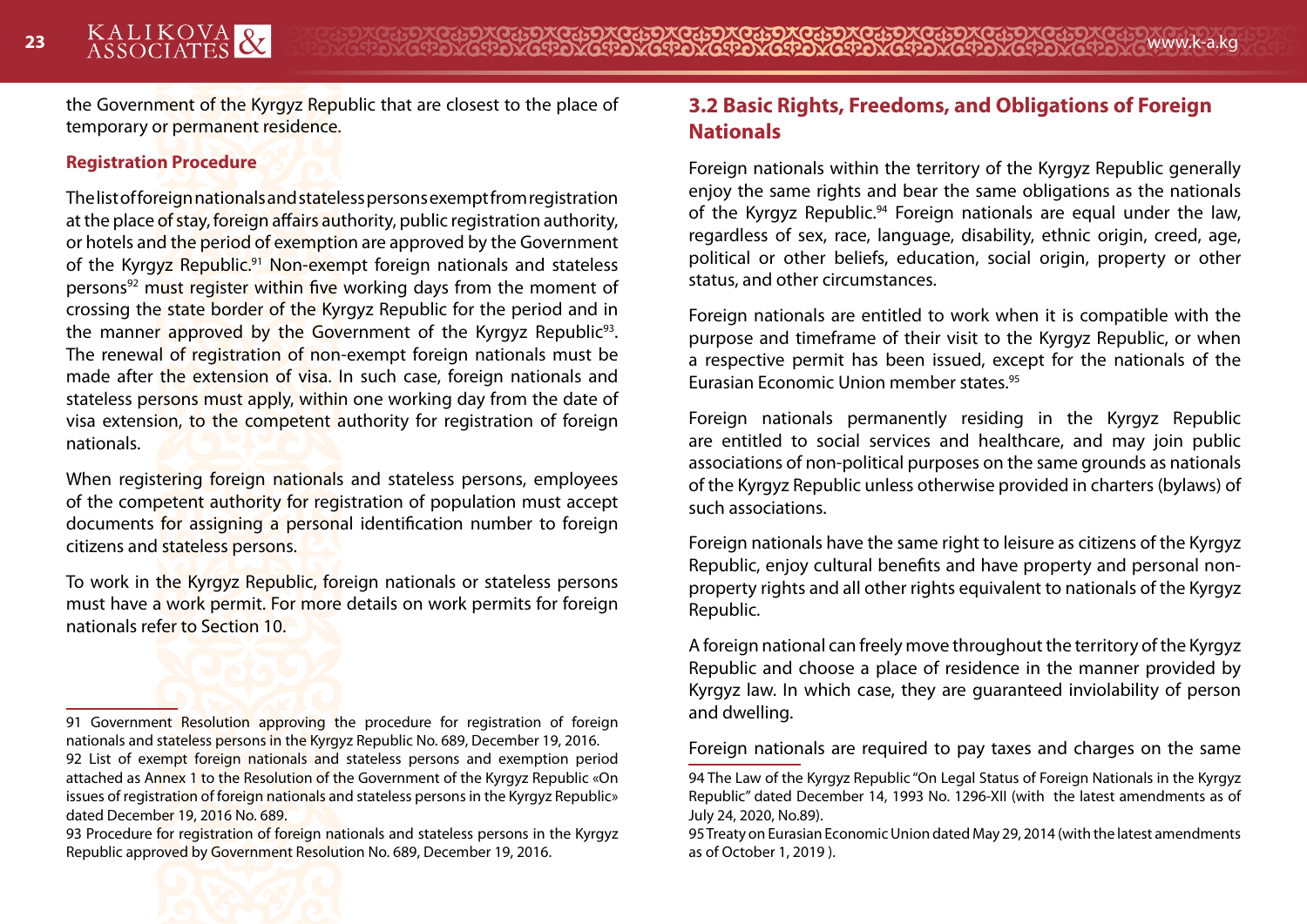basis as Kyrgyz nationals, unless otherwise provided by Kyrgyz law.

Foreign nationals in the Kyrgyz Republic have the right to refer to court and other government bodies for protection of their personal, property, family and other rights. They enjoy the same litigation rights as Kyrgyz nationals.

Foreign nationals who commit crimes, administrative or other legal offences in the territory of the Kyrgyz Republic are subject to the same liability as Kyrgyz nationals.

A foreign national staying in the Kyrgyz Republic is provided with the opportunity to contact the diplomatic or the consular mission of his own country, or if such is not available, the diplomatic or consular mission of another country authorized to protect the rights and legal interests of nationals of his country of citizenship.

The latest amendments to the Law of the Kyrgyz Republic «On Legal Status of Foreign Nationals in the Kyrgyz Republic» introduced a new concept of «foreign compatriot», which applies to foreign nationals who previously were Kyrgyz nationals and received the status of foreign compatriots.

The status of foreign compatriots can also be assigned to the following persons:

- foreign nationals who are children or grandchildren of a foreign national who previously was a Kyrgyz national, regardless of their initial Kyrgyz nationality;
- foreign nationals who are children or grandchildren of Kyrgyz nationals, regardless of their initial Kyrgyz nationality;
- foreign nationals born in the Kirghiz SSR, as well as their children and grandchildren.

The status of foreign compatriots cannot be assigned to nationals of the states bordering on the Kyrgyz Republic.



Foreign compatriots are entitled to:

- enter, exit, transit, move and stay in the territory of the Kyrgyz Republic without a visa under one of the valid documents, in the presence of the foreign compatriot document;
- permanently reside in the Kyrgyz Republic without a residence permit. A foreign compatriot is equated to a foreign national permanently residing in the Kyrgyz Republic, regardless of the length of stay in the Kyrgyz Republic;
- work in enterprises, institutions and organizations or engage in other employment on the grounds and in the manner prescribed for Kyrgyz nationals without a work visa and work permit issued by the competent authorities;
- pay for commercial health and education services on the same terms as Kyrgyz nationals under the laws of the Kyrgyz Republic.

A foreign compatriot may not hold state and municipal posts of the Kyrgyz Republic.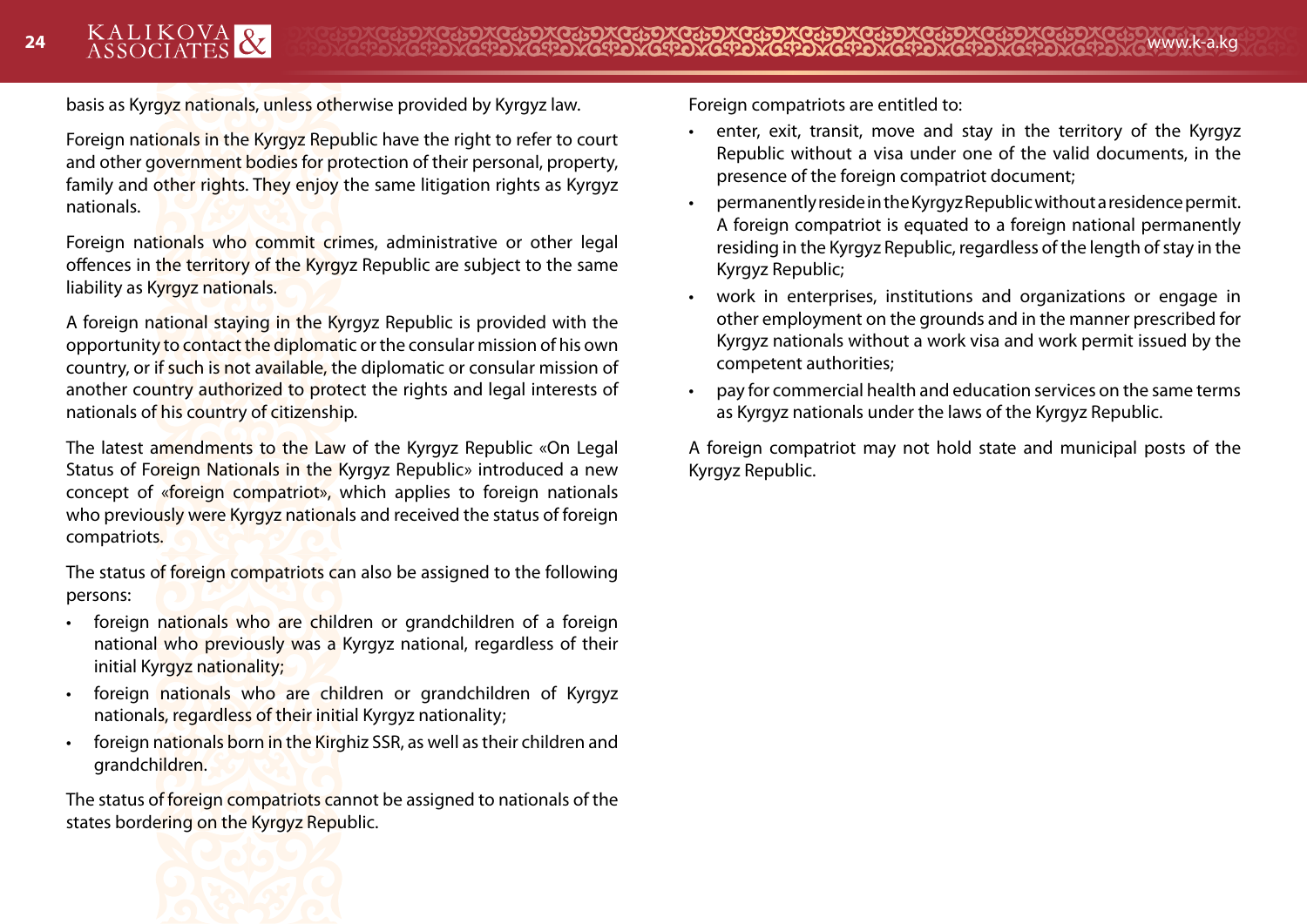# **4. FORMS OF BUSINESS**

# **4.1 Branches and Representative Offices of Foreign Legal Entities**

Branches and representative offices of foreign companies are not regarded as organizations of the Kyrgyz Republic. They are not regarded as independent participants of civil turnover and may enter into civil, labor, tax and other legal relations only on behalf of the founding organization. Liability for activities of the branch or representative office is borne by the founding organization. Branches and representative offices are endowed with the property of their founders, and act on the basis of the approved bylaws. The legislation of the Kyrgyz Republic distinguishes between branches and representative offices. The functions of representative offices are limited to representing a foreign legal entity and protecting its interests, performing transactions and other legal actions on behalf of the same. Branches, on the other hand, fulfil all or part of the functions of the foreign founder, including representation. The chiefs of the branch / representative office act under a power of attorney issued by the foreign legal entity.

Under the legislation of the Kyrgyz Republic, branches and representative offices may, on behalf of the founding organization, do the following:

- open bank accounts and execute payments in any currency;
- hire local employees;
- hire foreign employees and obtain relevant work permits for them;
- enter into any contractual relations with local and foreign companies and execute/assume liabilities under any agreements providing for payments in local or foreign currency; and
- acquire movable or immovable property into ownership or for use;
- exercise other rights provided by the legislation of the Kyrgyz Republic.

The legislation of the Kyrgyz Republic provides for a number of

restrictions with respect to branches and representative offices. Thus, a branch or representative office may only exist as long as their parent company exists. Also, a branch and representative office may not obtain the license to engage in certain types of activities or provide certain types of services.

#### **State Registration of Branches and Representative Offices**

Branches and representative offices located within the Kyrgyz Republic are subject to mandatory state registration.

State registration of branches and representative offices of foreign legal entities is carried out by the Ministry of Justice of the Kyrgyz Republic or its local offices. For the purposes of state registration of a branch or representative office, an applicant must submit the following documents<sup>96</sup>:

- 1. The standard application form for registration;
- 2. The resolution of the authorized body of the legal entity to establish the branch or representative office;
- 3. A copy of the certificate of state registration (re-registration) of the legal entity (for branches or representative offices established by legal entities registered under the legislation of the Kyrgyz Republic);
- 4. A legalized/apostilled<sup>97</sup> excerpt from the trade register or other proof that the foreign legal entity is in good standing under the laws of its country (for branches or representative offices established by foreign legal entities);
- 5. A copy of passport (or other document deemed to be the proof of

96 Article 10 and 15 of the Law of the Kyrgyz Republic "On State Registration of Legal Entities, Branches (Representative Offices)" dated February 20, 2009 No. 57 (with the latest amendments as of December 16, 2016).

97 Document legalization is carried out by Kyrgyz consular offices to respective foreign states or, where no such consular offices exist, by the consular service of the MFA of the Kyrgyz Republic upon prior legalization by the accredited diplomatic mission or consular office of the respective foreign state. Under Kyrgyz Law dated November 16, 2009 No.296, the Kyrgyz Republic has acceded to the Hague Convention abolishing the requirement of legalization for foreign public documents, October 5, 1961.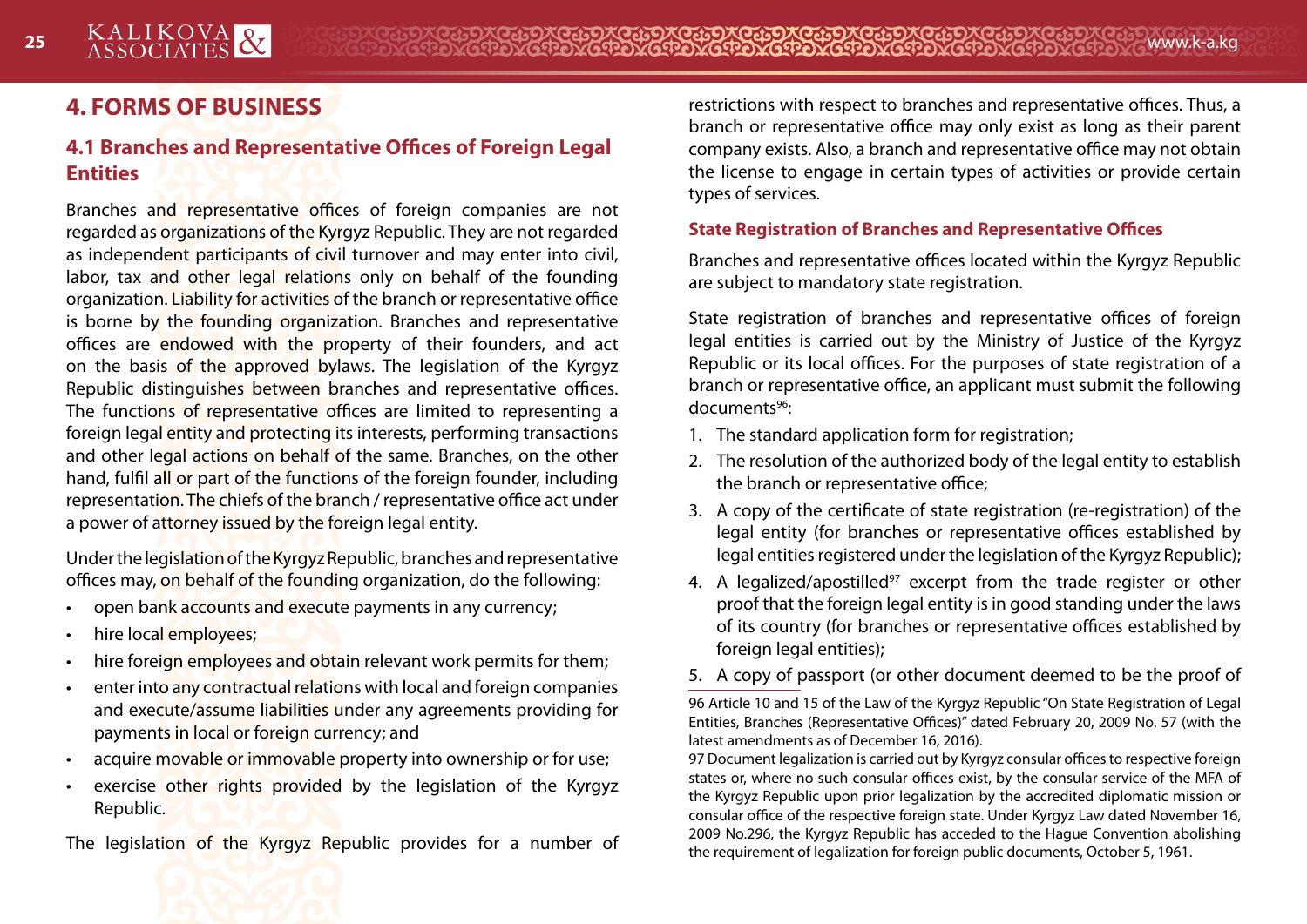identity under Kyrgyz law) of an individual being the head of the branch or representative office;

- 6. A power of attorney for a representative to represent a legal entity before the Ministry of Justice of the Kyrgyz Republic and its local offices;
- 7. A copy of passport (or other identify document recognized by the legislation of the Kyrgyz Republic) of an individual acting as a representative of a legal entity.

For the establishment of a branch or representative office of a foreign or local bank or other financial lending institution, a written consent of the National Bank of the Kyrgyz Republic or its local office is required.

For registration of their branches (representative offices), financial institutions, foreign or international organizations additionally submit the following documents to the registering authority:

- approved bylaws of the branch (representative office) in 2 copies;
- copies of foundation documents of the financial institution, foreign or international organization that made a decision to create a branch (representative office).

#### **Liquidation of Branches and Representative Offices**

To liquidate a branch or representative office, the following documents need to be submitted to the registering authority:98

- The standard application form for registration;
- The decision of the authorized body of a legal entity or court to liquidate the branch or representative office;
- The certificate of state registration (re-registration) of the branch or representative office;
- The certificate of surrender of seals and stamps of the branch or

<sup>98</sup> Article 17 of the Law: "On State Registration of Legal Entities, Branches (Representative Offices)" dated February 20, 2009 No. 57 (with latest amendments as of December 16, 2016).



representative office to the internal affairs authority;

• The proof of payment of the registration fee.

The branches or representative offices of foreign legal entities must additionally submit the following documents:

- 1. The certificate of no outstanding tax liabilities; and
- 2. The certificate of no outstanding social security liabilities.

The branches (representative offices) of financial institutions, foreign or international organizations are also required to submit the regulation on branch (representative office).

State registration of branches and representative offices, as well as registration of their liquidation, are carried out by the Ministry of Justice of the Kyrgyz Republic and its local offices.

# **4.2 Legal Entities**

A variety of organizational legal forms of legal entities exist in the Kyrgyz Republic, the most common being:

- Limited liability companies; and
- Joint stock companies (open or closed).

The key legal acts regulating activities of legal entities are the Civil Code of the Kyrgyz Republic,<sup>99</sup> the Law of the Kyrgyz Republic "On Business" Partnerships and Companies", and the Law of the Kyrgyz Republic "On Joint Stock Companies".<sup>100</sup>

<sup>99</sup> Civil Code of the Kyrgyz Republic dated May 8, 1996 No. 15, Part I (with the latest amendments as of August 1, 2020 ) and Civil Code of the Kyrgyz Republic of January 5, 1998 No. 1, Part II (with the latest amendments as of April 19, 2019).

<sup>100</sup> The Law of the Kyrgyz Republic on Business Partnerships and Companies of November 15, 1996 No. 60 (with the latest amendments as of March 29, 2019) and the Law of the Kyrgyz Republic "On Joint Stock Companies" dated March 27, 2003 No. 64 (with the latest amendments as of April 3, 2020).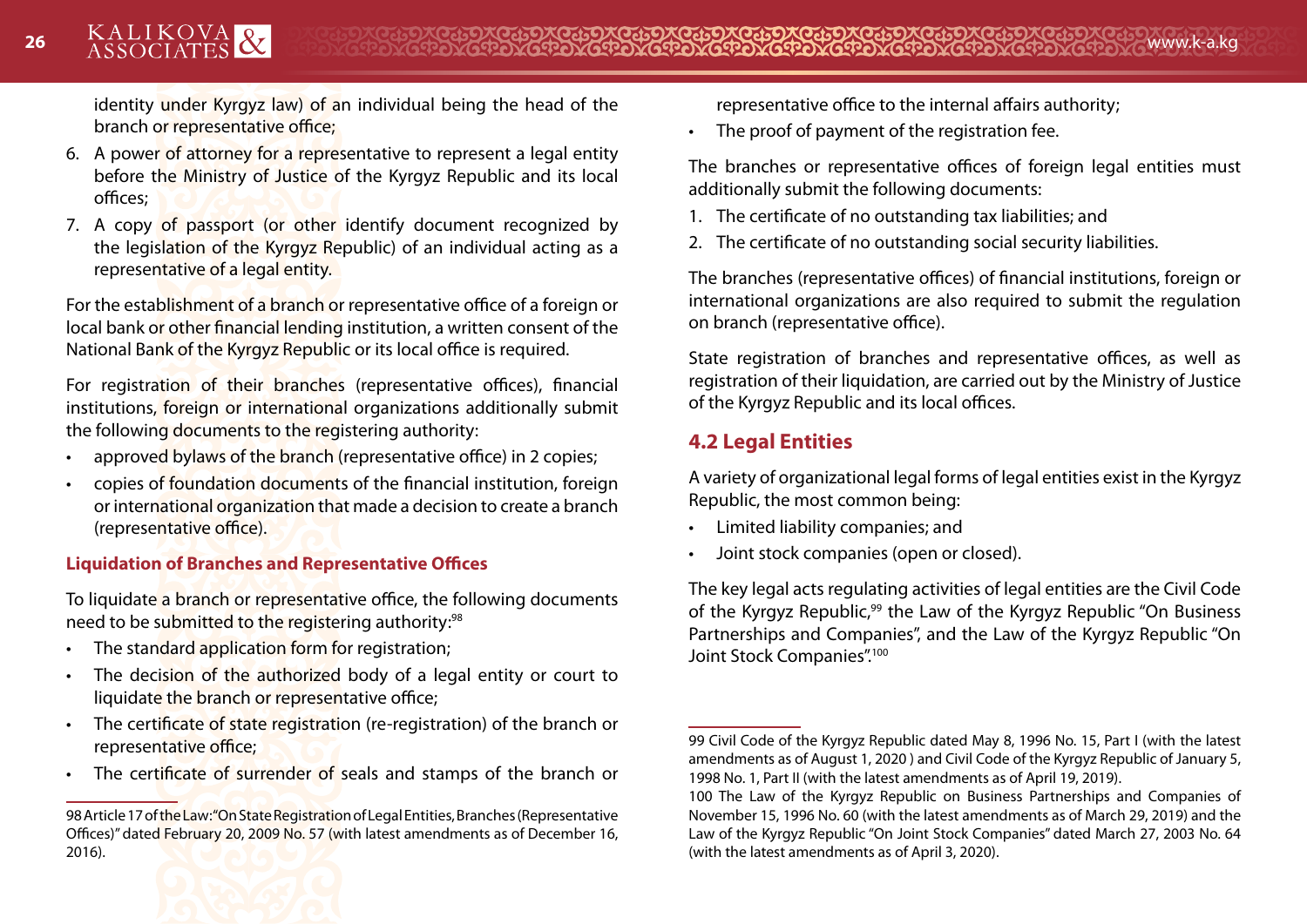#### **Limited Liability Companies**

A limited liability company (LLC) is one of the most widespread types of legal entities in the Kyrgyz Republic, having a number of advantages:

- The participants in a LLC are not liable for its obligations, and their risk of losses that may be incurred as a result of the company performance is limited to the amount of their respective contributions; and
- The structure and powers of management bodies of a LLC are not subject to detailed legislative regulation, therefore, management and decision making in a LLC are more flexible.

The minimum charter capital of a LLC is KGS 1 (approximately USD 0.011 as of February 2021).

It must be noted that, subject to legislation of the Kyrgyz Republic,<sup>101</sup> a LLC may not have as its sole participant another business entity consisting of a single person.

The number of participants in a LLC may not exceed 30; otherwise the LLC must be reorganized into a joint stock company within 1 year. Should a LLC fail to comply with this requirement, it will be subject to liquidation by court order.

#### **Joint Stock Companies**

A joint stock company is another popular form of a legal entity as shareholders are not liable for the obligations of the company. Also, the risk of losses that they may incur as a result of the company performance is limited to the value of shares owned by the shareholders.

A joint stock company must issue shares in the national currency of the Kyrgyz Republic, regardless of the form of original contribution. In addition to shares, joint stock companies may issue other securities (such as debenture bonds) to raise working capital.

Under Kyrgyz law,102 a founder legal entity consisting of a single participant/shareholder may not act as the sole founder/shareholder of a joint stock company.

The minimum charter capital of a joint stock company is 100,000 KGS (approximately USD 1,190 as of February 2021). As of the date of founding a joint stock company, the charter capital must be fully paid in and distributed among the founders.

Joint stock companies established in the Kyrgyz Republic may be either open or closed.

A closed joint stock company is a joint stock company whose shares may only be distributed among its founders or within another predetermined group. A closed joint stock company may not carry out a public/open placement of shares issued or otherwise offer them to an unlimited group of persons. The number of shareholders in a closed joint stock company may not exceed 50. Should the number of shareholders in a closed joint stock company exceed 50, the company must be reorganized into an open joint stock company within 1 year. Upon expiry of this period, the company will be subject to liquidation by court order. Shareholders of a closed joint stock company have pre-emptive right to purchase shares offered for sale by other shareholders of the same company.

An open joint stock company is a joint stock company the participants of which may alienate their shares without the consent of other shareholders. An open joint stock company may carry out open subscription to the shares it issues and may freely sell them on conditions established by law. An open joint stock company that has 500 shareholders or more and has carried out at least one public/open placement of securities must annually within 2 months after the last annual meeting of shareholders, but no later than June 1st of the year following the reporting year, publish in the media an annual report on its financial and business performance. In exceptional cases connected with the introduction of a state of emergency, an emergency situation 102 Article 143 of the Civil Code of the Kyrgyz Republic.

<sup>101</sup> Article 128 of the Civil Code of the Kyrgyz Republic.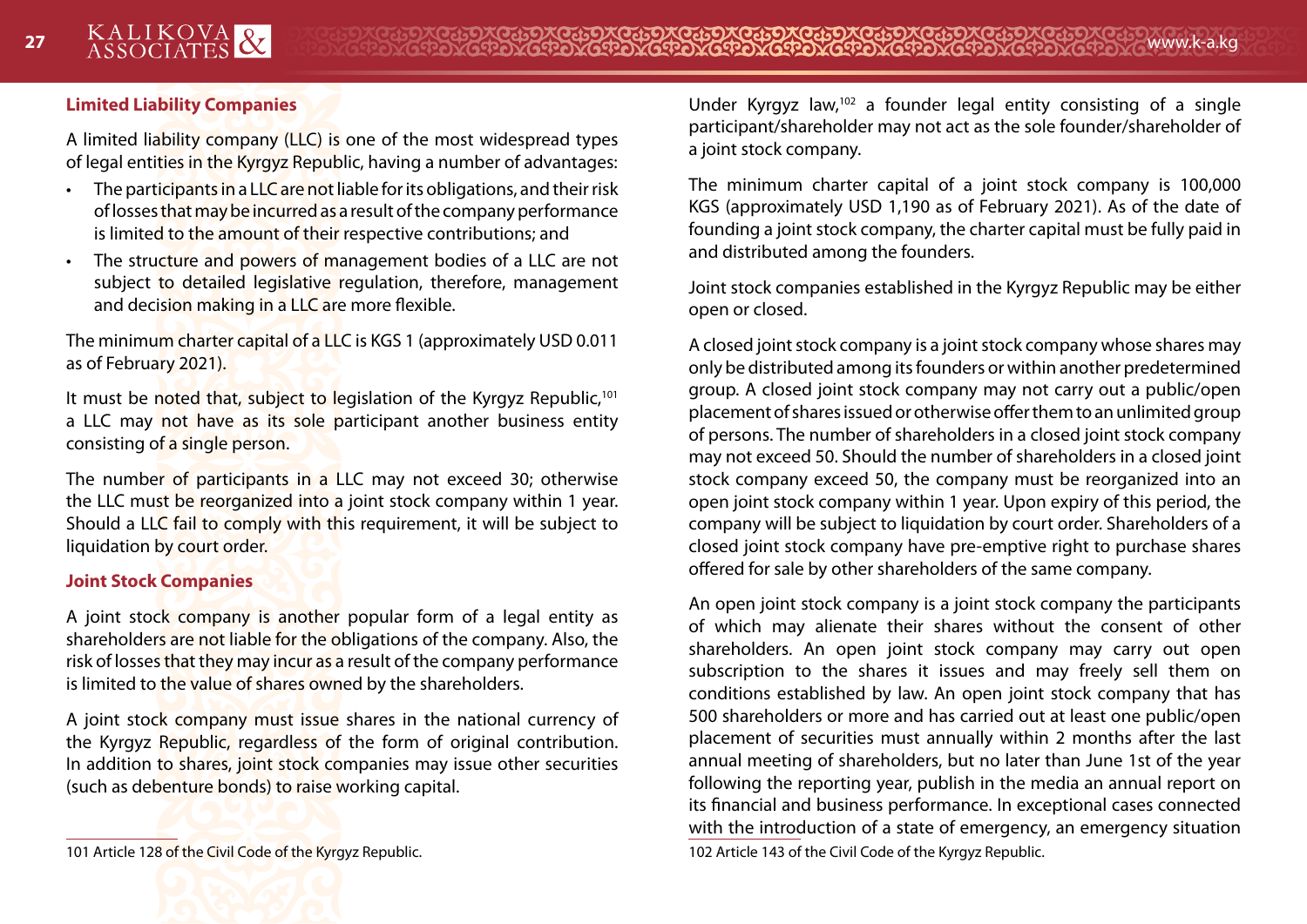28 ASSOCIATES **XX** WWW.k-a.kg

and/or force majeure circumstances, a different date of publication of annual report on financial and business performance of the company may be set by decision of the Government of the Kyrgyz Republic.

# **4.3 State registration of Legal Entities**

In the Kyrgyz Republic legal entities obtain the respective status upon their state registration with the Ministry of Justice of the Kyrgyz Republic or its local offices.

State registration of legal entities, branches or representative offices in the Kyrgyz Republic is based on "registration by notification" and "onestop-shop" principle. State registration of a legal entity is performed within 3 business days<sup>103</sup> from the date of filing the necessary documents for a specified fee.

To be registered, a legal entity must submit the following documents:<sup>104</sup>

- 1. The application for registration in prescribed form;
- 2. The decision of the founder(s) to establish a legal entity;
- 3. If a legal entity is the founder of another legal entity, a copy of the certificate of state (re)registration;
- 4. If a foreign legal entity is a founder of another legal entity, a legalized/ apostilled excerpt from the trade register or other proof that the foreign legal entity is in good standing under the laws of its country.
- 5. A copy of passport (or other document deemed to be the proof of identity under Kyrgyz law) of an individual being the head of the legal entity;
- 6. A power of attorney for a representative to represent the established

organization before the Ministry of Justice of the Kyrgyz Republic and its local offices;

7. A copy of passport (or other identity document recognized as such by the legislation of the Kyrgyz Republic) of an individual acting as a representative.

For the state registration of banks and other financial institutions a written consent of the National Bank or its local offices is required.

For the state registration of a non-profit organization, the applicant must additionally submit to the registering authority:

- The charter in two copies, signed by the chief executive of a nonprofit organization;
- The list of members of governing bodies of a non-profit organization stating their full name, year of birth, and elective position;
- The list of founders of a non-profit organization or citizen-initiators (for homeowner partnerships) stating their full name, year of birth, and address.

For registration of financial institutions, the following documents are additionally submitted to the registering authority:

The charter signed by the head of the financial institution in 2 copies;

The foundation agreement of the financial institution signed by all its founders in 2 copies.

# **4.4 Business Reorganization and Restructuring**

Reorganization of a legal entity (merger, acquisition, split-up, spin-off, and conversion) may be carried out by the decision of its founders/ participants or the body of the legal entity authorized by its founding documents, or, the regulatory authority for banks, financial institutions or other entities licensed to perform operations being their only permitted activity .

<sup>103</sup> State registration of financial institutions, non-commercial organizations, as well as branches or representative offices of financial institutions, foreign and international organizations, must be completed within 10 calendar days from the date of submitting necessary documents to the registering authority.

<sup>104</sup> Articles 10 and 11 of the Law "On State Registration of Legal Entities, Branches (Representative Offices)" of February 20, 2009, No. 57 (with the latest amendments as of December 16, 2016).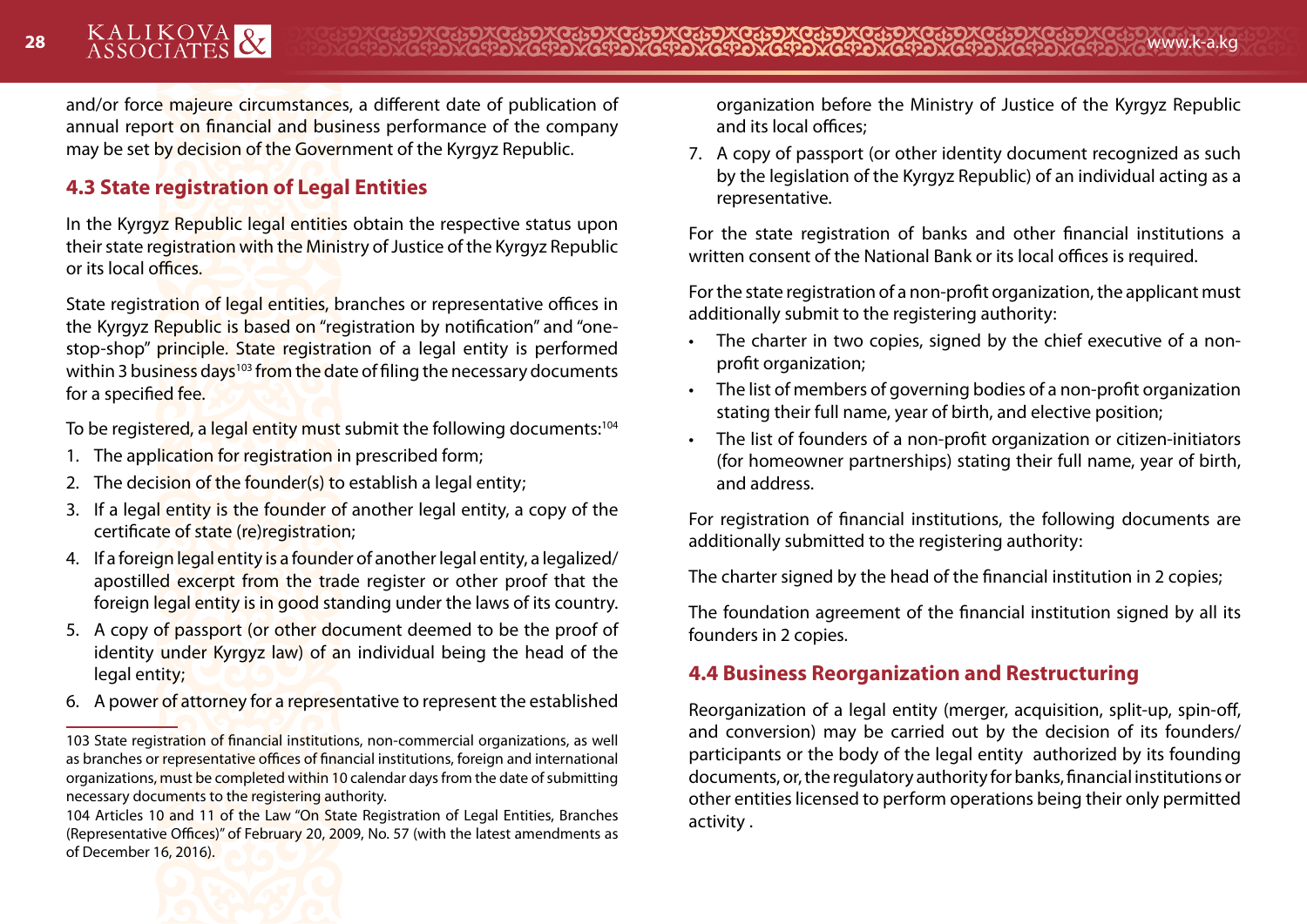To restrict monopolistic practices, commercial organizations may be subject to compulsory reorganization by court order under the circumstances and in the manner provided by law.

*A merger of legal entities* is an arrangement whereby their rights and obligations are transferred to the newly established legal entity under a transfer deed.

*An acquisition* of a legal entity by another legal entity is an arrangement whereby the rights and obligations of the acquired company are transferred to the acquiring legal entity under a transfer deed.

*A split-up* of a legal entity is an arrangement whereby its rights and obligations are transferred to the newly established legal entities under a separation balance sheet.

*A spin-off* of one or more legal entities from the original legal entity is an arrangement whereby the rights and obligations of the reorganized legal entity are transferred to each of them under a separation balance sheet.

A conversion of a legal entity of a given type into a legal entity of another type (change in the legal form of organization) is an arrangement whereby the rights and obligations of the reorganized legal entity are transferred to the newly established legal entity under a transfer deed.

A transfer deed and a separation balance sheet are the documents required for reorganization of a legal entity. They must contain provisions on legal succession with respect to all liabilities of the reorganized legal entity in respect of all its creditors and debtors, including the obligations disputed by the parties. The transfer deed and separation balance sheet shall be approved by the founders/participants of the legal entity or the authority that has taken the decision to reorganize, and shall be submitted for state registration of the newly established legal entities.

In the case of reorganization of a legal entity, its founders (shareholders) or body adopting a decision to reorganize the legal entity must notify the creditors of the reorganized entity in writing to this effect.

Under Kyrgyz law, in case of reorganization of business entities under the circumstances provided by the anti-monopoly law, the consent of the anti-monopoly authority of the Kyrgyz Republic is required.

#### **4.5 Business Closure**

Liquidation of a legal entity entails its termination without transferring its rights and obligations to any other persons.

A legal entity may be liquidated:

- By the decision of the founders (participants) or the authorized body of the legal entity under the circumstances provided by the founding documents, including in connection with the expiration of the term for which the legal entity was established, or achievement of the purpose for which it was established, or invalidation of registration of the legal entity by the court as being established with irremediable violations of law; or
- By the decision of the court in the event of engaging in business without proper permit (license) or in business prohibited by law, or with other repeated or gross violations of law, or in the event of persistent engaging in business that is contrary to statutory goals of the legal entity ; or in the event of revoking the license of banks, financial institutions, or other entities licensed to perform operations being their only permitted activity; and in such other cases as may be provided by law.

Liquidation of banks or financial institutions licensed by the National Bank of the Kyrgyz Republic occurs in the event of revocation of the banking license, subject to specific requirements for banks and other financial institutions.

Once the authorized body of the legal entity or the court makes a decision to liquidate the legal entity and to elect (appoint) the liquidation committee (liquidator), the latter must notify the registration authority

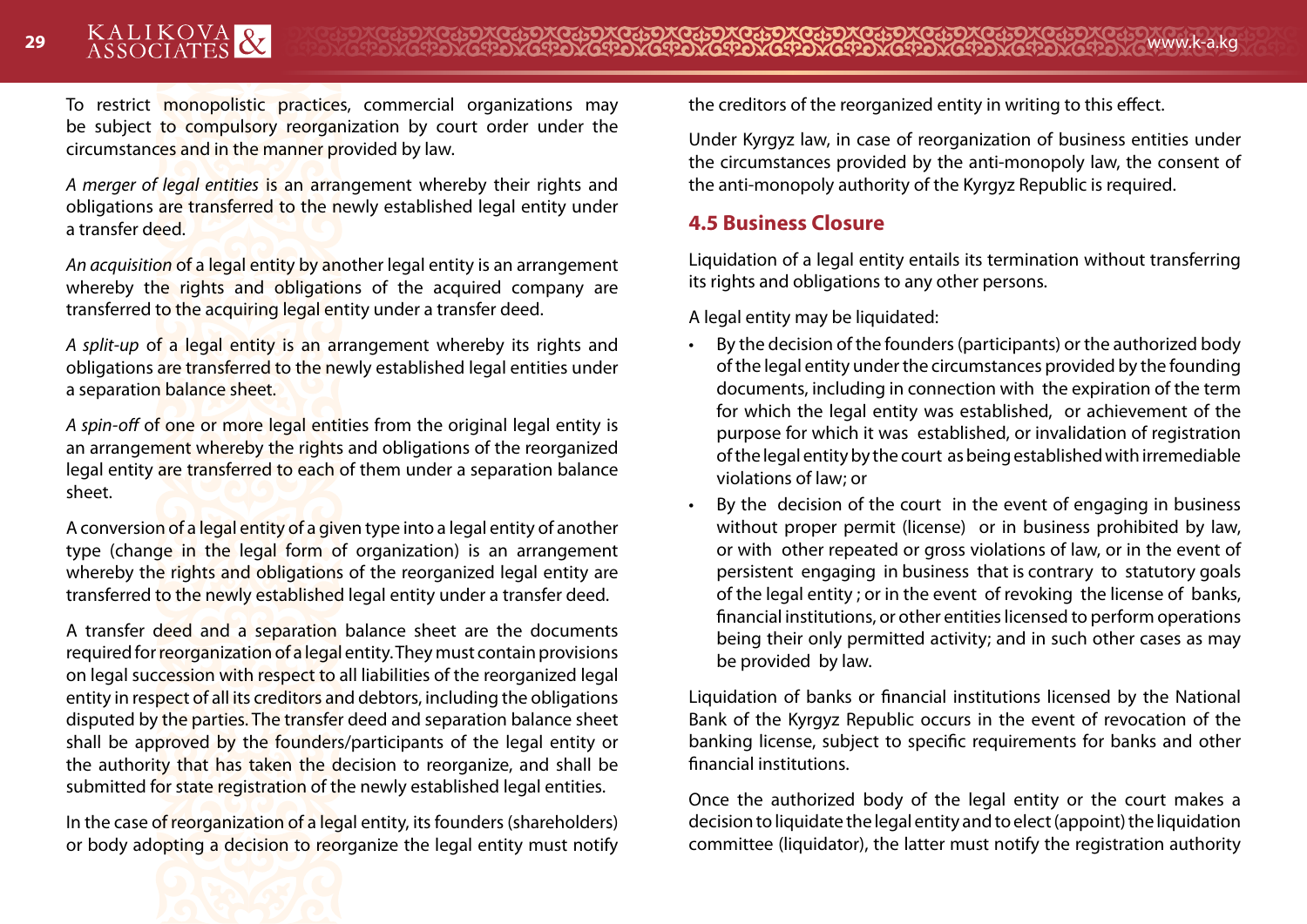to this effect in writing within 3 business days enclosing a copy of the aforesaid decision.<sup>105</sup> The notice must indicate the procedure and period for filing the creditors' claims. At the same time, the period for filing the creditors' claims may not be less than 2 months from the date of the public announcement of liquidation.

The Ministry of Justice of the Kyrgyz Republic or its territorial subdivisions must, within 7 business days from the date of receipt of the liquidation notice, make a relevant entry in the state register and notify the Tax Service, Customs Service, Statistical Committee and Social Fund authorities to this effect.

For state registration of its termination, the legal entity must submit to the Ministry of Justice of the Kyrgyz Republic or its local offices the following documents:

- 1. The standard application form for termination of registration:
- 2. The decision of the authorized body of the legal entity or the court to liquidate the legal entity and to elect (appoint) the liquidation committee (liquidator);
- 3. The certificate of state registration (re-registration) of a legal entity;
- 4. The certificate of no outstanding social security liabilities;
- 5. The certificate of no outstanding tax liabilities;
- 6. The certificate of surrender of seals and stamps to the internal affairs authority;
- 7. The decision of the authorized body of the legal entity to approve the liquidation balance sheet;
- 8. The certificate of repositioning the documents of the liquidated legal entity with the state archive fund;
- 9. The proof of payment of the registration fee;
- 10. A power of attorney for a representative to represent the liquidated



11. A copy of passport (or other identity document recognized as such by the legislation of the Kyrgyz Republic) of an individual acting as a representative.

For termination of state registration, financial lending institutions and non-commercial organizations must also provide their charters.

# **4.6. Online registration of legal entities**

On February 26, 2019, the Government of the Kyrgyz Republic approved the Interim Procedure<sup>106</sup> for online registration of legal entities via the Internet information and communication system.

For online registration of legal entities, an applicant must:

- 1. have an ID card (a 2017 passport of citizen of the Kyrgyz Republic);
- 2. login to the government e-services portal using the card reader (smart card) allowing to authenticate the identity of the applicant or other person on whose behalf the information must be signed.

Registration documents must be filed with the Ministry of Justice as electronic images.

# **4.7 Business Activity without Establishing a Legal Entity**

Under Kyrgyz law<sup>107</sup>, a business can be organized as a legal entity or its branch or representative office, or as a sole proprietorship, which is a non-corporate form of doing business. Nationals of the Kyrgyz Republic, foreign nationals, and stateless persons permanently or temporarily residing within the territory of the Kyrgyz Republic may do business as sole proprietors.

106 Resolution of the Government of the Kyrgyz Republic dated February 26, 2019 No. 94 "On conducting a pilot project for online state registration of legal entities".

107 Article 58 of the Civil Code of the Kyrgyz Republic and Regulation on procedure of tax registration of taxpayers in the Kyrgyz Republic approved by KR Government Resolution dated April 7, 2011 No. 144 (with latest amendments as of December 25, 2020).

<sup>105</sup> Article 13 of the Law: "On State Registration of Legal Entities, Branches (Representative Offices)" of February 20, 2009 No. 57 (with the latest amendments as of December 16, 2016).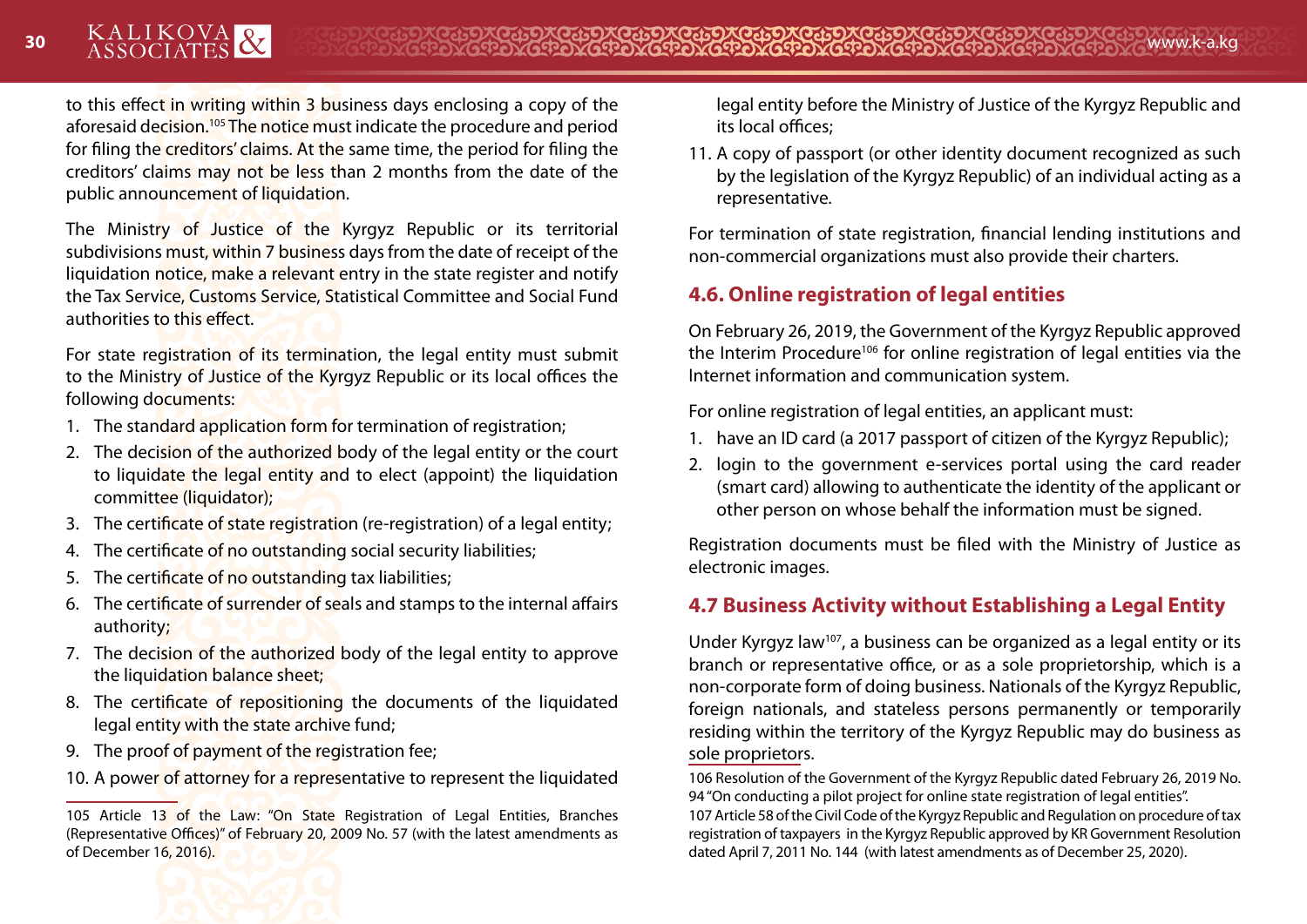Such form of business organization is not only attractive due to its simplified structure, state registration requirements and accounting procedures, but is also risky in terms of unlimited property liability for business obligations.

Under Kyrgyz law, a business can be operated as a sole proprietorship in two ways:

- Based on a certificate of state registration as a sole proprietor;
- Based on a patent.

A certificate of state registration as a sole proprietor is issued by the local tax offices that are closest to the place of registration according to passport data, place of residence or place of business or at the place of location or registration of the object of taxation, which is owned by a foreign national.

Once registered as a sole proprietor, it is necessary to apply for registration as a social insurance payer with the respective subdivisions of the Social Fund.

A sole proprietor whose total revenue per year does not exceed the VAT registration threshold (i.e., a small business entity) must keep records and accounts according to simplified rules established by the Government of the Kyrgyz Republic.

Sole proprietors may engage in entrepreneurial activities without the need to register, provided that they operate on the basis of a patent, if the respective business activities are included in the conclusive list of patent-based activities (voluntary patent)108 or if such activities are subject to mandatory taxation on a patent basis (mandatory patent)<sup>109</sup>.

A patent is a document issued by the tax authority to certify payment of the respective tax by individuals by types of activities specified in the patent. Thus, a sole proprietor operating on the basis of a patent is not required to report to tax authorities<sup>110</sup> and only needs to purchase a patent and then keep extending its validity period. The patent validity period varies from 30 to 180 days. A patent is valid only in the territory where it was issued (district, city without district division, or Bishkek city). It is not allowed to transfer patent or its copy to another person in order to engage in business activity.

Thus, the law sets forth both voluntary and mandatory patenting procedures depending on the type of business. However, if a sole proprietor operating on the basis of a patent receives income, which, during a calendar year, exceeds a threshold for VAT registration (for more detail refer to Section 6.3), a tax authority must stop issuing patents and require this sole proprietor to register for VAT and to receive a certificate of registration as a sole proprietor.

A sole proprietor may terminate its operation on the basis of their own application or court decision. In which case, termination is performed in accordance with the company liquidation rules.

# **4.8 Free Economic Zones**

Free economic zones (FEZs) are areas with special legal regime offering incentives to companies engaged in foreign trade and business activities111.

FEZ residents enjoy the following incentives and benefits:

Partial exemption from all taxes, duties, fees, and charges, for the

110 At the same time, in case of the patent-based tax, taxpayers are not exempt from filing a unified tax return indicating the actual income from their activities as required by the Tax Code of the Kyrgyz Republic though without mandatory confirmation and verification of the tax amount paid. The unified tax return must be filed along with the copies of patents.

111 The Law of the Kyrgyz Republic "On Free Economic Zones in the Kyrgyz Republic" dated January 11, 2014 (with the latest amendments as of July 8, 2019 No. 83).

<sup>108</sup> Resolution of the Government of the Kyrgyz Republic dated June 25, 2015 No. 418 "On approval of the base tax amount applicable to voluntary patent-based activities" (with the latest amendments as of March 18, 2020).

<sup>109</sup> Resolution of the Government of the Kyrgyz Republic dated January 28, 2009 No. 58 «On approval of tax rates (amounts) applicable to mandatory patent-based activities» (with the latest amendments as of December 12, 2014).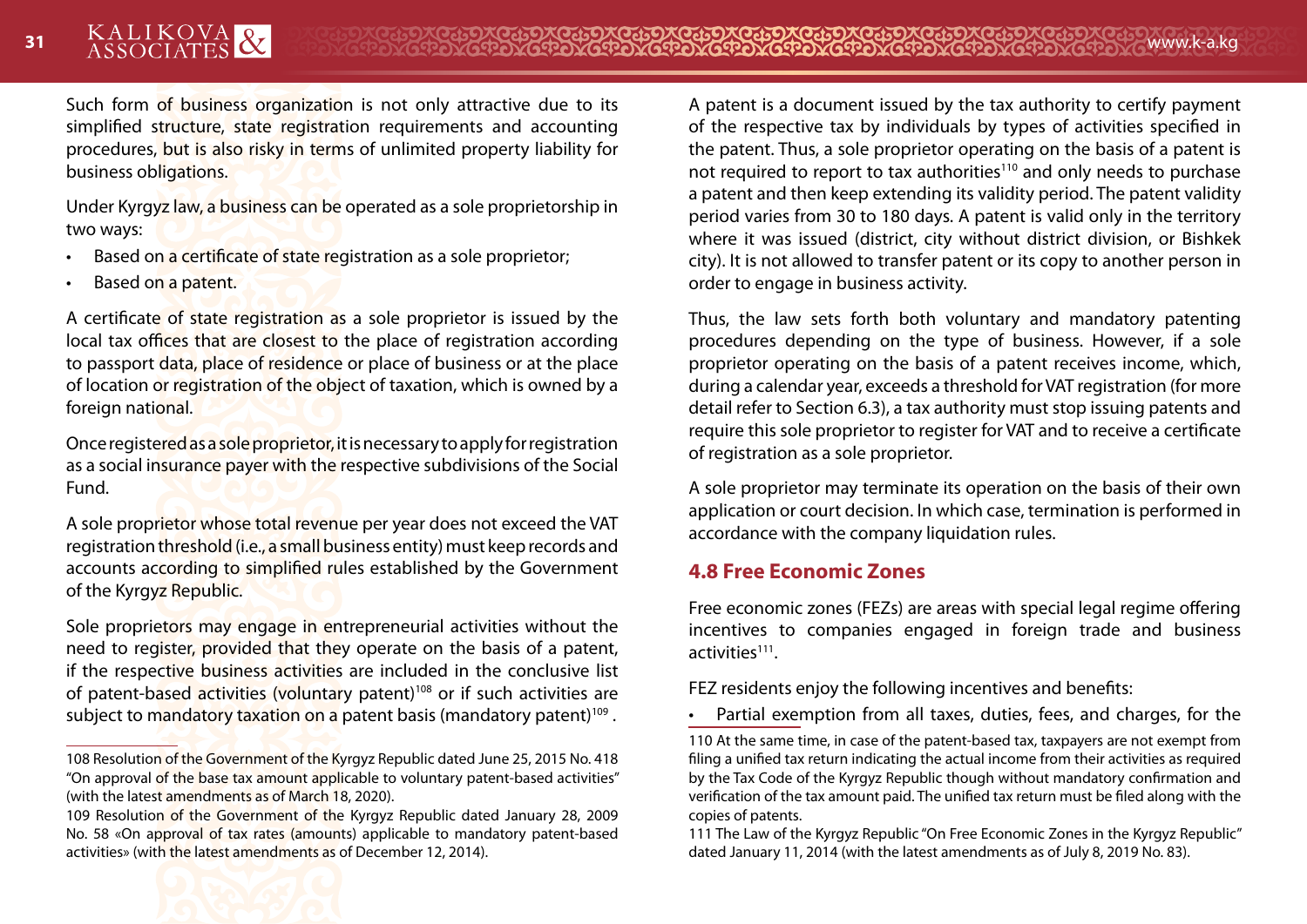duration of residence in FEZ;

- Distribution of 0.1% to 2% of proceeds from sale of goods and services over a year to the General Directorate of FEZ for offering tax and other incentives on the premises of FEZ;<sup>112</sup>
- Simplified entry and exit requirements for foreign workers;
- Simplified customs procedures; and
- Direct access to critical infrastructure, including telecommunications, water supply, power, and transport, on the premises of FEZ.

Export of goods produced on the premises of FEZ for the purpose of delivery to the Eurasian Economic Union member states, except the Kyrgyz Republic, is exempt from VAT.113

FEZ residents may not engage in:

- development and production of mineral resources;
- import, production and sale of excisable goods, except those meant for production purposes and production of goods other than excisable goods, after payment of taxes and customs duties in accordance with the laws of the Kyrgyz Republic;
- production, repair and sale of weapons and ammunition, production and sale of explosives used in production of weapons;
- production, processing, storage, deactivation, and sale of radioactive, nuclear and other hazardous materials;
- import, storage, production and sale of narcotic and psychotropic substances, except precursors used in production purposes and imported in accordance with the laws of the Kyrgyz Republic.

State registration (re-registration) and termination of registration of FEZ residents are vested in the Ministry of Justice of the Kyrgyz Republic and its local offices.

Companies willing to obtain the FEZ resident status must submit an application to the General Directorate of FEZ containing the following information:

- 1. proposed activity corresponding to FEZ type;
- 2. area of land required for proposed activity;
- 3. proposed capital investments including those to be made during the year from the date of executing an agreement on conditions of residence in FEZ.

The procedure for granting the FEZ resident status is established by the General Directorate of FEZ.

A company is considered a FEZ resident from the date of making a relevant entry in the register of FEZ residents. The General Directorate of FEZ must enter the registration data in the register of FEZ residents within three working days from the date of signing the agreement on conditions of residence FEZ and issue a certificate of registration as a FEZ resident.

Currently, there are 5 free economic zones functioning within the territory of the Kyrgyz Republic: the Bishkek FEZ, the Maimak FEZ, the Naryn FEZ, the Karakol FEZ and the Leilek FEZ.114

<sup>112</sup> For more detail on FEZ taxation refer to Section 6.11.

<sup>113</sup> The Law of the Kyrgyz Republic «On Amendments to the Tax Code of the Kyrgyz Republic» dated January 25, 2021 No. 15.

<sup>114</sup> Resolution of the Government of the Kyrgyz Republic No. 431 of August 1, 2014.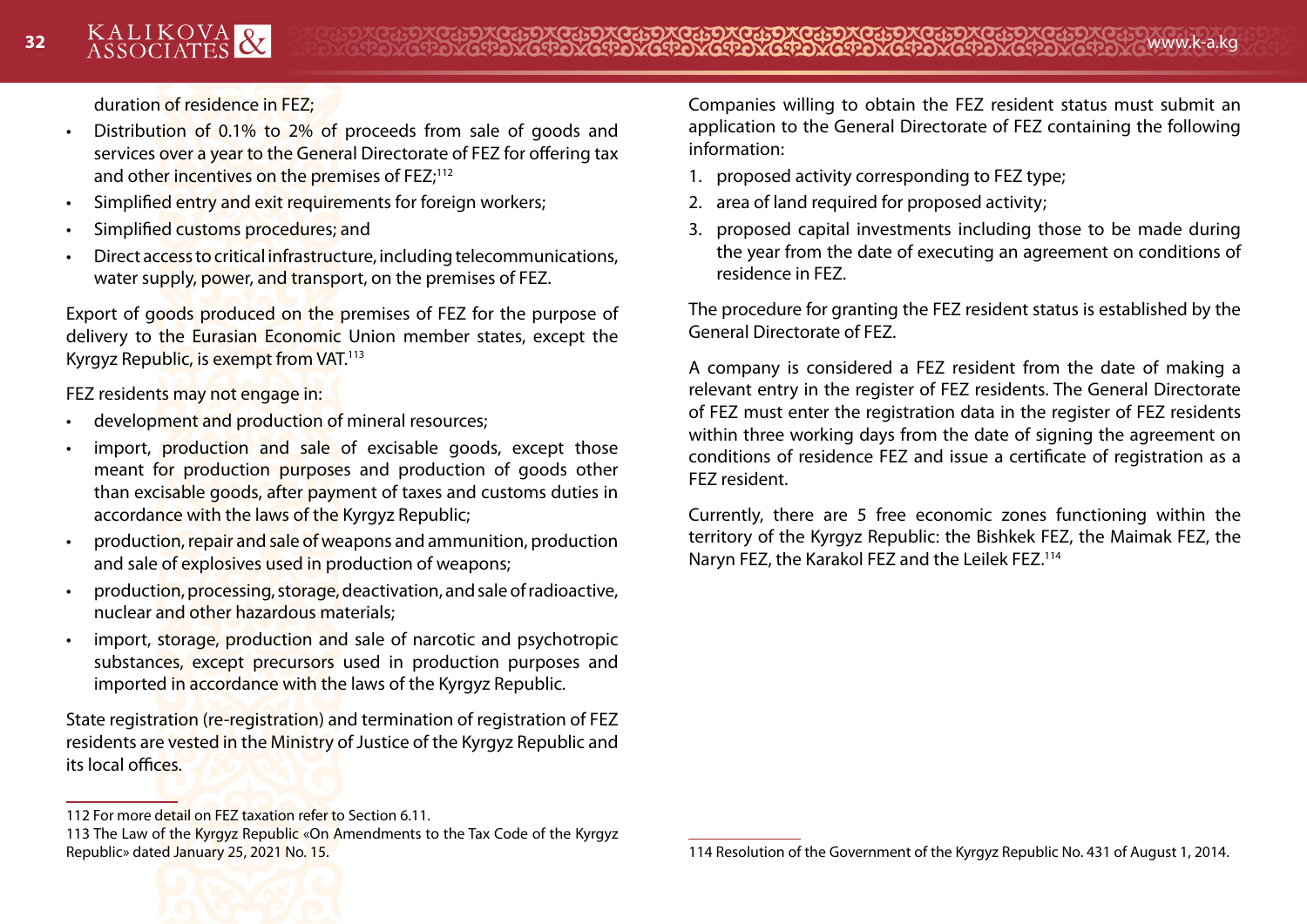# **5. LICENSES AND PERMITS**

#### **Legislation**

The basic regulatory act governing the matters related to the licensing of certain types of activities, actions and operations is the Law of the Kyrgyz Republic "On Licensing and Permits System in the Kyrgyz Republic" (the "LPS Law"). $^{115}$ 

The licensing law distinguishes two types of documents allowing their holders to engage in specified activities or actions/operations:

- **license** certifying the right of its holder to engage in licensable activity; and
- **• permit** confirming the right of its holder to engage in certain actions in the course of its activity.

The LPS Law establishes a conclusive list of licenses and permits. Activities (or actions) that are not included in the list established by the LPS Law are carried out on general basis without the need to obtain licenses or permits.

Licenses and permits are issued on equal grounds and conditions to all individuals and legal entities (including foreign ones), regardless of the form of ownership.

#### **Specific licensing requirements for certain categories of activities**

Industry-specific licensing requirements for certain categories of activities (actions) must apply to the extent not inconsistent with the LPS Law.

Licensing requirements for banks, financial/lending institutions and other entities regulated by the National Bank of the Kyrgyz Republic, including in respect of the issuance, suspension, termination

(revocation, cancelation) of licenses, and control of compliance with such requirements must apply in accordance with the Kyrgyz legislation on the National Bank of the Kyrgyz Republic, banks and banking, payment, microfinance, credit bureau and credit union services, residential savings and loan companies, and other entities reporting to the National Bank of the Kyrgyz Republic<sup>116</sup>.

The issuance of subsoil use licenses, including their extension, suspension, termination or transfer as well as the licensing requirements and control of compliance with them, licensing fees and charges are regulated by the legislation of the Kyrgyz Republic on mineral resources.

The licensing of international trade activity is regulated by the legislation of the Kyrgyz Republic on international economic activity and treaties and acts forming the Eurasian Economic Union's licensing law.

Frequency allocation and assignment, including the issuance, renewal, suspension, termination, and revocation of licenses, licensing requirements and compliance, collection of license fees and charges are regulated by the legislation of the Kyrgyz Republic on telecommunications.

The issuance, renewal, suspension, revocation, termination of employment permits for foreign nationals and stateless persons and employment of Kyrgyz nationals abroad, permit requirements, control over collection of charges are regulated by the Kyrgyz legislation in the field of external labor migration.<sup>117</sup>

#### **Types of activities requiring licenses**

The LPS Law lists the following types of activities requiring respective licenses:

• Production, transmission, distribution, sale, export and import of electricity (except electricity produced from renewable sources or



<sup>115</sup> The Law of the Kyrgyz Republic "On Licensing and Permits System in the Kyrgyz Republic" No. 195 dated October 19, 2013 (with the latest amendments as of April 22, 2020).

<sup>116</sup> For more information on banking regulation refer to Section 9.

<sup>117</sup> For more information on employment of foreign nationals in the Kyrgyz Republic refer to Section 10.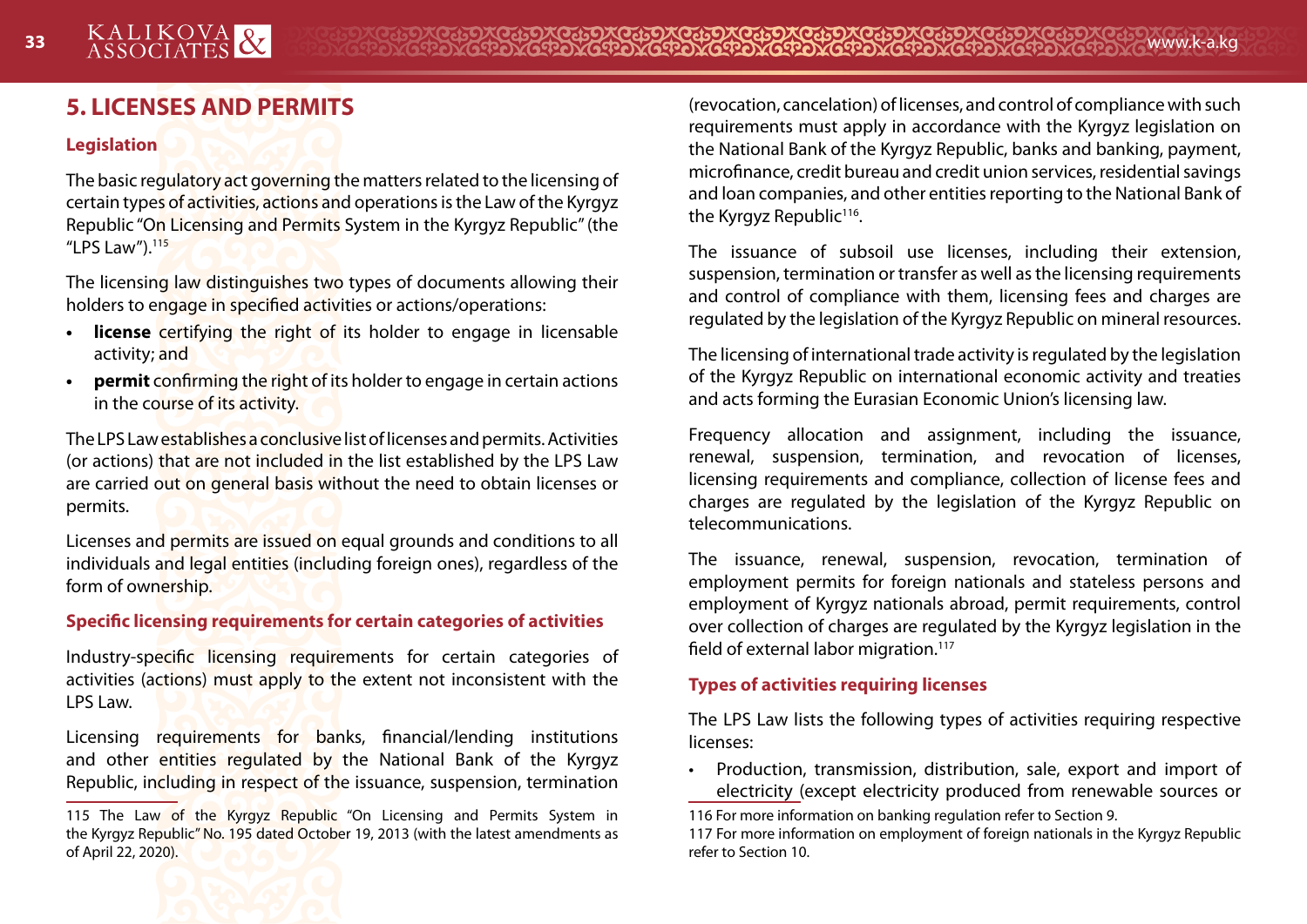from other sources for personal use with capacity up to 1,000 kWh);

- Production, transmission, distribution, sale, export and import of heat (except heat produced from renewable sources or from any sources for personal use);
- Processing of oil and natural gas, except industrial-scale production and sale of bioethanol produced from vegetable feed;
- Production, transfer, distribution, and sale of natural gas;
- Production and distribution of ethyl alcohol;
- Production and distribution (storage for production or sale purposes, wholesale and retail trade) of alcoholic products;
- Private medical practice (except under a service or employment contract with private medical institutions or individual entrepreneurs);
- Pharmaceutical activities;
- Production and sale of vaccines and serums in specialized veterinary enterprises;
- Activities involving work with RG2 microorganisms;
- Activities in the field of electric communication (except internal or private telecommunications networks operators and services);
- Activities in the field of postal communication;
- Activities in the field of data transfer (except internal or private telecommunications networks operators and services);
- Urban planning, research and design of residential, public and production buildings and structures (Category I, II and III facilities);
- Construction and installation operations, except construction of individual residential houses (Category I, II and III facilities);
- Passenger transport services by motor vehicle (except taxi cars);
- International cargo transportation by truck;
- Passenger and (or) cargo transportation by air;
- Aircraft ground handling in airports (aerodromes) during arrival and departure, except maintenance and (or) repair of aircrafts;



- Banking operations specified by the legislation of the Kyrgyz Republic in the field of banking, micro-finance, payment systems and funds transfer, credit information exchange and credit union activities;
- Credit union activities;
- Microfinance activities;
- Pawn shop activities;
- Foreign currency exchange services;
- Credit bureau activities;
- Residential savings and loan company activities;
- Payment intermediary services effectuated through IT-based and electronic payment systems;
- Acceptance, processing, and issuance of financial information (processing and clearing services) relating to payments and settlements between third parties and participants of the payment system of a given processing or clearing center;
- Professional lottery activities;
- Transportation (including trans-boundary transportation) of toxic substances, including radioactive waste;
- Design, manufacture and sale of military products (munitions, military equipment, military-technical property, documentation, intellectual property, military-technical information referred to military products under Kyrgyz law) and military services (maintenance, upgrade, disposal of munitions, military equipment and their transportation, supply, and storage);
- Production, use, disposal of industrial explosive materials;
- Sale of explosive substances and products (including pyrotechnic ones);
- Production, repair, and trade in weapons and munitions;
- Design, production, manufacture, processing, storage, issue, sale, purchase and distribution of narcotic drugs, psychotropic substances

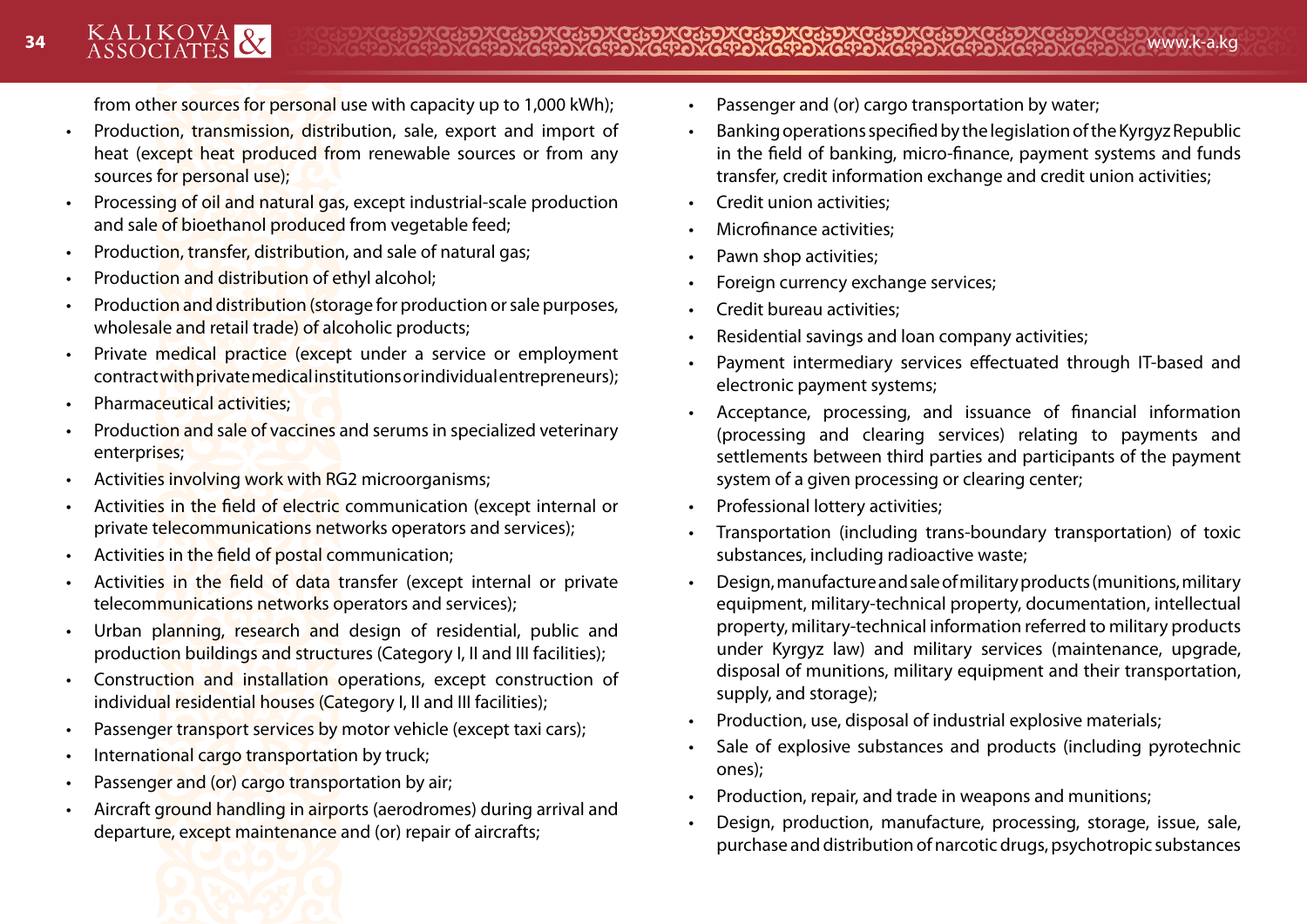and their precursors;

- Advocate practice;
- Private notarial practice;
- Voluntary universal life insurance services;
- Voluntary personal insurance services;
- Voluntary property insurance services;
- Voluntary liability insurance services;
- Mandatory insurance services;
- Mandatory and voluntary inward reinsurance services;
- Non-governmental pension fund activities;
- Organized securities market;
- Securities broker services;
- Security registrar services;
- Securities depository services;
- Securities dealer services;
- Investment fund activities;
- Investment trust activities:
- Audit services;
- Bankruptcy administration services;
- Design, installation, adjustment and repair of anti-fire automatic devices; flameproofing of wooden structures and combustible theatrical display equipment;
- Educational activities (except state and municipal educational organizations carrying out pre-school, primary, basic and secondary general and out-of-school education programs);
- Import, export of arms and ammunition, as well as other products of military purpose according to the list approved by the Government of the Kyrgyz Republic;
- Import, export, re-export of goods included in the National checklist of controlled products of the Kyrgyz Republic approved by the

Government of the Kyrgyz Republic;

- Insurance broker activities;
- Actuarial activities.

Also, licensing is mandatory for the following activities related to the use of limited public resources:

- Using radio frequency spectrum (except individuals and (or) legal entities using the radio-frequency spectrum for non-commercial production purposes);
- Taking timber from the woodland at woods of the forestry fund (felling license, small-scale timber supply permit);
- Taking flora resources for commercial purposes (flora resources taking permit, forest use permit);
- Disposal, storage, burial and elimination of toxic waste, including radioactive waste;
- Mineral tenure related activities as set forth in the subsoil use law;
- Generation, use, processing, formation, storage, and elimination of substances which can form explosive mixtures (filling stations which fill compressed or liquefied gas cylinders);
- Generation, formation, storage, use and elimination of highly toxic substances.

# **Types of operations requiring permits**

Permits are mandatory for the following operations:

- Blasting operations;
- Mining operations;
- Import and export of ore and rock samples, concentrates, residues and laboratory tests for analytical research;
- Purchase of alluvial gold and gold concentrate;
- Import of commodities of plant origin under quarantine;
- Work permit issued to foreign citizens and stateless persons at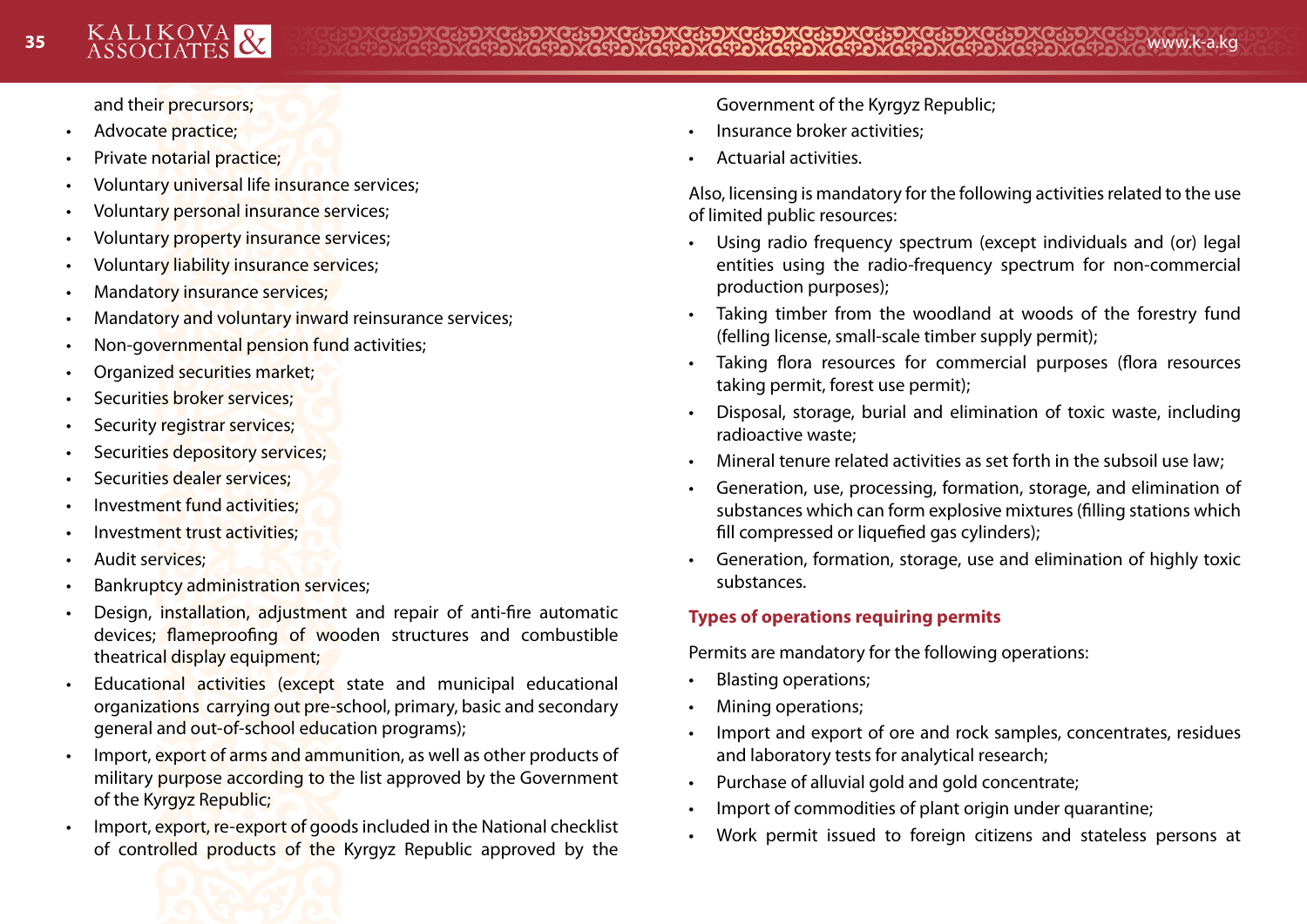employers' request based on overall quota in the territory of the Kyrgyz Republic;

- Employment of Kyrgyz citizens abroad;
- Transit of weapons and military equipment through the territory of the Kyrgyz Republic;
- Import, export, transit through the territory of the Kyrgyz Republic of narcotic drugs, psychotropic substances and their precursors;
- Purchase, storage, transportation, carrying, collection, display, of civilian and duty weapons and munitions;
- Purchase and sale of highly toxic substances;
- Purchase, sale, storage, transportation, carrying, import, export of special means approved by the Government of the Kyrgyz Republic;
- Test fishing for scientific purposes;
- Placement of waste in the environment;
- Discharge of pollutants into the environment;
- Release of pollutants into the atmosphere by stationary sources of pollution;
- Entry and exit from foreign country during international cargo transportation by truck;
- Transit through the territory of a foreign state during international cargo transportation by truck;
- International cargo transportation by truck;
- Cargo transportation to or from third countries during international cargo transportation by truck;
- International passenger transportation (regular and irregular);
- Transportation of dangerous goods;
- Storage of explosives materials used for industrial purpose;
- Storage of pyrotechnic products;
- Import of pyrotechnic products to the Kyrgyz Republic;
- Purchase of explosives materials;



- Import to the Kyrgyz Republic of radio-electronic means (REM) and high-frequency devices (HFD), other technical means emitting radiofrequency radiation or high-frequency electromagnetic waves;
- Frequency acquisition for operation of radio-electronic means;
- Import and export of goods (products) subject to veterinary control;
- Transit through the territory of the Kyrgyz Republic of goods (products) subject to veterinary control;
- Identification of controlled products, transit through the territory of the Kyrgyz Republic of goods included in the National Checklist of controlled products of the Kyrgyz Republic approved by the Government of the Kyrgyz Republic;
- Development, production, sale, purchase, storage, transportation of special technical means used for surreptitious obtaining of information;
- Hosting TV and radio channels on analog and(or) digital broadcasting platforms, regardless of the technology used;
- Public or promotional lottery.

# **License (permit) issuing authorities**

Licenses are issued by the competent authorities (licensors) exercising control over licensable activities. The list of the authorities issuing licenses (permits) is established by the Government of the Kyrgyz Republic. Apart from the competent authorities, the licensing functions may be also discharged by self-regulatory organizations.

Licenses issued in other countries are recognized as valid in the Kyrgyz Republic under mutual or automatic recognition agreements or on a unilateral basis, provided that such licenses are included in the list approved by the Government of the Kyrgyz Republic.

#### **License (Permit) Issuance Procedure**

Licensing procedure for certain types of activities (operations), including licensing requirements and a list of documents required for application,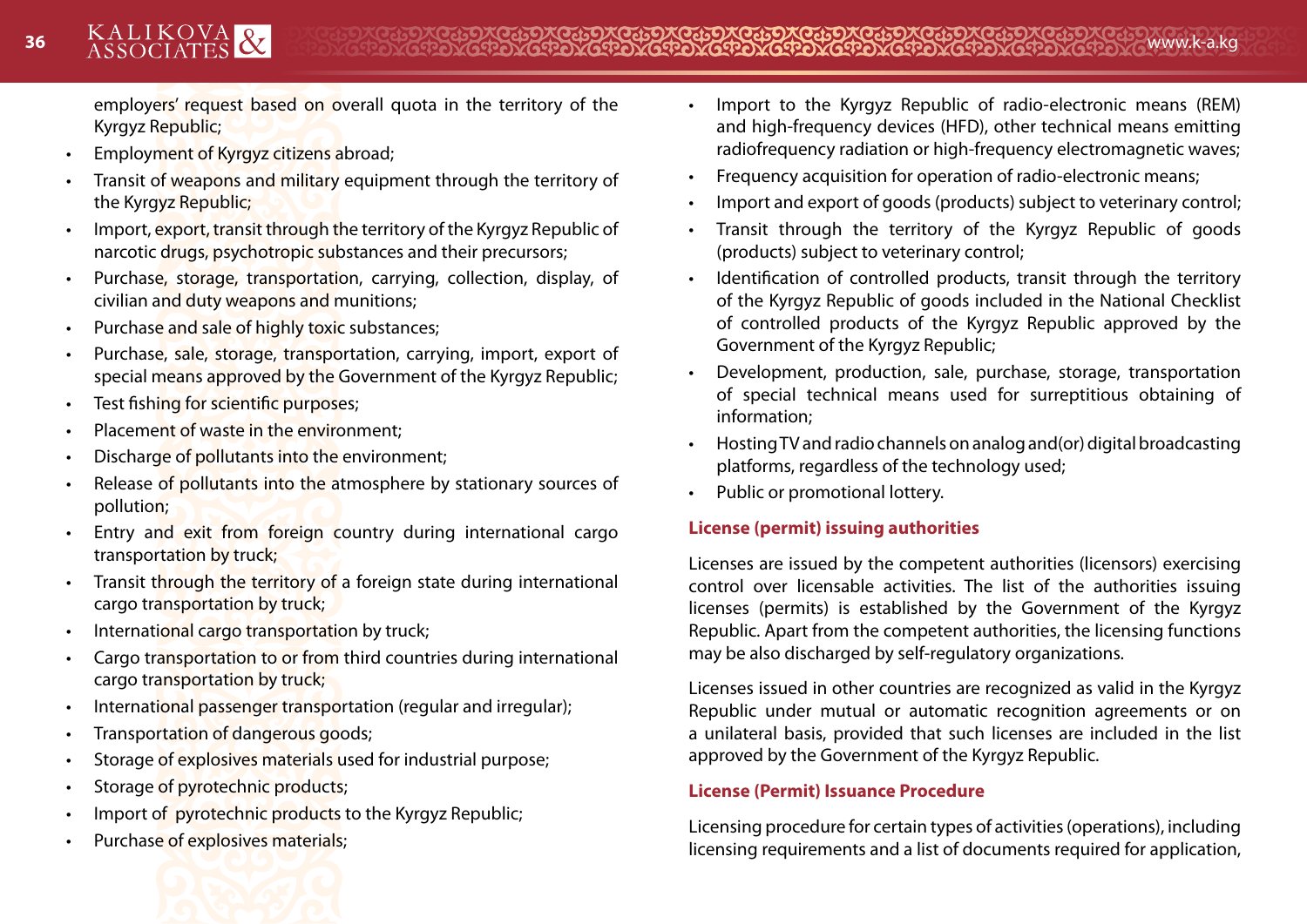are established by the Government of the Kyrgyz Republic. Licensing procedure and requirements for banks, financial and credit institutions and other entities regulated by the National Bank of the Kyrgyz Republic are established by respective legislation, including the normative legal acts issued by the National Bank of the Kyrgyz Republic.

Competent authorities may not demand from the applicant any documents other than those provided by the LPS Law and other laws or regulations of the Kyrgyz Republic to the extent not inconsistent with the LPS Law.

Licenses are issued within thirty calendar days from the date of filing an application with all the required documents. The only exception is the license to use radio-frequency spectrum requiring coordination with neighboring countries of the Kyrgyz Republic.

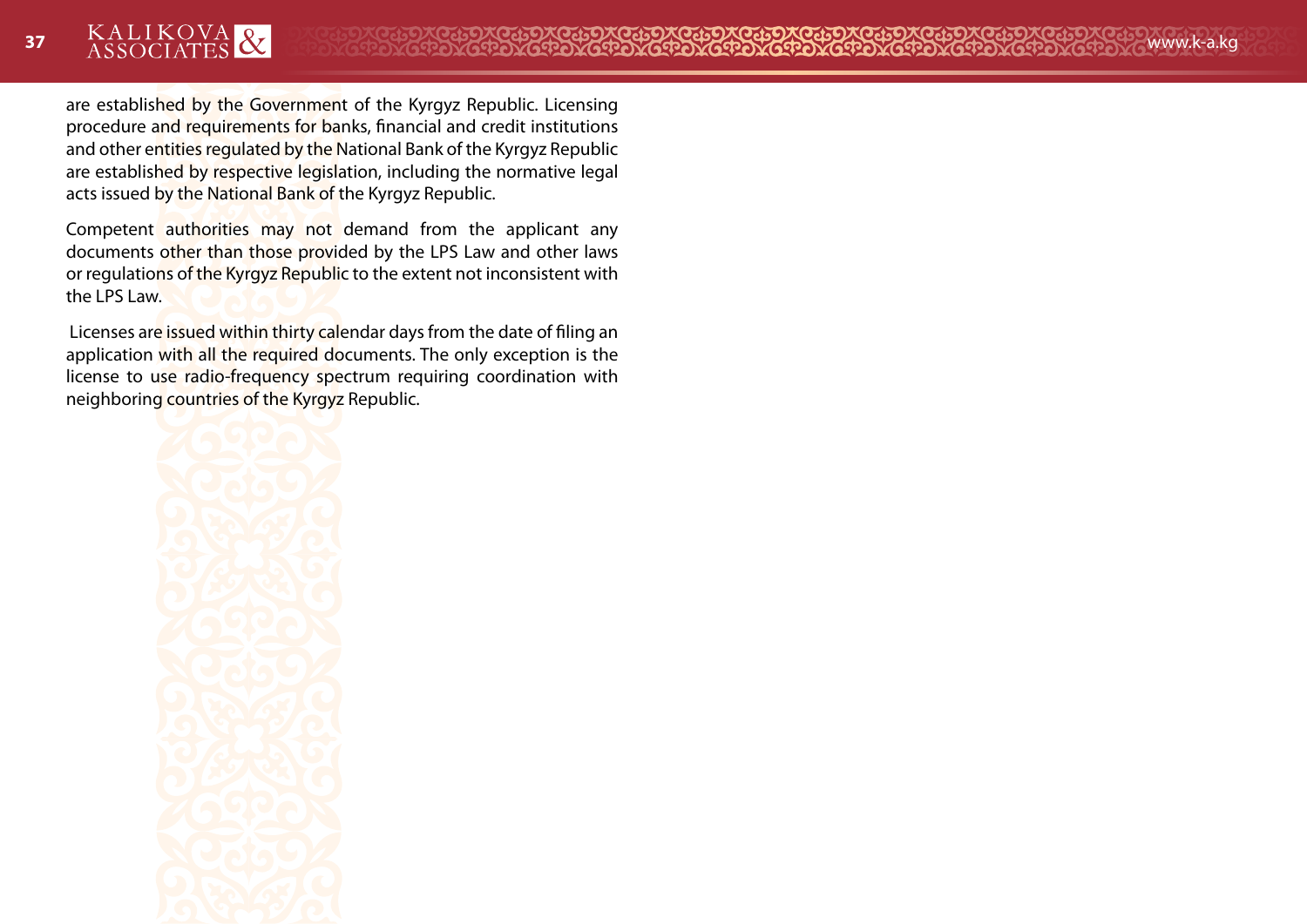# **6. TAXES AND DUTIES**

Taxation in the Kyrgyz Republic is regulated by the Tax Code of the Kyrgyz Republic<sup>118</sup> and other regulatory legal acts.

Among other mandatory charges are social security contributions to the Social Fund of the Kyrgyz Republic regulated by the Law "On State Social Security"119, the Law "On Tariffs of Social Security Contributions for State Social Security"120, and other acts. For more information on social security contributions, fees and other mandatory charges please refer to points 6.9, 6.10 of this section.

## **Types of Taxes**

The current Tax Code was enacted in October 2008 and took effect on the 1st of January, 2009.

According to it, nowadays, the following taxes are paid in the Kyrgyz Republic under the general tax regime.

#### **National taxes such as:**

- Profit tax
- Income tax
- Value added tax
- **Excise tax**
- Mining taxes (Bonuses and Royalties)
- Sales tax

118 The Tax Code of the Kyrgyz Republic dated October 17, 2008 No. 230 (with the latest amendments as of February 26, 2021, No. 24).

119 The Law of the Kyrgyz Republic "On State Social Insurance" dated June 17, 1996 No. 20 (with the latest amendments as of December 31, 2020. No. 13).

120 The Law of the Kyrgyz Republic "On Tariffs of Insurance Contributions for State Social Insurance" dated January 24, 2004 No. 8 20 (with the latest amendments as of April 3, 2020, No. 33).



#### **Local taxes such as:**

- Land tax
- Property tax

For taxation purposes, legal entities are divided into domestic and foreign entities. Domestic entities are legal entities organized under the laws of the Kyrgyz Republic, and foreign entities are corporations, companies, firms, foundations, institutions or other formations organized under the laws of a foreign state, or international organizations. Foreign entities, in their turn, are divided into foreign entities operating through a permanent establishment in the Kyrgyz Republic, and foreign entities not operating through a permanent establishment in the Kyrgyz Republic.

## **Foreign entities operating through a permanent establishment in the Kyrgyz Republic**

A foreign entity operating through a permanent establishment in the Kyrgyz Republic becomes a taxpayer along with domestic entities.

**Permanent establishment** is a fixed place of business through which the economic activity of the foreign company is wholly or partly carried on and includes the following:

- a place of management;
- a branch:
- an office:
- a factory;
- a workshop;
- a mine, an oil or gas well, a quarry or any other place of extraction of natural resources;
- a land plot;
- a building site or construction or installation project or relevant works supervision services (if such site, or project or services last more than 183 calendar days during any 12-month period);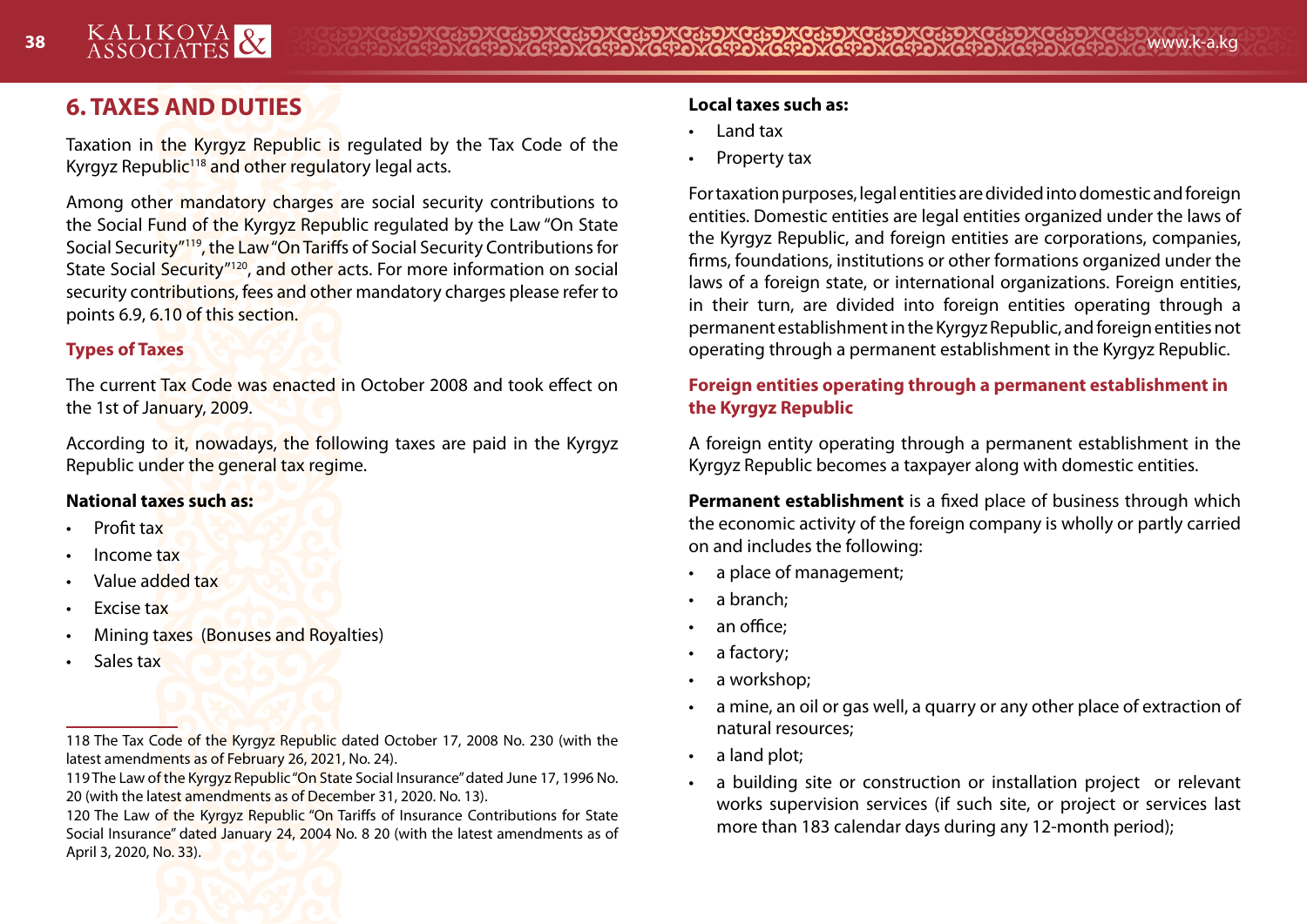- an installation or structure used in the exploration of mineral resources, or supervision services, or drilling installation or ship used to explore mineral resources (if such use lasts for 183 or more calendar days or if such services are provided for 183 or more calendar days during any 12-month period);
- Rendering of services including consulting services rendered by a non-resident through personnel hired by this non-resident (if such personnel conduct such activities in the territory of the Kyrgyz Republic during 183 or more calendar days within any 12-month period).

## **Foreign entities not operating through a permanent establishment in the Kyrgyz Republic**

If a foreign entity is not operating through a permanent establishment in the Kyrgyz Republic, but it derives income from the sources located within the Kyrgyz Republic, for taxation purposes, it is treated as a foreign entity not operating through a permanent establishment in the Kyrgyz Republic. In this case, an individual entrepreneur or legal entity paying income to such foreign entity must assess, withhold, and transfer to the budget the amount of tax on income received from a source in the Kyrgyz Republic by a foreign entity not operating through a permanent establishment in the Kyrgyz Republic, without deductions at the following rates:

- For insurance payments under insurance agreements or risk reinsurance agreements (except mandatory insurance agreements), income from international telecommunication or international transportation services between the Kyrgyz Republic and other countries, the rate is 5%;
- For dividends and interest income (except interest income from securities listed on the Kyrgyz stock exchange in the highest and second highest listing categories), insurance payments under agreements of compulsory insurance or reinsurance against risks, author's honoraria, royalties, income from services and works, the

rate is 10%;

• Dividends of a foreign organization not having a permanent establishment in the Kyrgyz Republic that are qualified as part of the profit subject to a 0% profit tax, in cases provided by the Tax Code, are subject to a 0% .

# **6.1 Profit Tax**

**Payers** of profit tax include domestic entities, foreign entities operating through a permanent establishment in the Kyrgyz Republic, sole proprietors, as well as tax agents paying income from a source in the Kyrgyz Republic to foreign entities not operating through a permanent establishment in the Kyrgyz Republic.

**Object of taxation** is the income received from business activities by:

- A domestic entity or sole proprietor from a source within or outside the Kyrgyz Republic;
- A foreign entity or non-resident individual operating through a permanent establishment in the Kyrgyz Republic from a source in the Kyrgyz Republic.

**Tax base** is the profit calculated as a positive difference between a taxpayer's gross annual income and expenses deductible under tax law as assessed for the tax period. At that, small and medium enterprises may calculate their taxable profit under the simplified procedure.121 For foreign organizations receiving income at source in the Kyrgyz Republic and not having a permanent establishment in the Kyrgyz Republic, a tax base is an income without deductions.

**Gross annual income** includes all types of income identified in accordance with the accounting rules set forth in Kyrgyz law.



<sup>121</sup> Small and medium enterprises mean payers of profit tax, except entities providing financial, insurance, investment fund or professional securities market services, and payers of excise tax whose proceeds from sale of goods, works or services, net of VAT and sales tax, do not exceed 30 million soms per calendar year.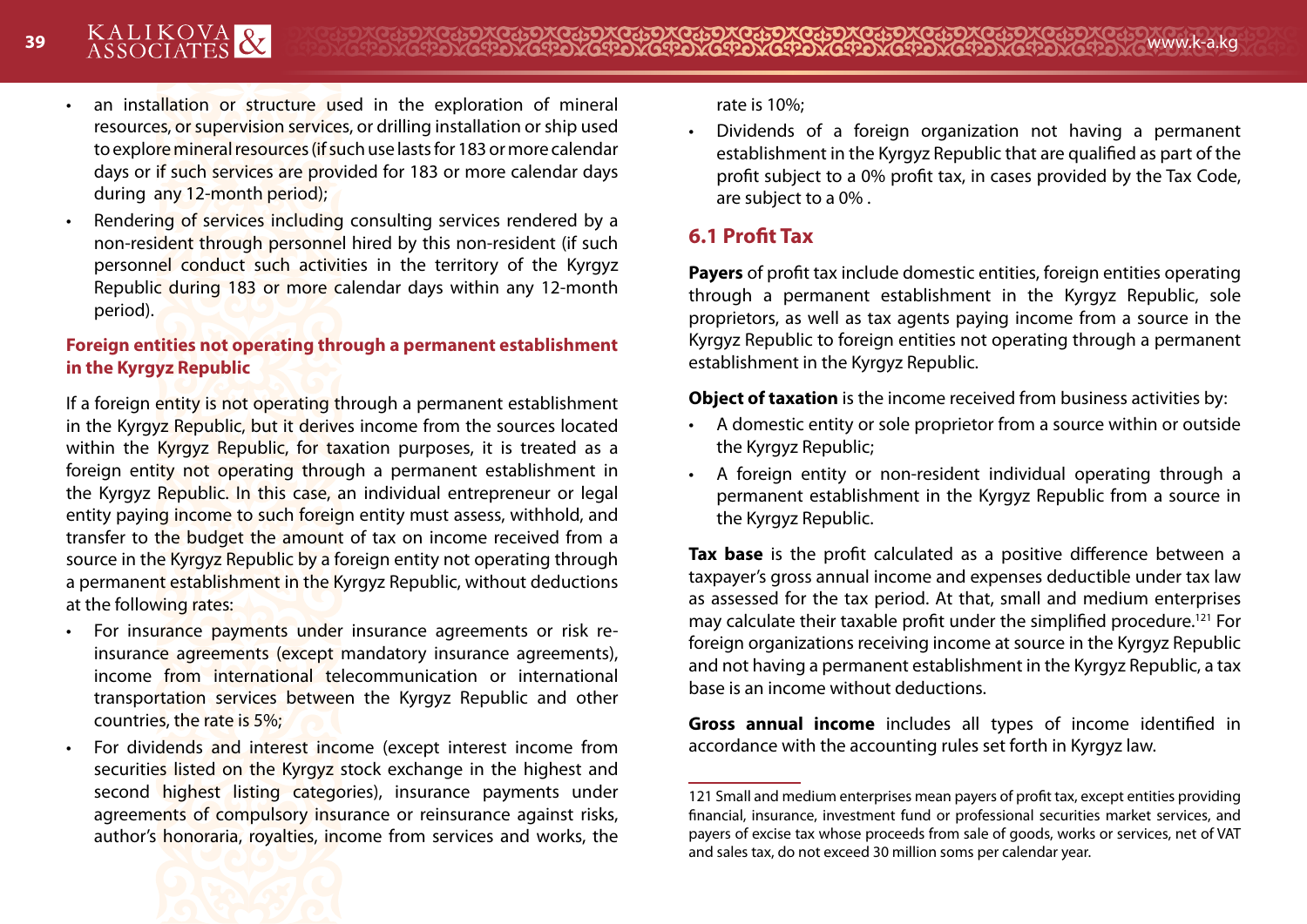Gross annual income does not include non-taxable income including:

- Value of property received as a share input and/or contribution to the charter capital and/or other types of input in the organization in which a business entity is a participant;
- Value of fixed assets gratuitously transferred to an organization and money used as capital investments to develop its own production base by the decision of the Kyrgyz Government or local authorities as well as value of facilities (, hydroelectric power plants, thermoelectric power plants, hydrotechnical facilities, water intake facilities, mining equipment, civil defence facilities, and land use rights) gratuitously transferred to ownership of business companies with state participation interest of more than 50% and/or specialized organizations owned by the Kyrgyz Republic or local authorities engaged in use and operation of the said facilities for their intended purpose;
- Value of fixed assets gratuitously transferred to a specialized organization (to be used for social, cultural, housing, communal or household purposes, roads, water supply and sewerage, electric networks and meters, substations, boiler rooms, heating networks, gas networks and meters) engaged in use, operation, and maintenance of these facilities for their intended purpose regardless of form of ownership under the commissioning certificate;
- Received by non-profit organizations: (a) membership and entrance fees; (b) humanitarian aid and grants, provided that they are used only for the purposes stated in the charter; (c) value of gratuitously received assets provided that they are used only for the purposes stated in the charter; fee for technical maintenance of multiapartment houses and servicing buildings and structures; fee for irrigation water supplied by water user associations to their members in the framework of the activity stated in the charter; (e) fee for religious rites, rituals, ceremonies, pilgrimage services and voluntary endowments;
- Dividends received by taxpayers on income from participation in

local companies;

- Value of property received by general partnership as contributions of partners;
- Value of property in trust management;
- Gain in the value of treasury shares (excess over par value);
- Gain in the value of sold treasury shares;
- Interest and gain in the value of securities listed on the stock exchanges in the highest and second highest listing categories on the date of sale;
- Dividends received by the taxpayers from equity interest in domestic companies.

## **Expenses fully or partially deductible from the gross annual income include:**

- Interest expense;
- Expenses incurred in the process of innovation activity which includes scientific research, development and engineering works; design and survey works; implementation of scientific and technological achievements; implementation of application software packages; implementation of information and communications technologies;
- Depletion allowance;
- Fixed asset depreciation amounts (at normal rates);
- Expenses incurred in connection with the repair of fixed assets (in a certain amount);
- State social security deductions;
- Losses incurred in connection with the sale of securities;
- Provision for probable loan losses and bank contributions to Deposit Protection Fund;
- Charity expenses (in a certain amount);
- Personnel training and re-training expenses;
- Business trip expenses;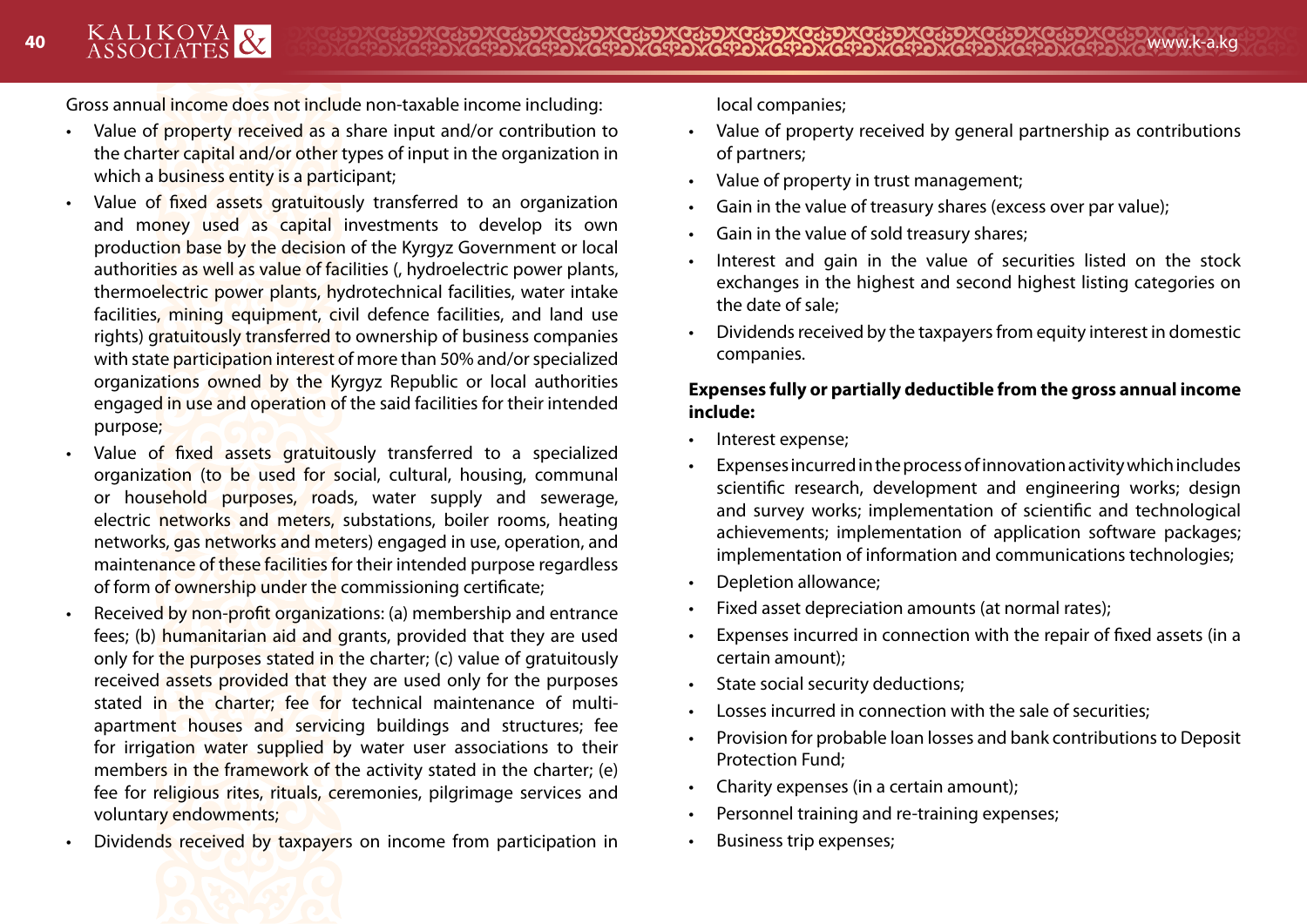- Representation expenses;
- Other documented income generation expenses.

Apart from that, the tax legislation sets forth a list of **expenses not deductible from the gross annual income**, including:

- Tax sanctions, penalties and default interests paid to the national budget and to the Social Fund of the Kyrgyz Republic;
- Expenses related to production, acquisition and installation of fixed assets and other capital expenditures;
- Profit tax, value added tax (except VAT not subject to set-off), sales tax (except sales tax paid to suppliers during the purchase of goods, works or services), excise tax (except non-deductible excise tax);
- Expenses related to purchase, operation or maintenance of any property income from which is not taxable according to the Tax Code of the Kyrgyz Republic;
- Any expenses incurred for another person, except those representing payments for the services rendered or dictated by the production necessity as confirmed by a documentary evidence;
- Amount of natural losses above standards established by regulatory legal acts effective in the Kyrgyz Republic;
- Expenses that are not capable of being identified by supporting documents except in cases specified by the Tax Code of the Kyrgyz Republic;
- Amounts of non-income generating expenses;
- Expenses incurred to generate income not subject to profit tax;
- Some other types of expenses.

For taxpayers engaged in extraction and sale of gold ore, concentrate, alloy and refined gold<sup>122</sup> the profit tax rate is 0%. Local entities engaged

122 Taxpayers engaged in extraction and sale of gold ore, concentrate, alloy or refined gold pay income tax at rates ranging from 1% to 30% depending on the value of gold. Taxable income is the proceeds (net of VAT and sales tax) from sale of gold alloy and refined gold, and the value of gold in ore and concentrate calculated on the basis of world market prices in the manner specified by the Kyrgyz Government.

in various areas of production and sale of own goods, including production and sale of goods received as a result of processing of goods in the Kyrgyz Republic, by using only the new equipment<sup>123</sup>, may, during 5 consecutive years, pay the profit tax at the rate of 0% if they meet the criteria established by the Tax Code. For enterprises engaged in activities subject to preferential tax regime under the Tax Code (except mining, mineral processing, and excisable goods manufacturing) the profit tax rate is 0% for the period of up to 5 years with the possibility of renewal for another 10 years. For leasing companies the rate of the profit tax will be 5% until December 31, 2021. Some entities are exempt from the profit tax (e.g. credit unions, charitable organizations, agricultural producers, agricultural trade and logistics centers, privately owned general educational institutions, etc.). For all other taxpayers, the rate of the profit tax is 10%.

# **6.2 Income Tax**

**Payers** of income tax are Kyrgyz citizens, resident non-Kyrgyz citizens and non-resident non-Kyrgyz citizens receiving income from a source in the Kyrgyz Republic, and tax agent (entity or sole proprietor) paying income to individuals from a source in the Kyrgyz Republic.

**Object** of taxation is:

- 1. economic activity, except business activity, resulting in income generated:
	- from a source within and/or outside the Kyrgyz Republic in respect of Kyrgyz citizens and resident non-Kyrgyz citizens having residence permit or kairylman (repatriate) status;
	- from a source within the Kyrgyz Republic  $-$  in respect of resident

<sup>123</sup> The new equipment means fixed assets imported to the Kyrgyz Republic after May 1, 2015 and not used therein before this date, or immovable property owned by the local entity or used by it under the financial lease (leasing) agreement. The new equipment does not include the fixed assets imported by the taxpayer after May 1 and used for extension or modernization of fixed assets or production facility acquired or produced by the taxpayer before May 1, 2015.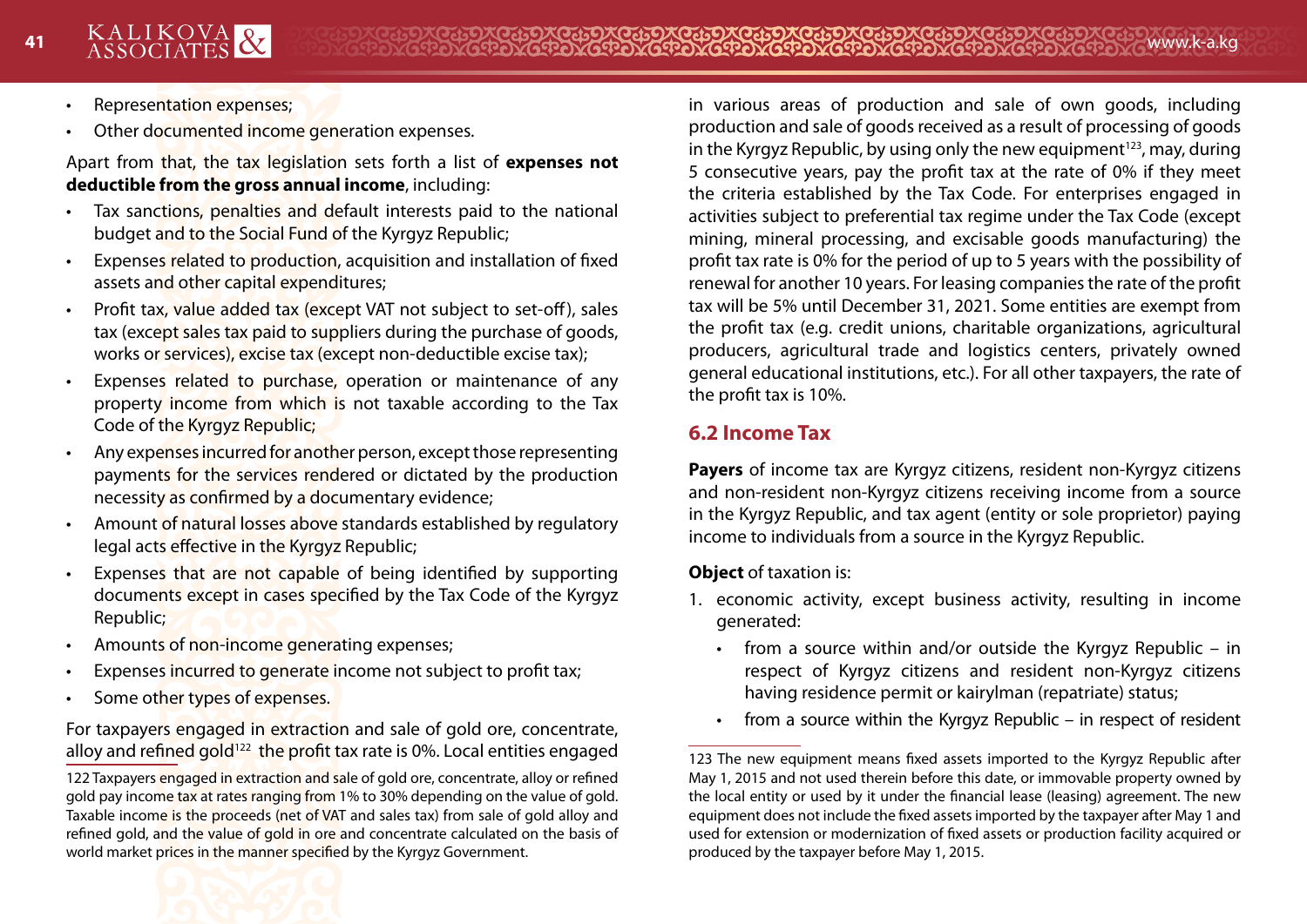non-Kyrgyz citizens not having residence permit or kairylman (repatriate) status; and from a source within the Kyrgyz Republic – in respect of non-resident of the Kyrgyz Republic except non-resident who is the employee of the branch and/or representative office of the domestic organization registered outside the Kyrgyz Republic;

2. generation of any other income.

**Tax base** is income estimated as the difference between the gross annual income, received by a taxpayer over the tax period, and deductions required by Kyrgyz tax legislation, but in any case representing not less than a minimum estimated income for the income tax period annually set by the Government of the Kyrgyz Republic in consultation with the relevant committee of the Parliament of the Kyrgyz Republic.

The income tax period is one calendar year,

The income tax rate is **10%.**

# **6.3 Value Added Tax**

Value added tax (VAT) is a tax collected and remitted to the government on the value of VAT-taxable supplies in the territory of the Kyrgyz Republic, including taxable import supplies to the Kyrgyz Republic.

**Payers** of VAT are taxable entities and/or entities performing taxable import operations.

Under Kyrgyz tax legislation, an entity is subject to taxation if it has been or must be registered for VAT. A business entity must register for VAT if, during 12 consecutive months or less, it has been making taxable supplies of goods, works or services in the territory of the Kyrgyz Republic for the amount exceeding 8 million KGS. The entity which is not required to register for VAT may register for VAT voluntarily.

**The object** of VAT taxation includes:

- Taxable supplies; and
- Taxable import.

**Taxable supplies.** Under Kyrgyz tax law, taxable supplies carried out by a taxable entity include the following supplies except non-taxable supplies:

- Supplies of goods in the territory of the Kyrgyz Republic;
- Supplies of works and services in the Kyrgyz Republic for a fee;
- Export of goods from the Kyrgyz Republic (except export of metallic ores, concentrates, alloys and refined metals).

Taxable supplies are subject to **12%** VAT, except VAT taxable supplies subject to a zero rate or a **20%** VAT rate.

**Zero VAT** taxable supplies include the following:

- Export of goods, except export of gold and silver alloy and refined gold and silver, metallic ores, concentrates, alloys and refined metals;
- International carriage of passengers, luggage and cargos, except carriage by rail;
- Transit flights and related international carriage catering services, except international carriage by rail;
- Services related to the supply of electricity to pump stations supplying irrigation water to the fields and drinking water to the population.

**20% VAT** taxable supplies made by taxable entities from the 1st of January, 2009 include supplies of:

- Residues of material resources except fixed assets as of the 1st of January, 2009 acquired and produced during the period starting on the date this entity was registered for VAT and ending on the 31st of December, 2008;
- Goods brought across the border of the Kyrgyz Republic before the 1st of January, 2009.

**Taxable import.** Taxable import means the import of goods into the territory of the Kyrgyz Republic, except exempt import. Exempt import means: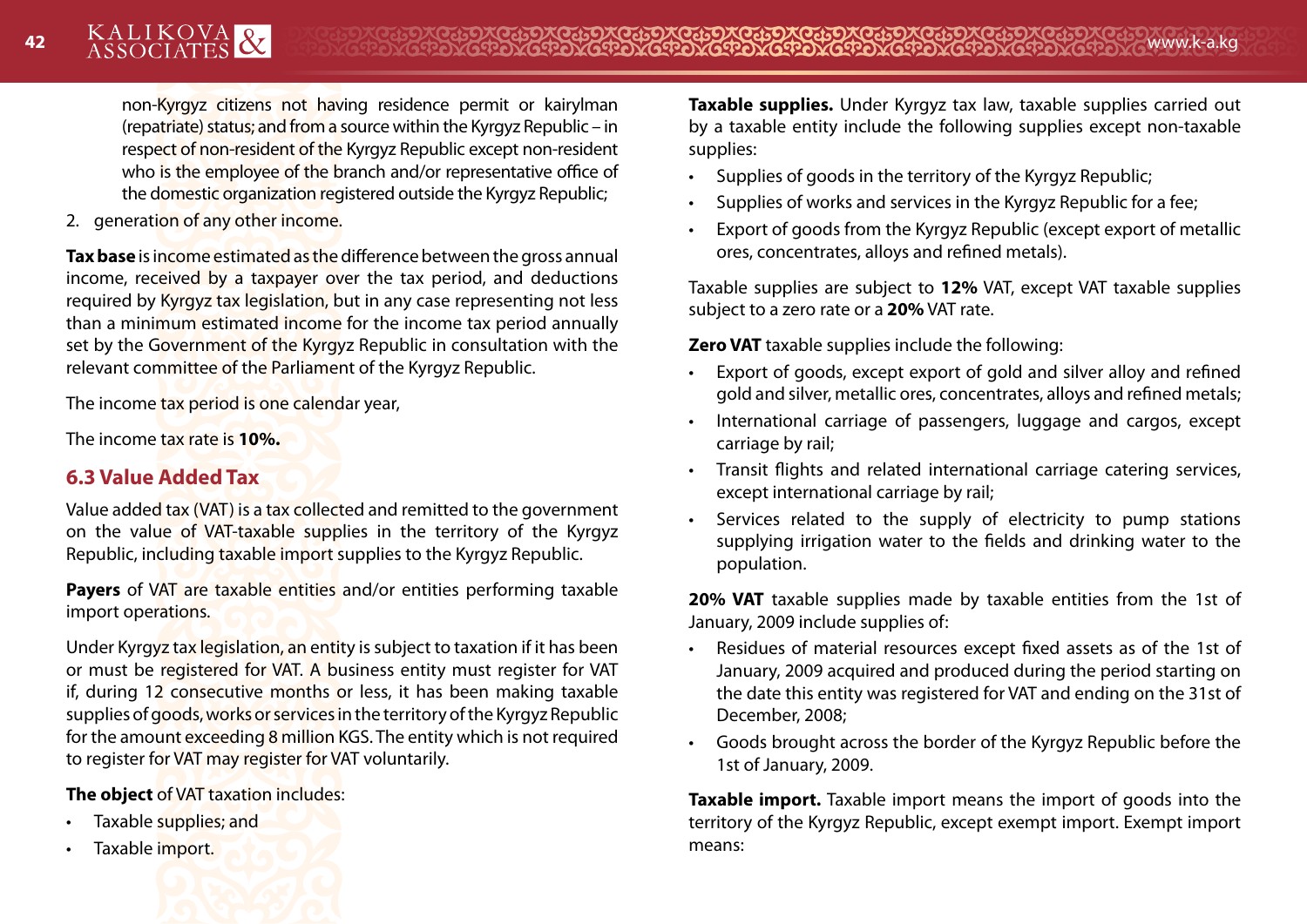- a. the import of foreign goods placed under the customs regime of release for domestic consumption into the EAEU customs territory in the Kyrgyz Republic;
- b. the import of the EAEU goods placed under the customs procedure of reimport:
	- into the EAEU customs territory in the Kyrgyz Republic;
	- into the territory of the Kyrgyz Republic from the territory of free economic zones and free warehouses of the Kyrgyz Republic;
- c. the import of the EAEU goods into the territory of the Kyrgyz Republic from the territory of another EAEU member state if they are:
	- acquired for ownership;
	- received for use under the financial lease agreement;
	- products of processing of customer supplied raw materials;
- d. the import of foreign goods into the territory of the Kyrgyz Republic from the territories of free economic zones, free warehouses and customs warehouses of the Kyrgyz Republic;
- e. the import of customer supplied raw materials into the territory of the Kyrgyz Republic from the territory of another EAEU member state for processing in the territory of the Kyrgyz Republic, if more than 24 months have passed since the date of import of raw materials and if the processed products have not been exported outside the Kyrgyz Republic.

Supplies of goods treated as taxable import are subject to **12%** VAT.

Thus, if an entity is registered or is required to register as a VAT payer, such entity must pay tax both on taxable supplies and on taxable import. If an entity is not registered nor is required to register as a VAT payer, such entity must pay VAT on taxable import only.

**Exempt supplies** include exempt supplies and supplies outside the scope of VAT. Kyrgyz tax legislation sets forth a list of exempt supplies, including:



- Supply of residential buildings and premises, except lease of inns, boarding houses, resort and health centres;
- Supply by an agricultural producer of its own agricultural products and processed products;
- Supply by an agricultural trade and logistics center of agricultural products and processed products received from agricultural producers and agricultural cooperatives;
- Supply of works involving the use of agricultural machinery, agricultural machinery maintenance and repair services, or agricultural machinery spare parts by a machine tractor station to an agricultural producer or agricultural cooperative;
- Supply of public utilities to a physical person for household purposes;
- Supply of own goods, works, or services by correctional institutions and enterprises of the Kyrgyz penal system;
- Supply of prosthetic and orthopaedic items, supply of specialized goods for handicapped persons including their repair and supply of medicines according, including vaccines and veterinary medicines, as well as medical devices included in the lists determined by the Kyrgyz Government;
- Supply of financial services;
- Supply of property received by banks from their borrowers in repayment of debt to the extent of the amount of the debt;
- Supply by banks of refined standard and dimensional gold and silver bars and coins;
- Supply of insurance, coinsurance and reinsurance services;
- Supply of pension processing and payment services, and pension funds property management, except lease of property;
- Passenger carriages in the territory of the Kyrgyz Republic, except carriages by car with less than 6 passenger seats;
- International passenger, luggage and cargo carriages by rail;

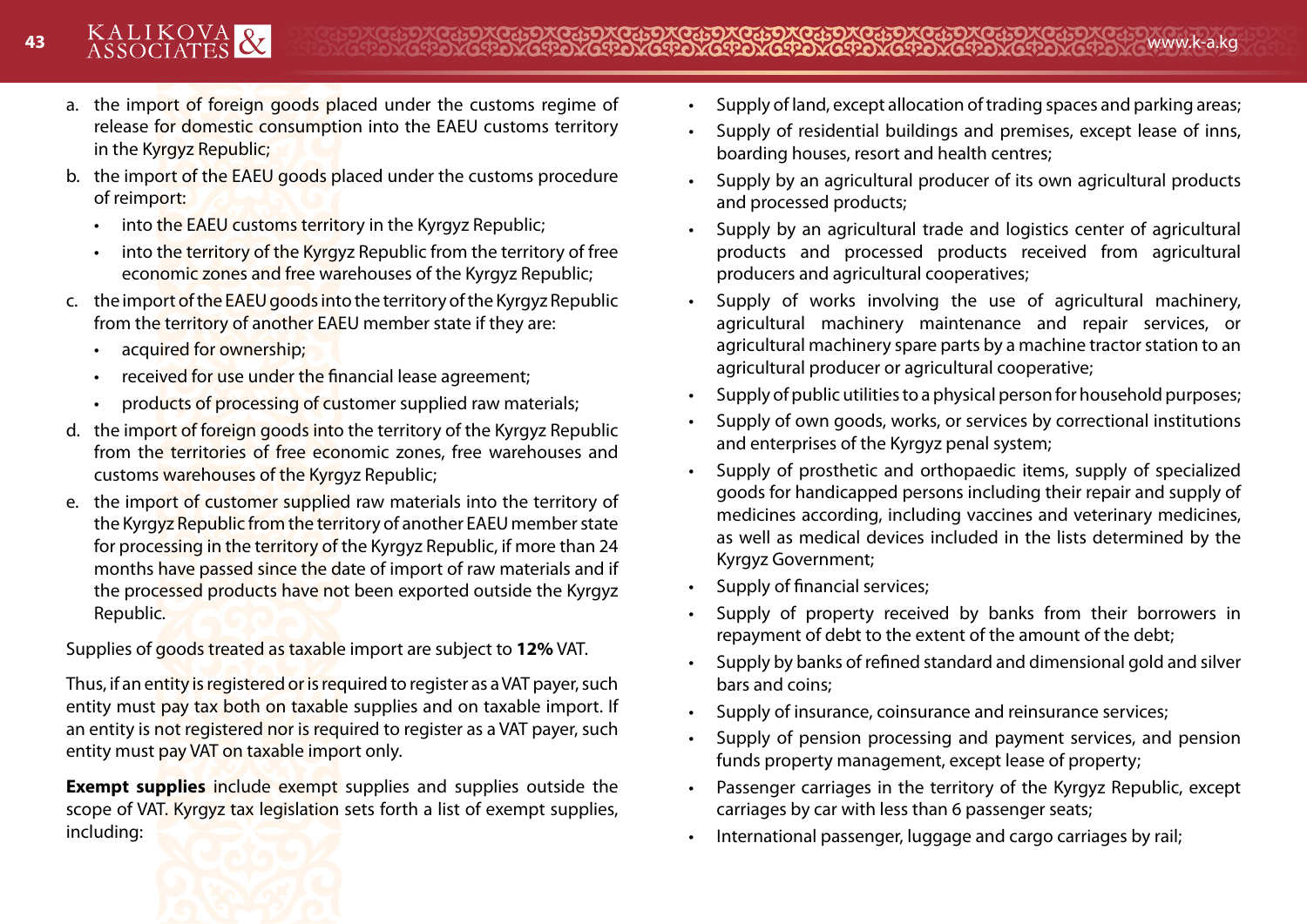- Supply of text books, reading books, scientific, artistic literature, magazines, children's literature published in state (Kyrgyz) language;
- Supply of services of processing the goods imported in the customs territory of the Eurasian Economic Union and subject to customs procedure of processing of goods in the customs territory and processing of goods for internal consumption;
- Supply of state property through privatization;
- Supply of means of identification, as well as services involving the issuance and generation of product marking codes;
- Supplies by charitable organizations for charitable purposes in accordance with Kyrgyz law on sponsorship and charity;
- Supply of preschool education (private kindergarten) services;
- Supply private cardiac surgery services;
- Supply of services by private general education organizations;
- Supply of services by the Main Directorate of the State Specialized Security Service of the Ministry of Internal Affairs of the Kyrgyz Republic;
- Supply of hemodialysis services by private health organizations to patients with end-stage kidney disease;
- Supplies related to social security, child and low-income aged people protection, and supplies related to education, medicine, science, culture, and sport and made by a non-commercial organization for a fee not exceeding expenses related to such supplies;
- Gratuitous transfer of socio-cultural, health and fitness, housing and household utilities facilities, roads, power networks, substations, boiling rooms, heating networks, gas networks, hydroelectric power facilities, thermoelectric power facilities, hydrotechnical facilities, water intake facilities, mining equipment, civil defence facilities, gratuitously transferred to ownership of business companies with state participation interest of more than 50% and/or specialized organizations owned by the Kyrgyz Republic or local authorities engaged in use and operation of the said facilities for their intended purpose;
- Gratuitous transfer of fixed assets into ownership of entities by decision of the Kyrgyz Government or local authorities;
- Gratuitous transfer of utility facilities to residential properties or their operators in the manner determined by the Kyrgyz Government;
- Gratuitous transfer of public utility networks to a specialized organization under a certificate of commissioning;
- Supply by government and municipal authorities of ritual goods and rendering of ritual services to the public related to burial or funeral;
- Supply of mineral fertilizers, chemical plant protection means, animal vaccines and medications according to the list established by the Kyrgyz Government;
- Supply of vehicles powered by electricity produced at the enterprises of the Kyrgyz Republic;
- Supply to a local agricultural producer of agricultural machinery manufactured at Kyrgyz enterprises according to the list approved by the Kyrgyz Government;
- Supply and export of metallic ores, concentrates, alloys and refined metals;
- Supplies of goods, works and services by private partners and (or) a project company under the public-private partnership agreement subject to approval by the Kyrgyz Government during the period specified in the public-private partnership agreement;
- Supply of jet fuel by a refuelling organization as on-board supplies for the refuelling of aircraft engaged in international air services;
- Supply of goods or works under a social contract;
- Import of certain goods;
- Import of some fixed assets by business entities registered for VAT directly for their own operational purposes;
- Export of works and services.

All other supplies not included in the list of taxable supplies, taxable import or exempt supplies are treated as supplies falling outside the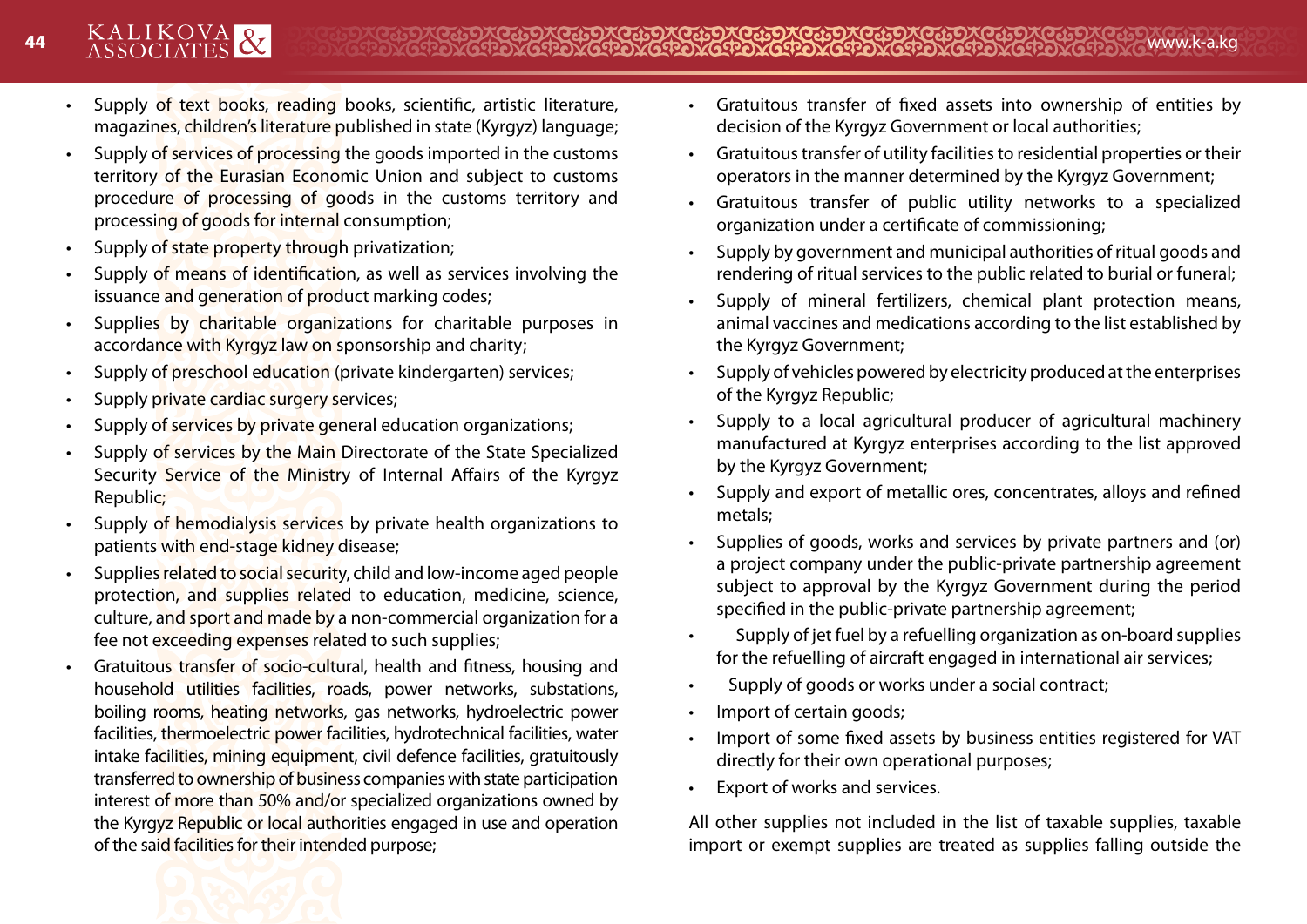scope of VAT. For example, sale of an enterprise or an independently operating part thereof by one VAT payer to another VAT payer or entity becoming a VAT payer at the moment of transfer; or transfer of goods from a taxpayer to its agent except when goods are transferred by a taxpayer to an agent as the agent's remuneration.

# **6.4 Excise Tax**

Payers of excise tax are entities manufacturing excisable merchandise, including on a give-and-take basis, within the Kyrgyz Republic, and/or importing excisable merchandise to the Kyrgyz Republic such as:

- Ethyl alcohol;
- Malt beer;
- Alcoholic drinks;
- Mixtures of alcoholic and non-alcoholic drinks;
- Tobacco products and other products containing tobacco, «homogenized» or «reconstituted» tobacco, tobacco extracts and essences, heated tobacco products, and nicotine-containing liquids for use in e-cigarettes;
- Jewellery and other items or their parts made of precious metals or metals plated with precious metals;
- Oil and oil products.

**The objects of taxation** are manufacture in the Kyrgyz Republic or import to the Kyrgyz Republic of excisable merchandise.

## **Tax base** includes:

- Physical volume of excisable merchandise required to be marked with the excise duty stamp; and/or
- Physical volume of sold excisable merchandise not required to be marked with the excise duty stamp; and/or
- Physical volume of imported excisable merchandise not required to be marked with the excise duty stamp.

Basic rates of excise tax are approved by the Tax Code of the Kyrgyz Republic. Excise tax rates can be changed by the Kyrgyz Government to the extent that such rates do not exceed the basic rate of the excise tax.

# **6.5 Sales Tax**

**Payers** of sales tax are domestic entities, foreign entities operating through a permanent establishment in the Kyrgyz Republic and sole proprietors.

**The objects of taxation** are sale of goods, performance of works, rendering of services.

**Tax base** includes the proceeds from sale of goods, works or services, net of VAT and sales tax.

## **The sales tax rates** are:

- 1. For the sale of goods, works or services subject to and/or exempt from VAT and payable in cash (except banks and mobile operators):
	- **a. 1%** for trading activities<sup>124</sup>;
	- **b. 2%** for other activities, aside from trading activities.
- 2. For the sale of goods, works or services payable in cash, if such sale of goods, works or services is not a supply subject to or exempt from VAT (except banks and mobile operators):
	- **a. 2%** for trading activities;
	- **b. 3%** for non-trading activities.
- 3. For the sale of goods, works or services subject to and/or exempt from VAT and payable in non-cash (except banks and mobile operators) – **0%;**
- 4. For banks **2%;**
- 5. For mobile operators **5%.**



<sup>124</sup> Trading activities mean the sale of goods purchased for sale.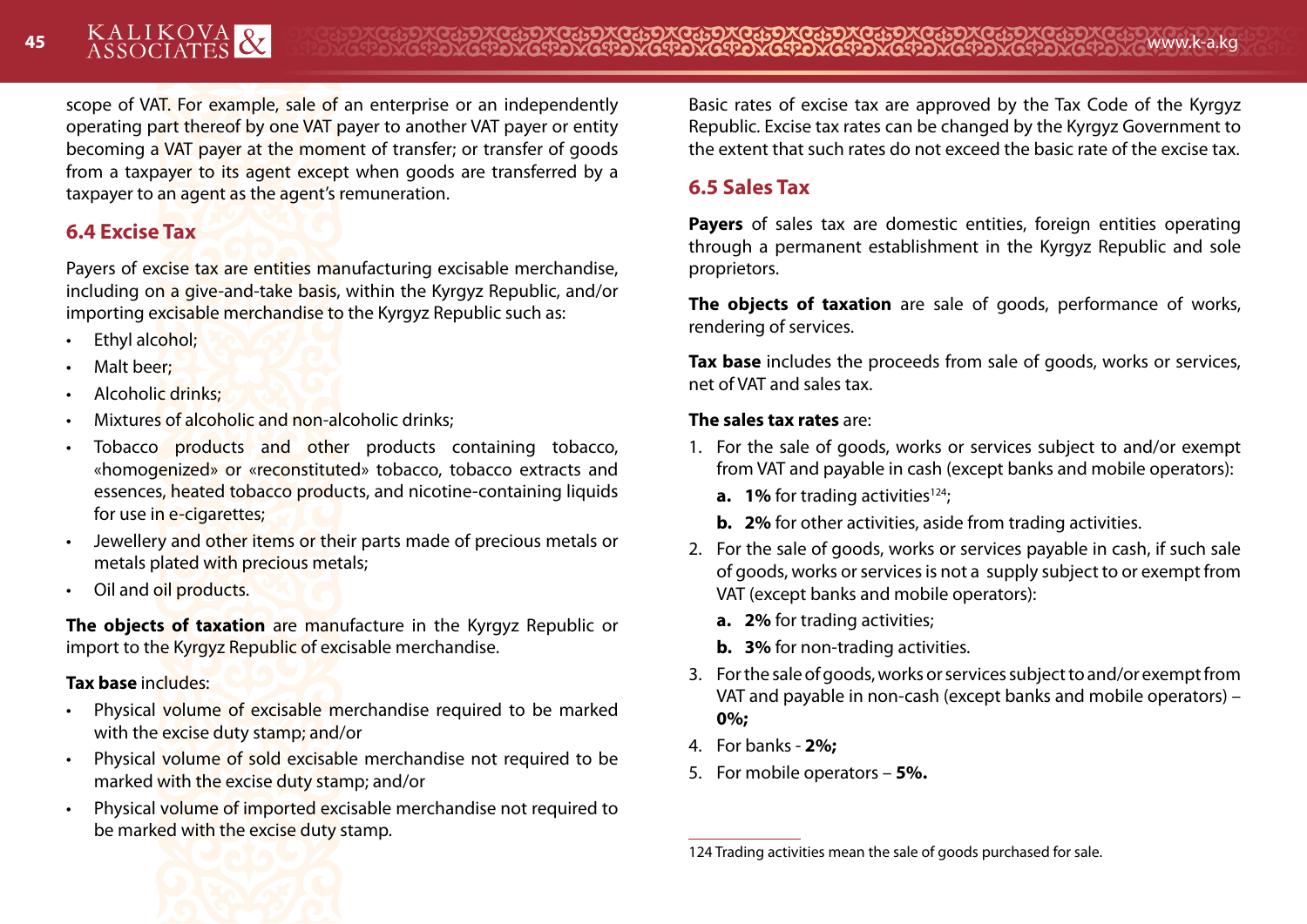# **6.6 Mining taxes**

#### Mining taxes are:

- Bonuses;
- Royalties.

**Bonuses** are one-time payments for the right to engage in mineral exploration and mining activities.

**Payers** of bonuses are domestic entities or foreign entities operating through a permanent establishment in the Kyrgyz Republic or sole proprietors holding mineral rights, except specialized water supply organizations extracting and supplying groundwater for drinking purposes as well as for animal husbandry, crop production and fish farming purposes.

#### **Tax base means:**

- in case of mining of a mineral deposit (except groundwater) the amount of mineral reserves recorded by the State Balance of Mineral Reserves of the Kyrgyz Republic;
- in case of groundwater mining the declared amount of water to be mined;
- in case of exploration and prospecting for minerals the size of the license area;
- in case of collecting mineralogical, paleontological samples for commercial purposes and stone material for decorative purposes and using as ornamental stones and building materials - the size of the license area;
- in case of transferring mineral rights, the amount of mineral reserves that have not been mined at that time in accordance with mineral right holder reports (mining rights), or the size of the license area;
- in case of change in share capital of the right holder the amount of mineral reserves that have not been mined at that time in accordance with mineral right holder's reports (mining rights) or the license area,

in proportion to the change;

• in case of increase in the number of mineral reserves - the number of increased mineral reserves recorded by the State Commission on Mineral Reserves of the Kyrgyz Republic.

**Rates of bonuses** and procedures for their calculation are established by the Kyrgyz Government for all types of minerals according to the classification table depending on the amount of mineral reserves to be mined, as well as the size of the license area for prospecting and exploration of minerals and the collection of mineralogical, paleontological samples for commercial purposes and stone material for decorative purposes and use as ornamental stones and building materials.

**Royalties** are the current payments for the right to engage in production and/or extraction (recovery) of underground water.

**Payers** of royalties are domestic entities, foreign entities operating through a permanent establishment in the Kyrgyz Republic and sole proprietors engaged in:

- mining of mineral resources:
- extraction (recovery) of underground water;
- by-product extraction of oil and gas during test prospecting and exploration of hydrocarbons;
- occasional extraction of minerals for industrial experiment and testing and/or for disaster prevention and recovery.

## **Tax base** includes:

- Proceeds, net of VAT and sales tax, from sale of mineral resources except metal-containing ores and concentrates of exchangetraded metals, or products resulting from the processing of mineral resources; and/or
- Volume of sold products in specie; and/or
- Volume of water extracted from subsoil according to water gauge –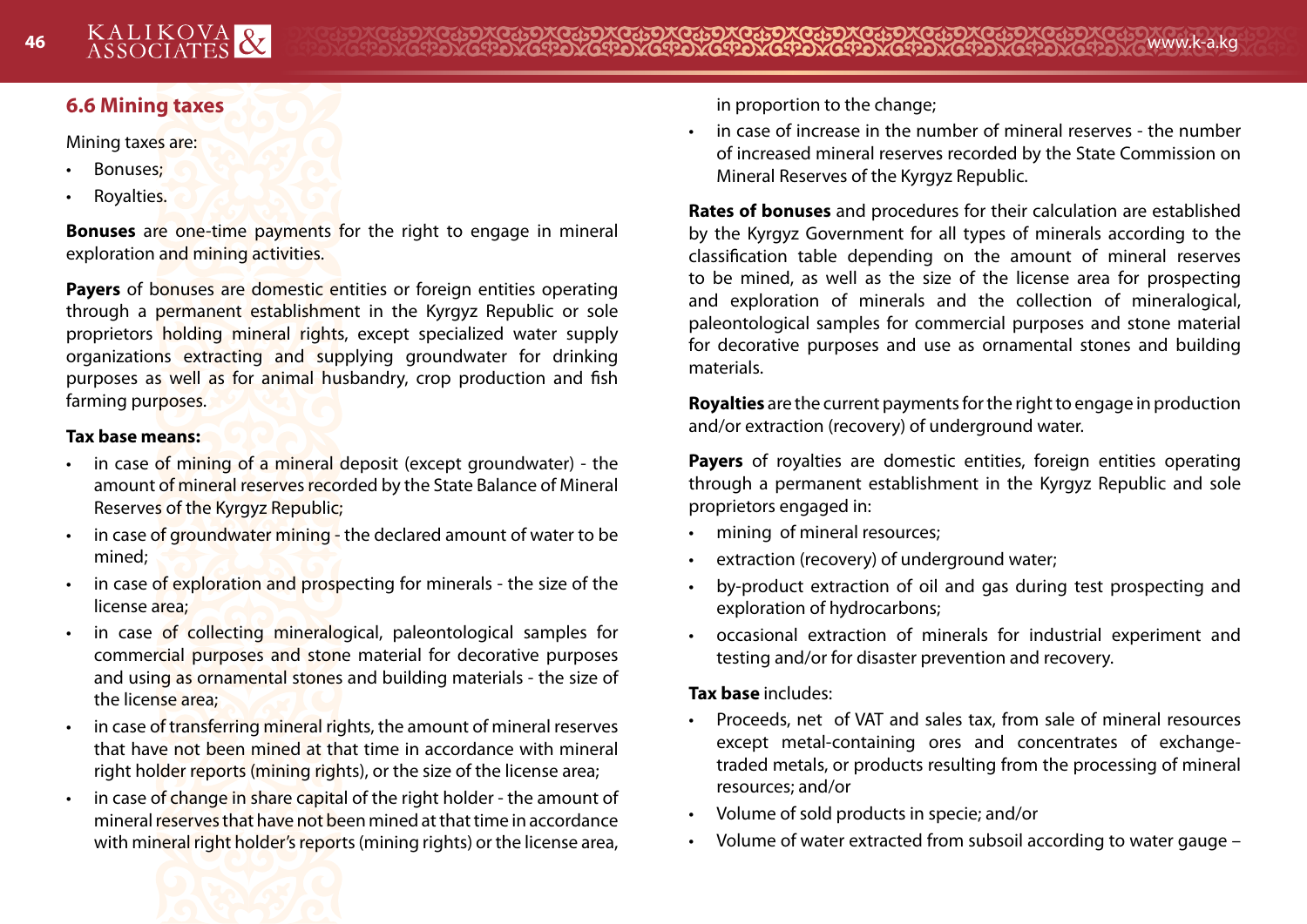for royalty payers except specialized water supplying entities;

• Cost of chemically pure metal contained in metal-containing ore or concentrate of exchange-traded metals sold during the tax period.

**Rates** of royalties are set forth in the Tax Code of the Kyrgyz Republic as a percentage of proceeds or as the amount in KGS per unit of volume depending on the type of a mined (extracted) mineral and the amount of mineral reserves.

# **6.7 Land tax**

**Payers** of land tax are entities treated as land owners or users whose land use rights are certified by standard title documents and actual owners and/or users of land plots.

**The objects of taxation** are the ownership right and the temporary possession and use right to the agricultural lands and areas subject to land tax.

**Tax base** is the area of the land plot.

**Basic rates** of land tax are set forth in the Tax Code of the Kyrgyz Republic depending on the location and purposes of the land plots.

Land tax is calculated according to the formula set forth in the Tax Code of the Kyrgyz Republic for each of:

- agricultural areas:
- settlement lands and non-agricultural lands;
- orchard and garden areas,

by multiplying the area of the land plot by the basic rate of the land plot and applicable coefficients.

# **6.8 Property tax**

**Payers** of property tax are entities and individuals that own taxable property such as:



- Residential property (residential houses, apartments, summer houses) meant for permanent or temporary residence and not used for business purposes (group 1);
- Residential property (residential houses, apartments, summer houses), boarding houses, holiday hotels, health resorts, resorts, production, administrative, industrial and other buildings and structures meant or used for business purposes (group 2);
- Temporary structures made from metal or other materials and used for business purposes, such as kiosks, sheds, and other similar property (group 3);
- Transport vehicles, including self-propelled machinery (group 4).

## **The objects of taxation** are the property holdings.

## **Tax base** includes:

- With respect to the property falling under groups 1, 2 and 3, taxable value of the property determined in the manner specified in the Kyrgyz Tax Code;
- With respect to the property falling under group 4:
	- a. engine capacity or book value for internal-combustion engine vehicles or those without such engine;
	- b. value determined in the manner established by the Kyrgyz Government for transport vehicles without internal-combustion engine and book value.

## **The property tax rates** are:

- For property in group 1, the rate is **0.35%;**
- For property in groups 2 and 3, the rate is **0.8%;** and
- For property in group 4:
	- a. for internal-combustion engine vehicles or those without such engine, **a fixed amount** set forth in the Kyrgyz Tax Code **per 1cm3 of the engine capacity** of the taxable transport vehicle depending on its type and period of operation, or **0.5% of its book value**;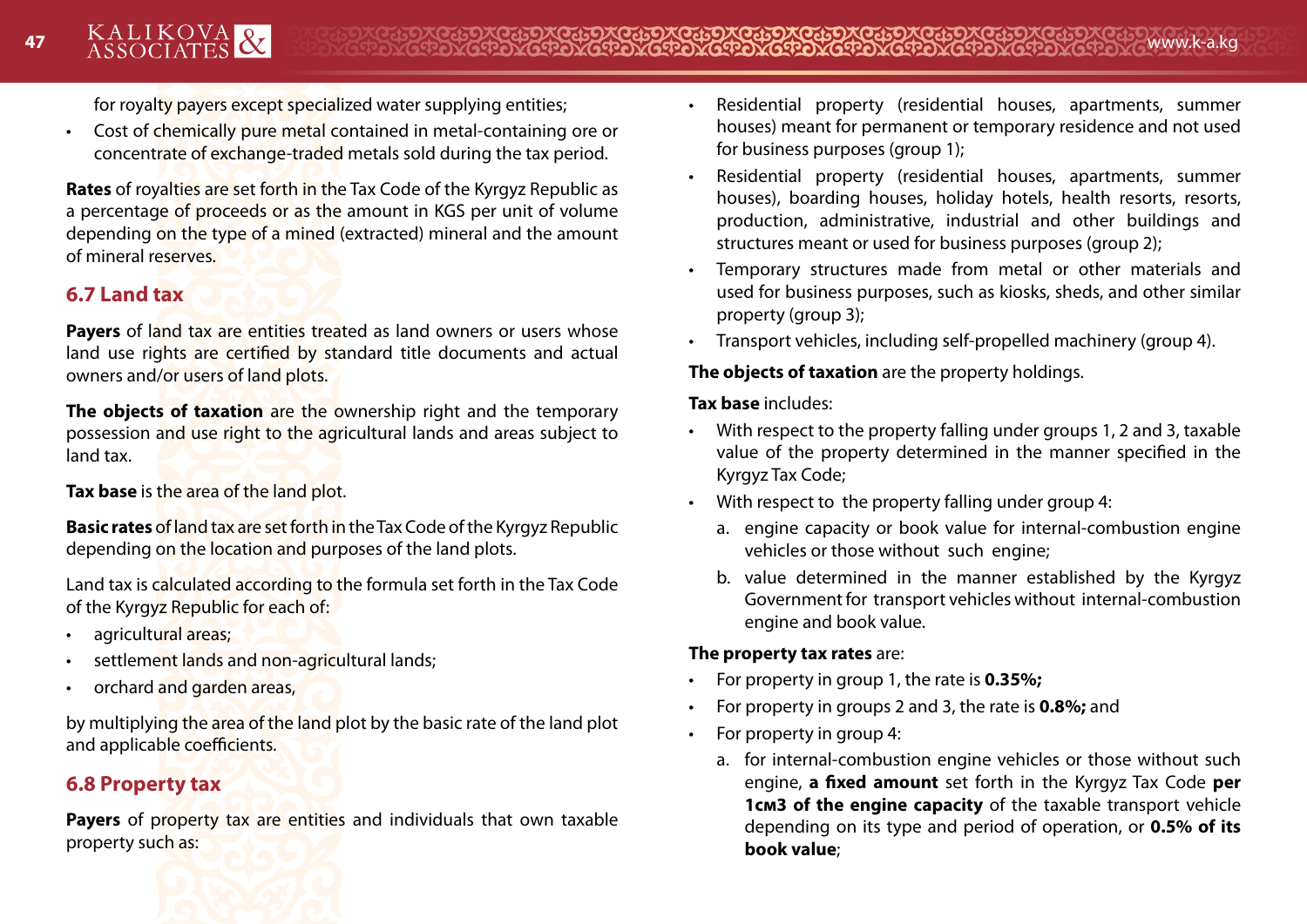b. for transport vehicles without internal-combustion engine and book value, **0.5% of the value determined in the manner established by the Kyrgyz Government.**

# **6.9 Deductions to the Social Fund of the Kyrgyz Republic**

**Payers** of state social security contributions are:

- Legal entities, including foreign ones, regardless of their legal structure or type of ownership, and their standalone subdivisions (branches and representative offices);
- Peasant (husbandry) farms;
- Individual entrepreneur and Individuals.

Rates and base of social security contributions are set by the Law "On Tariffs of State Social Security Contributions" depending on the payer's status, tax regime, type of activity and other factors. For employers, the rates of social security contributions are set at **up to 17.25%** of all types of payments due to employees hired by them for permanent or temporary job. For employees, the rates of social security contributions are set at **up to 10%** of all types of payments due to employees. In such case, employers are responsible for the proper assessment, withholding and remittance of both parts of social security contributions.

Also, from January 1, 2019, the Social Fund's administrative functions with respect to state social insurance contributions were transferred to the State Tax Service under the Government of the Kyrgyz Republic. At the same time, the matters related to the collection, control over the calculation and payment of insurance contributions to the state social insurance fund, imposition of liability on the payers of insurance contributions for violating the state social insurance law are regulated by the tax law of the Kyrgyz Republic to the extent not covered by and not inconsistent with the state social insurance law, also, the payers of insurance contributions are equated to taxpayers, and control over the calculation and payment of insurance contributions is equated to tax control.



# **6.10 Mandatory fees and other charges**

Additionally, Kyrgyz law imposes certain mandatory fees and other charges on business entities depending on their status and type of activity, such as customs duties (refer to section 15), license retention fees, waste disposal fees, local infrastructure development and maintenance fees, etc.

# **6.11 Special Tax Regimes**

In addition to general tax regime, Kyrgyz law establishes special tax regimes for specified categories of taxpayers. These regimes are:

- Simplified single tax-based tax regime;
- Mandatory patent-based tax regime;
- Voluntary patent-based tax regime;
- Tax contract-based tax regime;
- Free economic zone tax regime;
- High-tech park tax regime;
- Simplified retail sales tax-based regime;
- Bitcoin mining tax.

**Under simplified single tax-based tax regime,** small and medium enterprises may pay single tax instead of profit tax or sales tax on their taxable income and also entities engaged in taxable import of goods with imputed assessment of import VAT pay single tax instead of income tax, sales tax and VAT on taxable supplies.

Single tax is charged at the following rates: (a) for entities engaged in taxable import of goods with imputed assessment of import VAT - 3% of the value of the goods; (b) for other entities eligible for simplified single tax-based tax regime, in case of engaging in agricultural products processing, production and trade, the rate is 4% of earnings in case of cash settlement and 2% in case of non-cash settlement, and (c) for other entities eligible for simplified single tax-based tax regime in case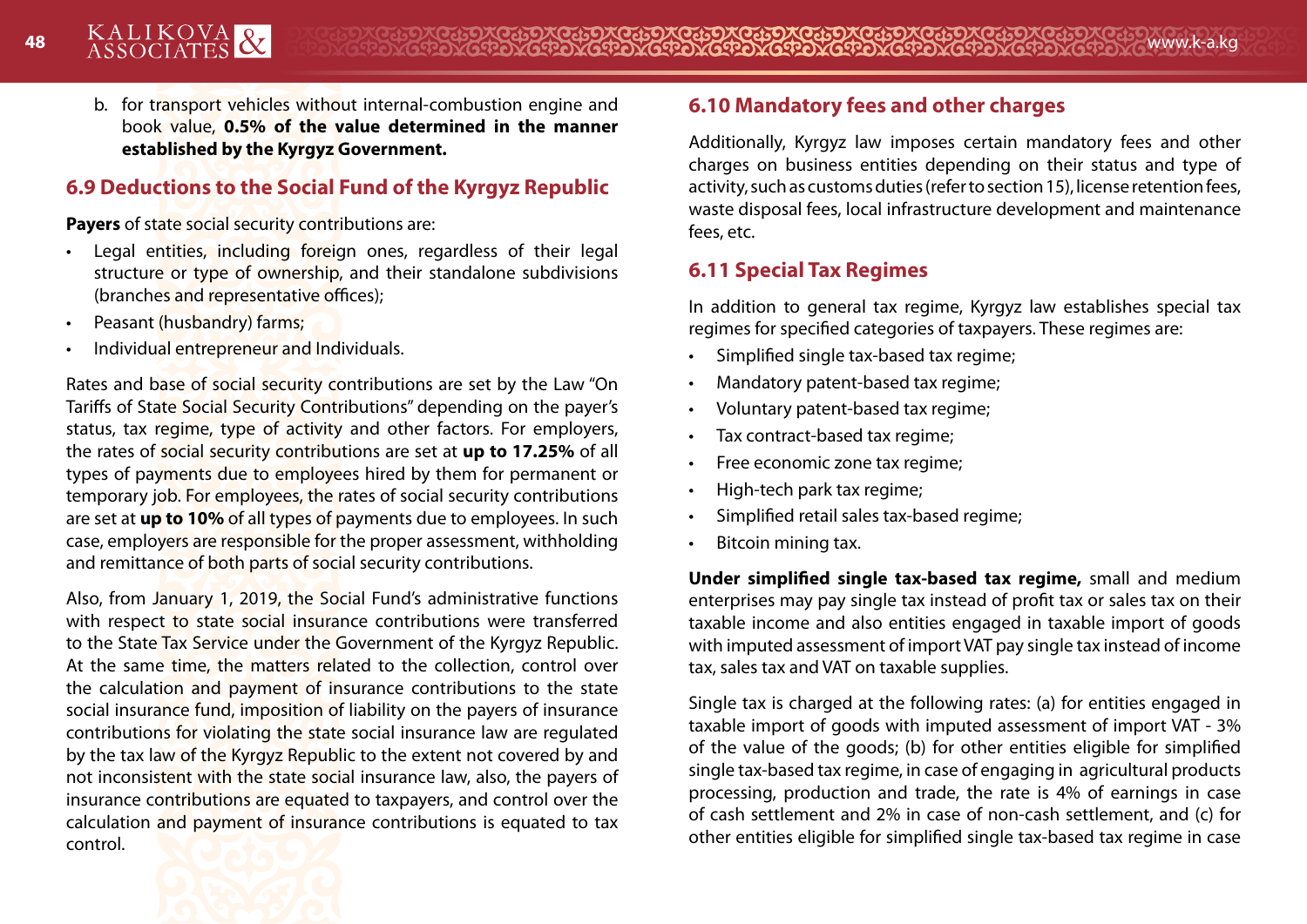of engaging in other activities not mentioned in point (b) above, the rate is 6% of earnings in case of cash settlement and 3% in case of noncash settlement. Where the taxpayer is engaged in several undertakings, single tax is assessed and paid separately for each undertaking at the rates established for these undertakings.

It should be noted that simplified tax regime may not apply to the following categories: payers of excise tax, or patent-based tax, providers of financial and insurance services, investment funds, professional securities market participants; providers of catering services; providers of resort and spa services.

**Mandatory patent-based tax regime** applies instead of profit tax, VAT on taxable supplies and sales tax only to the providers of the following services: saunas and baths, except municipal ones, billiards, currency exchange offices, discotheques, all day parking, pawnshops, hair and beauty salons, private dentistry, billboard advertising, car washing services; and export of agricultural products.

Mandatory patent-based tax rates are set forth in the Kyrgyz Tax Code. Within these rates, the Government of the Kyrgyz Republic, in consultation with the relevant committees of the Jogorku Kenesh of the Kyrgyz Republic, may change tax rates no more than once a year, taking into account the location of facilities and/or the cost of services provided, except in the event of force majeure circumstances.

**Voluntary patent-based tax regime** applies instead of profit tax and sales tax only to individuals who are not VAT payers and only in respect of activities determined by the Kyrgyz Government. The base rates of voluntary patent-based tax are also determined by the Kyrgyz Government in consultation with the relevant committee of the Jogorku Kenesh of the Kyrgyz Republic upon recommendation by the competent tax authority.

**Tax contract-based tax regime** applies to entities (organizations and individual entrepreneurs) engaged in health resort, public catering and residential construction business. Under this tax regime, a taxpayer and a competent tax authority execute a contract setting forth fixed amounts or fixed tax obligation on profit tax, sales tax and VAT expected to be paid by the taxpayer. At the same time, the amount of the tax obligation under the tax contract for public catering and health resort entities is determined on the basis of the results of the tax post, and the amount of the tax obligation for housing developers is determined by the total area of residential premises on the basis of a special formula using a flat tax rate of 900 som per 1 square meter of housing. Upon subsequent renegotiation of the tax contract, the amount of the tax obligation is assumed to be in excess of the amount of the tax obligation for the previous calendar year by at least 10%, except that this requirement does not apply to housing developers.

**Free economic zones tax regime** applies only to residents of free economic zones of the Kyrgyz Republic engaged in the production and sale of goods (works, services) except excisable goods, except for enterprises engaged in the production and sale of tobacco products subject to excise tax and VAT upon import to the rest of the Kyrgyz Republic, registered before 2000. Residents of free economic zones may be only organizations (re)registered with the General Directorate of free economic zones as well as branches (representative offices) previously registered with the FEZ General Directorate, prior to the entry into force of the Law of the Kyrgyz Republic «On Free Economic Zones in the Kyrgyz Republic» dated January 11, 2014 No. 6. Residents of free economic zones are exempt from all taxes except income tax and other taxes withheld and paid at source in respect of activities carried out by them in free economic zones. For the above tax benefits residents of free economic zones pay a fee of up to 2% of earnings to the General Directorate of free economic zones. With respect to activities carried out in the rest of the Kyrgyz Republic and abroad, residents of free economic zones are subject to general tax regime.

**High-tech park tax regime** applies only to residents of high-tech parks engaged in business or international trade, provided that they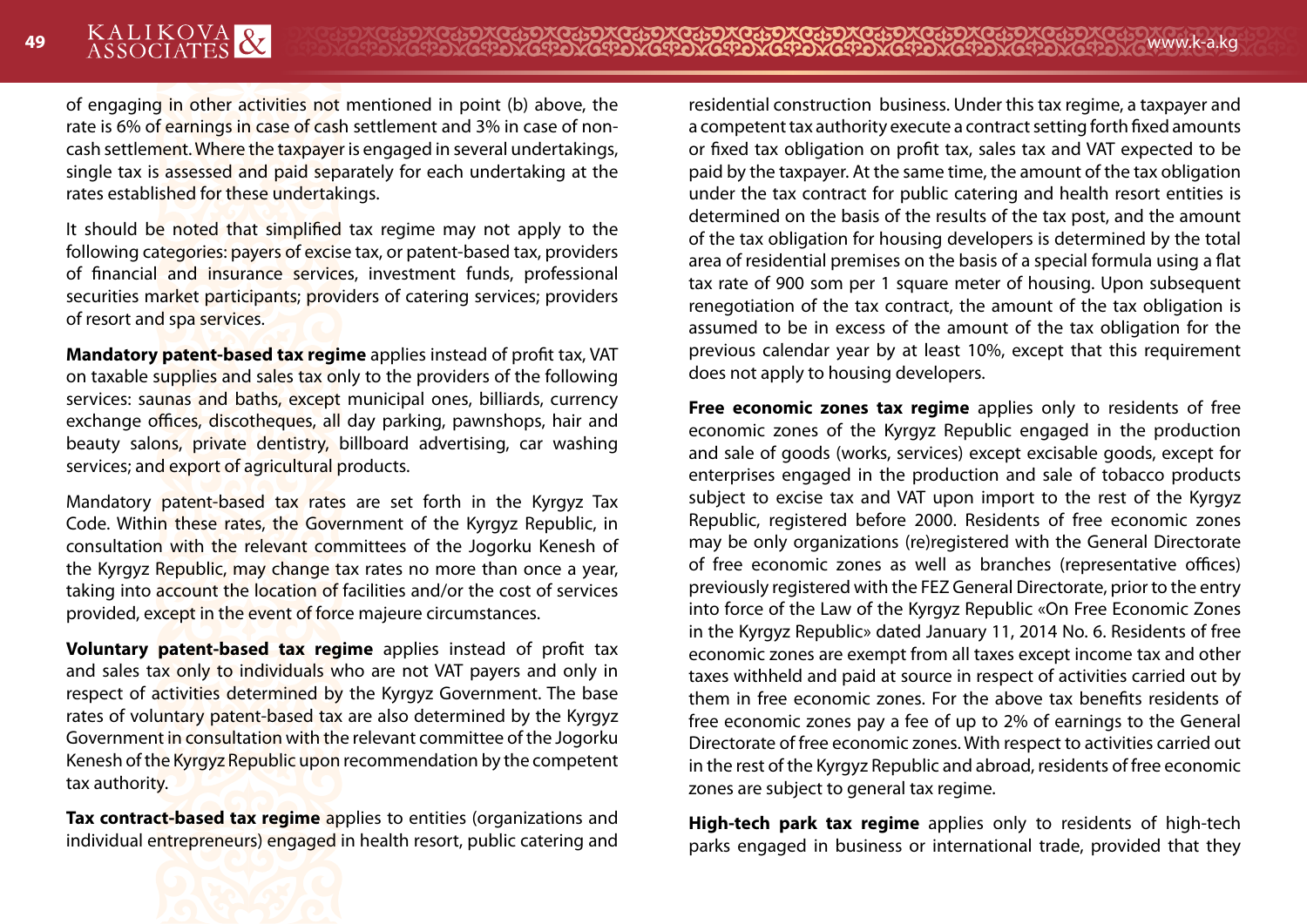comply with the requirements set forth in Kyrgyz law on high-tech park. Residents of high-tech parks are exempt from profit tax, VAT and sales tax for the period determined in accordance with Kyrgyz law on hightech park, while employees of residents of high-tech park pay income tax at a reduced rate of 5%. The funding for the directorate of high-tech park comes from deductions from proceeds of its residents at the rate of 1%.

**Simplified retail sales tax based tax regime** allows individual entrepreneurs to pay retail sales tax instead of the income tax and sales tax.

Retail sales taxpayers must not be organizations or individual entrepreneurs who are VAT taxpayers and/or whose income exceeds the registration threshold for VAT for the last 12 months. Tax base is the proceeds from the sale of goods, services and works.

The retail sales tax rates are as follows:

- 1. 0% in the first year of operation after the date of choosing this tax regime;
- 2. in the second year of operation after the date of choosing this tax regime:
	- a. 1%, if paid in cash;
	- b. 0.5%, if paid in non-cash form;
- 3. in the third year of operation after the date of choosing tax regime:
	- a. 2%, if paid in cash;
	- b. 1%, if paid in non-cash form;
- 1. from the fourth year of operation after choosing this tax regime:
	- a. a) 3%, if paid in cash;
	- b. b) 1.5%, if paid in non-cash form.

**Bitcoin mining tax.** Payers of bitcoin mining tax are organizations and individual entrepreneurs engaged in computer operations using software and hardware that ensure the functioning of the ledger of transaction blocks (blockchain) by entering information on transactions between users in the distributed ledge (according to predetermined rules and principles) requiring constant energy supply. Bitcoin mining tax must be paid instead of income tax, sales tax and VAT on taxable supplies. The bitcoin mining tax rate is 15% of the amounts charged for electricity consumed during mining, including VAT and sales tax.

# **6.12 Double Taxation Treaties**

To avoid double taxation and prevent income tax and capital tax dodging, the Kyrgyz Republic has signed a number of bilateral treaties with a number of countries such as $125$ :

- The Republic of Kazakhstan;
- The Republic of Belarus;
- The Republic of Ukraine;
- The Republic of Tajikistan;
- The Republic of Uzbekistan;
- The Russian Federation;
- The People's Republic of Mongolia;
- The Republic of India;
- Canada;
- The Republic of Poland;
- Malaysia;
- The Republic of Turkey;
- The Swiss Confederation;
- The Islamic Republic of Iran;
- The People's Republic of China;
- The Republic of Austria:
- The Republic of Finland;
- The Republic of Moldova:

<sup>125</sup> Information taken from the website of the State Tax Service of the Kyrgyz Republic as of March 1, 2020: http://www.sti.gov.kg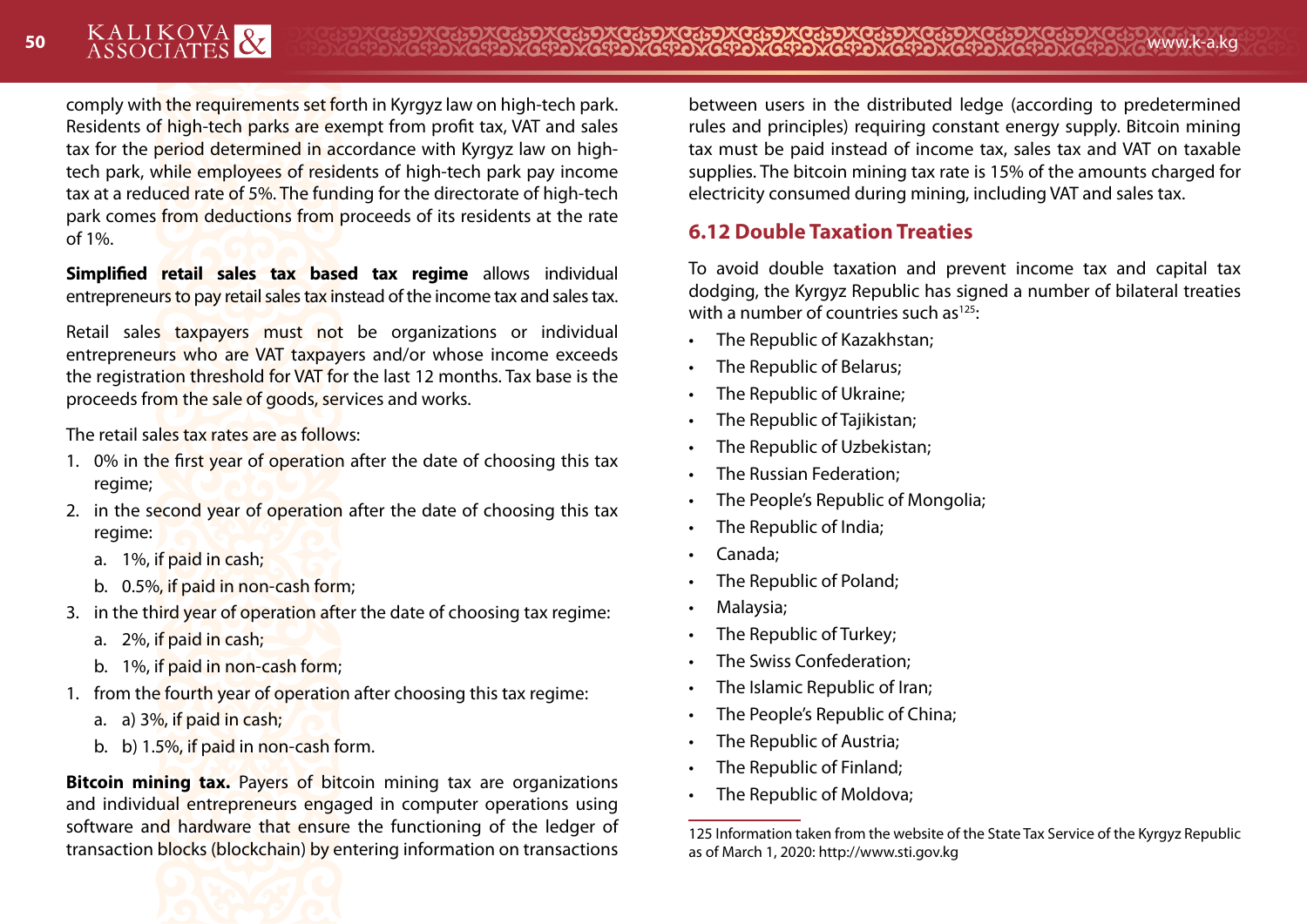- The Federal Republic of Germany;
- The Republic of Lithuania;
- The Republic of Latvia;
- The Republic of Korea;
- The United Arab Emirates;
- Quatar;
- Kuweit;
- Kingdom of Saudi Arabia;
- The Republic of Estonia;
- Turkmenistan.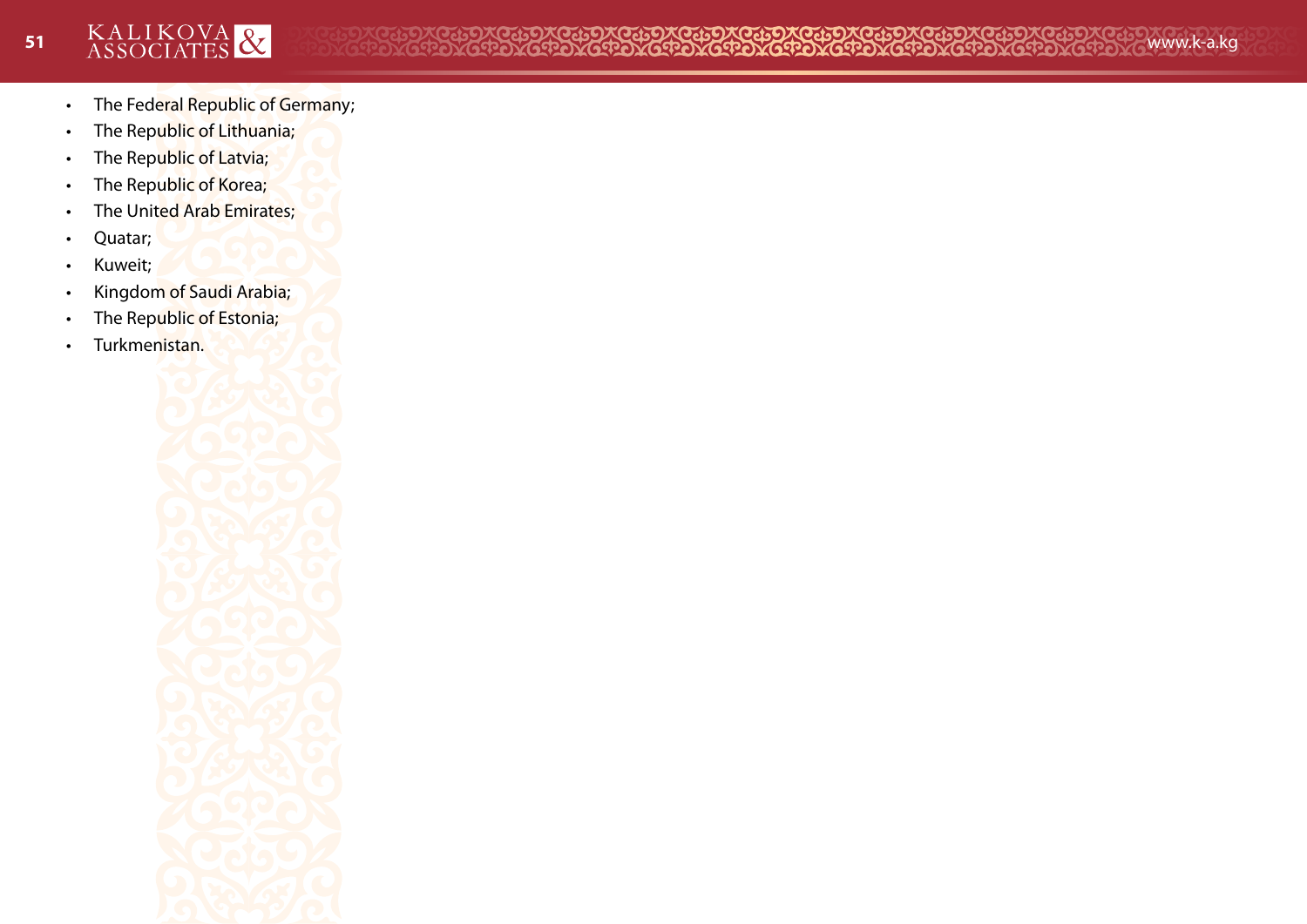# **7. ACCOUNTING AND AUDIT**

#### **Financial Reporting**

In the Kyrgyz Republic, International Financial Reporting Standards developed by the International Accounting Standards Board (London) are applied as uniform basis rules for accounting and financial reporting. Small business enterprises may use simplified accounting and financial reporting rules established by the Kyrgyz Government.

Financial institutions operating in accordance with the principles of Islamic banking and finance use Islamic financial accounting standards adopted in accordance with Kyrgyz law.126

#### **Audit**

In the Kyrgyz Republic, International Standards of Audit issued by International Federation of Accountants through the International Auditing and Assurance Standards Board (New York City, USA) are applied as auditing standards. Islamic financial institutions use the auditing standards for Islamic financial institutions developed by the Accounting and Auditing Organization for Islamic Financial Institutions, established and based in Manama, Bahrain.127

Under Kyrgyz law, external audit is mandatory for banks and other organizations licensed by the National Bank of the Kyrgyz Republic, insurance organizations, public companies making initial public offerings of securities, investment funds, private pension funds, and such other persons as may be specifically set forth in Kyrgyz law. For other persons, audit is optional.

<sup>126</sup> Article 1 of the Law of the Kyrgyz Republic dated April 29, 2002 No. 76 «On accounting» (with the latest amendments as of December 7, 2017 No. 201 (6)). 127 Resolution of the Government of the Kyrgyz Republic dated August 28, 2008 No. 470 «On International Standards on Auditing in the Kyrgyz Republic» (with the latest amendments as of October 31, 2019 No. 586).



There are more than 116 licensed audit companies operating in the Kyrgyz Republic. 128

<sup>128</sup> Information is taken from the website of the State Service for regulation and supervision of financial market under the Ministry of Economy and Finance of the Kyrgyz Republic as of March 1, 2021: http://www.fsa.gov.kg/#/home.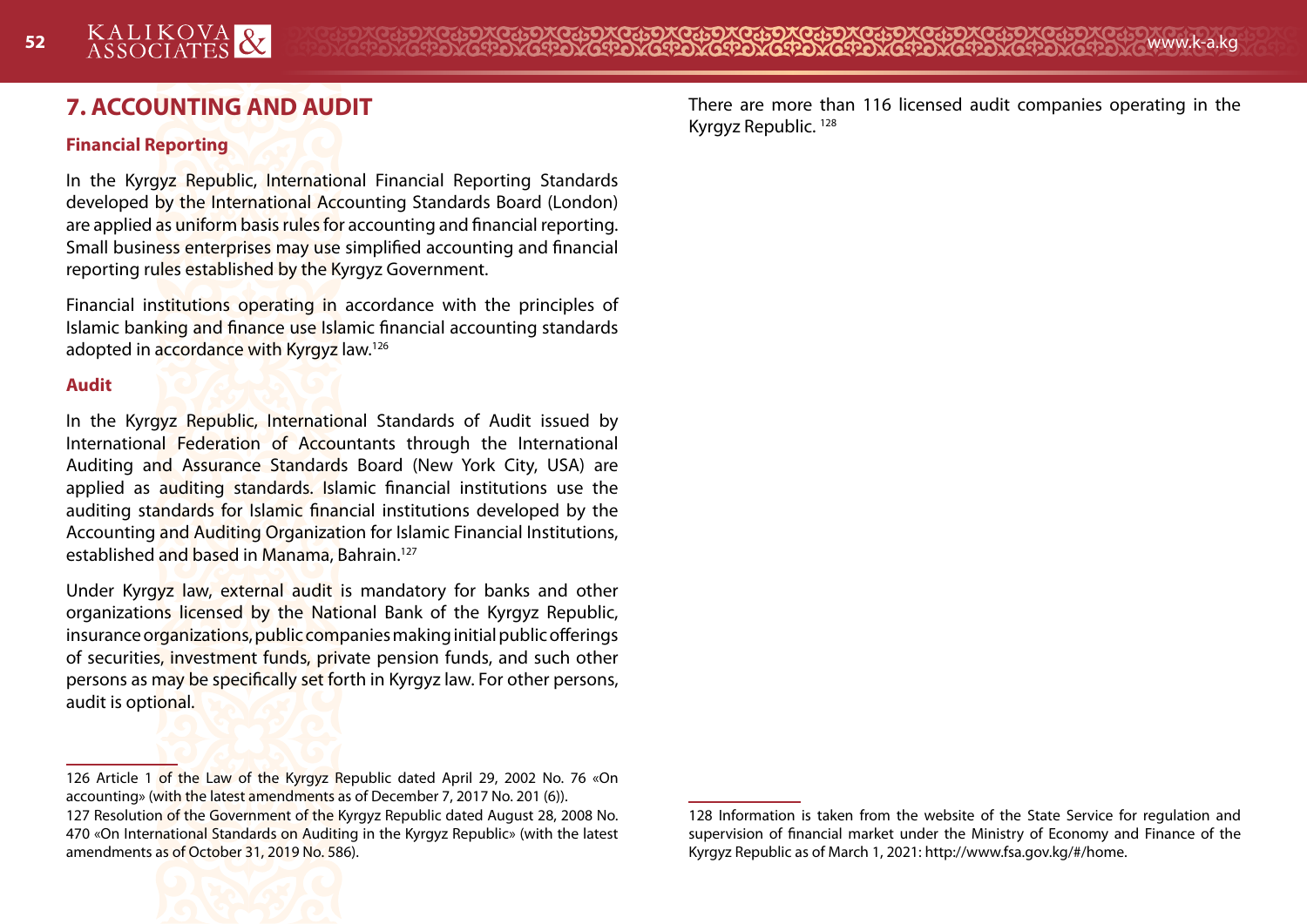# **8. CURRENCY EXCHANGE CONTROL**

The National Bank of the Kyrgyz Republic is the public authority responsible for the development and implementation of the uniform monetary policy and authorized to conduct currency transactions (the "National Bank")<sup>129</sup>, including the purchase and sale of precious metals and foreign currency in foreign exchange markets, as well as the import (export) of precious metals and any currency without limitations for the purposes of managing international reserves and conducting monetary policy.

The national currency of the Kyrgyz Republic is the som, which is the only legal tender in the entire territory of the Kyrgyz Republic, mandatory for acceptance without limitations for all types of payments and monetary obligations.

The use of foreign currency and payment documents in foreign currency for settling financial obligations within the territory of the Kyrgyz Republic is allowed in cases and subject to procedures established by legislation. A monetary obligation may provide that it must be paid in a local currency equivalent of certain amount in foreign currency. In such case, the amount payable in a local currency is calculated at the official exchange rate of the National bank of the respective currency on the day of payment, unless other rate or date is set by the law or agreement of the parties.

Under the legislation of the Kyrgyz Republic, local resident may take loans and credits in any currency, as well as buy and sell foreign currency without restriction or unreasonable delay at authorized banks or currency exchange offices. Residents (individuals and legal entities) who received external loans (credits) must report to the statistics authorities and the National Bank to keep track of the private sector external debt. When receiving loans or opening accounts and deposits outside the Kyrgyz Republic, residents of the Kyrgyz Republic are required to register them 129 National Bank of the Kyrgyz Republic, Banks and Banking Act, December 16, 2016 No. 206 (as last amended July 22, 2020 No. 85).

with the National Bank and, upon request, provide information on these accounts and deposits, declarations, other documents and information related to transactions in foreign currency.

On the 8th of May 1992, the Kyrgyz Republic joined the International Monetary Fund (IMF), and in March 1995 assumed obligations under Clause VIII of the IMF Agreement, under which the Kyrgyz Republic has to refrain from imposing restrictions upon currency rate in payments and transfers on current international transactions, as well as from discriminating currency regimes or multiple currency rate practices without the consent of the IMF.

Therefore, currency exchange control is quite liberal in the Kyrgyz Republic, as there are no restrictions upon:

- Transfer of foreign currency across borders;
- Currency import and export are not restricted if declared at customs points;
- National and foreign currency exchange transactions, including one-time transactions;
- Purchase and sale of foreign currency by residents and nonresidents at duly licensed banks, credit unions, specialized financial and lending institutions holding appropriate licenses issued by competent public authorities;
- Current payments, operating revenues and cross-border transfer of capital.

That said, the National Bank has the right to restrict transfers of funds and capital to ensure observance of the Kyrgyz Republic's international obligations and economic security of the Kyrgyz Republic.

As mentioned above, residents of the Kyrgyz Republic must register<sup>130</sup> with the National Bank their accounts and deposits opened in foreign banks, and quarterly by the 15th day of the month following the



<sup>130</sup> Article 39, National Bank of the Kyrgyz Republic, Banks and Banking Act, December 16, 2016 No. 206 (as last amended July 22, 2020, No.85).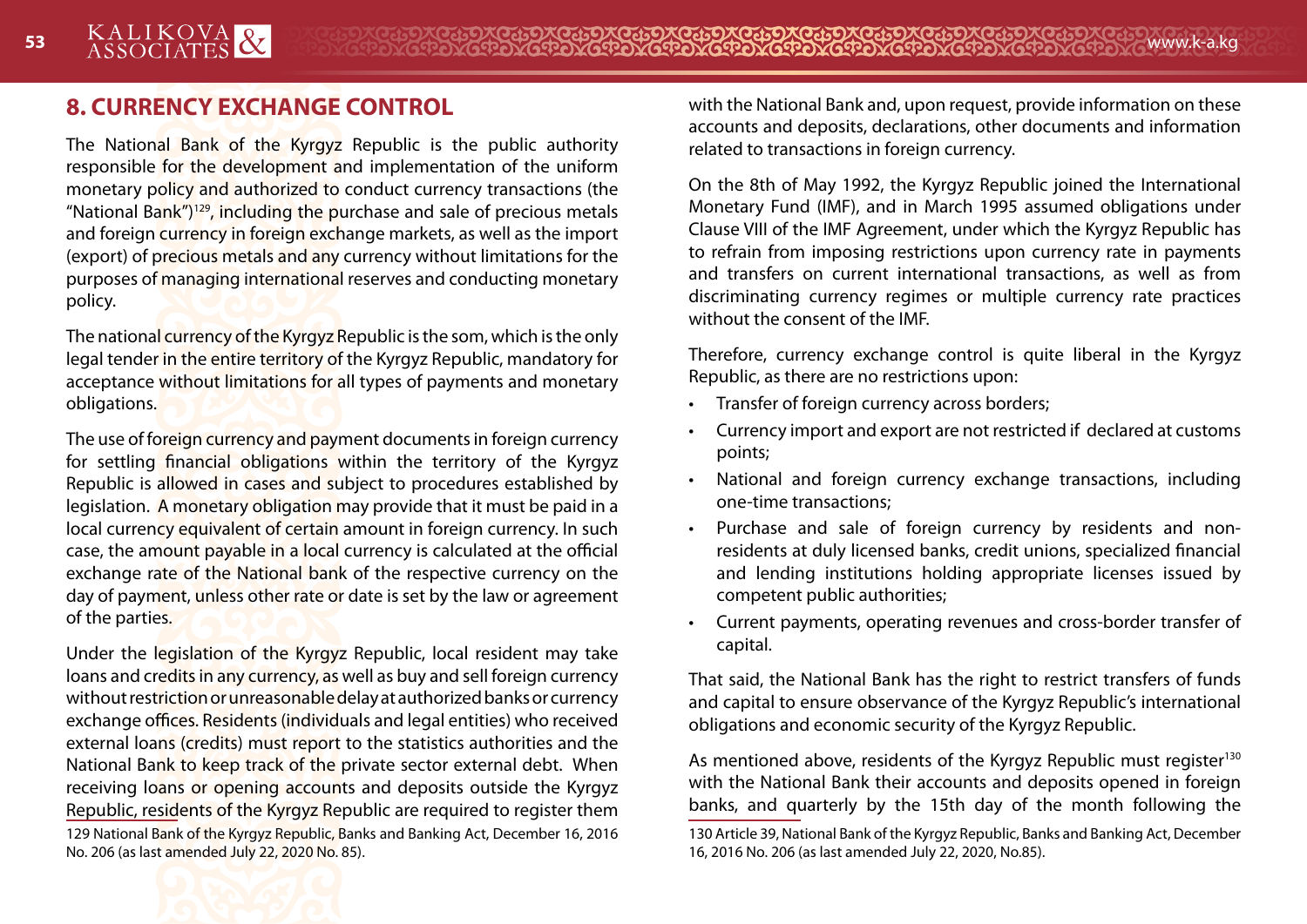reporting quarter, must submit account statements as of the end of the preceding quarter<sup>131</sup>. Notices can be sent by mail (registered mail) or delivered to the expedition of the National Bank by hand. If necessary, the National Bank may request more detailed information on these accounts or deposits.

The purpose of the National Bank's requirement for registration of accounts and deposits opened by residents of the Kyrgyz Republic with foreign banks is to improve the information base necessary for compiling the balance of payments of the Kyrgyz Republic. The balance of payments means statistical reporting, which reflects the aggregate data on international economic transactions of the Kyrgyz Republic with other countries of the world for a certain period of time.



131 Regulation on registration of accounts and deposits of residents of the Kyrgyz Republic opened with foreign banks approved by the Resolution of the Executive Board of the National Bank of July 5, 2000 No. 26/2 (with the latest amendments dated June 14, 2017 No. 2017-P-10/24).

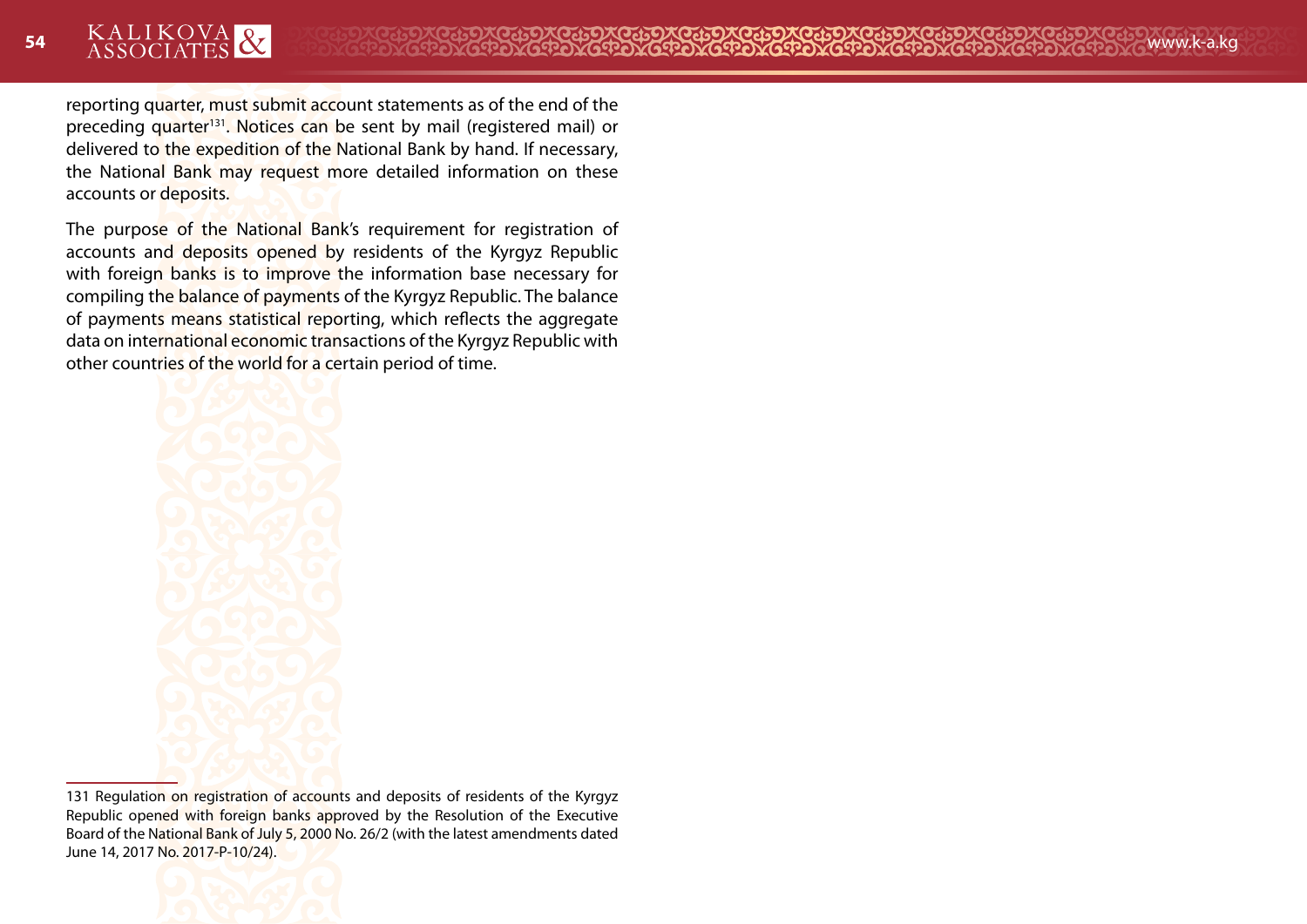# **9. BANKING SYSTEM**

#### **State Regulation**

The banking system of the Kyrgyz Republic consists of the National Bank of the Kyrgyz Republic, commercial banks and other financial and lending institutions. Banking activities are regulated by the Law of the Kyrgyz Republic "On the National Bank of the Kyrgyz Republic, Banks and Banking Act" enacted on December 16, 2016, No. 206 and effective June 22, 2017 which embodies a number of previous regulations.

The National Bank is a central bank of the Kyrgyz Republic owned by the Kyrgyz Republic. The goal of the National Bank is to achieve and maintain price stability by pursuing the appropriate monetary and credit policy. The primary tasks aimed at achieving the goal of the National Bank are to maintain the purchasing power of national currency and to ensure efficiency, safety and security of banking and payment systems of the Kyrgyz Republic in order to promote long-term economic growth of the republic.

#### **The governing bodies of the National Bank are:**

- 1. The Executive Board of the National Bank, a chief governing body;
- 2. The Chairman of the National Bank, a chief executive officer.

The Executive Board of the National Bank is a collegial body responsible for the overall strategy, direction and management of the National Bank. The Executive Board of the National Bank consists of the Chairman of the National Bank, three Deputy Chairmen and three members of the Executive Board of the National Bank. The Executive Board of the National Bank functions on a permanent basis.

The National Bank issues normative legal acts forming an integral part of the banking legislation of the Kyrgyz Republic. Normative legal acts of the National Bank directly affecting the interests of individuals and legal entities, as well as regulating entrepreneurial activity must be officially published in the manner prescribed by the legislation of the Kyrgyz Republic in the official gazette and on the official website of the National Bank (www.nbkr.kg).

**The powers and functions of the National Bank are:** to oversee the banking system of the Kyrgyz Republic, including banks and other legal entities supervised by the National Bank; to determine and pursue monetary policy, to promote financial stability of the Kyrgyz Republic; to develop and pursue single currency policy; to release banknotes on an exclusive basis; to undertake various types and principles of bank financing; to oversee the payment system, to facilitate the effective, reliable and safe operation of the payment system of the Kyrgyz Republic; to issue approvals and permits; to establish banking transaction rules; to act as the lender of last resort to banks; to own and manage all international reserves; to prepare a balance of payment statement together with the statistics authority, and to determine the international investment position of the Kyrgyz Republic; to draft and issue normative legal acts; to represent and act on behalf of the Kyrgyz Republic at international forums, conferences and organizations related to monetary and credit policy, banking and payment systems; to conduct banking transactions; to release (issue) electronic money; to protect banking consumer rights; to exercise other powers in accordance with the legislation of the Kyrgyz Republic.

## **Monetary and credit policy**

Monetary and credit policy is determined and carried out by the National Bank. When conducting monetary policy, the National Bank may interact with the Government of the Kyrgyz Republic. The National Bank independently and in cooperation with the Government of the Kyrgyz Republic develops and implements measures aimed at ensuring the financial stability of the Kyrgyz Republic, including macroprudential regulation.

The National Bank regulates the size and structure of the money supply by using the following instruments: buying and selling securities issued and guaranteed by the Government of the Kyrgyz Republic; buying and

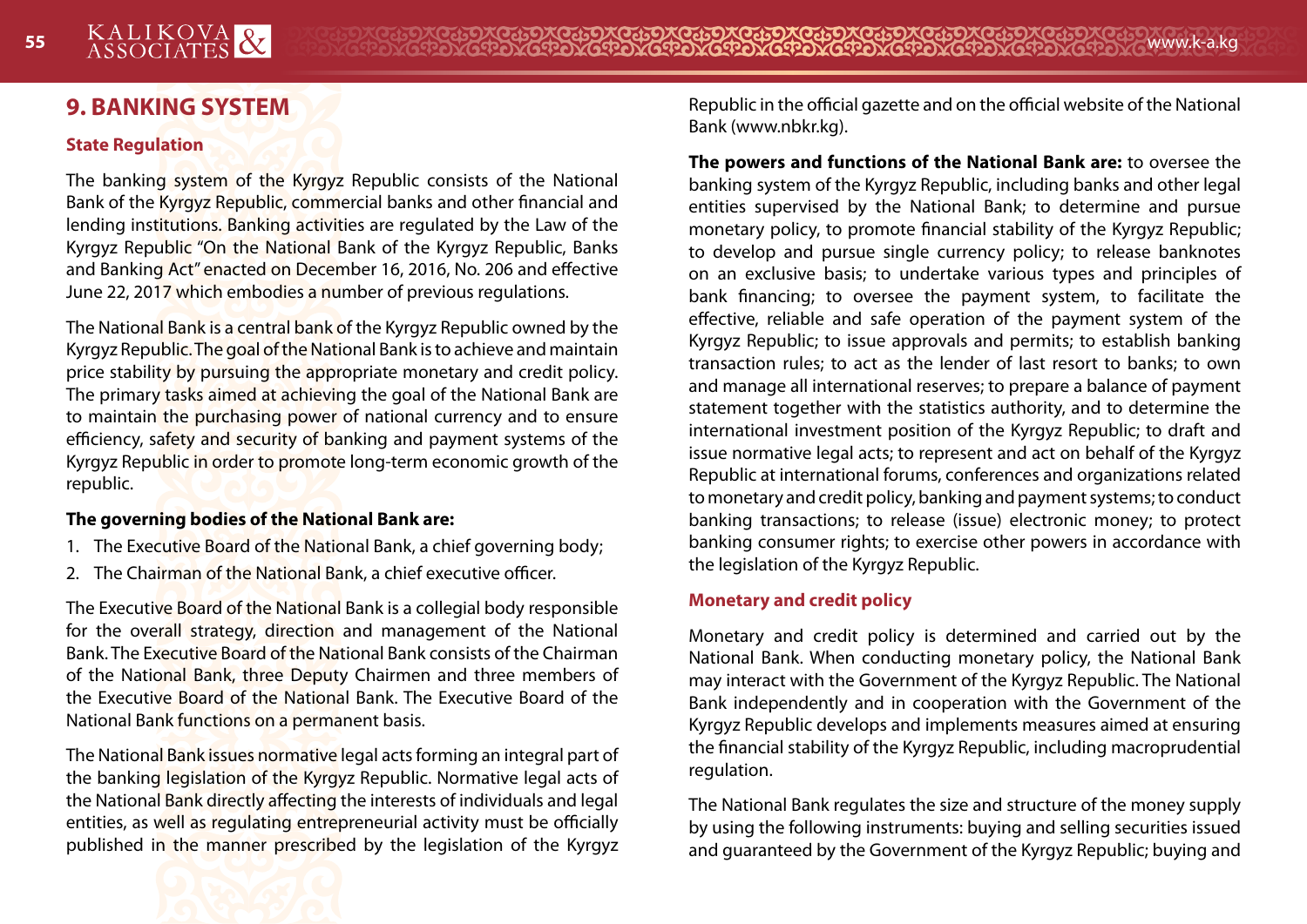selling securities issued and guaranteed by the National Bank; buying and selling foreign currency; making loans to banks; changing the National Bank balances and reserve requirements; and other requirements and internationally recognized methods and tools in the field of liquidity regulation.

## **Establishment and Licensing of Banks**

A bank can be established and operate only as a joint-stock company (whether closed or open) and the amount of its charter capital must be not less than KGS 600 million (or approximately USD 9 million ).

A bank may conduct the following banking operations in national and/ or foreign currency to the extent expressly provided in the license:

- Accepting deposits on its own behalf on a contractual basis;
- Investing own or borrowed funds on its own behalf on a contractual basis;
- Opening and maintaining accounts;
- Providing settlement, payment and cash services to customs and correspondent banks at their request;
- Issuing, buying, cashing, accepting, keeping, and confirming payment instruments (cheques, letters of credit, promissory notes, and other), including credit and debit cards;
- Buying the creditor's rights in accounts receivable (factoring);
- Paying off debt by buying promissory notes and bills of exchange (forfaiting);
- Issuing and placement of debt securities;
- Issuing bank guarantees;
- Providing money transfer services of clients, including without opening an account;
- Providing correspondent banking services;
- Providing foreign currency account services and buying and selling (exchanging) foreign currency on behalf of its clients;
- Buying and selling (exchanging) foreign currency on its own behalf;
- Making transactions in precious metals (silver, gold and platinum bars and coins);
- Making transactions in derivative financial instruments (derivatives);
- Issuing electronic money;
- Accepting and making payments and settlements for goods and services, which are other than the outcome of its activities, in favor of third parties through payment systems based on information technology and on electronic means and methods of payment;
- Acceptance, processing and delivery of financial information (processing, clearing) about payments and settlements of third parties to participants of the payment system of this processing and clearing center.

## **Banks may engage in the following activities and transactions:**

- Issuing surety bonds and other obligations in favour of third parties;
- Issuing, buying or selling securities, and providing securities servicing and depository services;
- Providing non-cash assets trustee services;
- Providing safe deposit box services;
- Selling collateral securing a bank loan;
- Providing investment services;
- Providing banking consulting services;
- Providing financial leasing services;
- Providing financial agent services.

Banks may undertake other activities permitted by law and not inconsistent with banking regulations of the Kyrgyz Republic. A bank may undertake only that activity which is necessary for its principal business activity or related to banking services.

A bank may engage in other types of licensable activities subject to the consent of the National Bank.

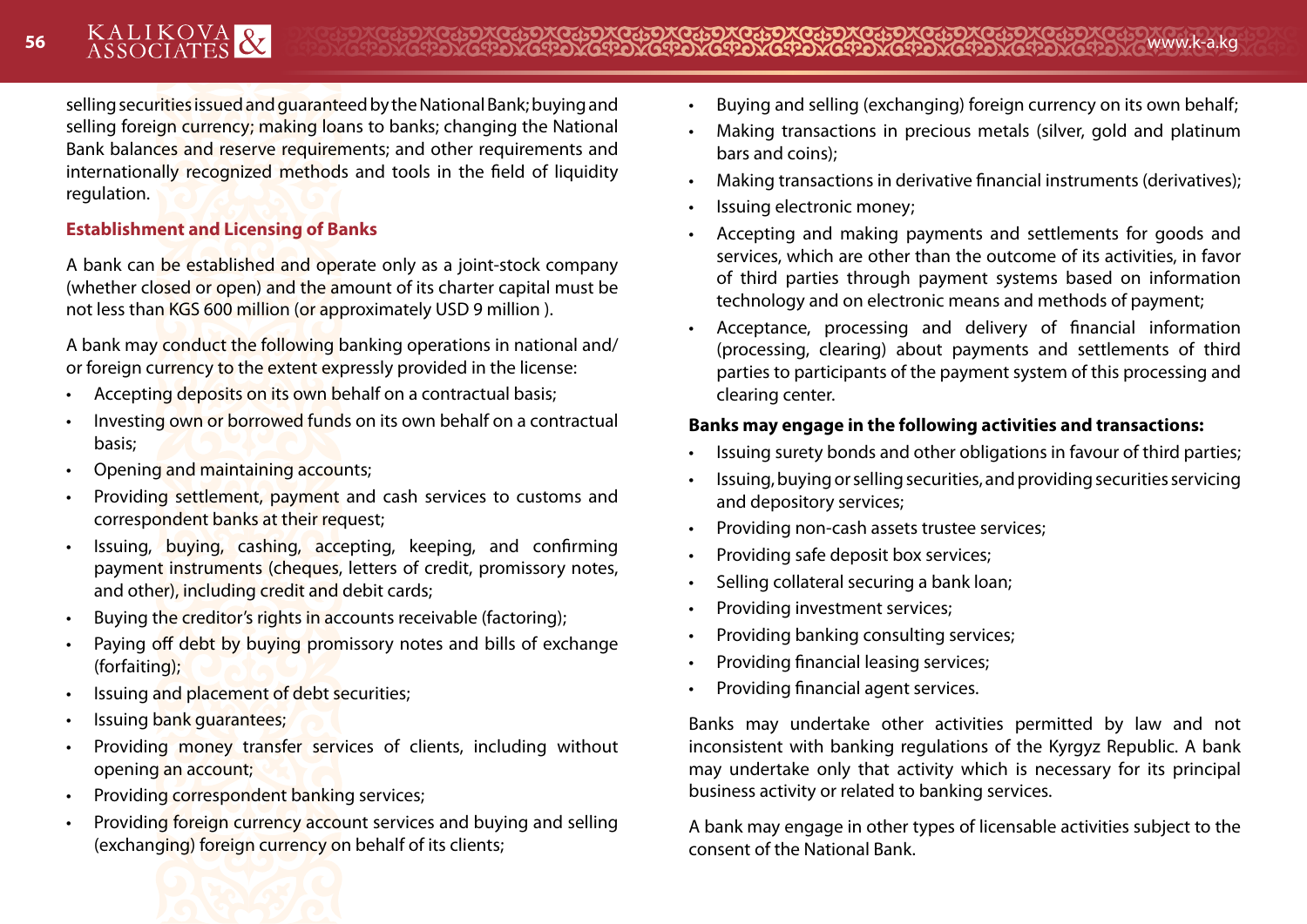Foreign banks may set up their representative offices, subsidiaries and joint ventures in the Kyrgyz Republic with the consent of the National Bank. Branches of foreign banks must obtain the license from the National Bank.

#### **Lending services**

A bank must provide lending services in compliance with responsible lending policy and banking regulations of the Kyrgyz Republic. A bank must have in place a lending policy approved by its Board of Directors and an effective credit risk management system. The Board of Directors must periodically (at least once a year) revise the bank's lending policy, credit exposure limits, credit risk management tools and procedures, and internal credit risk management control and audit policies. A bank must provide lending services subject to the National Bank requirements for lending and credit risk management policies. Islamic investment services must be provided in accordance with the banking regulations of the Kyrgyz Republic subject to specifics and peculiarities of Islamic principles of banking and finance.

#### **Mandatory deposit protection system**

Participation in deposit protection system is mandatory for all banks operating in the country. The functions of deposit protection system, formation and use of Deposit Protection Fund, payment of deposit protection compensations, relations among competent deposit protection authority, banks, National Bank, and other public authorities, and as other related matters are regulated by the Bank Deposit Insurance Act. A bank may choose to use additional deposit protection schemes applied in international banking practices.

## **Bank investments**

A bank may undertake investments subject to the following requirements and restrictions:

1. a bank's participation in a non-bank financial institution must be



- 2. a bank's investment in each non-bank financial institution, including any financial inputs and loans, must not exceed 15% of the bank's equity (regulatory) capital. The total amount of such investments may not exceed 60% of the bank's equity (regulatory) capital;
- 3. the size of the bank's investment in real estate must not exceed specified limits;
- 4. related persons must be treated as one person.

## **Standards and Regulations for Banks**

The National Bank establishes standard requirements for banks, including minimum capital and reserve funds requirements. The National Bank also establishes mandatory requirements for officers of commercial banks (chairman and members of the Board of Directors, chief executive officer, deputy chief executive officer, and members of the Executive Committee, chairman of the Audit Committee, chief credit officer, chief accountant, internal auditor and others) who are appointed with the consent of the National Bank.

Foreign-owned banks are subject to the same requirements as domestic banks, including minimum authorized capital, minimum reserve funds and other requirements.

#### **Bank audit**

Banks are subject to annual external audit in accordance with international standards on auditing. The bank's Board of Directors must select and propose prospective audit firm or auditor candidates to the general meeting of shareholders. The National Bank may reject the audit firm or auditor candidates as inconsistent with the bank audit requirements and notify the bank thereof within at least 10 business days from the date of receiving the notice. The bank's external auditor can be only the audit firm holding the respective license to provide bank audit services in the Kyrgyz Republic and meets the bank audit

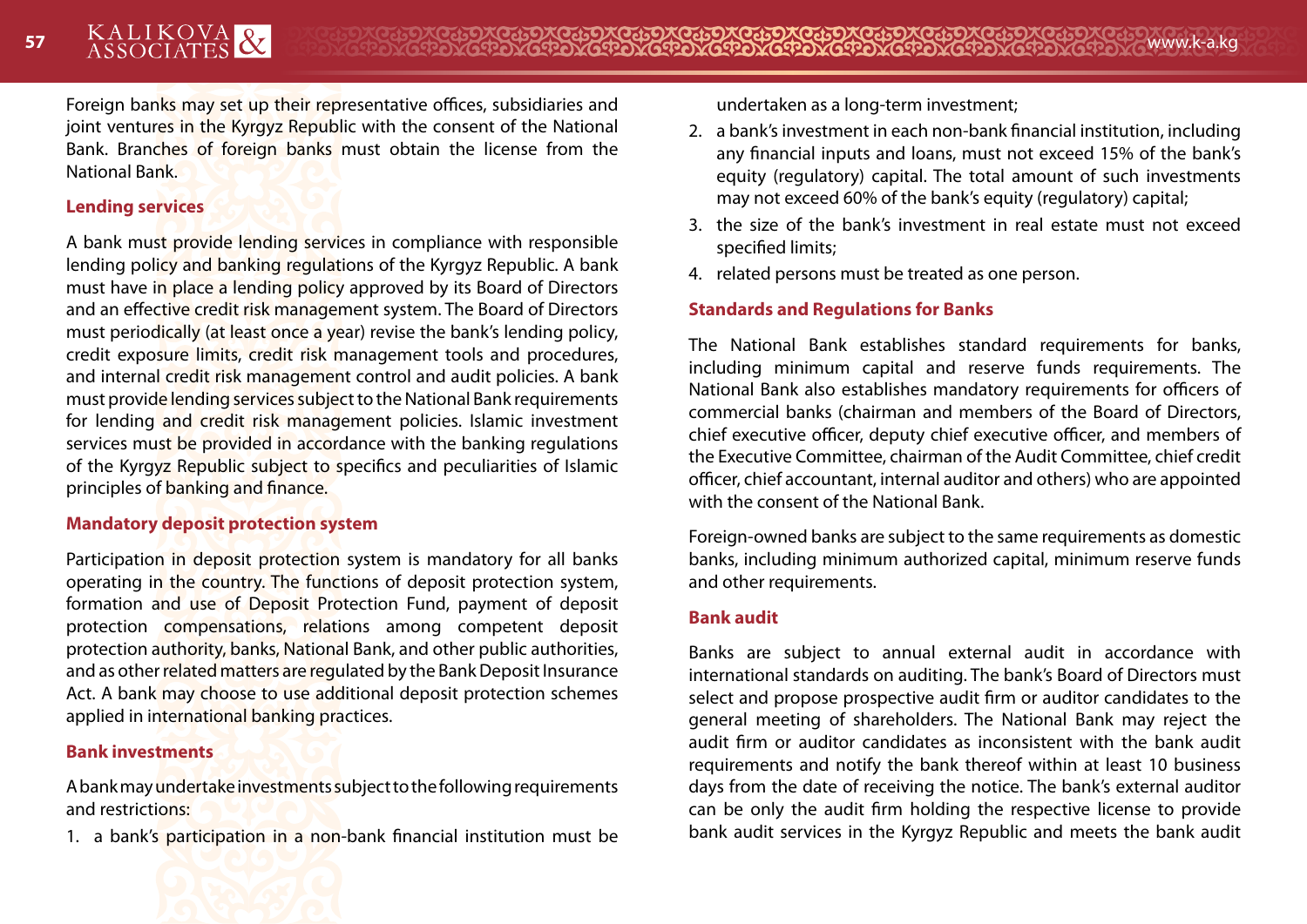requirements of the National Bank.

The external auditor must be independent from the bank, which means the ability to act independently and freely from outside influence on the audit results, findings and opinions, under conditions preventing any outside influence on the external auditor's ability to express its opinion. The audit services contract must contain a disclaimer that the audit firm or any of its auditors or other employees has no interests in the bank, is independent and not bound by any relationship with the bank and its officers.

#### **Bank Secrecy**

The provision of confidential banking information by banks is regulated by the Kyrgyz National Bank, Banks and Banking Act.

Confidential banking information includes any data provided by the client to the bank or created by the bank in the course of providing banking services or otherwise arising from relationships between the bank and the client, including their pre-contractual relationships.

Confidential banking information may be provided by the bank for use and such provision does not constitute the provision and disclosure of bank secrecy, to the extent that it is provided to the following persons and used for the following purposes:

- 1. to bank employees in order to perform their official duties related to the bank's principal business;
- 2. to persons providing services to the bank in connection with the bank's business if such information is necessary for such services;
- 3. to a person exercising control over the bank in order to prepare the consolidated report;
- 4. to the court hearing the disputes between the bank and the client in the case and to the extent necessary to protect their rights and legitimate interests. At the request of the bank or its client, the hearing may be held in camera.

That said, the bank must ensure protection and privacy of confidential banking information provided to the above persons.

#### **Exchange of confidential banking information**

To minimize credit risks and to exchange information, banks and other financial and lending institutions are required to exchange credit information on their customers through a credit bureau (Ishenim Credit Bureau CJSC) and other credit bureaus. In addition, banks are permitted, by agreement, to share confidential banking information with each other.

The provision and circulation of confidential banking information for the purposes listed in the legislation on exchange of credit information are not regarded as disclosure of bank secrecy. Banks may provide confidential banking information to credit bureaux (and vice versa) with the consent of their clients who are owners of credit information.

### **Anti-Money Laundering and Counter-Terrorism Financing Measures**

According to the law, financial institutions and non-financial entities must make a suspicious transaction reporting to the Financial Intelligence Unit in the following cases:

- 1. if a reporting entity suspects or has reasonable grounds to suspect that funds are the proceeds of a criminal activity (include predicate offences), or are related to money-laundering;
- 2. if a reporting entity suspects or has reasonable grounds to suspect that funds are related to the financing of terrorist or extremist acts, terrorist or extremist organisations or individual terrorists or extremists.

All suspicious transactions should be reported regardless of the amount of the transaction, committed or attempted, within **5 hours** after identifying such transactions.

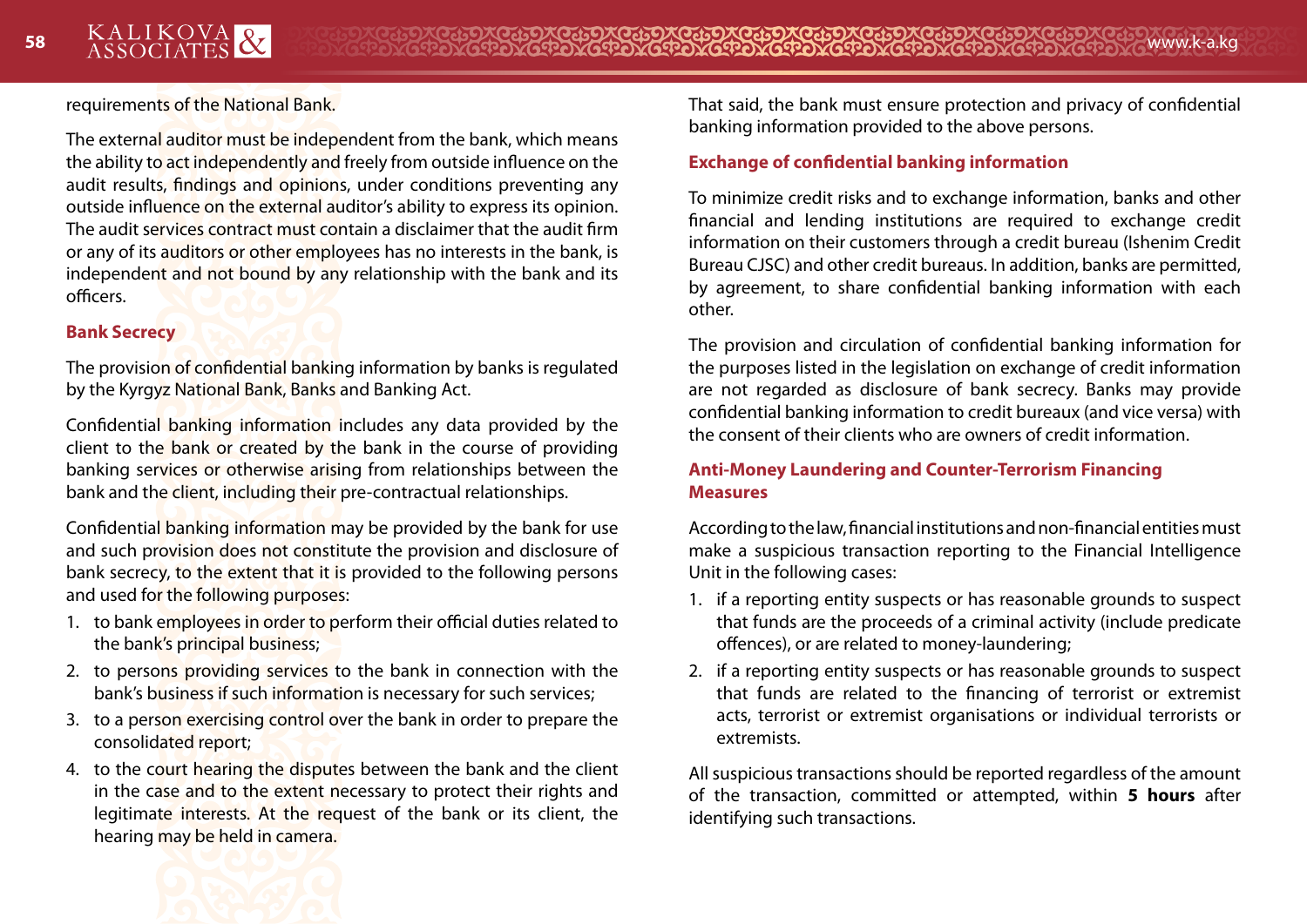Also, financial institutions and non-financial entities must report to the Financial Intelligence Unit any operations (transactions) with individuals or legal entities registered or operating in high-risk countries<sup>132</sup> and any operations (transactions) carried out by individuals who have been convicted of money laundering or terrorist or extremist financing offences, regardless of the amount of the operation (transaction), within **2 business days** from the date of carrying out such operation (transaction).

Financial institutions and non-financial entities must report to the Financial Intelligence Unit any cash operations (transactions) in an amount equal to or exceeding the threshold amount. The list of cash operations (transactions) and their threshold amount are established by the Government of the Kyrgyz Republic considering the results of the national risk assessment.

Financial institutions include mortgage companies; commercial banks; credit unions; leasing companies; pawnbrokers; microfinance organizations (micro-credit agencies, micro-credit companies, microfinance companies, specialized financial and credit institutions); accumulative pension funds; exchange bureaus; payment system (e-money processing) operators; reinsurance organizations and brokers; payment service providers; postal service organizations; securities market professionals; home savings and loan companies; insurance organizations; insurance brokers; commodity exchanges; e-money issuers and agents (distributors).

Non-financial entities include: public and private notaries; private lawyers (entrepreneurs), law firms and their employees providing professional services related to the preparation or execution of operation (transaction) on behalf of or under the instructions of their client on a contractual basis; realtors (agents, brokers, intermediaries, real estate sales agencies, real estate trusts); individuals or legal entities carrying out transactions involving precious metals and stones, jewellery, and precious metal scrap; individuals or legal entities providing services related to the establishment or management of companies.

The list of financial institutions and non-financial entities kept in the electronic database is compiled and published by a competent public authority determined by the Government of the Kyrgyz Republic.

#### **Deposit Insurance**

Under the Law of the Kyrgyz Republic "On Bank Depositor Protection", there has been established a Deposit Insurance Fund which is administered by the Deposit Insurance Agency.

When an insurance contingency occurs, each depositor shall be paid a compensation of not more than KGS 200 thousand (about USD 3,000 as of 2019) in total, including interests on deposits.

An insurance contingency means a bank's failure to repay a deposit due to its liquidation or bankruptcy. The Law also provides for a category of deposits not subject to protection, for example, deposits of bank insiders and affiliates, deposits made under the power of attorney issued by a legal entity, deposits associated with the financing of terrorism and proceeds of crime (money-laundering), etc.

#### **Banking Services**

In the Kyrgyz Republic, pursuant to the data of the National Bank, there are 24 registered commercial banks, including a branch of the National Bank of Pakistan. Also, there is a representative office of the International Bank in the Kyrgyz Republic.

According to the World Bank's Report, 'Doing Business', 2018, the Kyrgyz Republic ranks 80th (in 2019, 70th) out of 190 countries in the world in terms of ease of doing business and 15th (last year 32nd ) in the world in terms of ease of access to loans.

<sup>132</sup> https://fiu.gov.kg/uploads/5c51ce544cc2c.pdf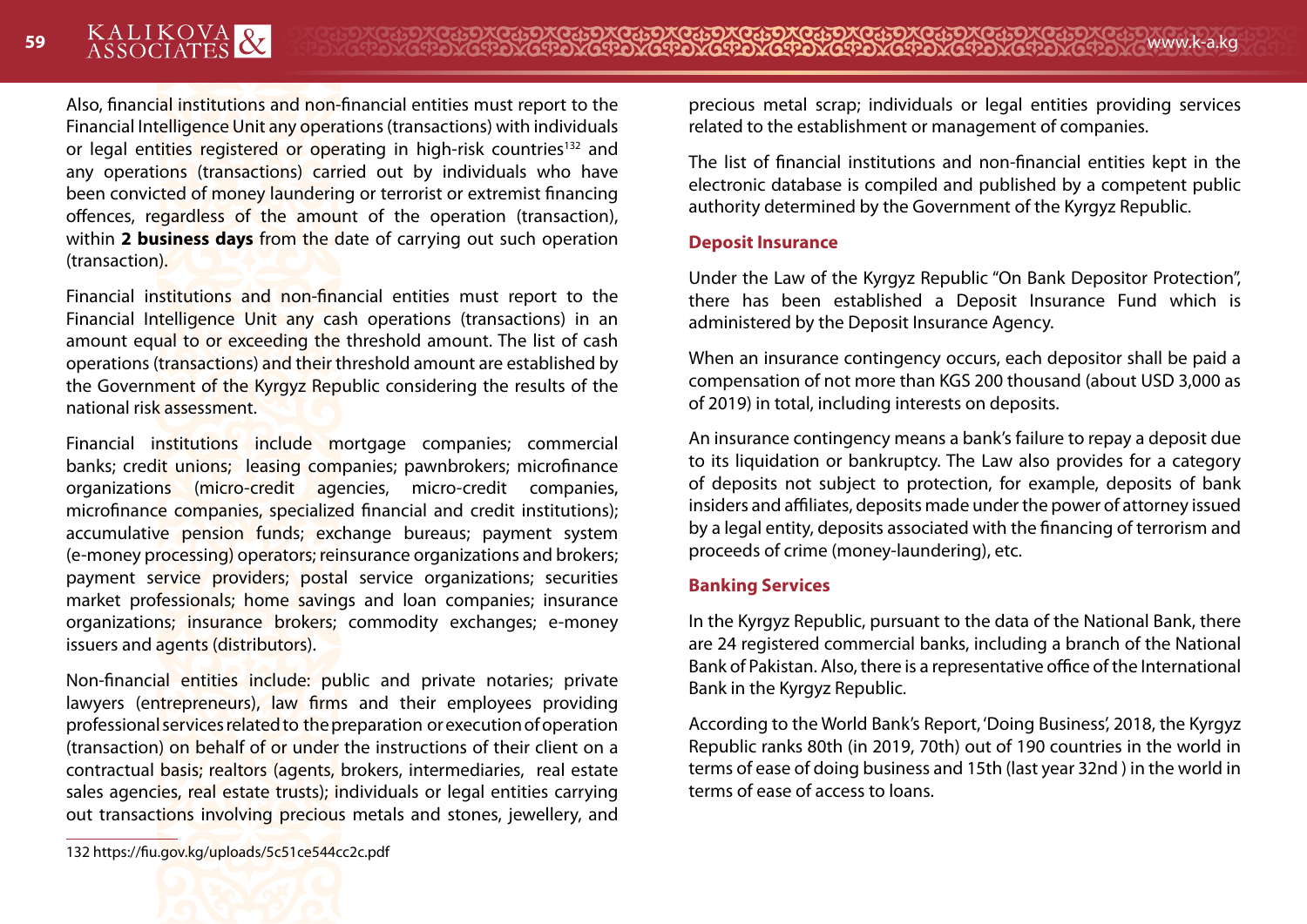## **Principles of Islamic Finance in Kyrgyzstan**

Along with traditional banking services, Islamic finance is actively developing in Kyrgyzstan. In May 2006, the Kyrgyz Republic, the Islamic Development Bank and EcoIslamicBank CJSC signed a Memorandum of Understanding on introduction of Islamic banking and finance principles in the Kyrgyz Republic. The parties to this Memorandum agreed to ensure phased introduction of the Islamic banking and finance principles in the banking system of the Kyrgyz Republic as an alternative to conventional financing principles.

In December 2016, the Kyrgyz Civil Code was amended to include the Islamic finance principles effective mid-2017. Formerly, Islamic banking services were regulated by the acts of the National Bank.

Many financial and lending institutions have the Islamic finance windows and/or have plans to fully convert to Islamic finance. In addition, there are microfinance and leasing organizations offering only Islamic finance services.

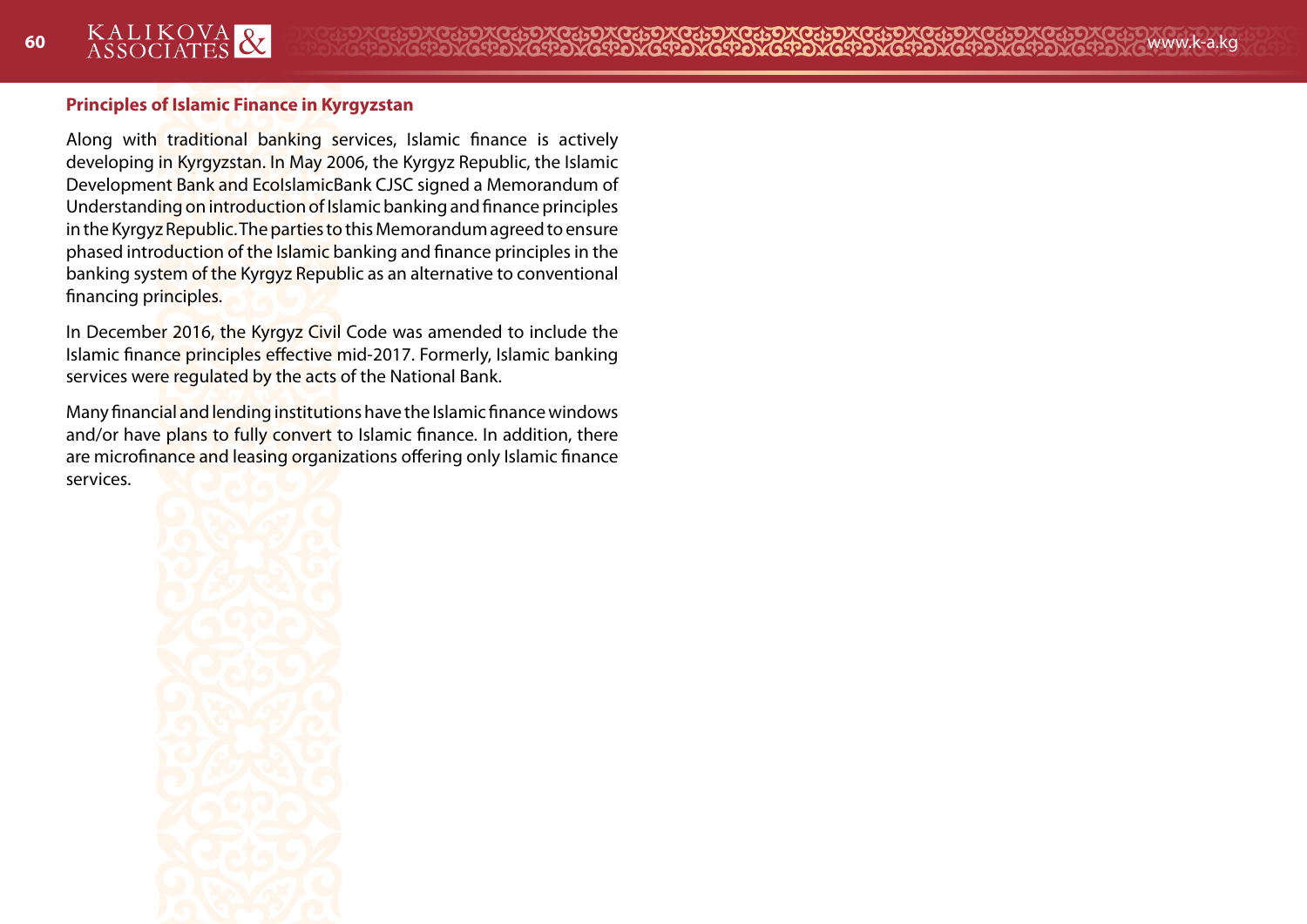# **10. EMPLOYMENT RELATIONS**

#### **Labour Law**

The principal legal act regulating employment relations is the Labour Code of the Kyrgyz Republic<sup>133</sup>.

Treaties and other international law instruments ratified by the Kyrgyz Republic constitute an integral part of the current Kyrgyz law and are binding in their entirety and directly applicable in the Kyrgyz Republic. It must be noted that the rules of the treaties ratified by the Kyrgyz Republic which are more favourable to employees shall prevail over the rules set forth in the laws and other regulatory acts of the Kyrgyz Republic, contracts or collective agreements.

#### **Employment Contract**

**An employment contract** is an agreement between an employee and an employer whereby the employer undertakes to provide the employee with the work agreed on, to ensure proper working conditions as required by Kyrgyz law, collective agreement, contracts, internal regulations containing labour law provisions, to timely and fully pay salary to the employee, and the employee undertakes to personally perform their job functions in the relevant area of practice or official capacity and to observe the internal labour regulations.

An employment contract is executed in writing, in two counterparts signed by both parties. The hire of an employee is completed within three days by the order (instruction or resolution) of the employer based on the employment contract.

An improperly executed employment contract may nevertheless be deemed concluded, if an employee has actually set to work with the consent and on the instruction of the employer or its representative. However, permitting the employee to work does not relieve the

133 Labor Code of the Kyrgyz Republic, August 4, 2004, No. 106 (with the latest amendments as of December 31, 2019).

employer of the obligation to conclude a written employment contract with such employee.

Employment contracts are concluded for an indefinite period or definite period (of not more than 5 years for fixed-term employment contracts) or such other period as may be set forth in Kyrgyz law.

The fixed-term employment contract is entered into if employment relationship cannot be established for an indefinite period given the nature and conditions of the work to be performed, unless otherwise provided by Kyrgyz law. Labour law sets forth specific cases when an employment contract may be concluded for a definite period.

Unless the term of the employment contract is specified therein in writing, such contract is deemed concluded for an indefinite period. If neither party demands the termination of the fixed-term employment contract due to its expiration, and the employee continues to work after its expiration, the employment contract is deemed concluded for an indefinite period.

Employers are prohibited from concluding fixed-term employment contracts without good cause to avoid offering employee rights and benefits guaranteed under Kyrgyz law.

#### **Probationary Period**

When concluding an employment contract, the parties may agree to the inclusion of a probationary period clause to determine if an employee is suitable for a particular job. The probationary period may not exceed three months for general staff and six months for executive staff including senior managers and their deputies, senior accountants and their deputies, chiefs of branches, representative offices and other standalone subdivisions, unless otherwise provided by Kyrgyz law. The probationary period may not be extended even with the employee's consent. Labour law sets forth specific cases when a probationary period clause is not applicable.

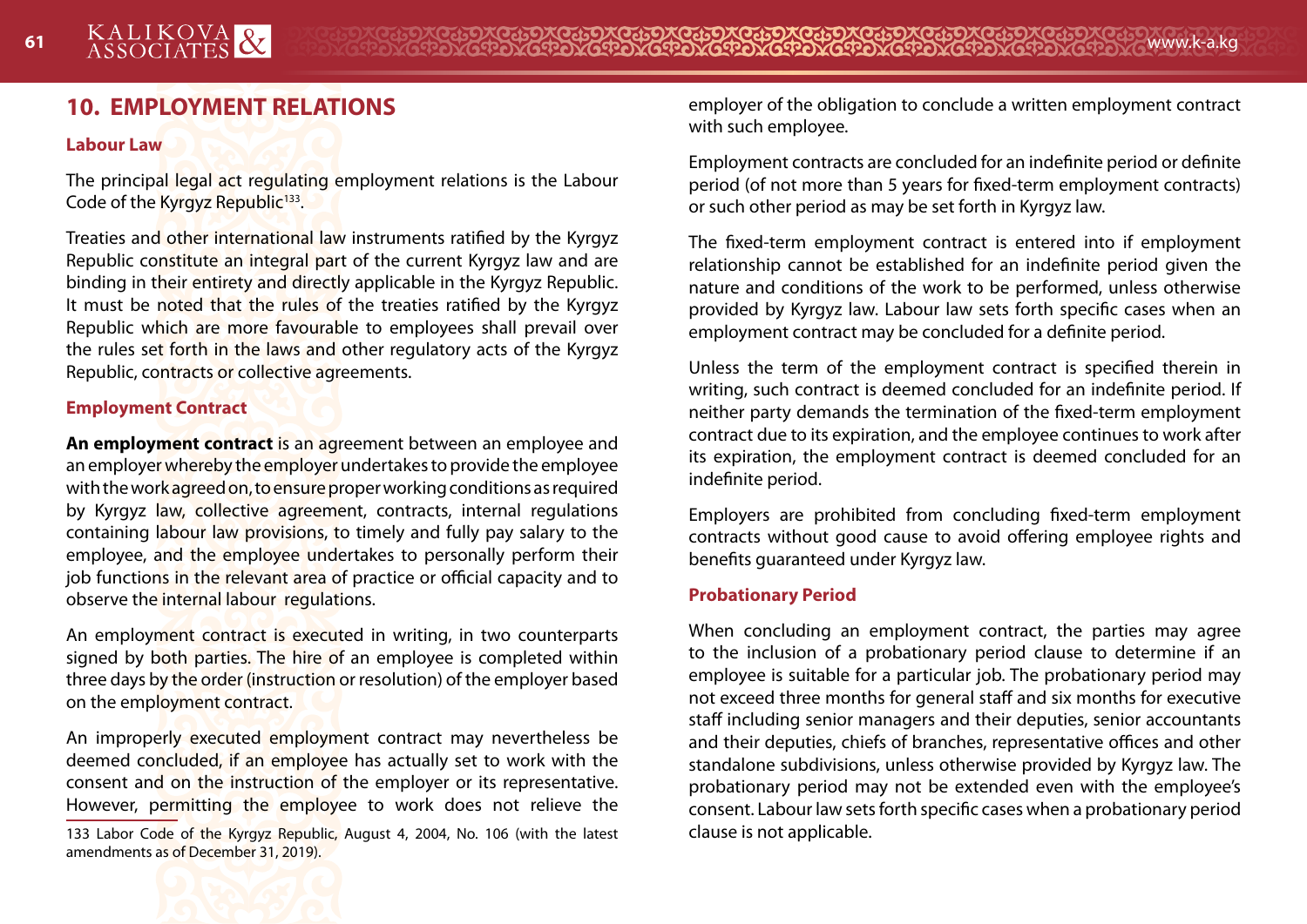If the employee's performance on probation is not satisfactory, the employer may terminate the employment contract by giving at least 3 days' prior written notice to the employee stating the reasons for considering the employee to have failed to satisfactorily complete the probationary period.

If during the probationary period the employee determines that this job is not suitable for them, the employee may terminate the employment contract by giving 3 days' prior written notice to the employer without stating the reasons for such termination.

If before expiration of the probationary period the employer made no decision to terminate employment, the employee is considered to have satisfactorily completed the probationary period and the employment contract can be subsequently terminated on the general grounds.

The probationary period does not include temporary disability and other periods when an employee is actually absent from work.

#### **Job Transfer**

A transfer to a different permanent position with the same employer at the employer's initiative, i.e. a change in employment functions or material terms of the employment contract, as well as a transfer to a permanent position with another employer or to another location together with the employer is allowed only with the written consent of the employee. The transfer of an employee to a job contraindicated for that employee due to their health condition is prohibited.

#### **Termination of Employment Contract**

Kyrgyz law provides a conclusive list of the grounds for terminating an employment contract. The termination of the employment contract is made by a respective order (instruction, resolution) of the employer.

## **Working Time and Rest Time**

Working time is the period of time during which an employee performs

their employment duties in accordance with the internal working regulations or work schedule or terms of the employment contract.

The legislation limits the working hours per day, per week, per month.

Working time may vary as follows:

- Normal;
- Short-time;
- Part-time.

Normal working time may not exceed 40 hours per week, with the exceptions specified in the Kyrgyz Labour Code. Fewer hours per week may be specified in employment contracts by agreement of the parties.

Short-time work means working fewer hours than normal ones. It is limited to the following maximum working hours for the following categories of employees:

- maximum 24 hours per week for employees aged 14 to 16; maximum 36 hours per week for employees aged 16 to 18;
- maximum 36 hours per week for workers engaged in physically demanding labour or exposed to harmful or dangerous working conditions;
- maximum 36 hours per week for employees with disabilities of groups I and II who are paid at the same rate as the employees working normal hours.

Employees may work on a part-time basis by agreement of the parties and are paid in proportion to hours worked or output produced. The Kyrgyz Labour Code specifies a conclusive list of persons who are entitled to fewer hours per week or per day at their request.

A five-day working week and two-day weekend or a six-day working week and one-day weekend is determined by the internal working regulations or watch schedules approved by the employer in consultation with the employee representative body. In case of a six-day working week the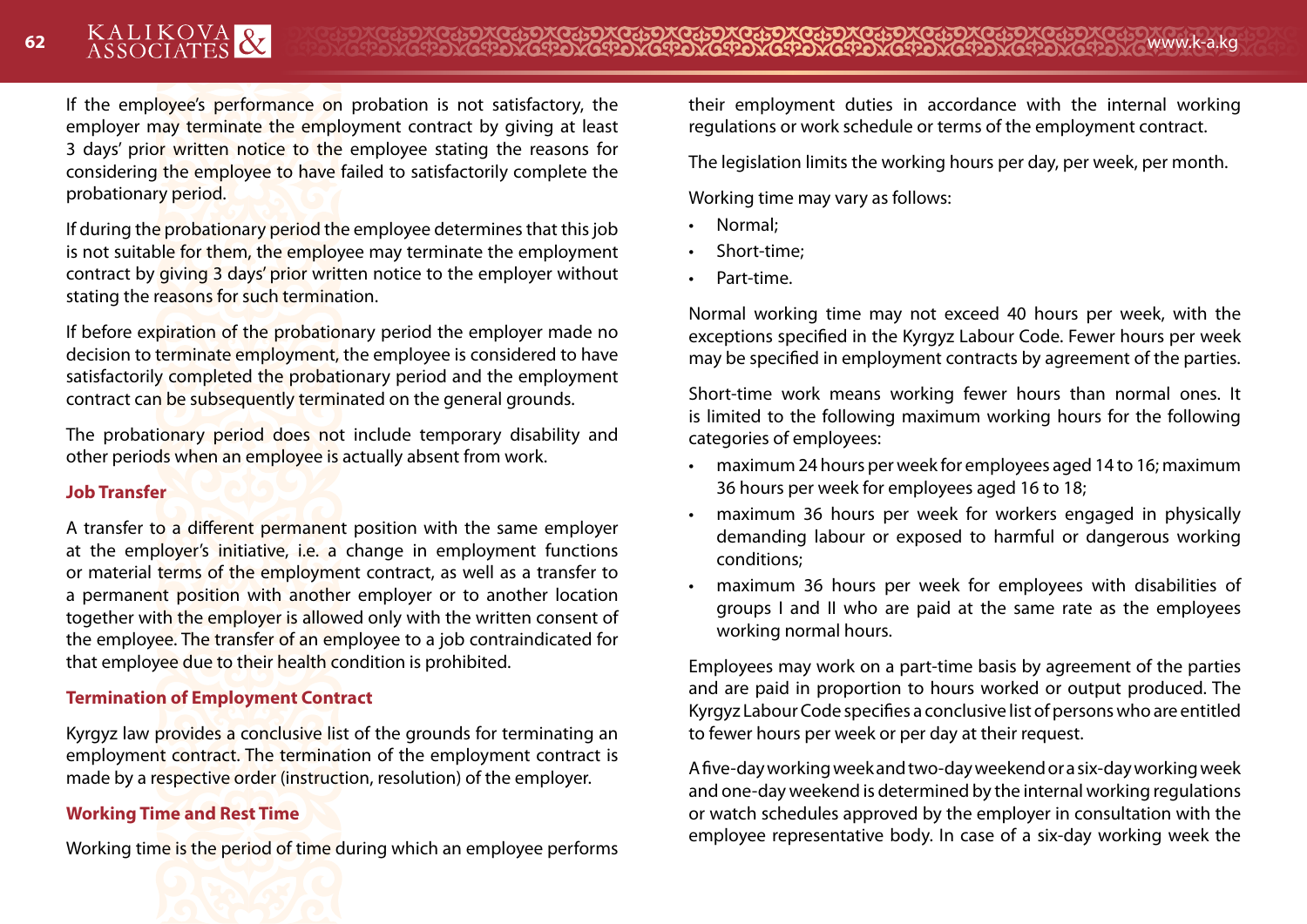maximum working hours per day or watch may not exceed: 7 hours per 40-hour working week, 6 hours per 36-hour working week, and 4 hours per 24-hour working week. The day before a holiday and at night, the working time is 1 hour less.

Rest time is time when employees take a break from work and may do whatever they choose.

Types of rest time are:

- breaks during the working day or shift;
- daily rest or rest between shifts:
- weekly rest (days off);
- non-working public holidays;
- leaves of absence.

During their working day or shift, employees have the right to one rest and meal break of minimum 30 minutes and maximum 1 hour not counted as time worked. The time and duration of breaks are stipulated in staff regulations or agreement between the employer and the employee. Some employees have the right to specific rest breaks during work time if so required by the technology, organization or conditions of work. The types of such work and duration of such breaks are stipulated in staff regulations.

Employees have the right to uninterrupted weekly rest (days off). Days off are rest days during the working week. Employees who work a 5-day week are entitled to 2 days off per week; those who work a 6-day week are entitled to 1 day off per week.

Non-working public holidays in the Kyrgyz Republic are:

- January 1 New Year's Day;
- January 7 Christmas Day (Orthodox Christmas);
- February 23 Defender of the Fatherland's Day;
- March 8 International Women's Day;



- March 21 Nooruz National Holiday;
- April 7 People's April Revolution Day;
- May 1 Labor Day;
- May 5 Kyrgyz Constitution Day;
- May 9 Victory Day;
- August 31 Independence Day; and
- November 7 and 8 Ancestors' History and Memory Days.

Islamic holidays of Orozo-Ait and Kurman-Ait (celebrated according to the lunar calendar) are non-working public holidays.

When a non-working public holiday falls on a day off, it is carried over to the next working day.

Employees are entitled to 1 annual paid leave of 28 calendar days. The annual paid leave longer than 28 days (extended annual leave) is granted to employees in accordance with the Labor Code and other laws of the Kyrgyz Republic.

The time on leave is counted as calendar days. If non-working public holidays occur during the leave period, these days will not be included in the leave period and will not be paid. The leave record card must be kept for each employee to reflect all data about leaves taken. The leave is documented by the order (instruction, resolution) or leave memo issued by the employer or its authorized person.

Employees may be granted a leave without pay upon request for family or other valid reasons. The duration of such leave is determined by agreement between the employer and the employee. The employer must grant such leave in cases provided by the Labour Code such as birth of a child, registration of marriage, death of close relatives, etc.). While on leave without pay, employees retain the right to their jobs (positions). The Labour Code prohibits employers from directing employees to take leave without pay.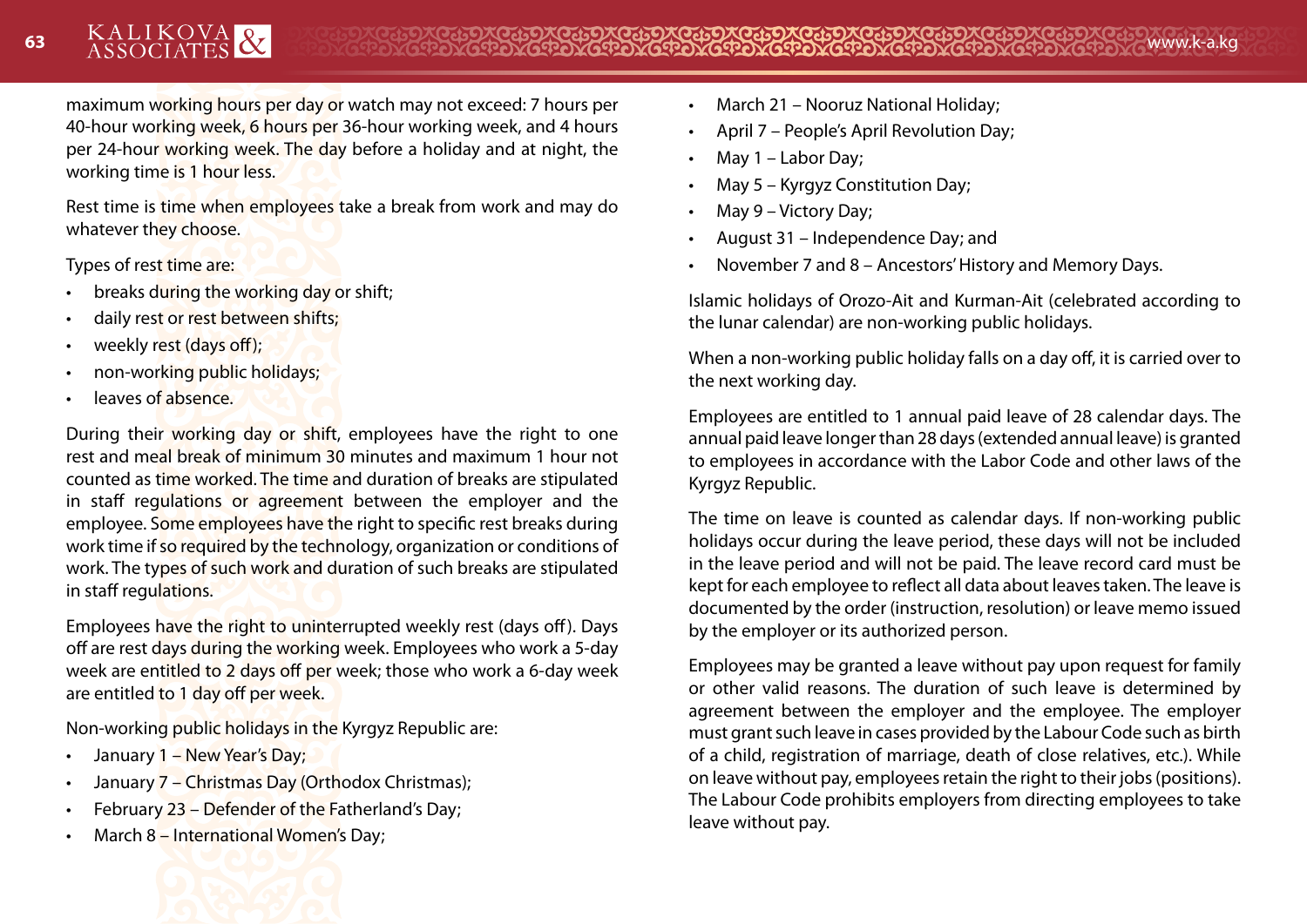### **Compensation of Employees**

Compensation of employees refers to wages paid by employers to employees for work done in accordance with laws, other regulatory acts, collective bargaining agreements, arrangements, internal regulations and employment contracts.

Wage is monetary remuneration (compensation) paid by an employer to an employee in exchange for work done depending on its complexity, quantity, quality, conditions and employee's qualification plus compensations and incentives (for example, premiums).

Wage is paid in cash in the national currency of the Kyrgyz Republic (KGS). Employers may not pay compensation of employees with promissory notes, debt instruments, ration cards, or other similar money substitutes.

#### **Minimum Amount of Compensation**

A minimum wage (minimum compensation of employees) refers to a guaranteed monthly wage paid to an unskilled employee who completed minimum hours of ordinary work in ordinary working conditions.

A minimum compensation of unskilled employees is established by law and applies throughout the territory of the Kyrgyz Republic and cannot fall below subsistence level of an individual able to work.

In the Kyrgyz Republic, as of 2021, a statutory minimum wage is KGS 1,854 (approximately USD 22 as of January 2021), for 2022, a statutory minimum wage is KGS 1,970 (approximately USD 24 as of January 2021).

A monthly compensation of an employee who has completed minimum hours of work over the given period and performed their employment duties may not fall below the statutory minimum wage.

A minimum wage does not include surcharges and bonuses, premiums and other incentive payouts, as well as payments for working in abnormal or particular climatic conditions or areas exposed to radioactive pollution, nor does it include other compensatory and social welfare payments.

### **Due Date and Procedure for Payment of Wage**

Due dates for payment of wage are established by a collective agreement or internal regulations of an employer. Wage is paid at least once every calendar month.

At the time of payment of wages, employers must notify employees in writing of all amounts comprising the wage and payable to them for the given period of time, the amounts withheld and the grounds for withholding, and the amount receivable.

Wages may be paid to employees at place where they perform work or may be transferred to bank account specified by them as set forth in the collective agreement or employment contract.

Wages are paid to employees directly, except as otherwise provided by law or employment contract, for example, via a proxy.

If a regular payday falls on a weekend or public holiday, wage is paid on the day preceding the weekend or holiday. Vacation pay must be paid at least 3 days prior to such vacation.

In case of employers' failure to pay wages, vacation pays or other amounts payable to employees when due, such amounts will bear interest of 0.15% of the amount outstanding as of the date of actual payment per each calendar day of delay.

In case of employers' failure to pay all amounts payable to discharged employees when due will bear interest of 0.5% of the amount outstanding as of the date of actual payment per each calendar day of delay.

In 2015, to balance the interests of the employee and the employer, the Government of the Kyrgyz Republic made amendments to labor legislation whereby the maximum default interest (0.15% and 0.5%) was limited to 200% of the principal. This maximum default interest limitation applies only to the period from the date of default to the date of receipt of the claim for payment of salary, leave allowance or other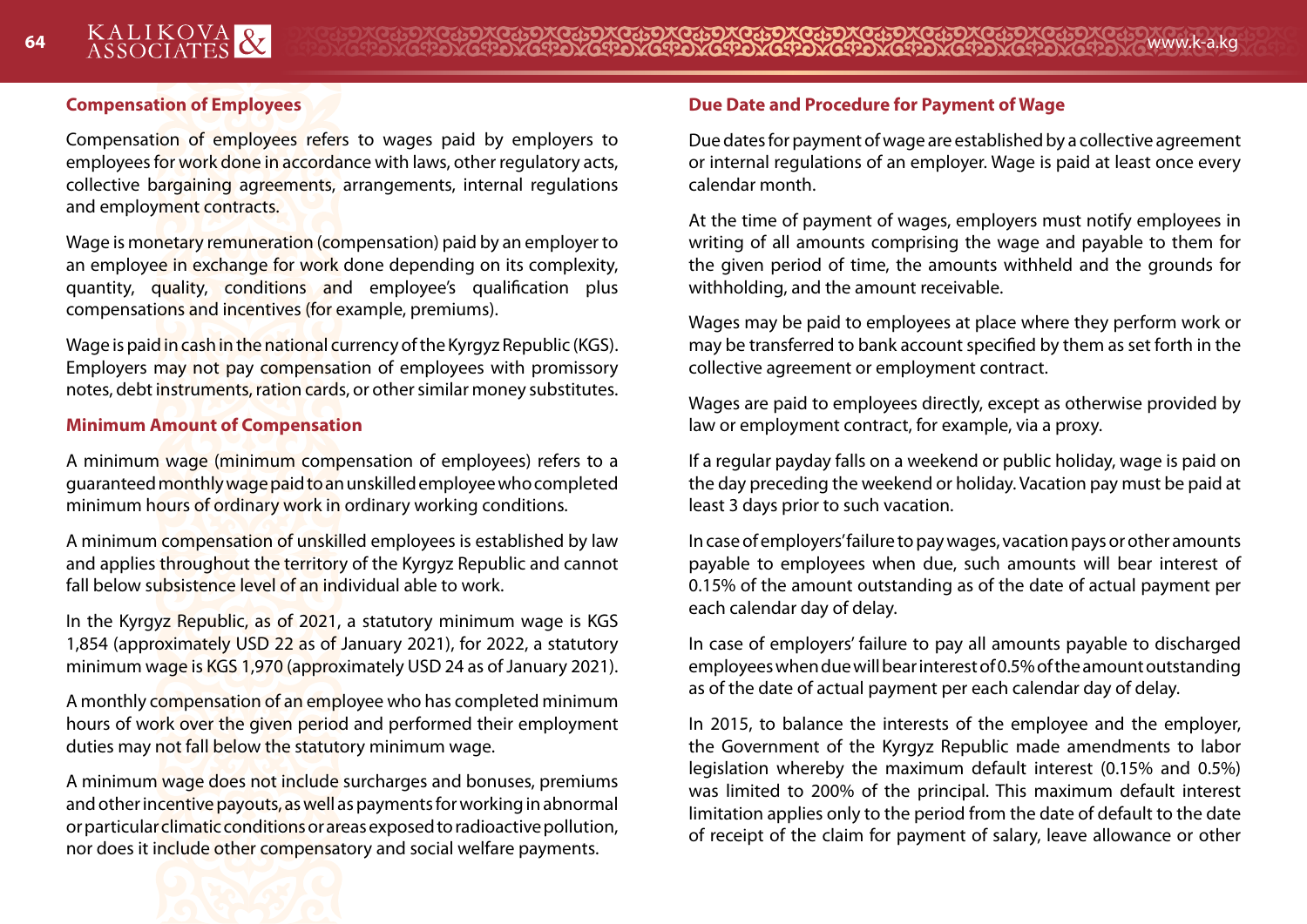overdue amounts payable to the employee. After the date of receipt of the claim, the maximum default interest limitation does not apply and the default interest accrues until the date of actual settlement.

Extra pay for dual employment/multiple jobs or replacement of temporarily absent employees is determined by agreement between the employer and the employee but may not be below 30% of the gross wage payable for extra job.

Employees working at night must receive extra pay for each hour but not less than one and one-half times the regular pay rate.

Employees working overtime must receive extra pay of at least one and one-half times the regular pay rate for the first two hours and double time pay thereafter.

Employees working on day off or non-working public holiday must receive extra pay of at least double time pay.

Employees having idle time through the fault of the employer must receive at least two-thirds of the regular pay rate. Employees having idle time through no fault of the employer and the employee must receive at least two-thirds of the regular pay rate (gross wage). Employees having idle time through their own fault receive no pay.

#### **Labour Dispute Resolution**

A party of the employment contract (an employer or an employee) which inflicted damages on the other party must reimburse it for such damages as provided by Kyrgyz labour law. The amount of damages may be specified in the employment contract or other agreements executed in writing and attached thereto. In which case, damages payable by the employer to the employee under the contract may not be less and damages payable by the employee to the employer under the contract may not be more than the amount specified in the Labour Code or other laws of the Kyrgyz Republic. Termination of the employment contract after infliction of damages does not relieve the contracting party of liability.



Generally, the period for referring disputes to the above authorities is 3 months from the date of becoming aware of a violation of rights or 2 months from the date of receiving the notice of dismissal or the date of handing over the service book in actions for wrongful dismissal. In actions for unpaid wages, the period of limitation does not apply.

#### **Employer's Liability**

An employer incurs liability for damages caused to its employees by an occupational injury or disease or other health impairment arising out of employment and occurring both on and off site or on the way to or from work in a transport vehicle provided by the employer.

#### **Employment of Foreign Nationals**

Foreign nationals employed in the Kyrgyz Republic are subject to the requirements of the Labour Code, other laws and regulations of the Kyrgyz Republic containing the provisions of labour law, unless otherwise provided by Kyrgyz laws or treaties.

Employees of legal entities based in the Kyrgyz Republic and fully or partially founded or owned by foreign companies or nationals (including subsidiaries of transnational corporations) are subject to the requirements of laws and regulations of the Kyrgyz Republic containing the provisions of labour law, unless otherwise provided by Kyrgyz laws or treaties.

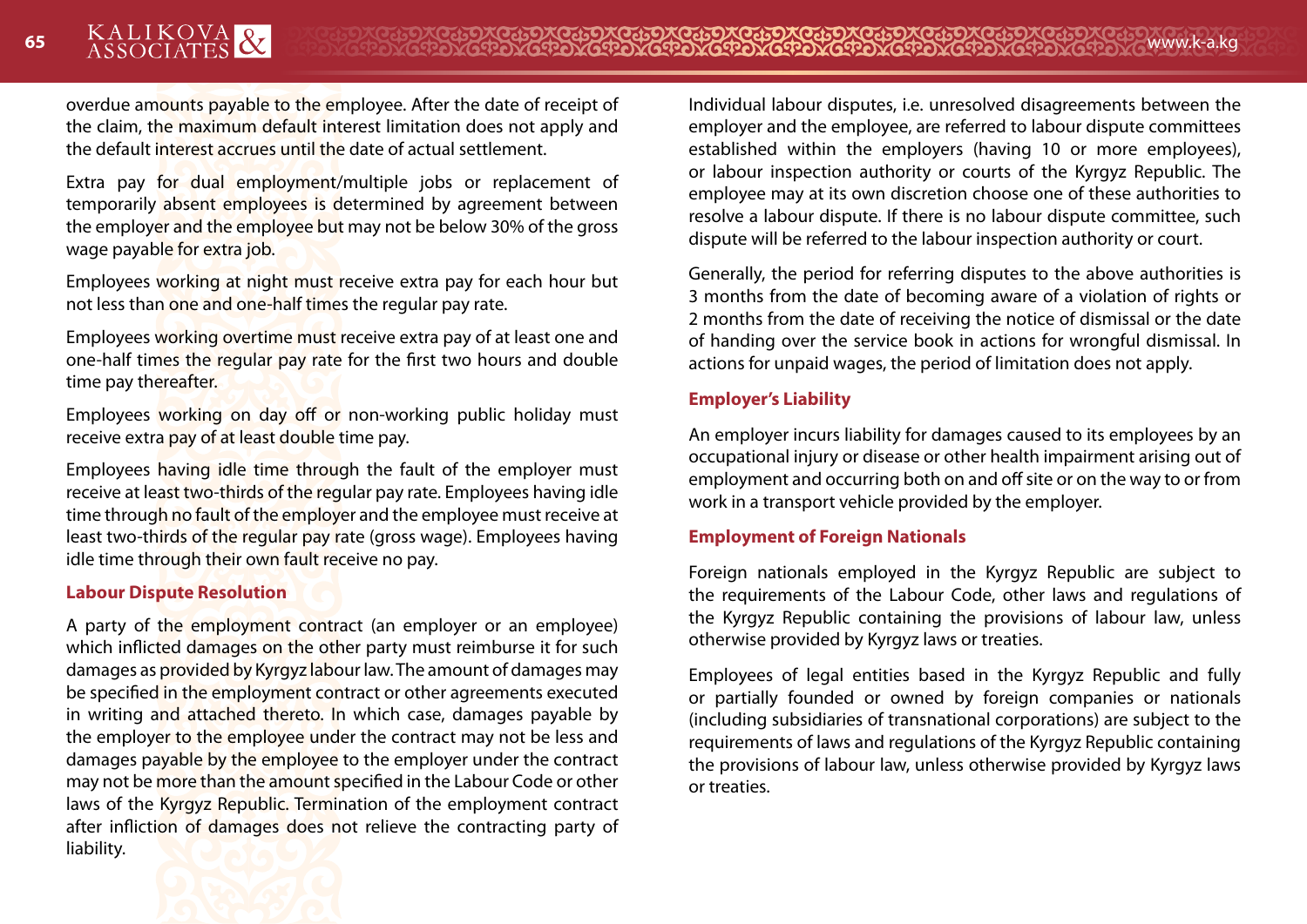#### **Rights of Foreign Employees**

Foreign employees have the right to use their ability to work and to choose their trade, occupation or profession freely provided that they have a proper proof of education or experience and other supporting documentation.

#### **Work Permit**

Employers may hire and employ foreign nationals on the basis of employment permits while foreign nationals may work or do business in the Kyrgyz Republic (except nationals of the Russian Federation, Republic of Kazakhstan, Republic of Belarus, Republic of Armenia134) on the basis of employment quotas and work permits. The competent authority responsible for issuing quotas to employers to hire foreign employees and work permits to foreign employees is the State Migration Service under the Government of the Kyrgyz Republic.

There is a fee to apply for work permits collected by the migration authority to cover the cost of issuing such permits. The cost of work permits is determined by the Kyrgyz Government.

The foreign worker quotas are set and approved by the Kyrgyz Government annually 4 months before the beginning of the calendar year taking into account the public interest and the local labour market situation. The foreign worker quotas are distributed by the State Migration Service of the Kyrgyz Republic among the employers hiring foreign nationals and stateless persons to work in the Kyrgyz Republic with due regard being given to their input in the country's economy and with preference in filling vacancies being given to Kyrgyz nationals.



134 Under the Treaty on the Eurasian Economic Union dated May 29, 2014, employees working in its member states are not required to receive permits to work there.

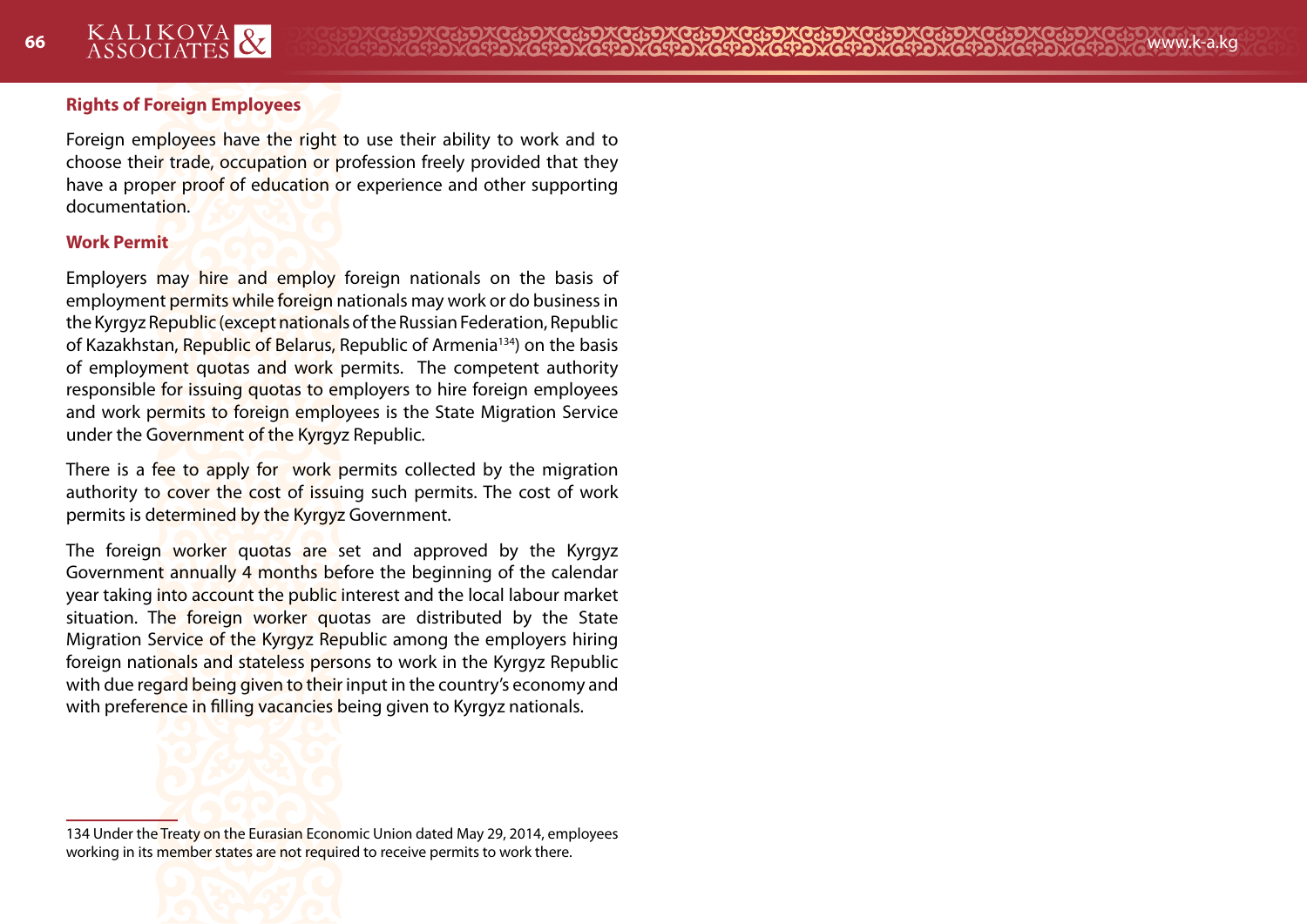# **11. REAL PROPERTY**

#### **Real Property Law**

Under Kyrgyz Civil Code,135 real property refers to land, minerals, water, forests, perennial plantings, buildings, structures and everything firmly attached to land, i.e. objects that cannot be moved without destroying or altering them. The state registration of real property rights is performed by the Cadaster State Institution under the State Agency for Land Resources under the Government of the Kyrgyz Republic<sup>136</sup>.

Real property rights and encumbrances, as well as real property transactions are subject to mandatory state registration. The registration procedure is set forth in the Kyrgyz Law "On State Registration of Immovable Property Rights and Transactions"137 and the Rules on state registration of rights and encumbrances (restrictions) on real estate rights and transactions<sup>138</sup>. Under Kyrgyz law, state registration is mandatory for the following rights:

- Right of ownership:
- Right of business management;
- Right of operational control;
- Right of permanent (with no fixed term) use of land;
- Rights arising from mortgage, including statutory mortgage or pledge;
- Right of temporary use, lease or sublease for the term of 3 years or more;

135 Article 24 of the Civil Code of the Kyrgyz Republic (with the latest amendments as of August 1, 2020).

136 Regulation on Cadaster State Institution under the State Agency for Land Resources under the Government of the Kyrgyz Republic approved by the Resolution of the Government of the Kyrgyz Republic dated July 20, 2019 No. 382.

137 The Law of the Kyrgyz Republic "On State Registration of Immovable Property Rights and Transactions" dated December 22, 1998, No. 153 (with the latest amendments as of August 6, 2018).

138 Approved by the Resolution of the Government of the Kyrgyz Republic of February 15, 2011 No. 49 (with the latest amendments as of September 16, 2019).

- Easements;
- Restrictions of rights to design, construct and use an individual unit of immovable property, except restrictions imposed on immovable property by the laws and other regulatory acts of the Kyrgyz Republic;
- Rights arising from court decisions;
- Right of use of natural resource listed in Kyrgyz laws;
- Rights arising from legalization of property;
- Other rights subject to registration at present or in the future under the Civil Code and other normative legal acts of the Kyrgyz Republic.

The following rights and restrictions are valid regardless of their registration or non-registration, but are not secured state protection:

- Right of access to electric power lines, telephone and telegraph lines and poles , pipelines, geodesic points and other rights pertaining to a matter of public concern;
- Rights of spouses, children, and other dependents, established by Kyrgyz laws, even if these rights were not registered independently;
- Right of temporary use, lease or sublease for the term of less than 3 years;
- Right of preferential use of real property by its actual users established by Kyrgyz law;
- Rights of tax authorities established by Kyrgyz law;
- General restrictions and prohibitions (related to health care, public security and environmental protection) set forth in Kyrgyz law.

# **Land Relations**

The principal regulatory act governing land relations in the Kyrgyz Republic is the Land Code of the Kyrgyz Republic<sup>139</sup> according to which, the land fund in the Kyrgyz Republic comprises the following:

• Agricultural land including farmland and land occupied by on-farm

<sup>139</sup> The Land Code of the Kyrgyz Republic of June 2, 1999, No. 45 (with the latest amendments as of January 6, 2021).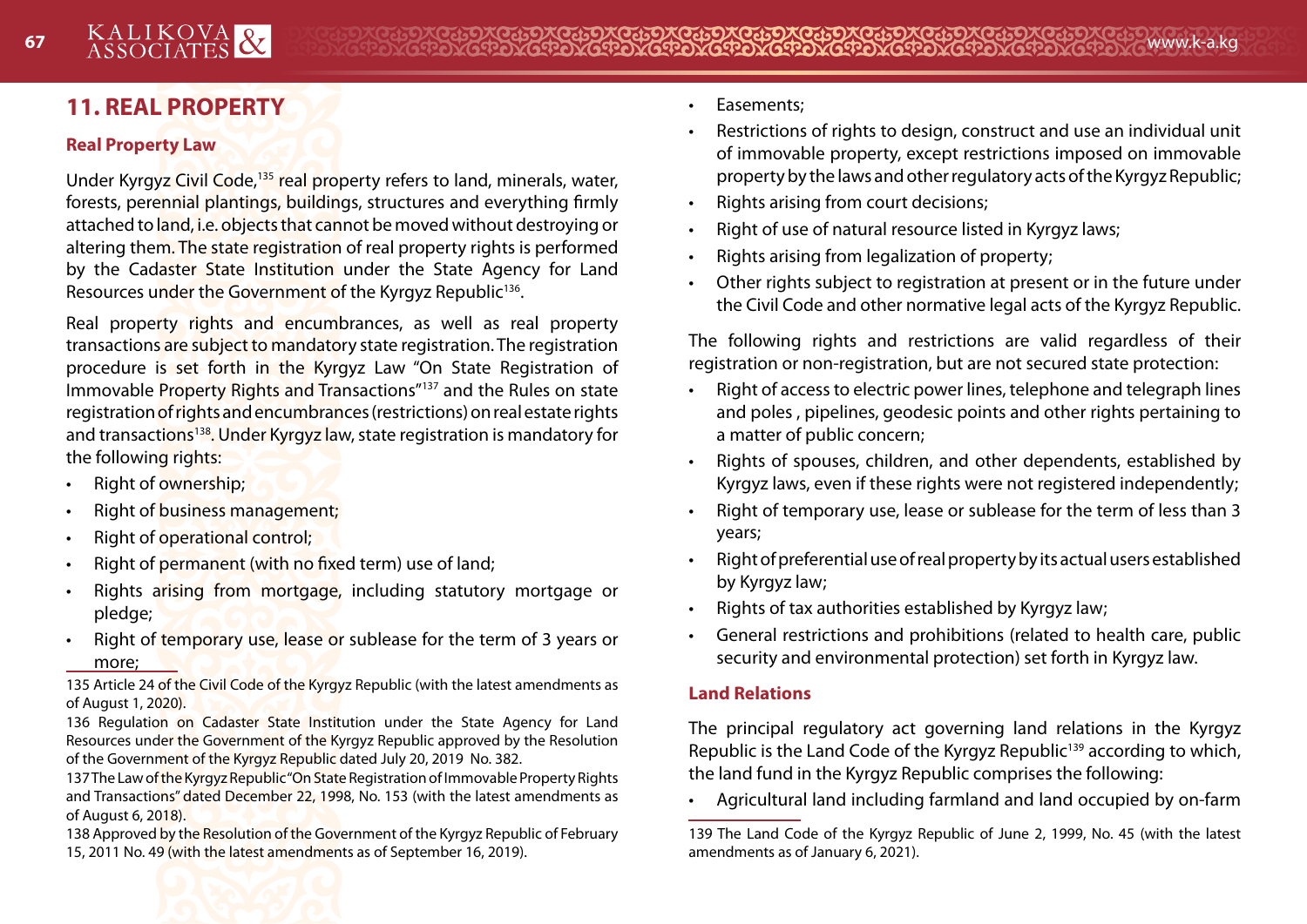roads, communications, water reservoirs, buildings and structures necessary for farming;

- Residential land (in towns, urban villages, and rural settlements);
- Industrial, transport, communications, defence and other infrastructure land;
- Specially protected areas;
- Forest land;
- Water-related land;
- Reserve land.

The conversion (transformation) of land from one category into another is set forth by the Land Code of the Kyrgyz Republic, the Law of the Kyrgyz Republic "On Conversion (Transformation) of Land Plots", and the Provisional Regulation on procedure for conversion (transformation) of land plots.<sup>140</sup>

# **Receiving the Right to Land**

There are two ways to receive the right to land under Kyrgyz law:

- **Fransfer of the right to own or use a private land by an owner or user** of this land under a civil transaction;
- Transfer of the right to own or use a public or municipal land by a competent authority.

Model Regulations setting forth the terms and conditions of the feebased transfer of the right to own or lease municipal lands were adopted on September 23, 2011 under Kyrgyz Government Resolution No 571.

The right to land may be sold through auction, tender or direct sales by the land commission established for this purpose.

The right to land may be sold through direct sales in the following cases:

- a. If there is a private building or facility, including incomplete construction, on the land plot previously provided for fixed-term (temporary) use;
- b. If the land plot was put up for auction twice but was not leased out;
- c. If the land plot adjoins (borders) with part of a private building or facility for the construction of an entrance to, improvement or extension of the said objects, provided that the said land plot cannot be formed as a standalone unit of real property and the transfer of rights over such land plot to third persons may entail violation of rights of owners of these building or facilities;
- d. If the land plot adjoins (borders) with part of a private building or facility or is close to it, and is needed for setting up and maintaining parking lots, when the transfer of rights over such land plot to third persons may entail violation of rights of owners of these buildings or facilities.

As a result of the auction or direct sales, the parties execute the land purchase and sale agreement or the land lease agreement.

The agreement must be registered with the local registration authority and does not require notarization.

# **Residential Property**

Citizens and legal entities have the right to own residential property without limitation141.

## **Receiving the Right to Residential Property**

The grounds for creation of rights and obligations in respect of the residential property are:

- 1. acts of governmental and local authorities;
- 2. contracts and other transactions stipulated by law;

141 The Housing Code of the Kyrgyz Republic dated as of 9th July 2013, No. 117 (with the latest amendments as of January 6, 2021).

<sup>140</sup> The Law of the Kyrgyz Republic "On conversion (transformation) of land plots" dated July 15, 2013, No. 145 (with the latest amendments as of December 26, 2020) and the Interim Regulation on procedure of conversion (transformation) of land plots dated July 30, 2019 No. 169.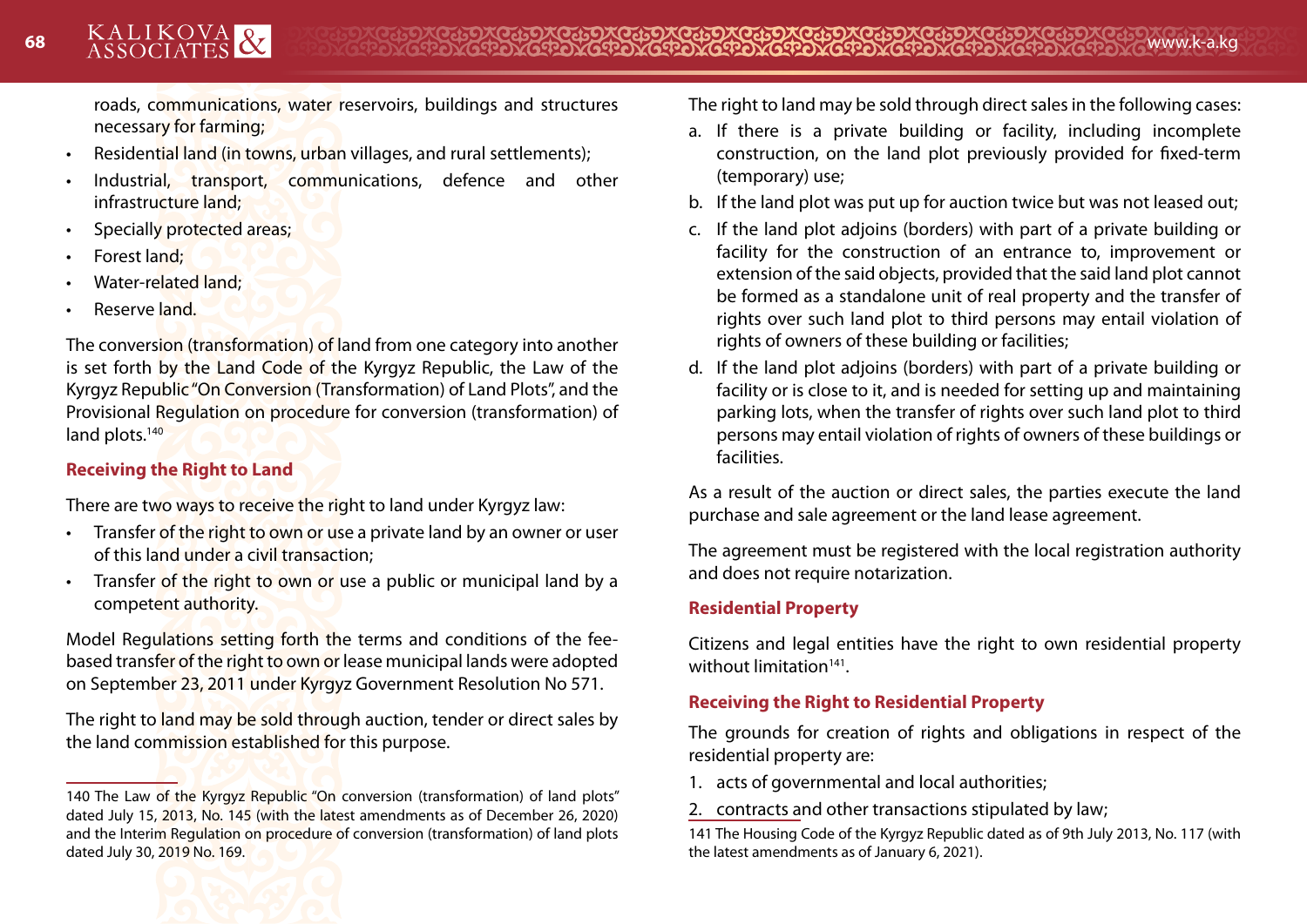- 3. judicial acts;
- 4. decisions of authorized bodies of legal entities to reorganize the same;
- 5. membership in building cooperatives;
- 6. other grounds stipulated by law.

The right to residential property arises from the moment of its state registration in the manner provided by law.

## **Restrictions on Foreign Ownership of Immovable Property**

There are no restrictions in Kyrgyz law on the right of foreign persons to acquire buildings and structures as long as they refer to non-residential assets.

Foreign persons may not own recreation, infrastructure or tourism assets, located in the ecological and economic system of Lake Issyk-Kul<sup>142</sup> but they may use such assets in the manner determined by the Kyrgyz Government.

Also, there are a number of legal restrictions on the right of foreign persons to own land in the Kyrgyz Republic. A foreign person is a person who must meet one of the following:

- be a foreign national or stateless person;
- be a foreign legal entity, i.e. a legal entity which must meet one of the following:
- be established and registered under the laws of a foreign state;
- be fully owned by one or more foreign individuals or legal entities;
- be controlled or managed by one or more foreign individuals or legal entities under a written contract, the right to sell a majority of the voting shares, the right to appoint a majority of members of its executive or supervisory body;

• be registered within the Kyrgyz Republic and have at least 20% of 142 Article 20, Law on Sustainable Development of Issyk-Kul Eco-economic System, August 13, 2004, No. 115 (with the latest amendments as of August 21, 2021).

its charter capital owned by foreign nationals, stateless persons, or legal entities mentioned in this paragraph;

• be established by an international agreement or treaty.

The land rights of foreign persons are limited to the following:

- Foreign persons may not own or use agricultural land<sup>143</sup>;
- Foreign persons or foreign legal entities may receive residential land plots for fixed-term (temporary) use or into ownership as a result of enforcement of mortgage with subsequent disposal of land plot within two years from the moment of acquiring the ownership right in the manner provided by the pledge law of the Kyrgyz Republic;
- Foreign person may receive non-residential land plots (except land plots provided for agricultural or mining purposes) for fixed-term (temporary) use by the Government of the Kyrgyz Republic. In all other cases, non-residential land plots may be provided, transferred or transmitted to foreign persons through universal succession for fixed-term (temporary) use;
- Foreign nationals, stateless persons and foreign legal entities except kairylman (repatriates)<sup>144</sup> may not receive land plots located within the frontier area for fixed-term (temporary) use or into ownership;
- Foreign banks and specialized financial institutions which received agricultural land plots into ownership as a result of enforcement of mortgage must dispose of these land plots within two years from the moment of acquiring ownership right in the manner provided in the pledge law.

Foreign persons who have acquired ownership of agricultural land by way of universal succession (inheritance, reorganization) must alienate such land to a Kyrgyz national or legal entity within one year from the date of acquiring such ownership.

<sup>143</sup> Article 7 of the Law of the Kyrgyz Republic "On Management of Agricultural Land" dated January 11, 2001, No. 4 (with the latest amendments as of August 14, 2020). 144 Kairylman is an ethnic Kyrgyz who is a foreign citizen or stateless person who voluntarily moves to the Kyrgyz Republic and receives the status of a kairylman.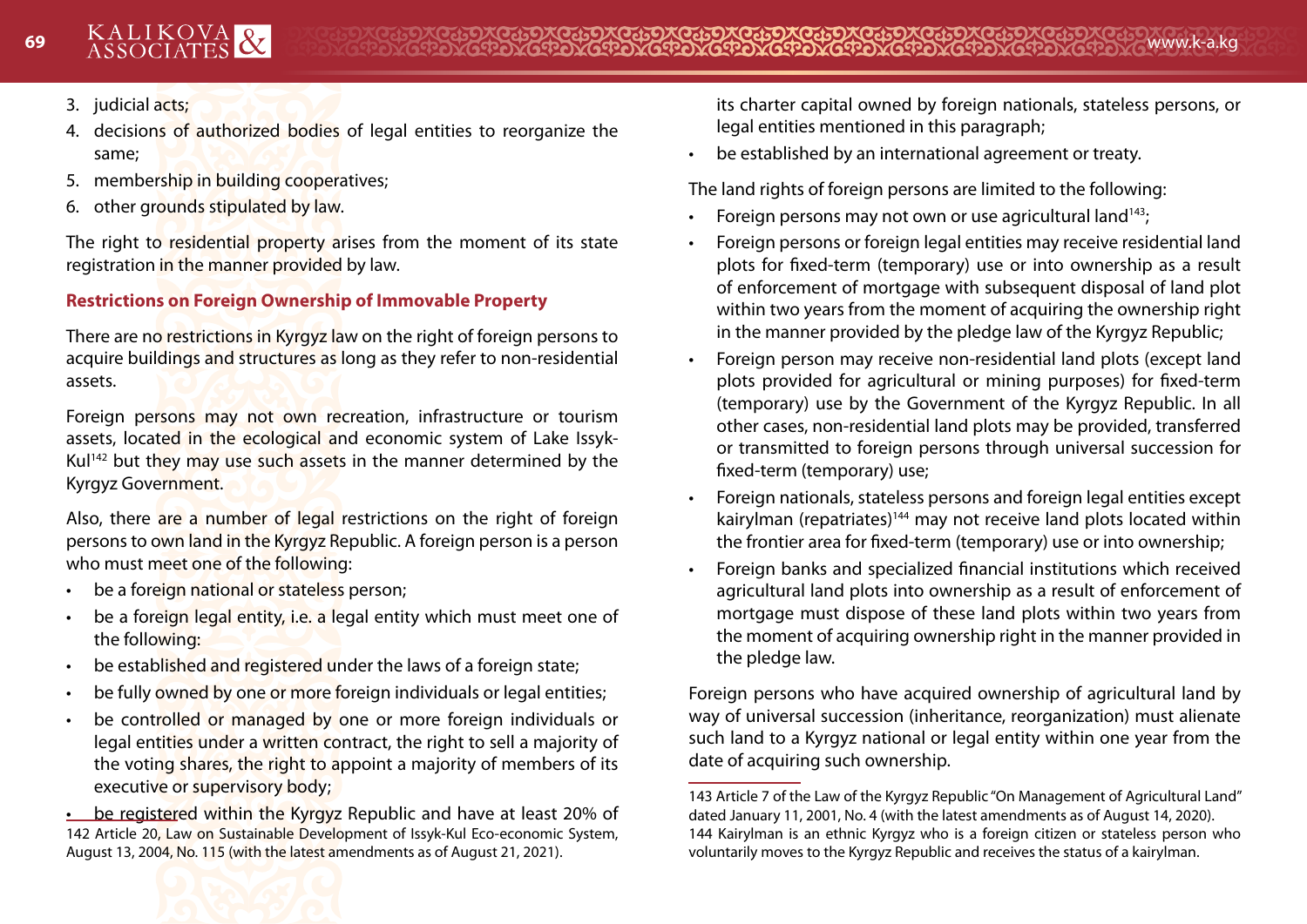In general, under Kyrgyz law, any immovable property which has been lawfully acquired by a person but may not belong to it by operation of law must be alienated by such person within three years.

Foreign persons and foreign legal entities can receive use rights or title to land plots located within settlements in case of the enforcement of mortgage security on the condition of subsequent alienation within two years from the moment of acquiring title in the manner prescribed by the pledge law of the Kyrgyz Republic.

If agricultural land is inherited by a foreign person, it must be alienated to a citizen of the Kyrgyz Republic within one year from the moment of acquiring the right to the land plot.

The immovable property not alienated within specified period will be, depending on it type and purpose, either subject to forced sale by the court decision at the request of the state authority or local community with the proceeds from its sale being transferred to the former owner, or appropriated for state or communal needs with its value determined by the court being refunded to the former owner, less the cost of sale.

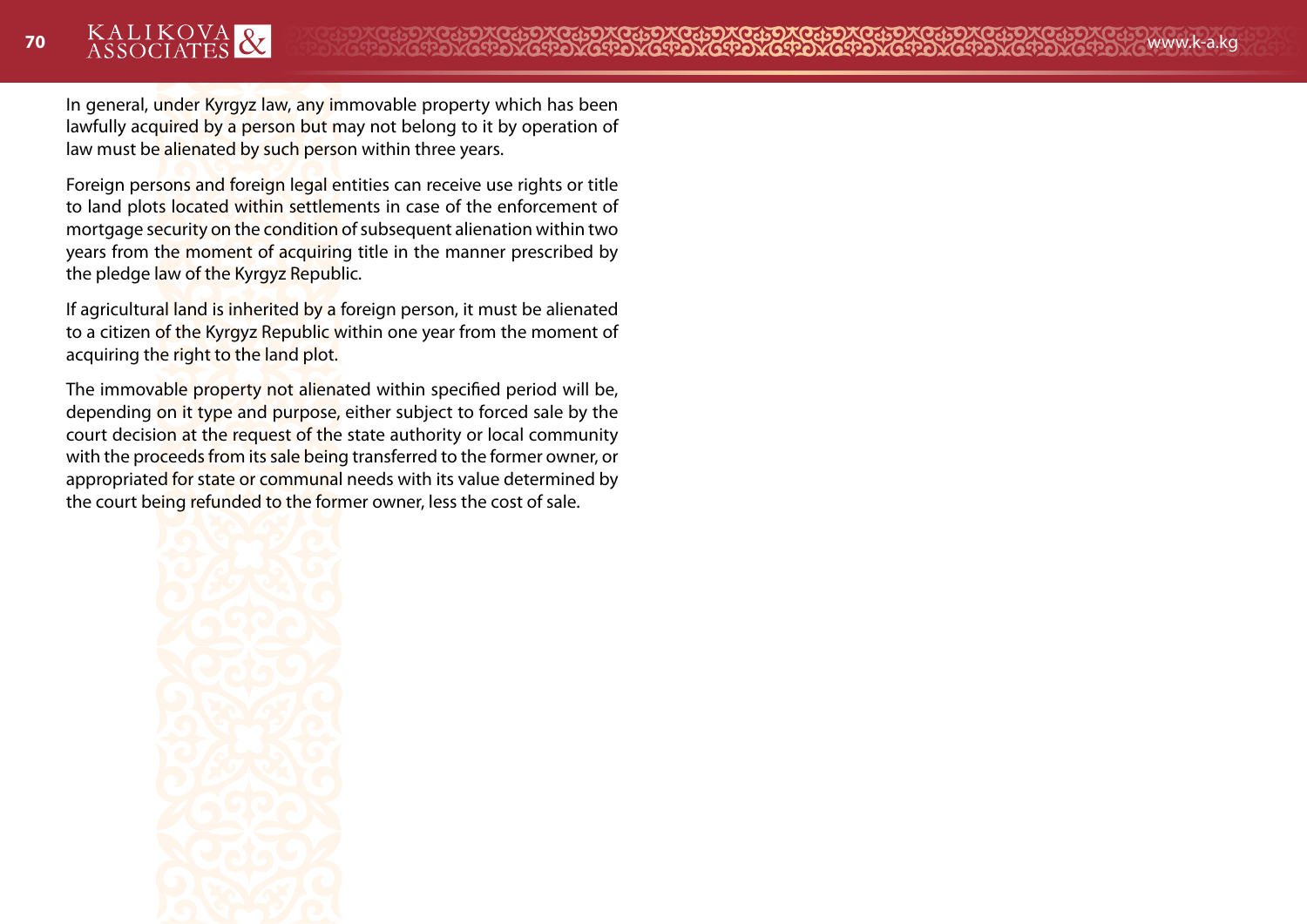# **12. INTELLECTUAL PROPERTY**

#### **Legal Framework for Intellectual Property Protection**

The legal framework for intellectual property (IP) protection in the Kyrgyz Republic includes national legislation and international agreements or treaties to which the Kyrgyz Republic is a party.

The primary legislation regulating IP comprises the Civil Code of the Kyrgyz Republic<sup>145</sup>, the Patent Law<sup>146</sup>, the Law of the Kyrgyz Republic "On Trademarks, Service Marks and Geographical Indications"147, Law of the Kyrgyz Republic "On Copyright and Neighbouring Rights"148, Law of the Kyrgyz Republic "On Legal Protection of Computer and Data Base Software"149, other laws and regulations.

The Kyrgyz Republic is a party to international treaties and conventions on intellectual property. The principal treaties are: the Paris Convention for the Protection of Industrial Property, the Berne Convention for the Protection of Literary and Artistic Works, the Patent Cooperation Agreement, and the Madrid Agreement Concerning the International Registration of Marks and the Protocol relating to that Agreement, the Hague Agreement Concerning the International Registration of Industrial Designs and the Geneva Act. In addition, since December 1998 the Kyrgyz Republic has been a member of the World Trade Organization (WTO). The requirements of the WTO Agreement on TradeRelated Aspects of Intellectual Property Rights served as the basis for the national intellectual property legislation.

#### **Intellectual Property**

Legal protection of intellectual property (inventions, utility models, industrial designs, brand names, trademarks, service marks and geographical indications, copyright and neighbouring rights, layout designs of integrated circuits, breeder's rights, undisclosed information (trade secrets), including production secrets, i.e. know-how) is granted by virtue of their being created or by the order of the competent authority .

Right to an invention, utility model, and industrial design is protected by a patent that proves priority, authorship, and exclusive right of the patent holder to the given object of intellectual property. Upon registration of a trademark, service mark, or geographical indication a certificate is issued to prove the trade or service mark owner's exclusive right to use and dispose of the mark, or owner's right to use the registered geographical indication.

The public agency authorized to register these objects in the Kyrgyz Republic is the State Service of Intellectual Property and Innovation under the Government of the Kyrgyz Republic (Kyrgyzpatent).150

The exclusive right to a brand name arises from the date of state registration of a legal entity with the Ministry of Justice of the Kyrgyz Republic. Copyright and neighbouring rights arise without the need for registration or other formalities.

#### **Inventions, Utility Models, and Industrial Designs**

**An invention** is subject to protection when it is new, has an inventive level, and is industrially applicable. An invention patent is valid for 20 years from the date of respective application to Kyrgyzpatent and this term may not be extended.



<sup>145</sup> Civil Code of the Kyrgyz Republic dated 8 May 1996 No. 15, Part 1 (with the latest amendments as of August 1, 2020) and Civil Code of the Kyrgyz Republic of January 5, 1998 No. 1. Part II (with the latest amendments as of April 19, 2019).

<sup>146</sup> Kyrgyz Patent Law dated 14 January 1998 No. 8 (with the latest amendments as of March 23, 2020);

<sup>147</sup> The Law of the Kyrgyz Republic "On Trademarks, Service Marks and Geographical Indications" dated January 14, 1998 No. 7 (with the latest amendments as of March 23, 2020).

<sup>148</sup> The Law of the Kyrgyz Republic "On Copyright and Neighboring Rights" dated January 14, 1998 No.6 (with the latest amendments as of March 23, 2020).

<sup>149</sup> The Law of the Kyrgyz Republic "On Legal Protection of Computer and Data Base Software" dated March 30, 1998 No.28 (with the latest amendments as of March 23, 2020).

<sup>150</sup> Official website of Kyrgyzpatent: http://www.kyrgyzpatent.kg.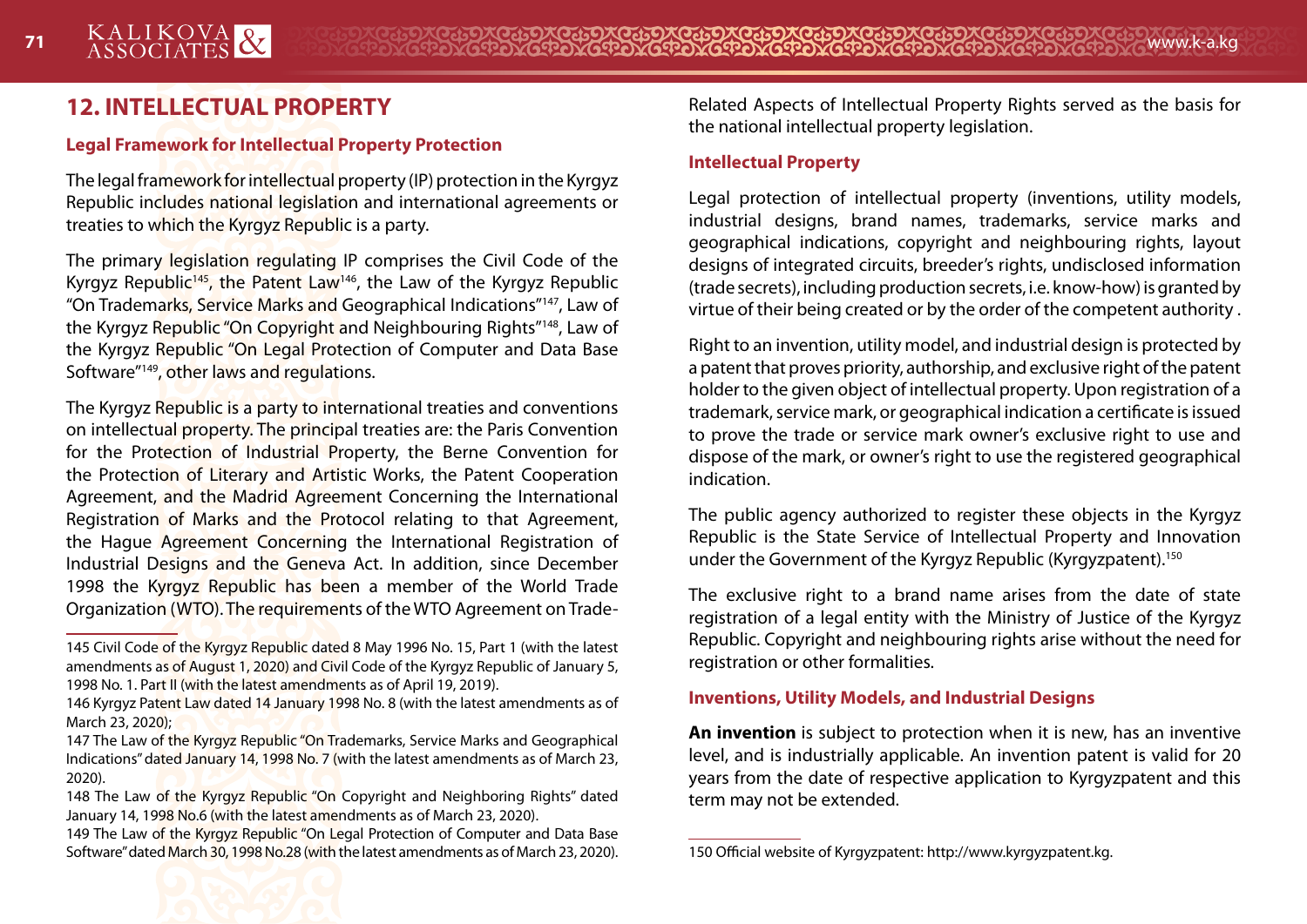**A utility model** is subject to protection if it is new and industrially applicable. A patent to a utility model is valid for 5 years from the date of respective application to Kyrgyzpatent, and this term may be extended upon request of the patent holder, but for no more than 3 years.

**An industrial design** is subject to protection if it is new and original. A patent to an industrial prototype is valid for 10 years from the date of respective application to Kyrgyzpatent, and this term may be extended upon request of the patent holder, but for no more than 5 years.

#### **Trademarks, Service Marks, and Geographical Indications**

A trademark or service mark is a designation which identifies goods or services of particular individuals or legal entities from those of others. A trademark may be designated by verbal, visual, volumetric or other signs or their combination<sup>151</sup>. A person applying to Kyrgyzpatent for a trademark can be previously not using such trademark for the goods and services specified in the application. Kyrgyz law does not require the applicants to confirm the prior use or intent to use the trademark when filing an application for registration.

The goods and services are classified according to the 11th edition of the International Classification of Goods and Services approved by the Nice Agreement Concerning the International Classification of Goods and Services for the Purposes of the Registration of Marks.

A registered trademark is confirmed by a certificate. The period of validity of a registered trademark is 10 years from the date of filing with possibility of renewal for another 10 years at the trademark holder's request filed within the last year of its validity.

A geographical indication means the geographical name of a region or locality, or country, used to designate a product originating in that region, locality, or country, and the quality or characteristics of which are

151 Article 2, part 3 of the Law «On Trademarks, Service Marks and Geographical Indications « dated January 14, 1998 No.7 (with the latest amendments as of March 23, 2020);



essentially or exclusively due to the particular geographical environment comprising inherent natural and human factors thereof. A registered geographical indication is confirmed by a certificate. The period of validity of the certificate is 10 years from the date of application and it may be extended for another 10 years.

#### **Brand Names**

A brand name is the full name of the legal entity under which it operates and which distinguishes it from another legal entity. The exclusive right to a brand name arises from the date of state registration of the legal entity with the Ministry of Justice of the Kyrgyz Republic and ceases to exist after its dissolution or name change.

The legal entity has the exclusive right to use its brand name as a means of identification in any way not inconsistent with the law, including by indicating it on signboards, letterheads, invoices and other documentation, in announcements and advertising, on goods or their packaging, on the Internet.

#### **Copyright and neighbouring rights**

Kyrgyz law protects works of science, literature, and art (copyright), as well as phonograms, performances, stage plays, broadcast programs by broadcasting and cablecasting organizations (neighbouring rights). Protection is provided without registration of respective works or any other formalities. As a general rule, copyright is valid for the life of the author and 50 years after their death. Neighboring rights are valid for 50 years after the first performance or staging or publication of a phonogram (or 50 years after its first recording, if the phonogram was not published within this period), or broadcast or cablecast.

Copyright covers software and data bases, both released and not released, represented in objective form, regardless of their tangible medium, purpose, and value. Legal protection applies to any type of software in any language and in any form, including source code and object code.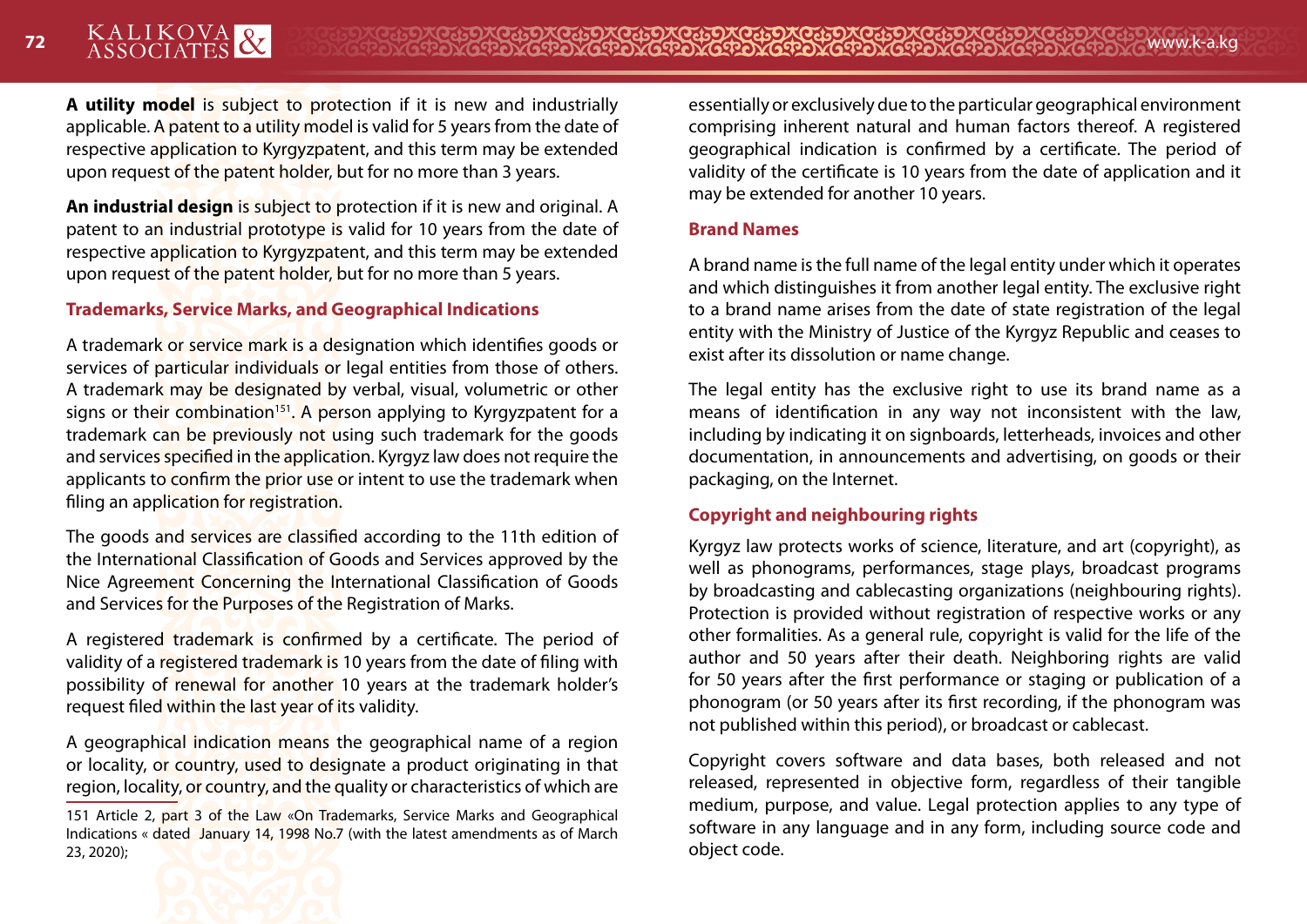Authors may protect their copyright or neighboring rights at any time during the period of copyright or neighboring rights protection by registering them in Kyrgyzpatent's official registries which is confirmed by a certificate.

#### **Layout designs of integrated circuits**

A layout design of an integrated circuit refers essentially to the threedimensional character of the elements and interconnections of an integrated circuit. An integrated circuit (IC) is an electronic circuit in which the elements of the circuit are integrated into a medium, and which functions as a unit. Legal protection is granted only to the original layout design, i.e. resulting from creative activity of its author.

The author or other right holder has an exclusive right to use such layout design at their own discretion in particular, to manufacture and distribute integrated circuits with such layout design, including the right to prohibit the unauthorized use of such layout design by other persons.

The exclusive right to use the layout design is valid for 10 years starting from the earliest of the following dates:

- date of the first use of the layout design implying the earliest recorded date when this layout design or integrated circuit with such layout design has been introduced somewhere in the world;
- date of registration of the layout design with Kyrgyzpatent (on a voluntary basis).

#### **Breeder's rights**

The plant or animal breeder's rights will be protected if a patent is issued by Kyrgyzpatent. The patent is issued if a new plant variety or animal breed meets the eligibility criteria (novelty, distinctness, uniformity, stability) and relates to botanical and zoological genus and species. The term of the patent is 25 years from the date of registration of the new variety or breed with the State Register of Protected Varieties and Breeds.



The patent holder has the exclusive right to use the new variety or breed. The exclusive right of the patent holder means the right to undertake the following actions in respect of propagating material of the protected variety or breed:

- production and reproduction;
- preparation for sowing;
- offer for sale;
- sale and other types of marketing;
- export from the Kyrgyz Republic;
- import into the Kyrgyz Republic;
- storage for the above purposes.

#### **Undisclosed information**

A person lawfully possessing technical, organizational or commercial information, including production secrets (know-how) unknown to third parties (undisclosed information), is entitled to protection of this information against illegal use if the following conditions are met:

- information has actual or potential commercial value due to its being unknown to third parties;
- information is not legally accessible;
- information owner takes measures to protect confidentiality.

The right to protection of undisclosed information against illegal use arises without formality (registration, obtaining certificates, etc.).

The undisclosed information protection requirements do not apply to information that cannot, under law, refer to official or commercial secret (information about legal entities, property rights and transactions subject to state registration, information to be submitted as part of state statistical reporting etc.).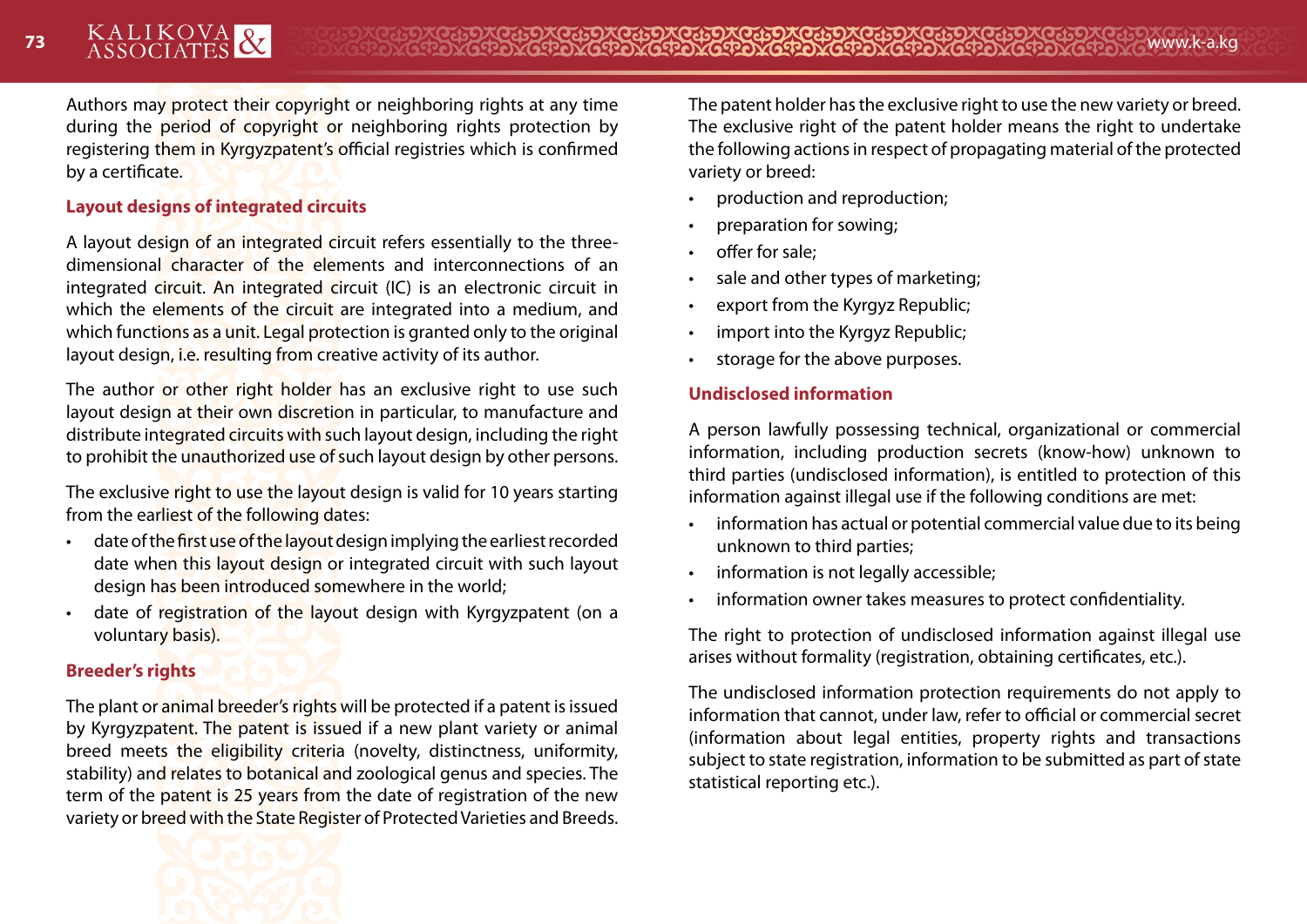#### **Intellectual Property Representation Services**

Foreign persons or their patent attorneys handle cases related to IP protection through patent attorneys registered with Kyrgyzpatent<sup>152</sup>. As of today, there are 29 certified patent attorneys operating in Kyrgyzstan<sup>153</sup>.

Residents of the countries which signed a bilateral agreement with the Kyrgyz Republic establishing mutual simplified procedures for IP rights can handle the cases related to obtaining a patent, registering a trademark and other activities independently or through their national patent attorneys unregistered in the Kyrgyz Republic.

The Kyrgyz Republic has signed bilateral agreements with the following countries:

- the Republic of Uzbekistan (the Agreement on Industrial Property Cooperation between the Governments of the Kyrgyz Republic and the Republic of Uzbekistan effective from December 24, 1996);
- the Azerbaijan Republic (the Agreement on Industrial Property Cooperation between the Governments of the Kyrgyz Republic and the Azerbaijan Republic effective from August 27, 1997);
- the Republic of Armenia (the Agreement on Industrial Property Cooperation between the Governments of the Kyrgyz Republic and the Republic of Armenia effective from June 18, 1998).

#### **Protection of Intellectual Property Rights**

Kyrgyz customs authorities ensure protection of copyright and neighboring rights, trademarks, service marks and geographical indications. For this purpose, at the request of right holders or their representatives, the indicated IP rights are entered in the register of protected intellectual property rights for up to two years upon payment of an appropriate customs fee. When the customs clearance of the goods

152 Article 3, the Patent Attorneys Law of the Kyrgyz Republic, February 19, 2001, No. 24 (with the latest amendments as of March 23, 2020).

153 Based on information found on the official website of Kyrgyzpatent: http://patent. kg/index.php/ru/attorneys.html



A holder of the IP right may apply to the state antimonopoly authority for the suppression of unfair competition. A decision (order) of this authority shall be binding throughout the territory of the Kyrgyz Republic in full and within specified time. Those who disagree with the decision (order) of state antimonopoly authority may appeal it to the court.<sup>154</sup>

Kyrgyz law establishes civil, administrative, and criminal liability for violation of intellectual property rights.

The Code of Administrative Liability<sup>155</sup> envisaging administrative fines and/or confiscation of goods as punishment for intellectual property violations ceased to be effective from January 1, 2019. The obsolete Code of Administrative Liability is replaced by the Kyrgyz Code of Offences<sup>156</sup> 2019 which does not impose liability for IP violations.

Criminal liability for violation of intellectual property rights is imposed by the Criminal Code of the Kyrgyz Republic<sup>157</sup>. Thus, the violation of intellectual property rights is punishable by sanctions up to imprisonment.

According to the general rule, intellectual property rights are protected through legal proceedings. These disputes fall within the jurisdiction of regular courts.



<sup>154</sup> Article 20 of the KR Law on Competition dated July 22, 2011 No.116 (with the latest amendments as of July 22, 2019).

<sup>155</sup> Code of Administrative Liability of the Kyrgyz Republic, August 4, 1998, No. 114. 156 Code of Violations of the Kyrgyz Republic, April 13, 2017, No. 58 (with the latest amendments as of August 21, 2020).

<sup>157</sup> The Criminal Code of the Law of the Kyrgyz Republic, February 2, 2017, No. 19 (with the latest amendments as of December 31, 2020).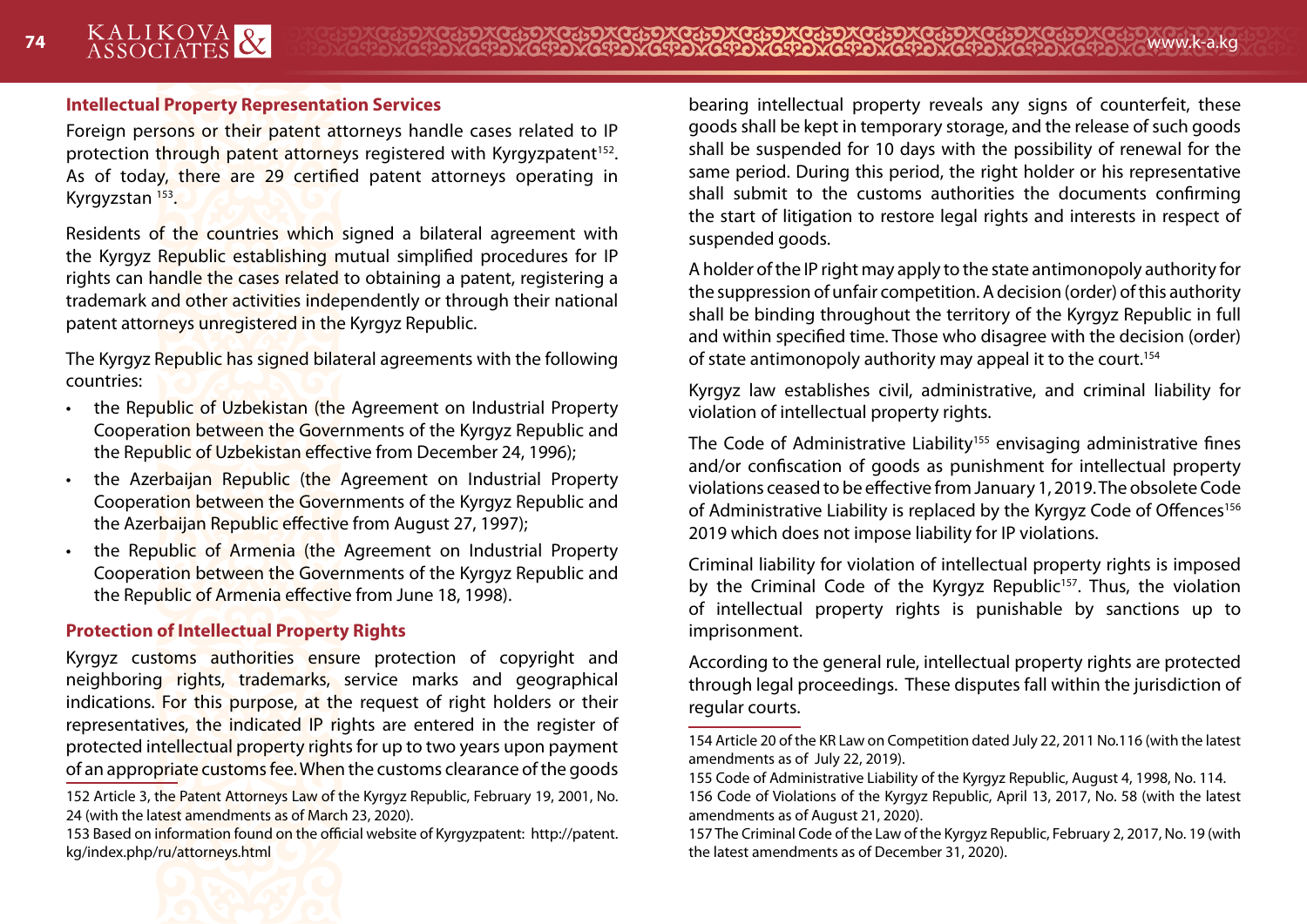# **13. ANTI-MONOPOLY REGULATION**

#### **Legislation**

Anti-monopoly legislation of the Kyrgyz Republic consists of the Law of the Kyrgyz Republic, "On Competition"158, Law of the Kyrgyz Republic "On Natural Monopolies in Kyrgyz Republic"159, Law of the Kyrgyz Republic "On Advertising"160, and others laws and regulations.

Natural monopolies are regulated and controlled by the anti-monopoly authority and relevant regulatory authorities within the scope of their competence. The State Anti-Monopoly Regulation Agency under the Government of the Kyrgyz Republic is the competent authority responsible for the pursuit of national antitrust and fair competition policy and antimonopoly regulation in all sectors of the economy, except the fuel and energy industry.

#### **Unfair Competition**

Unfair competition means any anti-competitive business practices aiming to gain unfair advantages inconsistently with current legislation, customary business practices, standards of honesty, reasonableness and fairness and may cause economic harm to other competing businesses or damage to their business reputation.

The State Anti-Monopoly Regulation Agency enforces antitrust and fair competition policy by controlling the operations of market participants. Some of its main functions include the following:

• Analysing the state of competition in the respective markets for goods and services (works);

• Protecting the rights of business entities and individuals against 158 Competition Law of the Kyrgyz Republic, No. 116, July 22, 2011 (as amended July 22, 2019).

159 Natural Monopolies Law of the Kyrgyz Republic, No. 149, August 8, 2011 (as amended May 17, 2019).

160 Advertising Law of the Kyrgyz Republic, No. 155, December 24, 1998 (as amended January 25, 2020).

monopolistic and unfair competition practices and anticompetitive documents or acts (omissions) of state government or local selfgovernment authorities;

- Preparing opinions on drafts of fair competition acts and regulations;
- Reviewing complaints and grievances of individuals and legal entities, irrespective of their ownership, regarding violation of antitrust, consumer protection and advertising laws; and
- Other.

#### **The list of practices prohibited by unfair competition law includes the following:**

- Unauthorized copying of the business entity's goods and form of packaging and exterior design, except for the goods whose appearance is conditioned by their technical function;
- Direct reproduction of the other business entity's products by violating its patent rights;
- Illegal use of another person's trademark, service mark, appellation of origin, business name, capable of creating confusion with other business entity;
- Distribution of false or distorted information on business profile and financial condition of the other business entity, capable of causing damage or harming its business reputation;
- Manufacture, sale, or other entry of the other business entity's products in the market by violating its intellectual property rights and similar rights of participants of civil turnover of goods, works and services (illegal use);
- Disclosure in the distorted way of the data on scientific and technical and production abilities of the competitor;
- Intentional violation, disruption, and termination by illegal means of the competitor's business relations;
- Bringing pressure by illegal means on the competitor's employees with an aim of inducing them to neglect of duties;

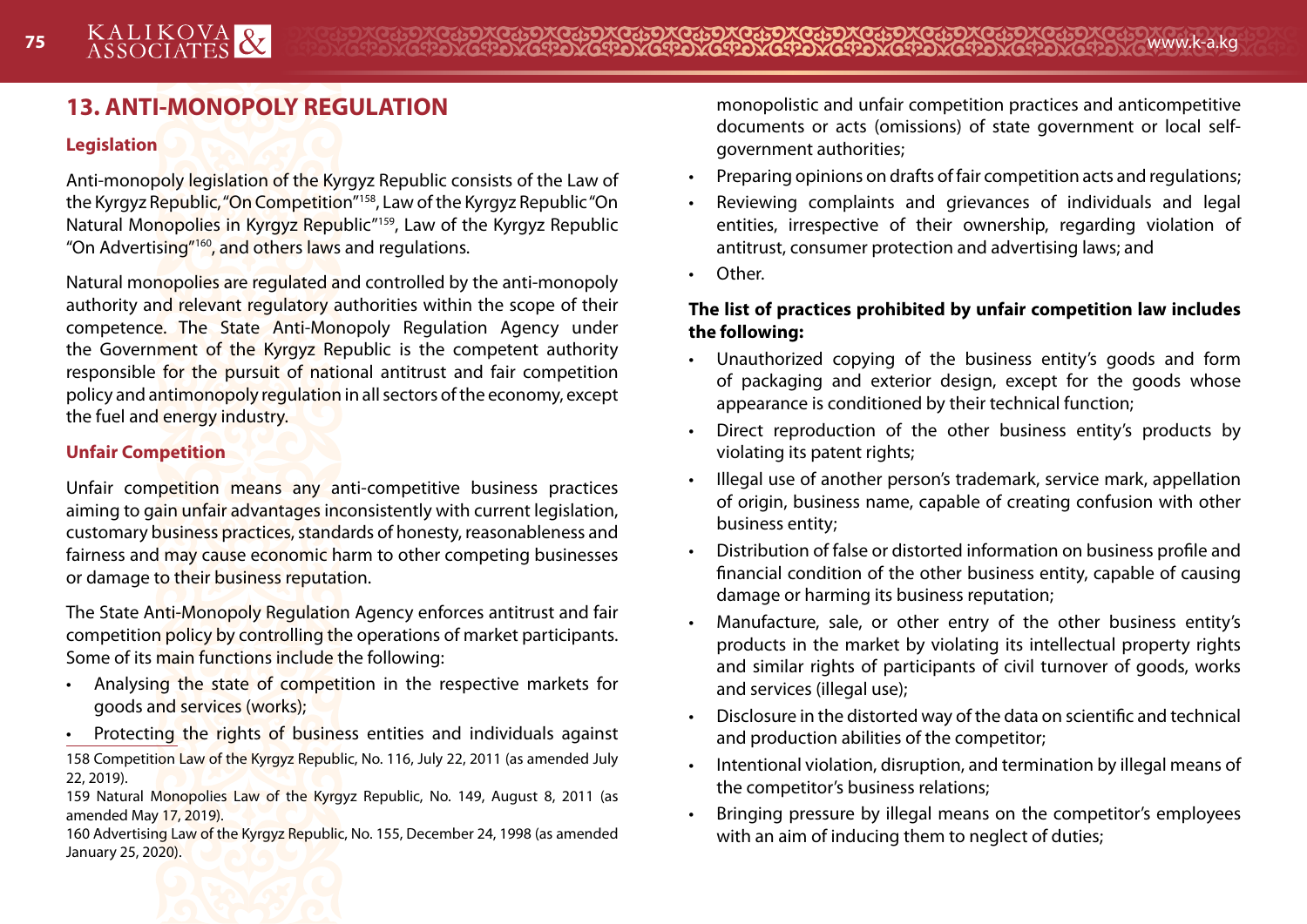- Illegal receipt, use and disclosure of data on scientific-technical, production, or commercial activities of a business entity, including its trade secret;
- Bringing pressure by illegal means on the making and carrying out of business decisions by the competitor for the purposes of getting unfounded predominance over it;
- Unfounded appeals (addresses) to other market participants encouraging to terminate business relations of the competitor or prevent them from being established;
- Dissemination of any data capable of misleading consumers about the origin, method of manufacture, usability, or quality and other features of merchandise of the business entity, identity of the entrepreneur or characteristics of their business activity;
- Marking a merchandise by an improper distinguishing sign for the purposes of misleading consumers regarding the consumption and other important qualities of the merchandise;
- Concealing the fact that the merchandise is inconsistent with its purpose or requirements set for it;
- Intentional sale of particular products on relevant markets at prices lower than those offered in the competitive environment or below cost in order to limit competition;
- Incorrect comparison between the products made or offered by one business entity and those made or offered by another business entity;
- Unfair competition involving acquisition and use of an exclusive right to the means of individualisation of a company, goods, works or services.

#### **The list of prohibited anti-competitive and abusive monopolistic practices includes the following:**

- Impeding access to the market for other business entities;
- Withdrawal of merchandise from circulation with the purpose of, or

resulting in, the creation and(or) supporting its deficit at the market or with the purpose of raising prices;

- Imposing contractual terms on a counteragent which are disadvantageous for it or are irrelevant to the subject of the agreement (unfounded demands to transfer funds, other property, property rights, workforce of the counteragent, etc.)
- Inclusion in the contract of discriminatory or privileged terms which put the counterpart in unequal position compared to the position of other business entities;
- Forcing the counteragent (consumer) to enter into an agreement only with certain manufacturer or purchaser;
- Consenting to enter into an agreement only on condition of introducing into it the provisions on merchandise in which the counterpart (or consumer) is not interested;
- Establishing and maintaining high or low monopolistic prices of goods;
- Economically or technologically unfounded reduction or termination of manufacture of merchandise, if there is demand for it or supply orders for it are placed, if it can be profitably manufactured, and if such agreement or termination of manufacture of merchandise is not directly provided by Kyrgyz law or judicial acts;
- Unfounded refusal to perform the conditions of the agreement not attributable to force majeure events;
- Economically or technically unfounded refusal or evasion from entering into the agreement with certain buyers (customers) if there is a possibility of manufacture or supply of the respective merchandise and if such refusal or evasion is not directly provided by Kyrgyz law or judicial acts;
- Creation of discriminatory or exceptional conditions;
- Economically, technologically or otherwise unfounded establishment of various prices (tariffs) for one and the same product , unless otherwise provided by Kyrgyz law;

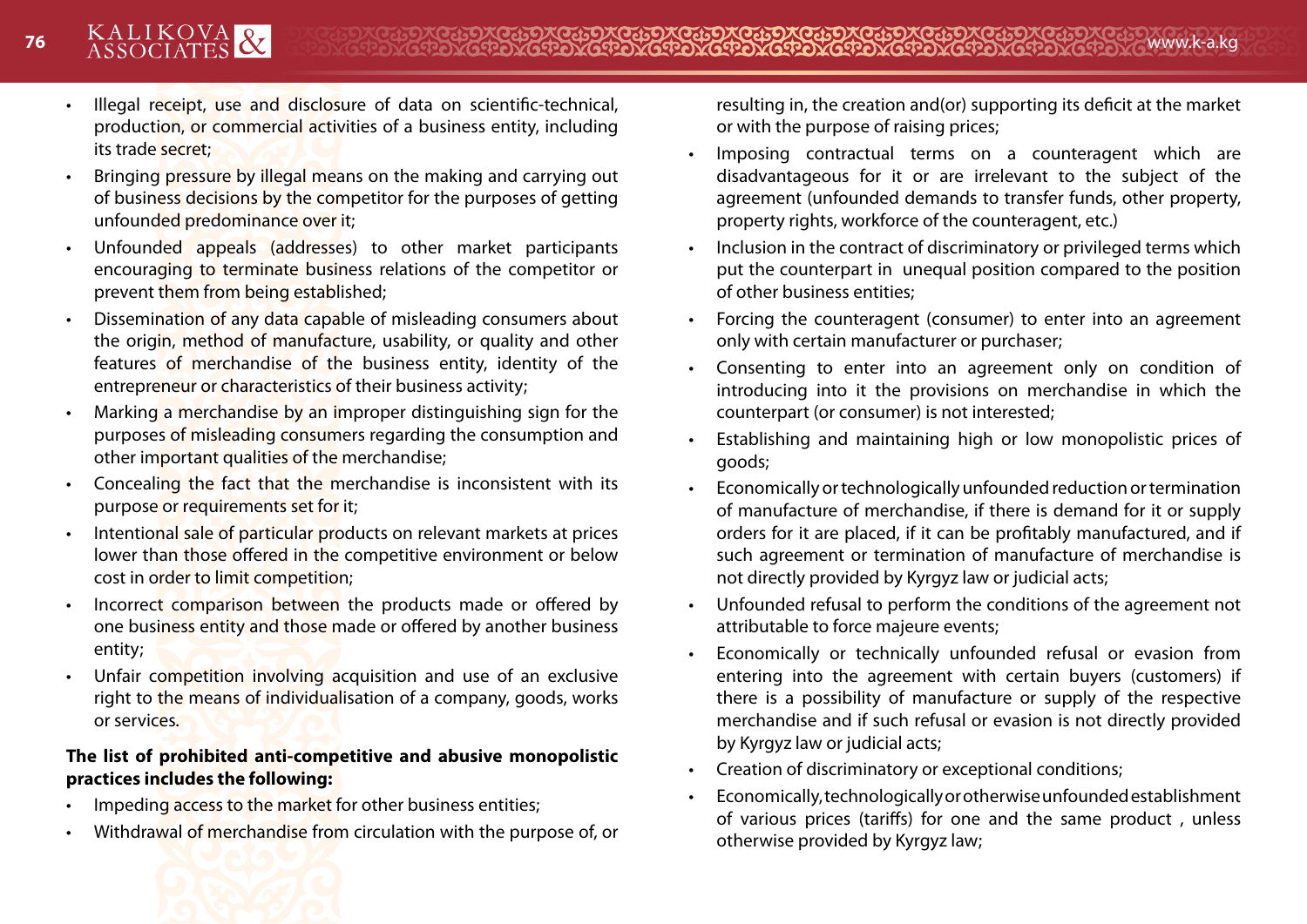• Setting of unreasonably high or unreasonably low prices for financial services.

#### **Concerted actions of competing business entities**

The list of prohibited concerted actions limiting competition includes the following:

- Establishing (maintaining) prices (tariffs), discounts, allowances (surcharges), margins;
- Increasing, decreasing or maintaining prices on the same level in the market or at auction;
- Division of the market by territory, scope of sales or procurements, assortment of goods being sold, types of provided services or range of sellers or buyers (customers);
- Limiting market entry or exit for other business entities as sellers of certain merchandise or their buyers (customers);
- Coordinating scopes of production for the purposes of artificial change of the scope of offers;
- Unfounded refusal from contracting with certain sellers or buyers (customers);
- Establishing price discrimination;
- Unfounded decrease or termination of supply of goods for invalid reasons;
- Establishing standard terms and conditions of contracts which put consumers into a disadvantageous position or limit the freedom of choice of goods and business entities manufacturing these goods or have provisions irrelevant to the subject of the contract.

#### **The list of prohibited anti-competitive agreements of noncompeting business entities includes the following:**

- Imposing contractual terms which are disadvantageous for the counteragent;
- Imposing exceptions which require purchasing certain goods only

from the given seller, but not its competitor;

- Limiting territory or range of buyers;
- Imposing price limitations on resale of goods acquired by the buyer;
- Prohibiting sale of goods manufactured by the competitors.

#### **The above anti-competitive agreements can be deemed admissible by the antimonopoly authority in the following exceptional cases:**

• Agreements or concerted actions of business entities may be deemed admissible if they do not create opportunity for anticompetitive conduct of certain persons in the respective commodity market or impose limitations on their shareholders or third parties and may result in (а) the better manufacture or sale of goods, promotion of technical or economic progress, or increased competitiveness of goods in the world market, (b) the creation of advantages (benefits) for the buyers commensurate with those acquired by business entities as a result of actions (omissions), agreements or concerted actions or transactions.

#### **Liability**

Persons guilty of violating antimonopoly law are held liable in accordance with Kyrgyz law. The imposition of liability does not release the culprits from the obligation to comply with the decision of the antimonopoly authority.

#### **Powers of the Anti-Monopoly Authority**

The anti-monopoly authority and its local offices, within the scope of their competence, control compliance with the Kyrgyz antitrust, consumer protection and advertising legislation by undertaking measures designed to ensure:

• fair competition and effective functioning of markets for goods, works and services (de-monopolization of monopolistic sectors of economy, assessment of the state of competitive environment, development of proposals on removal of barriers to competition,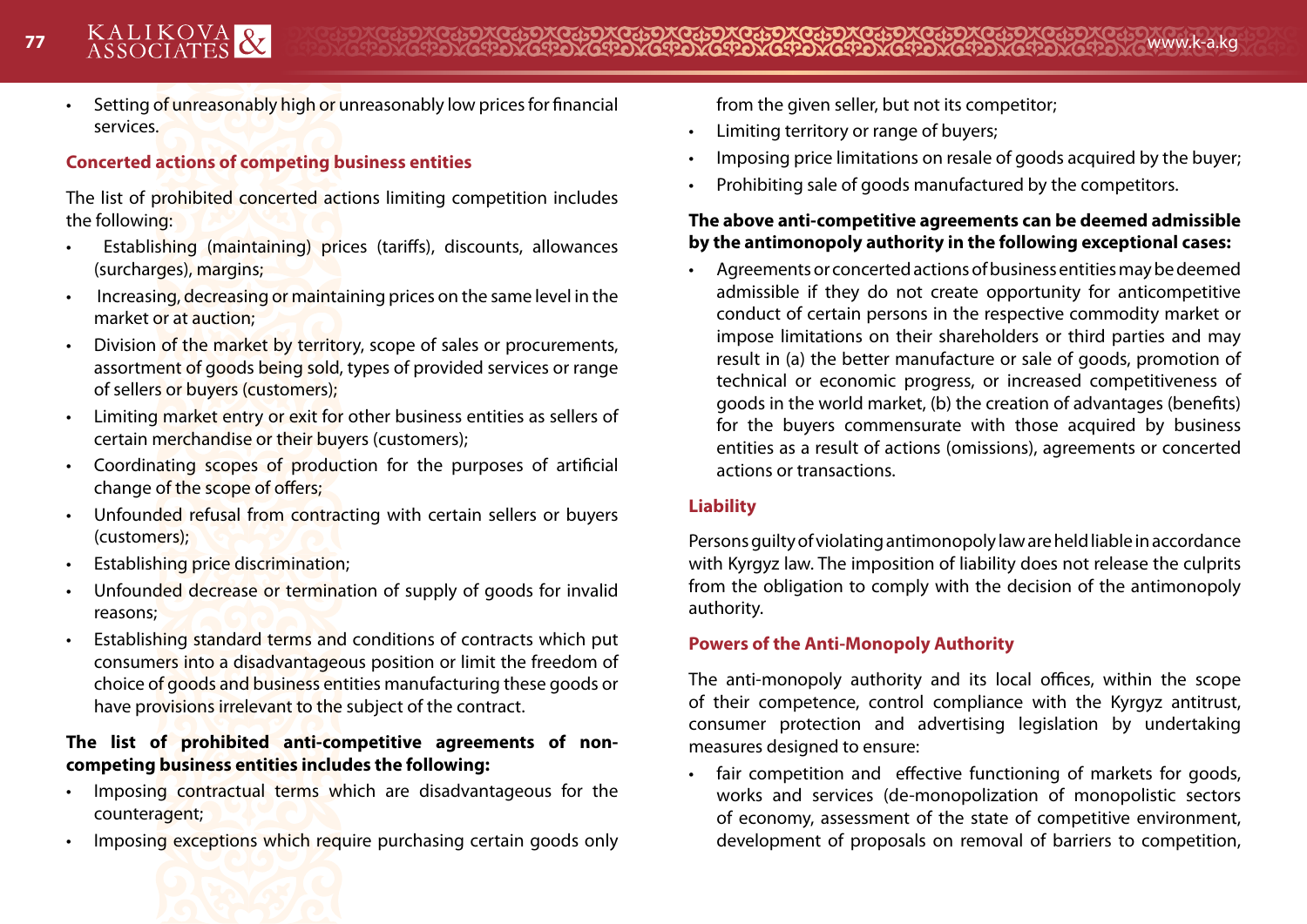review of petitions/notices of business entities and state-owned and municipal enterprises on reorganization, liquidation, acquisition of shares (interests) in the charter capital if this leads to the creation of a business entity (business associations) occupying a dominant position, making decision on forcible division (separation) of business entities occupying dominant position in the market and systematically engaged in monopolistic activity, reviewing requests of natural monopolies for approval of actions envisaged by the legislation of the Kyrgyz Republic, etc.);

- effective state control over compliance with the Kyrgyz antitrust and pricing policies (balancing the interests of consumers and natural monopoly entities, formation and maintenance of the public registry of natural monopoly entities, control over natural monopoly entities, etc.);
- protection of consumers from abusive monopolistic and unfair competition practices (approval of prices (tariffs) of services (works), except educational services, provided by state government and local self-government authorities, approval of cost of permitting documents issued by the executive authorities, etc.);
- regulation of advertisers, advertising agents, and advertising distributors (protection against unfair competition in advertising, prevention and suppression of improper advertisement, sending materials related to violations of the advertising legislation to the licensing authorities to have the license of the violating entity suspended or revoked, submission of documents to the prosecution authorities and other law enforcement agencies to resolve the issue of initiating criminal proceedings on charges of committing advertising offences, etc.);
- general inspections of compliance with antimonopoly, consumer protection and advertising legislation of the Kyrgyz Republic, as well as review of correct formation and application of prices (tariffs) by business entities, public authorities, local self-government authorities, organizations and institutions; and also review of complaints and



#### **Types of control of natural monopolies:**

- Undertaking price regulation through price (tariff) setting and price ceiling;
- Establishing mandatory or minimum consumer (subscriber) service requirements for natural monopolies, if the need in their goods or services cannot be fully satisfied, to the extent necessary to protect public interests, national security, natural resources and cultural values;
- Establishing trade mark-up size requirements;
- Establishing requirements for engineering and technical services being natural monopoly entities to develop respective engineering and technical facilities, if the need in their goods (services) cannot be fully satisfied.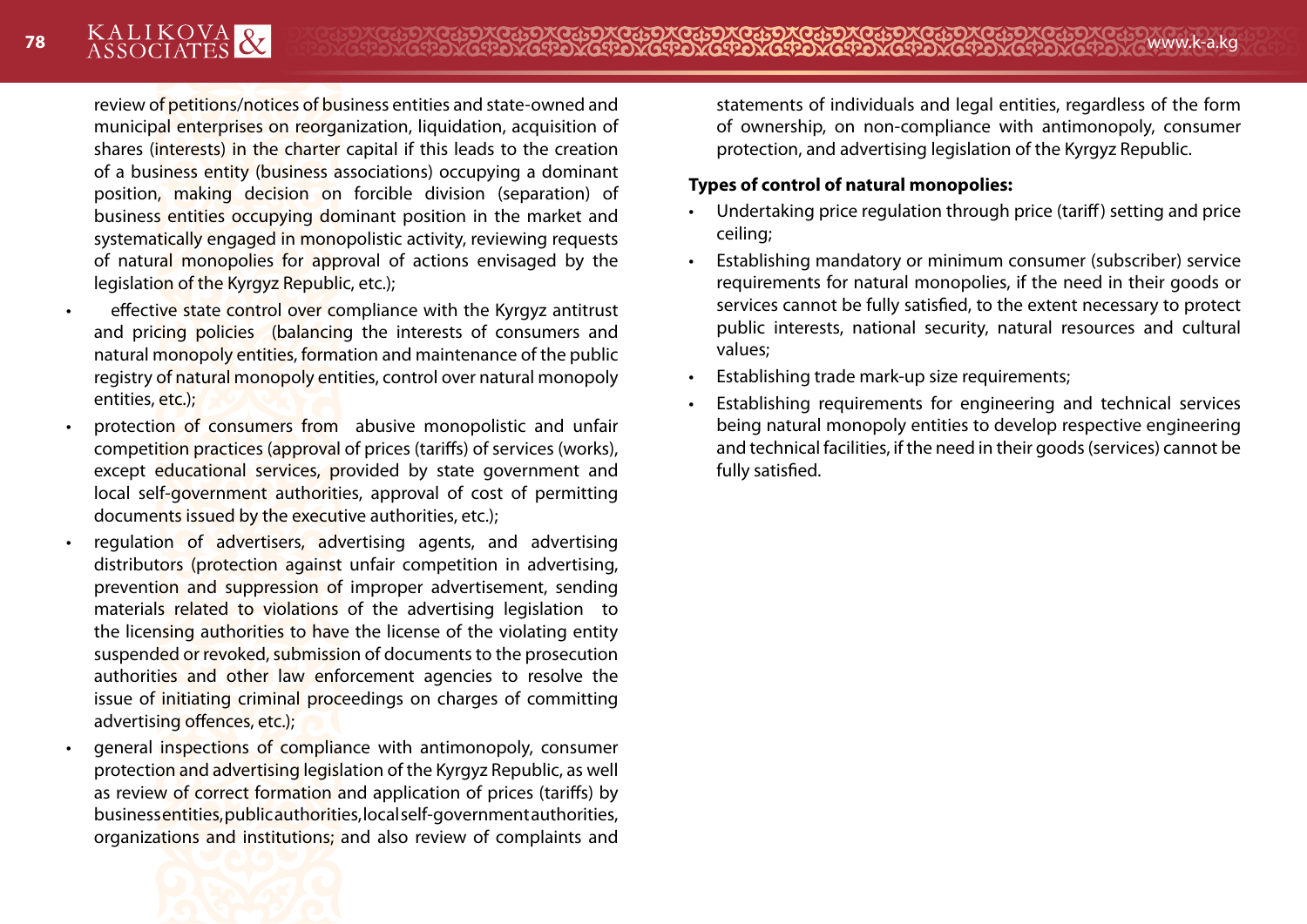# **14. ENVIRONMENTAL PROTECTION**

Environmental safety is an integral part of the country's national security and a prerequisite for sustainable development, preservation and sustenance of natural resources and the environment.

#### **Legislation**

Kyrgyz legal and regulatory framework for environmental protection and effective natural resources management consists of the Environmental Protection Act of June 16, 1999, Atmospheric Air Protection Act of June 12, 1999, Environmental Impact Assessment Act of June 16, 1999, Specially Protected Natural Areas Act of May 3, 2011, Biosphere Reserves Act of June 9, 1999, Radiation Safety Act of June 17, 1999, and other environmental acts and regulations. Special safety requirements for protection of atmospheric air, water resources, wildlife species, soil and natural landscapes, and for disposal of industrial and domestic waste are established by the Environmental Safety General Technical Regulation Act of the Kyrgyz Republic of May 8, 2009.

The Kyrgyz Republic is getting more actively involved in the world community activity aimed at restraining global environmental threats including the process of the unification efforts of states. Since 2007, the Kyrgyz Republic has acceded to 11 international environmental conventions and 3 protocols to them.161

Currently, the competent public authority in charge of environmental protection, ecological security and nature management policy is the State Agency for Environment Protection and Forestry under the Government of the Kyrgyz Republic (the Agency).162

The competent public authority responsible for state supervision and

162 Regulations on the State Agency for Environmental Protection and Forestry under the Government of the Kyrgyz Republic approved by Governmental Resolution No. 123 dated February 20, 2012.

control over environmental and technical safety is the State Inspection Office for Environmental and Technical Safety under the Government of the Kyrgyz Republic (SIETS)<sup>163</sup>.

#### **Environmental Impact Assessments and environmental review**

The planning, placement, construction, reconstruction, technical reequipment, and commissioning of facilities and projects that may have direct or indirect impact on the environment must be subject to environmental impact assessment (EIA) and other measures aimed at ensuring environmental protection, rational use, reproduction of natural resources, improvement of the environment in compliance with environmental standards. The environmental impact assessment procedure must be undertaken by the project initiator in accordance with the currently effective regulations. Environmental impact assessment must be organized and conducted when preparing feasibility studies on the following projects:

- developing concepts, programs and plans for sectoral and local socio-economic development;
- developing schemes of integrated use and protection of natural resources;
- developing master plans of cities, settlements and other urban planning documentation;
- undertaking new construction, reconstruction, expansion and technical re-equipment of existing economic and other facilities that have or may have impact on the environment.

The environmental impact assessment report is required for all types and stages of development of project documentation and serves as the basis for making a decision by a designated public authority for environmental impact assessment.

Under the legislation of the Kyrgyz Republic, business entities' projects



<sup>161</sup> Concept paper on ecological safety of the Kyrgyz Republic approved by Kyrgyz Republic Presidential Edict No. 506: dated November 23, 2007.

<sup>163</sup> Regulation on State Inspection Office for Environmental and Technical Safety under the Government of the Kyrgyz Republic N 136, dated February 20, 2012.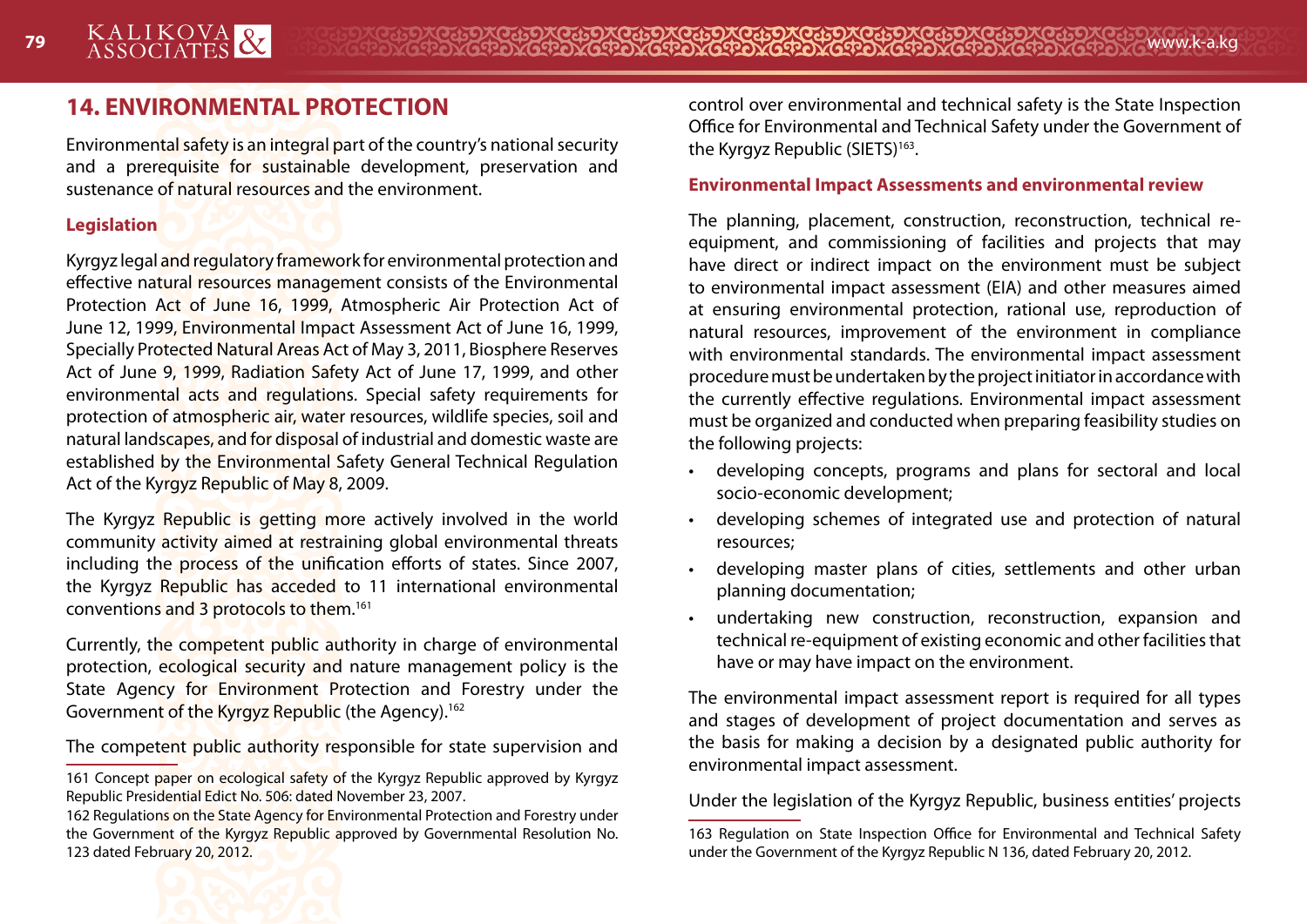related to the use of natural resources are subject to environmental impact assessment.164 The identification of site as well as planning, construction, and commissioning of commercial facilities must be made in accordance with the current legislation and on the basis of a positive conclusion of the state environmental review. The commissioning of facilities is prohibited if they are not fitted with purification, neutralization, hazardous waste disposal, emission and discharge and other environmental pollution control systems and equipment to reduce pollution to maximum permissible limits. This requirement has been introduced to prevent negative consequences for public health and the environment that may be caused by business and other activities. In addition, the adequacy of planned activities has to be assessed at stages preceding decisions on compliance with legislation on the environmental protection of the Kyrgyz Republic.

There are two types of environmental impact assessment conducted in the Kyrgyz Republic: state environmental impact assessment and public environmental impact assessment. The financing or implementation of any natural resources management projects cannot be undertaken without obtaining prior state environmental clearance. The competent authority for environmental review is the State Agency for Environmental Protection and Forestry under the Government of the Kyrgyz Republic, the review period is up to 3 months.

#### **Environmental Standardization and Certification**

Products/processes/services produced within the Kyrgyz Republic or imported into its territory that are potentially threatening environmental safety, people's health or lives, or reproduction and rational use of natural resources, are subject to environmental standardization and certification. A list of such products is approved by the Government of the Kyrgyz Republic.

#### **Environmental Audit**

Environmental audit is undertaken by independent experts to review a company's operations and processes to determine compliance with environmental regulations, to prevent or remove environmental violations and to identify the risk of its environmental impacts. Environmental audit services are provided at the companies' own expense or using the duly raised capital.

#### **Environmental insurance**

Voluntary and compulsory environmental insurance of legal entities and individuals, their property and income against losses from natural disasters, accidents and catastrophes, as well as pollution liability insurance provide coverage on the risk of loss of life, health and property of the population in the Kyrgyz Republic. Compulsory environmental insurance is required for legal entities and citizens engaged in environmentally hazardous business and other activities.165

<sup>164</sup> The Environmental Impact Assessment Act of the Kyrgyz Republic, No. 54, dated June 16, 1999 (with the latest amendments as of May 4, 2015).

<sup>165</sup> Article 36 of the Law of the Kyrgyz Republic «On Environmental Protection» dated June 16, 1999 No. 53.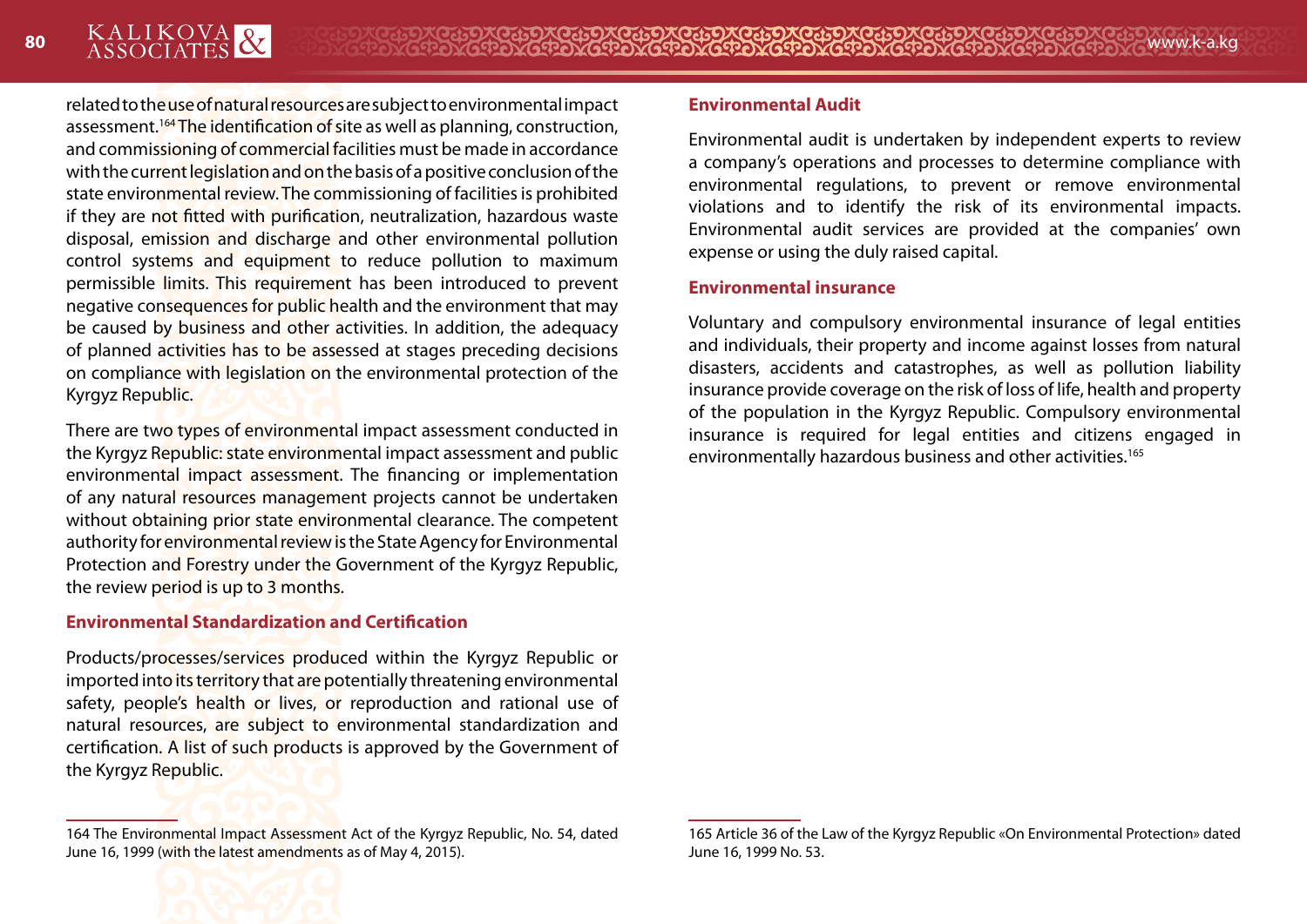# **15. CUSTOMS REGULATION**

#### **Legislation**

The Kyrgyz Republic is a rightful member of the Eurasian Economic Union (the "EAEU") along with the Republic of Armenia, Republic of Belarus, Republic of Kazakhstan and the Russian Federation. The Treaty on Accession of the Kyrgyz Republic to the EAEU Treaty entered into force on August 12, 2015166 thus making the treaties and acts forming part of the EAEU law effective for the Kyrgyz Republic.<sup>167</sup>

In the EAEU, there is applied common customs regime based on the EAEU Customs Code<sup>168</sup>, the EAEU Treaty and other international agreements and acts forming part of the EAEU law. Customs matters not covered by international agreements and customs regulations will be governed by the customs laws of the EAEU member states until addressed by such international agreements and regulations.

The customs matters in the Kyrgyz Republic are being governed by the customs legislation of the EAEU (including the EAEU Customs Code), the customs legislation of the Kyrgyz Republic including the Customs Regulation Act and other normative legal acts, and by the treaties and other international acts related to customs clearance. The customs legislation of the Kyrgyz Republic applies until the entry into force of regulatory legal acts implementing the Customs Code of the EAEU to the extent not inconsistent with the latter.

#### **Customs regulation**

The State Customs Service under the Government of the Kyrgyz Republic

166 The Treaty of Accession of the Kyrgyz Republic to the Treaty on the Eurasian Economic Union of May 29, 2014 was signed on December 23, 2014 and entered into force on August 12, 2015.

167 http://www.eurasiancommission.org/ru/nae/news/Pages/12-08-2015-1.aspx 168 Ratified by the Law of the Kyrgyz Republic "On ratification of the Treaty on the Customs Code of the Eurasian Economic Union, signed on April 11, 2017 in Moscow" dated December 30, 2017 No. 223 (28).

is the competent customs clearance authority in the Kyrgyz Republic.

Customs declaration is required for goods placed under a customs procedure or in other cases specified in the EAEU Customs Code.

Customs declaration of goods is made by the declarant or customs representative acting on behalf and at the instruction of the declarant.

Customs declarations can be submitted in written and/or electronic form.

Customs control is applied by the customs authorities represented by the competent customs officers acting within the scope of their official (functional) duties in accordance with the EAEU customs legislation and that of the EAEU member-states.

The goods crossing the customs border can be placed under a chosen customs procedure in the manner and on the terms and conditions set forth in the EAEU Customs Code and the EAEU member states legislation.

The chosen customs procedure can be replaced by another one in accordance with the EAEU Customs Code.

#### **Customs Procedures**

There are following types of customs procedures applied to goods:

- 1. release for internal use;
- 2. export;
- 3. customs transit;
- 4. bonded warehouse;
- 5. inward processing ;
- 6. outward processing ;
- 7. processing for internal use ;
- 8. free customs zone;
- 9. free warehouse;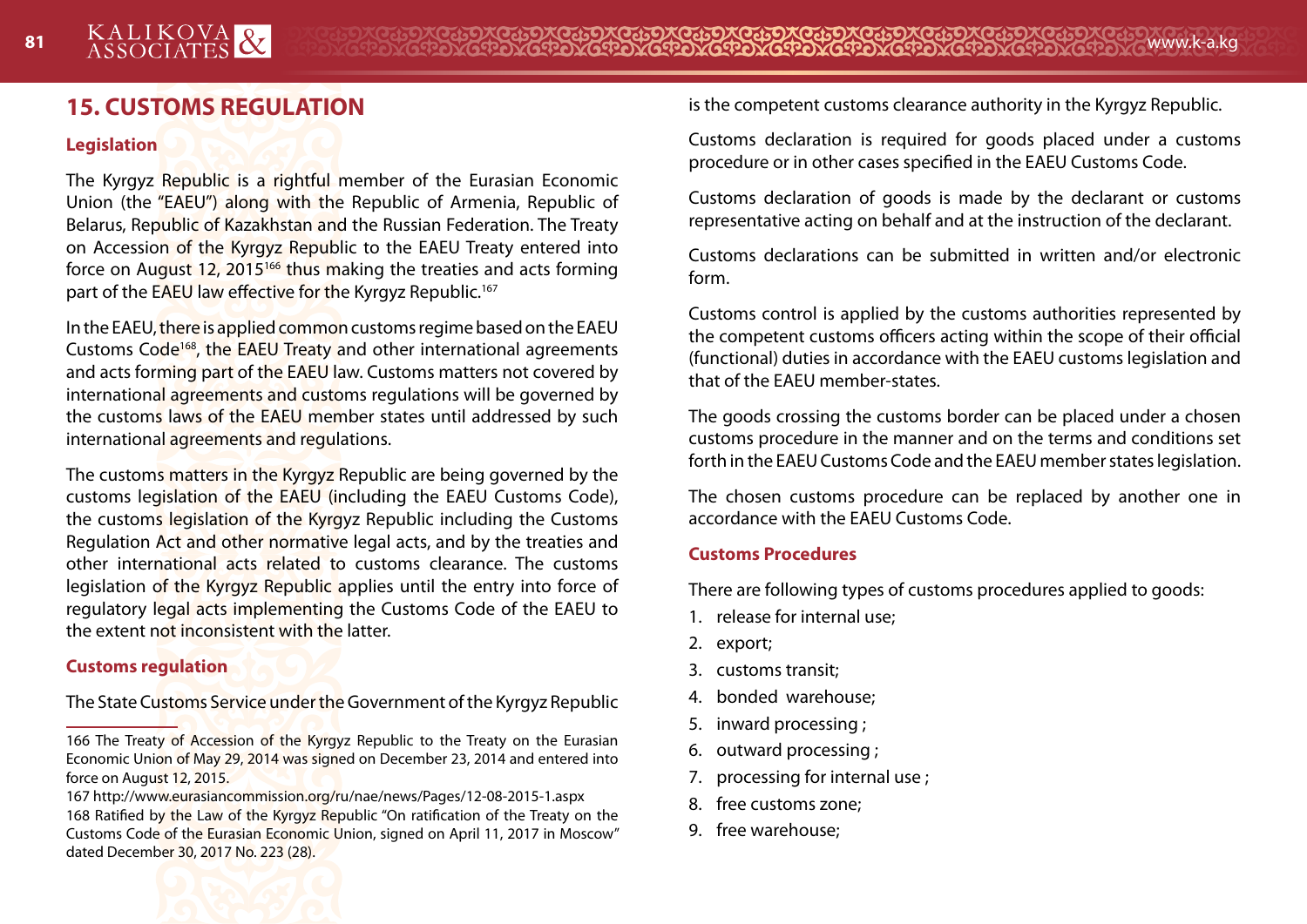- 10. temporary importation under bond;
- 11. temporary exportation;
- 12. re-import;
- 13. re-export;
- 14. duty-free trade;
- 15. destruction;
- 16. bequeath to the state;
- 17. special customs procedure.

#### **Customs Payments**

Customs payments include:

- 1. import customs duty;
- 2. export customs duty;
- 3. value-added tax charged on goods imported to the EAEU customs territory;
- 4. excise duty tax(s) or fees charged on goods imported to the EAEU customs territory;
- 5. customs charges.

Special, anti-dumping and compensatory duties are introduced in accordance with the Eurasian Economic Union Treaty and charged in the manner provided in the EAEU Customs Code.

#### **Customs Control, its Objects and Forms**

Customs control is a set of measures adopted by the customs authorities with an aim of reviewing and(or) ensuring compliance with international agreements and regulations and legislation of the EAEU member states related to customs regulation.

Customs control is applied by the customs officers of the customs authorities to objects of customs control, defined by the Customs Code of the EAEU with the application of statutory customs control forms



and(or) measures.

The forms of customs control include:

- 1. getting explanations;
- 2. verification of documents and information;
- 3. customs inspection;
- 4. customs search;
- 5. personal customs search;
- 6. customs inspection of premises and territories;
- 7. customs check-up.

Customs control is carried out in the customs control zone and other places where goods are (must or may be) located, including vehicles of international transport and vehicles for personal use, subject to customs control, documents and (or) information systems containing information about such goods.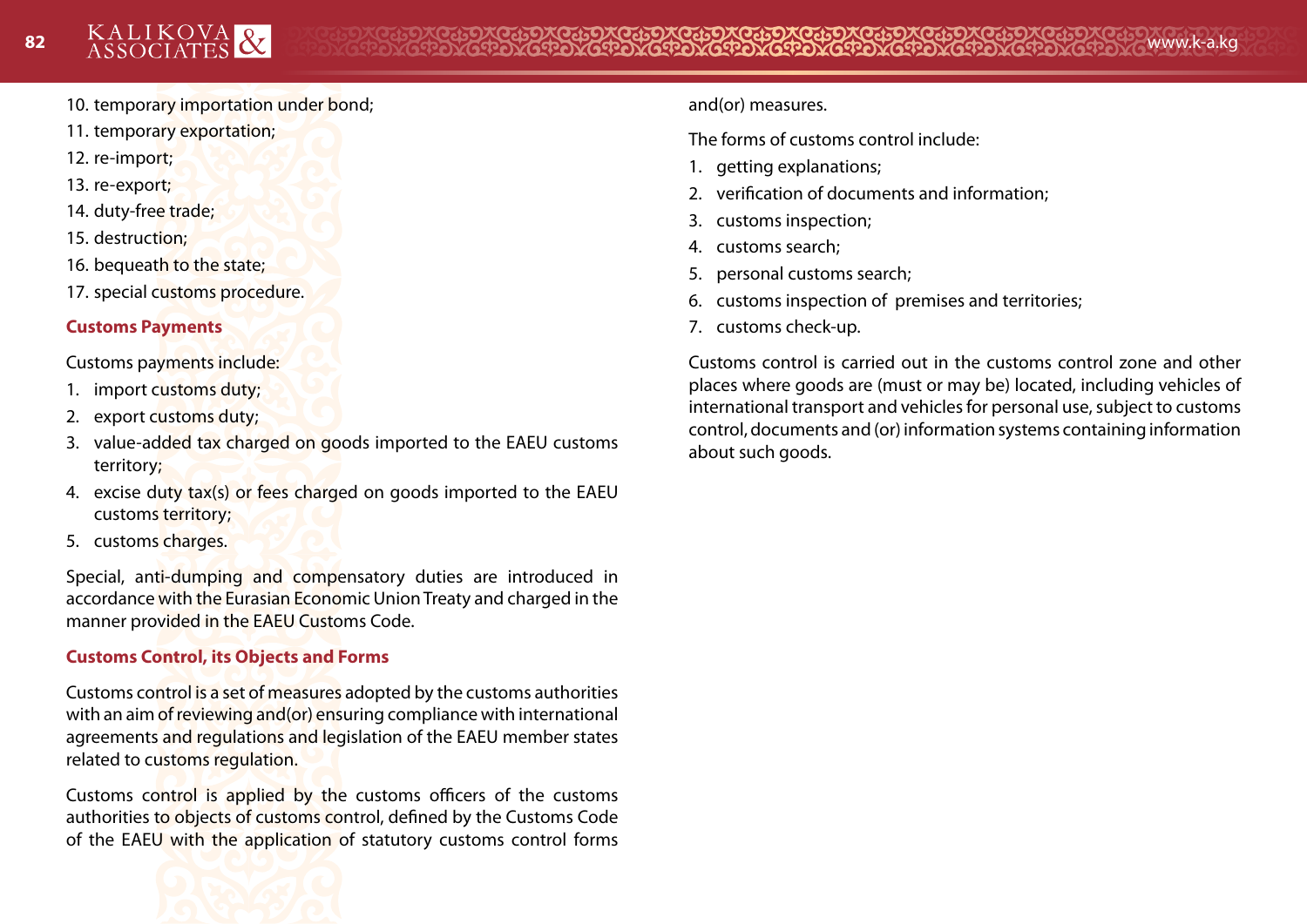# **16. INSURANCE**

#### **Legislation**

Insurance companies are regulated by the Civil Code and acts of the Kyrgyz Republic such as Organization of Insurance Act,<sup>169</sup> Mandatory Insurance of Employer Civil Liability for Occupational Injury or Death Act<sup>170</sup>, Mandatory Insurance of Carrier Civil Liability to Passengers Act<sup>171</sup>, Mandatory Insurance of Civil Liability of Carriers of Hazardous Cargoes Act<sup>172</sup>, Mandatory Insurance of Civil Liability of Entities Operating Hazardous Facilities Act 173, Peculiarities of Crop Insurance Act<sup>174</sup>, Mandatory Insurance of Civil Liability of Vehicle Owners Act<sup>175</sup>, Mandatory Insurance of Residential Premises against Fire and Natural Disasters Act<sup>176</sup> and other normative legal acts.

#### **Establishment and Licensing**

Insurance companies may be founded as open or closed joint stock companies with the initial charter capital amounting to:177

- 170 Mandatory Insurance of Civil Liability of Employer for Death or Injury of Employee While on Duty Act dated August 5, 2008, No. 194 (as amended March 22, 2016, No.24). 171 Mandatory Insurance of Civil Liability of Carrier to Passengers Act dated August 4, 2008, No. 189 (as amended March 22, 2016, No.24).
- 172 Mandatory Insurance of Civil Liability of Carrier of Hazardous Cargoes Act dated August 4, 2008, No. 188 (as amended March 22, 2016, No.24).
- 173 Mandatory Insurance of Civil Liability of Entities Operating Hazardous Facilities Act dated August 15, 2008, No. 202 (as amended March 22, 2016, No.24).
- 174 Peculiarities of Crop Insurance Act dated January 26, 2009 No. 31 (as amended April 2, 2016, No.33).
- 175 Mandatory Insurance of Civil Liability of Vehicle Owners Act dated July 24, 2015 (as amended August 2, 2016, No.161).
- 176 Mandatory Insurance of Residential Premises against Fire and Natural Disasters Act dated July 31, 2015, No. 209.
- 177 Government Resolution No. 292 dated June 1, 2016 approving minimum charter capital for insurance (reinsurance) companies and brokers (as amended October 11, 2017, No.658).
- at least 30 million KGS for voluntary insurance and/or re-insurance services, except universal life insurance;
- at least 100 million KGS for voluntary or mandatory insurance or reinsurance services including universal life insurance until January 1, 2017, and from July 1, 2017 at least 150 million KGS;
- at least 300 million KGS for re-insurance services until July 1, 2017;
- at least 100 million KGS for re-insurance services within free economic zones in the Kyrgyz Republic;
- at least 1 million KGS for insurance or reinsurance broker services.

Insurance services are subject to licensing and each type of insurance services requires a separate license. A license is valid for an unlimited period, unless otherwise provided therein. Insurance (premium or coverage) may be paid in either national or foreign currency. Where the insurance premium is paid in foreign currency, the insurance coverage may be paid in Kyrgyz soms if so agreed by the parties.

Intermediary services of an insurance agent or broker involving the execution of insurance contracts on behalf of foreign insurance companies in the Kyrgyz Republic are not allowed. That said, the foreign insurance broker services are allowed in the Kyrgyz Republic upon recognition of the respective license issued by the competent authorities of the foreign states in the manner provided by the laws of the Kyrgyz Republic on the licensing of certain types of activities.

As of Q1 2020, there were 17 insurance companies including 9 reinsurance companies operating in the Kyrgyz Republic including State Insurance Company OJSC. Jubilee Kyrgyzstan Insurance Company CJSC is the only company offering cash value life insurance services.

Insurance companies offer more than 84 types of voluntary and more than 6 types of mandatory insurance services.

The rate of insurance premiums received is growing from year to year, thus triggering the growth of the rate of insurers entering into insurance



<sup>169</sup> Organization of Insurance Act dated July 23, 1998 No. 96 (with the latest amendments as of August 6, 2018).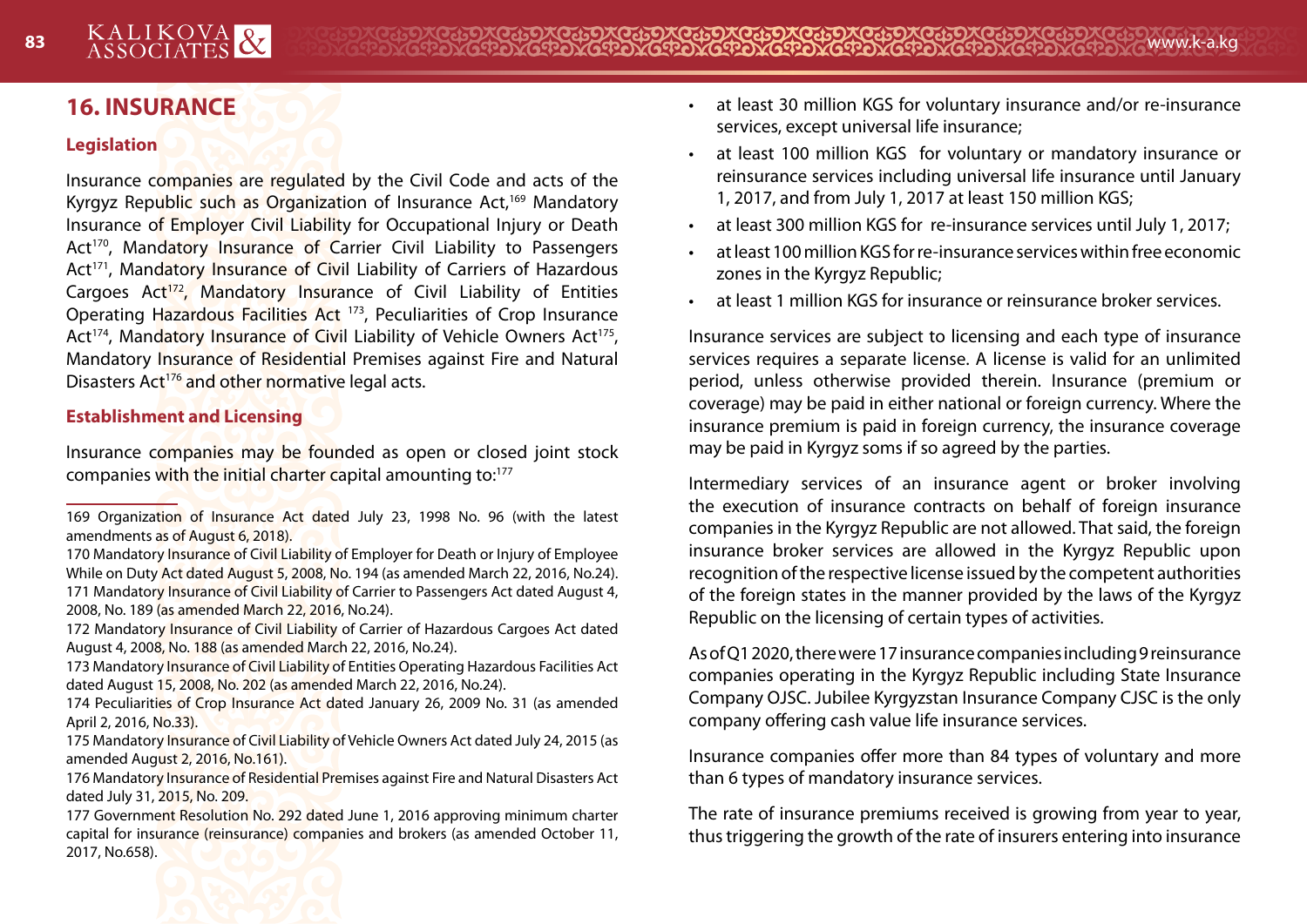contracts with insurance companies. Before 2005, it was mainly property and life insurance which predominated; voluntary liability insurance evolved later, with the introduction in 2009 of 4 types of mandatory civil liability insurance for: employers against liability for death or injury of employees while on duty; carriers of passengers; carriers of hazardous cargoes; entities operating hazardous facilities. In 2016, two more types of mandatory civil liability insurance were introduced: for auto-owners and homeowners against fire and natural disasters.

Most of insurance premiums account for property, general liability, mandatory civil liability and cash value insurance services.

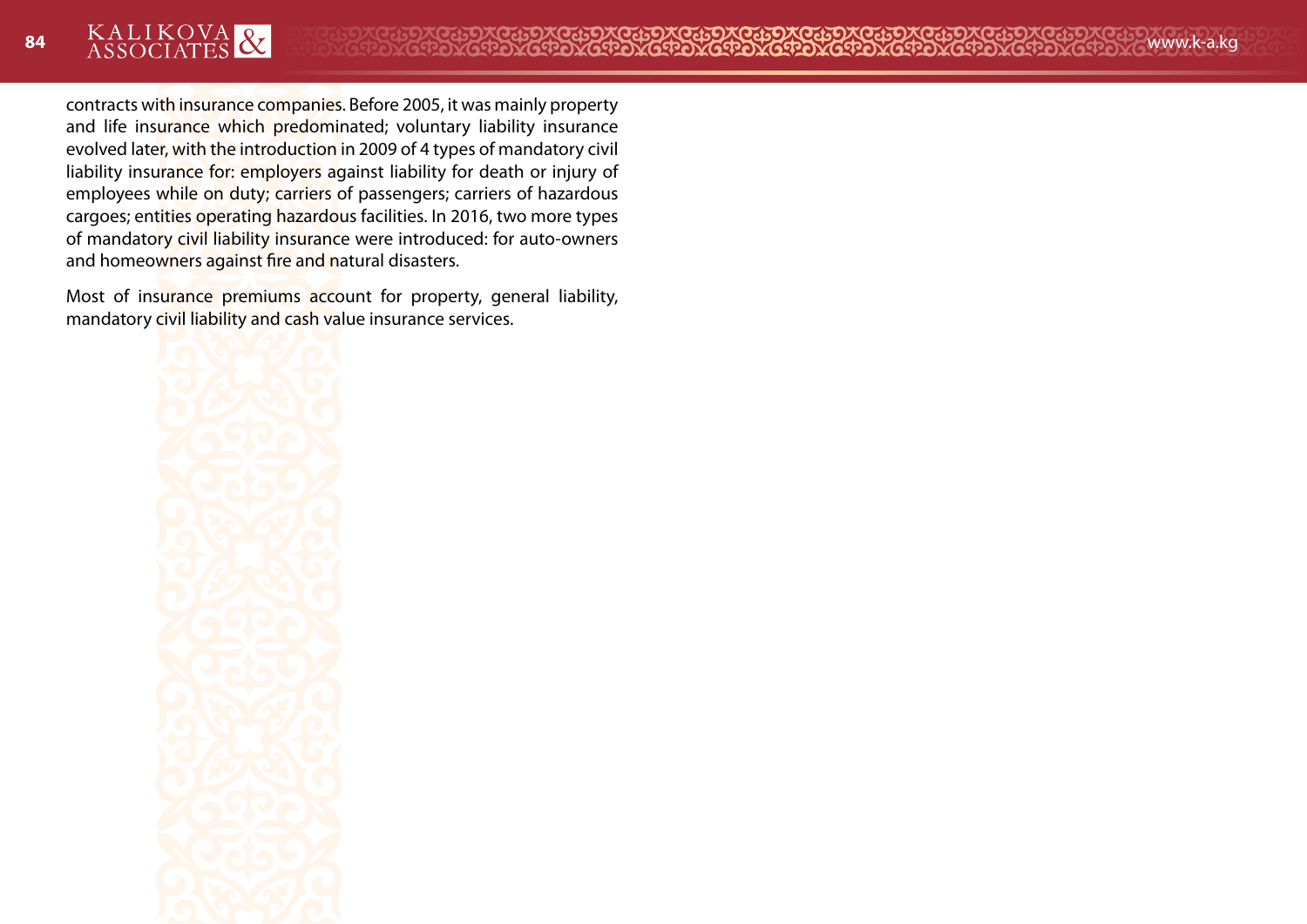# **17. SECURITIES MARKET**

#### **Legislation**

Kyrgyz securities market legislation consists of the Civil Code, Securities Market Act of July 24, 2009, Joint Stock Companies Act of March 27, 2003, and secondary legislation.

#### **State Regulation**

The Kyrgyz Financial Supervisory Authority (FSA) is the competent securities market authority providing oversight over non-banking financial market, accounting and auditing services.

The FSA, for the purposes of protecting the rights of investors and other third persons, is competent to conduct inspections of securities market participants.

The FSA is vested with relevant powers to carry out inspections of securities market participants and is entitled to impose certain sanctions thereon and to issue licenses to professional securities market participants to provide capital market services.

#### **Investment in Securities**

According to the information available on the KSE website, in 2021, the volume of stock exchange transactions amounted to KGS 27,977.7 with increase in the primary market and decrease in the secondary market.

Thus, in December 2020 alone, 236 transactions in securities of 34 companies in the amount of 4,745.54 million soms were registered on the KSE trading floor. As compared to November, there was a significant increase in the trading volume owing to transactions related to the offering of additional shares of Guarantee Fund OJSC and Keremet Bank OJSC. As a result of these transactions, the share of the primary market in the total trading structure in December was 99.6%.

There is also growth in trade in company shares in the secondary market

owing to the sector's largest transactions in common shares of Manas International Airport OJSC and Financial Company of Credit Unions OJSC. As for corporate bonds, the volume of transactions in the primary market decreased, on the contrary, the trading volume in the secondary market increased several times compared to November.

#### **Corporate securities sector**

#### **Primary market**

In the primary market, 32 transactions in corporate securities in the amount of 4,730.9 million soms were registered, including the largest transactions of the month, specifically, in common shares of Keremet Bank OJSC, Guarantee Fund OJSC, and KB Kyrgyzstan OJSC. In December, Salym Finance OJSC and Barkad LLC continued the offering of corporate bonds.

Keremet Bank OJSC held the offering of the 8th issue of common shares in the amount of 2,700.0 million soms at a price of 100 soms per share, the transaction was made in the interests of the National Bank of the Kyrgyz Republic, whose share in the authorized capital of Keremet Bank as a result increased to 97.45%.

In December, Guarantee Fund OJSC held the offering of the 6th issue of common shares in the amount of 2,000.0 million soms at a price of 100 soms per share. The total amount of funds raised by Guarantee Fund as a result of the offering of shares on the stock market in 2020 amounted to 3,000.0 million soms.

In December, CB Kyrgyzstan OJSC held the offering of the 22nd issue of shares in the amount of 10.0 million soms at the price of 5 soms per share.

MFC Salym Finance OJSC and Barkad LLC held the offering of corporate bonds in the total amount of 20.8 million soms. In December, MFC Salym Finance held the offering of the 6th issue of bonds in the amount of 11.9 million soms, Barkad LLC held the offering of bonds in the amount of 8.9 million soms.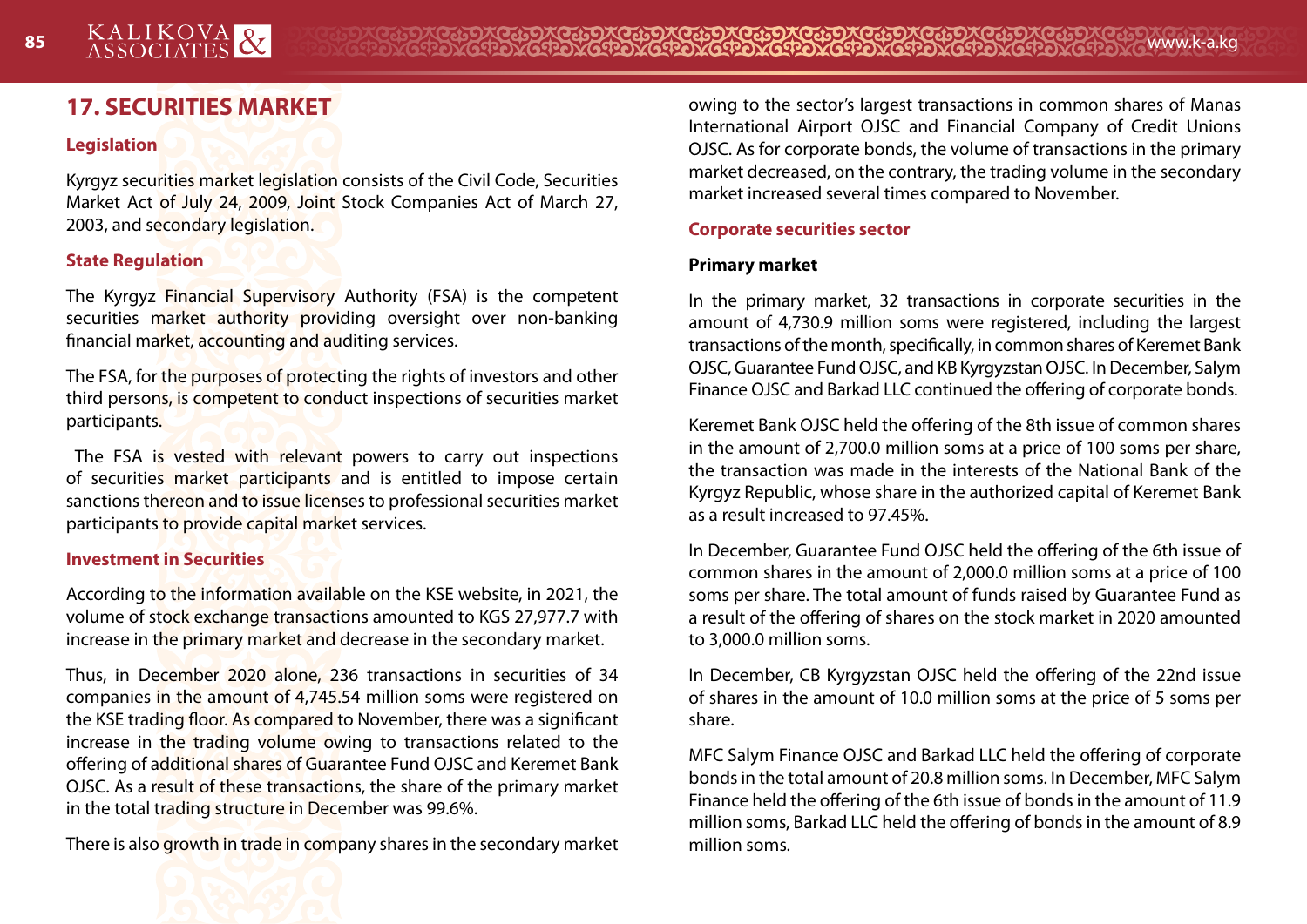#### **Secondary market**

In December, there were registered 204 transactions in the amount of 14.6 million soms in the secondary market. The largest transaction in common shares of Financial Company of Credit Unions OJSC in the amount of 5.6 million soms accounted for 38% of the secondary market sector, with the share price being 0.90-1.0 soms per unit.

In December, transactions in shares of strategic companies accounted for 18% of the secondary market volume including transactions in shares of Bishkekteploset OJSC, Kyrgyztelecom OJSC, Manas International Airport OJSC, NESK Kyrgyzstan OJSC, Severelectro OJSC, Electric Stations OJSC, Vostokelectro OJSC, Jalalabatelektro OJSC and Kyrgyzneftegaz OJSC. The total volume of trading in strategic securities amounted to 2.7 million soms.

Transactions in corporate bonds of MFK ABN OJSC, MFC Salym Finance OJSC, Ihsan Orix LLC and Pervaya Metallobaza LLC accounted for 31.7% of the sector volume amounting to 4.6 million soms. The price of Ihsan Orix bonds (in average +23.57 soms) and Pervaya Metallobaza LLC (in average +18.59 soms) exceeded the par value, bonds of ABN and Salym Finance were traded at par.

#### **Securities Market Professionals**

Currently, there is one officially registered licensed trade operator in the Kyrgyz Republic, Kyrgyz Stock Exchange CJSC (KSE) and one depository - the Central Securities Depository. In 2020, the Russian-Kyrgyz Development Fund became one of the shareholders of KSE CJSC. The shareholders of KSE CJSC are also the State Property Management Fund under the Government of the Kyrgyz Republic and Kazakhstan Stock Exchange JSC. In total, KSE CJSC has 17 shareholders.<sup>178</sup>

As of January 1, 2019, there were 74 legal entities professionally engaged

<sup>178</sup> Source: website of the State Service for Regulation and Supervision of the Financial Market under the Government of the Kyrgyz Republic https://www.kse.kg/ ru/Auctioneers



in securities market operations in the Kyrgyz Republic and holding 108 licenses. The distribution of licenses issued to securities market professionals is as follows: dealer services (37), broker services (35), security registrar services (16), trust manager services (11), investment fund services (4), depositary services (3) and securities trade organizer services (2). After 2019, information on the number and composition of securities market professionals was not posted on the KSE website.

Professional securities market services can be provided by individuals or legal entities holding the following licenses:<sup>179</sup>

- Security registrar services;
- Depositary services;
- Broker services;
- Dealer services;
- Trust manager services;
- Securities trade organizer services;
- Investment fund services.

Only commercial organizations may professionally engage in securities market operations. Non-profit organizations may engage in certain operations in the cases established by the laws of the Kyrgyz Republic. Securities market professionals engaged in broker and (or) dealer services may not make securities transactions with each other if any of them owns more than 25% share in the capital of another.

<sup>179</sup> Article 40.2 of the Law of the Kyrgyz Republic «On the Securities Market» dated July 24, 2009 No. 251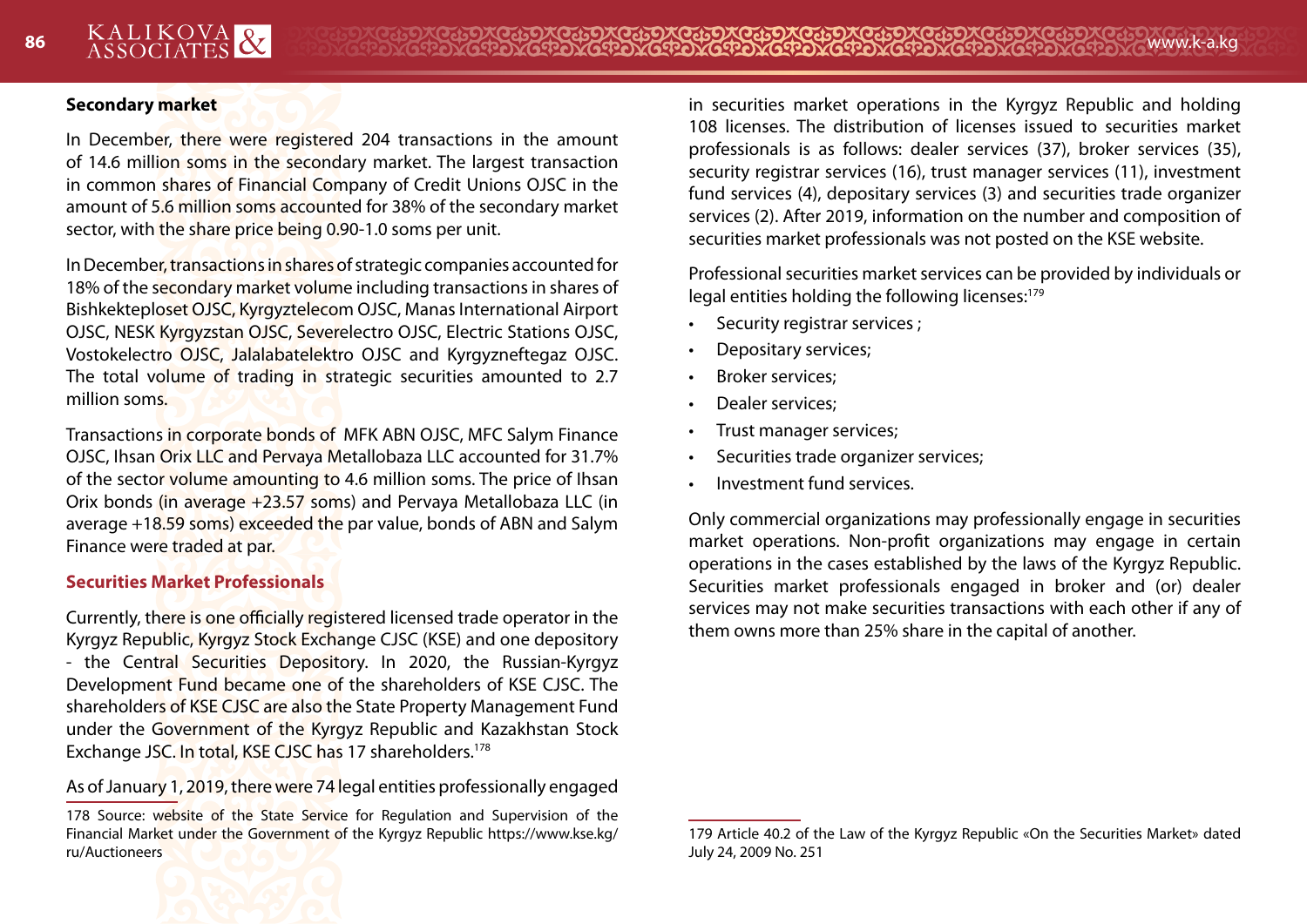# **18. PUBLIC-PRIVATE PARTNERSHIP**

Public-private partnership (PPP) is a form of long-term and mutually beneficial cooperation between government and business to solve socially meaningful tasks. It is used by government to enter into a longterm contract with a private partner for the planning/(re)construction and/or operation of infrastructural facilities such as roads and railways, hospitals, schools, kindergartens, water and heat supply networks, etc., in which they share or reallocate risks, costs, benefits, resources, and responsibilities. As a result, government can solve infrastructure problems by attracting private investment and business can earn money by providing infrastructure operator services.

Over a period of 29 years since gaining independence, the Kyrgyz Republic has been facing financial and economic constraints preventing the construction, financing and operation of infrastructural facilities and adversely affecting the living standards of the people. Taking these circumstances into account, the Government has been undertaking active efforts over the past few years to introduce and promote PPPs in the country. Thus, it has developed the PPP policy, legal and institutional frameworks and identified potential PPP projects.

#### **Public Policy and Support for PPP**

In 2016, as part of its efforts to create favourable conditions for practical implementation of PPP mechanisms in the Kyrgyz Republic, the Kyrgyz Government approved the PPP Development Program 2016-2021 designed to improve and enhance public administration, human potential, and public confidence and awareness regarding PPP.

On July 22, 2019, a new PPP Law was adopted, which entered into force on October 27, 2019. It eliminated a number of inconsistencies in the previous PPP Law 2012 and simplified procedures for preparing PPP projects and holding the tender.

The PPP Law sets forth general requirements for preparation and

implementation of PPP projects, powers and functions of PPP regulators, rights and obligations of public and private partners, state financial and economic support, private investment guarantees, PPP project stages and procedures, conditions precedent and mandatory provisions of the PPP agreement, financial close, dispute resolution and other provisions.

In 2014, as part of its efforts to support public partners (ministries, state committees, administrative departments, state-owned enterprises, etc.) involved in the preparation of PPP projects, the Government established the PPP Promotion Trust Fund to provide financing for consultancy services related to conducting of feasibility studies, drafting of tender documents and PPP agreements, evaluation of tenders and selection of preferred bidders.

#### **Legal and regulatory framework for PPP**

For private investors, a clear and predictable legal and regulatory framework is a critical factor for determination of investment decisions. The new PPP Law eliminated many inconsistencies in the previous PPP Law 2012. The latest amendments to the PPP Law were made on December 26, 2020, and entered into force on January 20, 2021. The PPP secondary legislation is currently being developed.

According to the latest amendments to the PPP Law, the Government has been included in the list of possible public partners, with which the private partner can conclude a PPP agreement for the implementation of a certain infrastructure project. In the initial version of the PPP Law of July 22, 2019, public partners could be: one or more state executive bodies, executive bodies of local self-government, state and municipal enterprises and institutions, joint-stock companies, 50 or more percent of the voting shares of which belong to the state, i.e. initially the Government was not included in this list.

Among other amendments is the change in the size of a large-scale PPP project: previously, it amounted to 700 million soms, now this threshold increased to 1 billion soms. In addition, the concept of a small-scale PPP

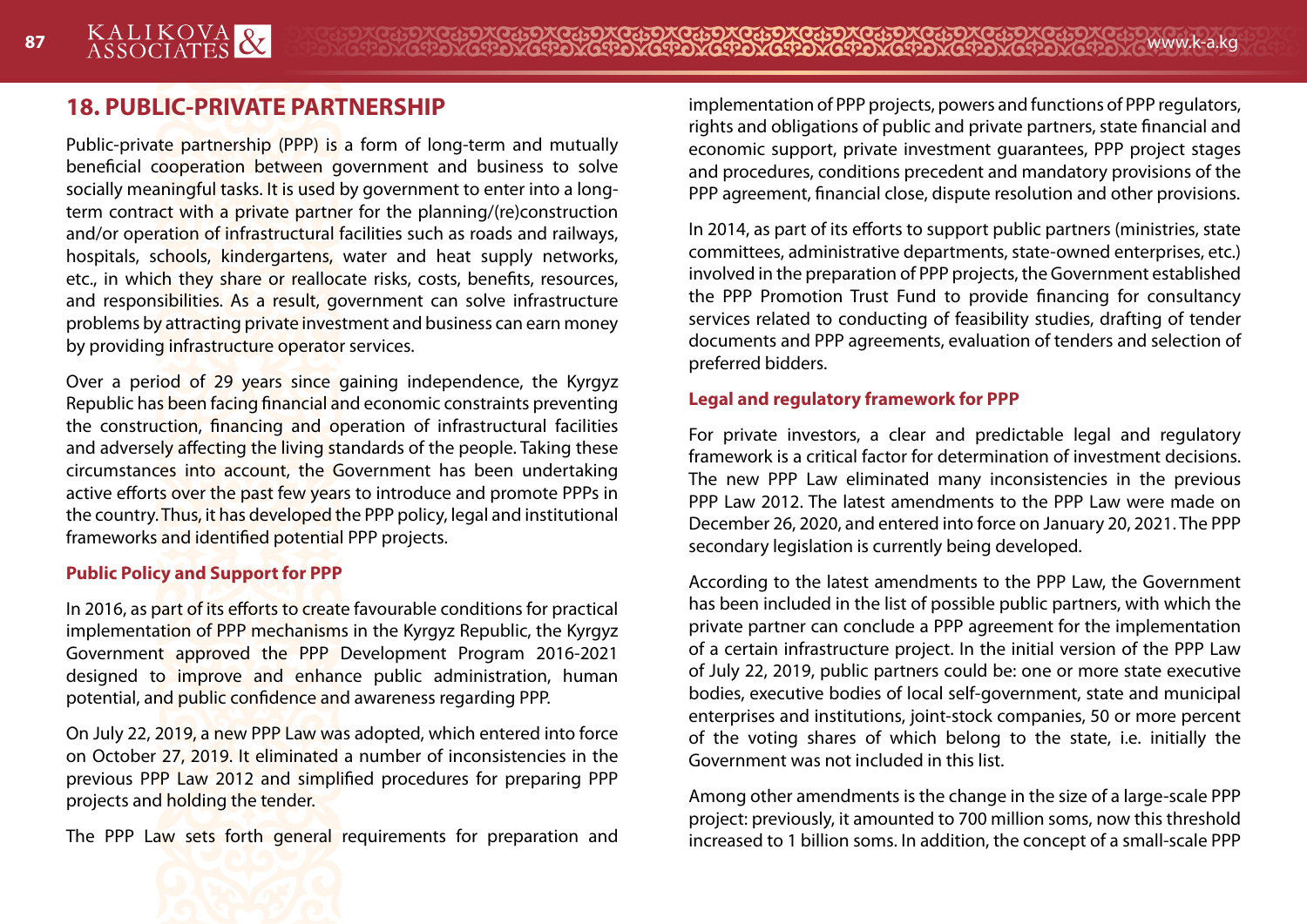project has been introduced (70 million soms or less). Now, to participate in a tender, including for large-scale PPP projects, it is enough to submit one application, previously large-scale projects required at least two bidders, otherwise the tender could be declared invalid.

In addition to the above, important amendments include the concept of direct negotiation, i.e. certain cases in which the tender for selection of private partner is not required. In particular, according to the PPP Law, selection of private partner by direct negotiation can occur in the following cases:

- 1. when the state of emergency or emergency situation is duly declared to ensure public safety and protection of the constitutional order, as well as in the post-crisis period, determined by the Government of the Kyrgyz Republic to solve problems arising from the state of emergency or emergency situation in the territory of the Kyrgyz Republics related to the solution of crisis situations;
- 2. when large-scale PPP projects initiated by the Government of the Kyrgyz Republic and large-scale projects initiated by the interested parties and approved by the Government of the Kyrgyz Republic, are implemented and coordinated with the designated PPP authority and the financial risk management authority;
- 3. when the PPP project is initiated by the interested party in relation to its property;
- 4. when the PPP project is inextricably linked with the exercise of exclusive rights to intellectual property belonging to the interested party;
- 5. when small-scale PPP projects are implemented.

According to Article 17-1.2 of the PPP Law, the process of selection of private partner by direct negotiation consists of the following stages:

- 1. preparation of PPP project initiation proposal or unsolicited proposal;
- 2. approval of PPP project initiation proposal or adoption of decision to accept unsolicited proposal;
- 3. notification of the designated PPP authority about the preparation of PPP project within 3 calendar days from the date of approval by the public partner of the PPP project initiation proposal or decision to accept unsolicited proposal;
- 4. negotiation with potential private partners on the terms of the PPP agreement, subject to the criteria approved by the designated PPP authority;
- 5. the draft PPP agreement is approved by the designated PPP authority and the financial risk management authority in terms of budgetary risks, if the project is supposed to be funded from public sources;
- 6. the public-private partnership agreement is concluded.

Thus, the latest amendments to the PPP Law resulted in the simplification of procedures for preparation of PPP projects and selection of private partner, inclusion of the Government in the list of authorities eligible to act as a public partner in PPP agreements, and introduction of new rules for selection of private partner by direct negotiation, i.e. without tender.

#### **Institutional Framework for PPP**

Effective and efficient institutional framework is the precondition for the successful implementation of PPP projects. Currently, an institutional framework for PPP is made up of the following public agencies:

- Ministry of Economy, a public agency responsible for implementing the state policy and development programs on PPPs, ensuring prior coordination (before approval by the public partner) of tender documentation (RfQ, RfP, and PPPA) for PPP projects to be financed by public funding ;
- Ministry of Finance, a public agency for risk management responsible for prior coordination of tender documentation for PPP projects to be financed by public funding in terms of a risk to public funds;
- PPP Unit of the Ministry of Economy of the KR, a public agency established by the Government and responsible for the promotion, implementation and support of PPP projects, as well as assisting the

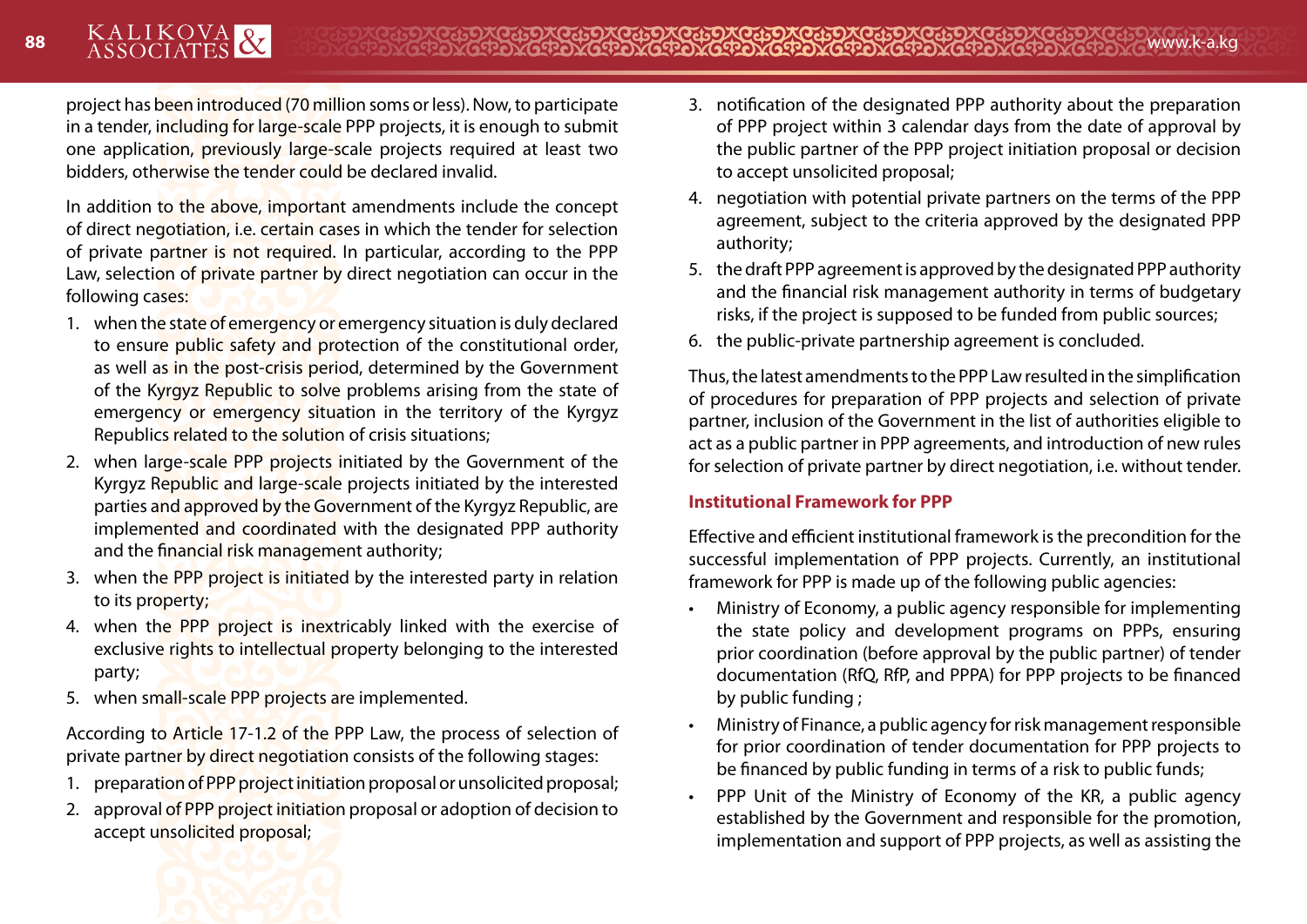government and local authorities to prepare and implement the PPP projects.

#### **PPP Projects**

The Ministry of Economy has determined the projects that are most suitable to be developed as PPPs in transport, healthcare, education, sport, culture, or energy sectors, for instance, municipal roadside parking, computed tomography scanners installation in health organizations and other projects<sup>180</sup>. Currently, these projects are in preparation.

The PPP hemodialysis services in Bishkek, Osh and Jalal-Abad Project is the first PPP project implemented in the Kyrgyz Republic and the first PPP healthcare project undertaken in Central Asia.181 On August 15, 2017, the country's first PPP agreement was signed between the Ministry of Healthcare, as a public partner, and Fresenius Medical Care Deutschland GmbH (Germany), as a private partner. Moreover, this project has been named among the five best healthcare projects (along with UK and Turkey) by the Partnerships Awards 2018.182

At the moment, a number of PPP projects in public transport and culture sectors are being implemented in the field of education (project on construction of 20 schools), healthcare (project on installation of computed tomography scanners in healthcare organizations and project on creation of medical rehabilitation center in Kyrgyzstan). The last three projects are being implemented with legal support from K&A.



180 http://ppp.gov.kg/ru/proekty2/. 181 http://ppp.gov.kg/ru/proekty2/. 182 http://partnershipsawards.partnershipsevents.com/shortlist.

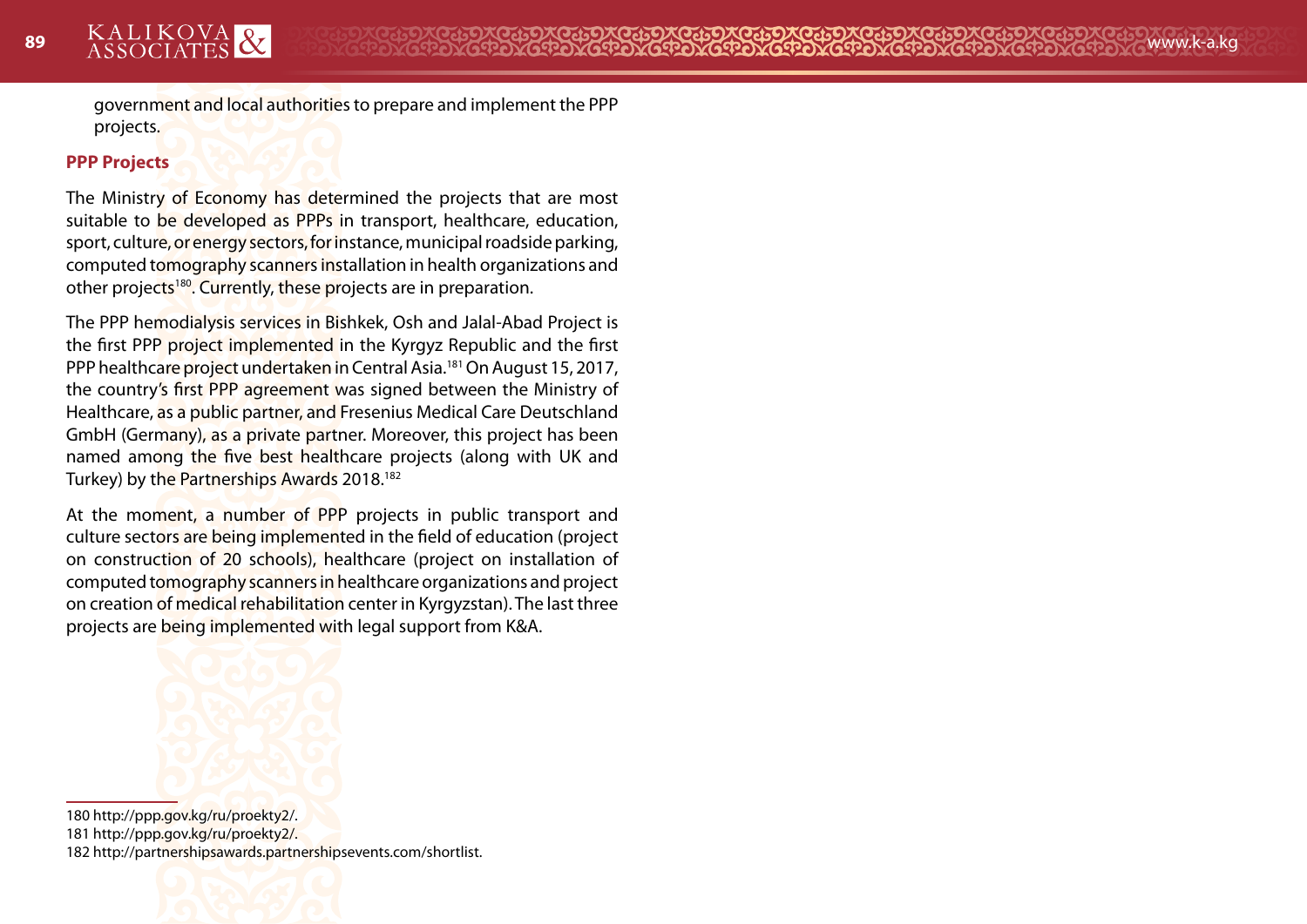

# **CONCLUSION**

This information guide attempts to address as fully as possible the issues faced by investors who wish to establish and conduct business in the Kyrgyz Republic. Nevertheless, we understand that it may not answer all your questions, as business and its regulation have multiple aspects. Moreover, any specific business situation involves a variety of questions, the answers to which can be found not only in law provisions, but also in the practice of their application.

However, we hope that the guide will suffice as a starting point for understanding business conduct in the Kyrgyz Republic better, and will help entrepreneurs and companies planning or conducting business in the Kyrgyz Republic to make their business more efficient.

Any comments on this quide would be greatly appreciated and should be e-mailed to: lawyer@k-a.kg (marked "Guide to Business in the Kyrgyz Republic: Legal Aspects").

*This publication is offered for information purposes only and does not constitute official legal or any other special advice.*

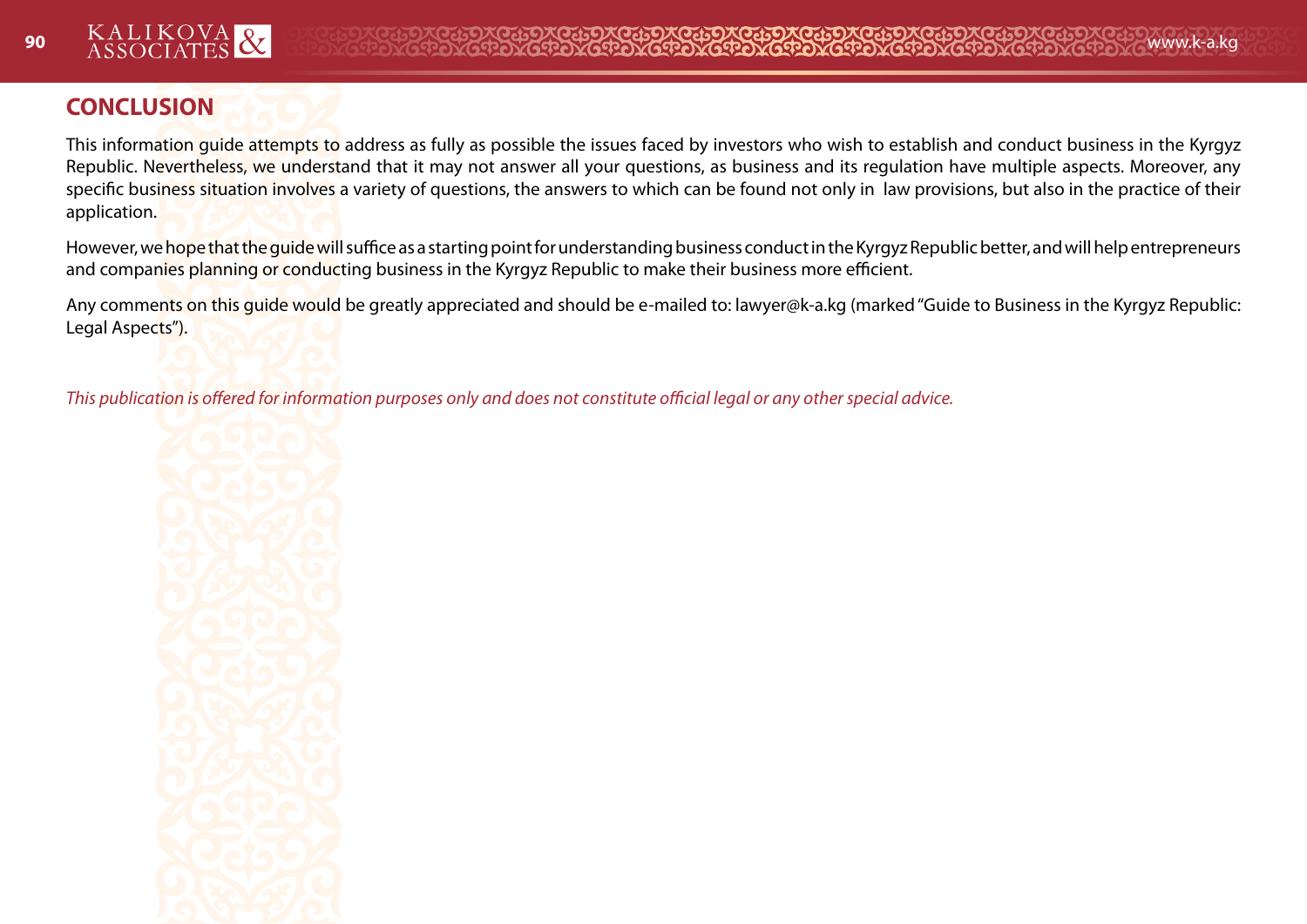# **Information about Kalikova & Associates Law Firm**

#### **About Us**

Kalikova & Associates law firm (K&A) has been providing the legal services since 2002. Over this period, K&A has grown into the leading law firm in Kyrgyzstan specializing in business law services which is also confirmed by the fact of being listed in a number of international legal directories.

Over the years of its operation, K&A has accumulated a vast and diverse experience in providing legal services to companies doing business in Kyrgyzstan, including foreign investors, international organizations and diplomatic missions. K&A lawyers have consulted on a number of major investment projects in Kyrgyzstan in various areas such as mining, recreation services, financing from international financial institutions, telecommunications etc.

Team is the main asset of any law firm. K&A legal team is comprised of lawyers who are graduates of leading national and international law schools, practicing as licensed attorneys at law, patent attorneys, certified PPP professionals.

Before joining K&A, lawyers gained extensive experience working for governmental, international commercial and non-commercial organizations, large companies operating in different business areas. Our lawyers completed internships in leading law firms in the United States and Europe, are members of the Bar Association of the Kyrgyz Republic, members and arbitrators of the Chartered Institute of Arbitrators in the UK, the Qinzhou Arbitration Commission in China, the Riga International Commercial Arbitration Court in Latvia, the Georgian International Arbitration Centre in Georgia, the Arbitration Centre in Kazakhstan and the International Court of Arbitration at the Chamber of Commerce and Industry in the Kyrgyz Republic. The K&A team includes licensed attorneys, certified PPP specialists and certified patent attorneys.

## **Our Mission**

Our mission is to facilitate business development in the Kyrgyz Republic by rendering legal services that meet high standards of professional and ethical conduct.

#### **Our Professional Objectives**

We strive to provide highly professional legal services in Kyrgyzstan based on the following principles:

- Working in a team environment
- Understanding our clients' businesses
- Producing efficient solutions based on the knowledge and understanding of not only legal, but also economic, political and cultural environment in Kyrgyzstan
- Maintaining high standards of professional conduct

### **Our Products**

We produce efficient legal solutions to protect, support and promote our clients' business.

#### **Areas of Practice**

We provide services in the following areas:

- Antimonopoly Regulation & Competition
- Contracts
- Corporate Issues & Capital Market
- Employment & Migration
- Enviromental Protection, Health & Safety
- Intellectual Property
- International Trade, Customs & Technical Regulation
- Legislative Policy & Regulatory Practice
- Litigation & Arbitration